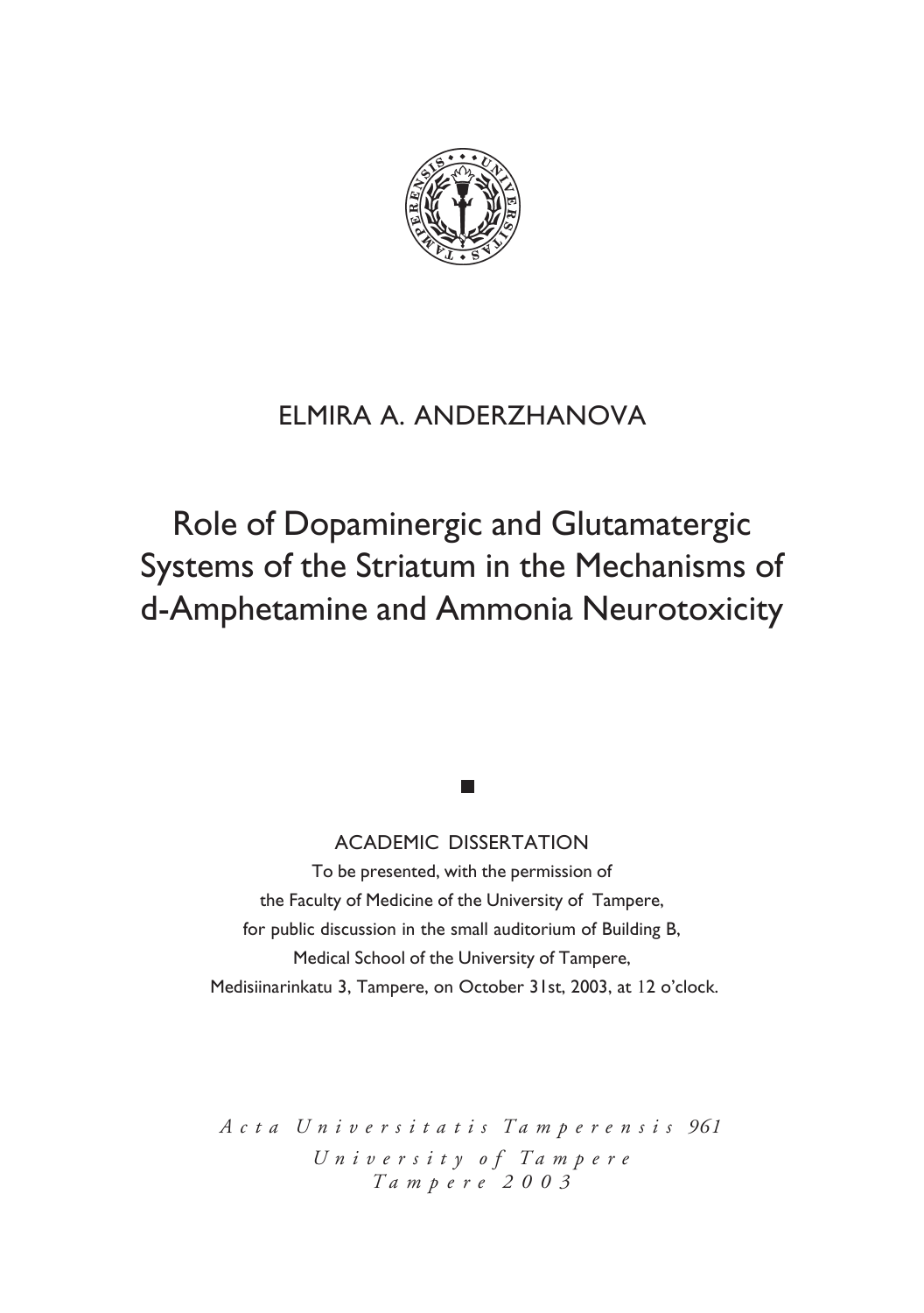ACADEMIC DISSERTATION University of Tampere, Medical School Finland Russian Academy of Medical Sciences, Institute of Pharmacology, Laboratory of Neuropharmacology Moscow

Supervised by Professor Pirjo Saransaari University of Tampere Professor Kirill S. Rayevsky Moscow

Reviewed by Professor Asla Pitkänen University of Kuopio Docent Martti Attila University of Helsinki

# **Distribution**



University of Tampere Bookshop TAJU P.O. Box 617 33014 University of Tampere Finland

Cover design by Juha Siro

Printed dissertation Acta Universitatis Tamperensis 961 ISBN 951-44-5786-2 ISSN 1455-1616

Tel. +358 3 215 6055 Fax +358 3 215 7685 taju@uta.fi http://granum.uta.fi

Electronic dissertation Acta Electronica Universitatis Tamperensis 287 ISBN 951-44-5787-0 ISSN 1456-954X http://acta.uta.fi

Tampereen yliopistopaino Oy Juvenes Print Tampere 2003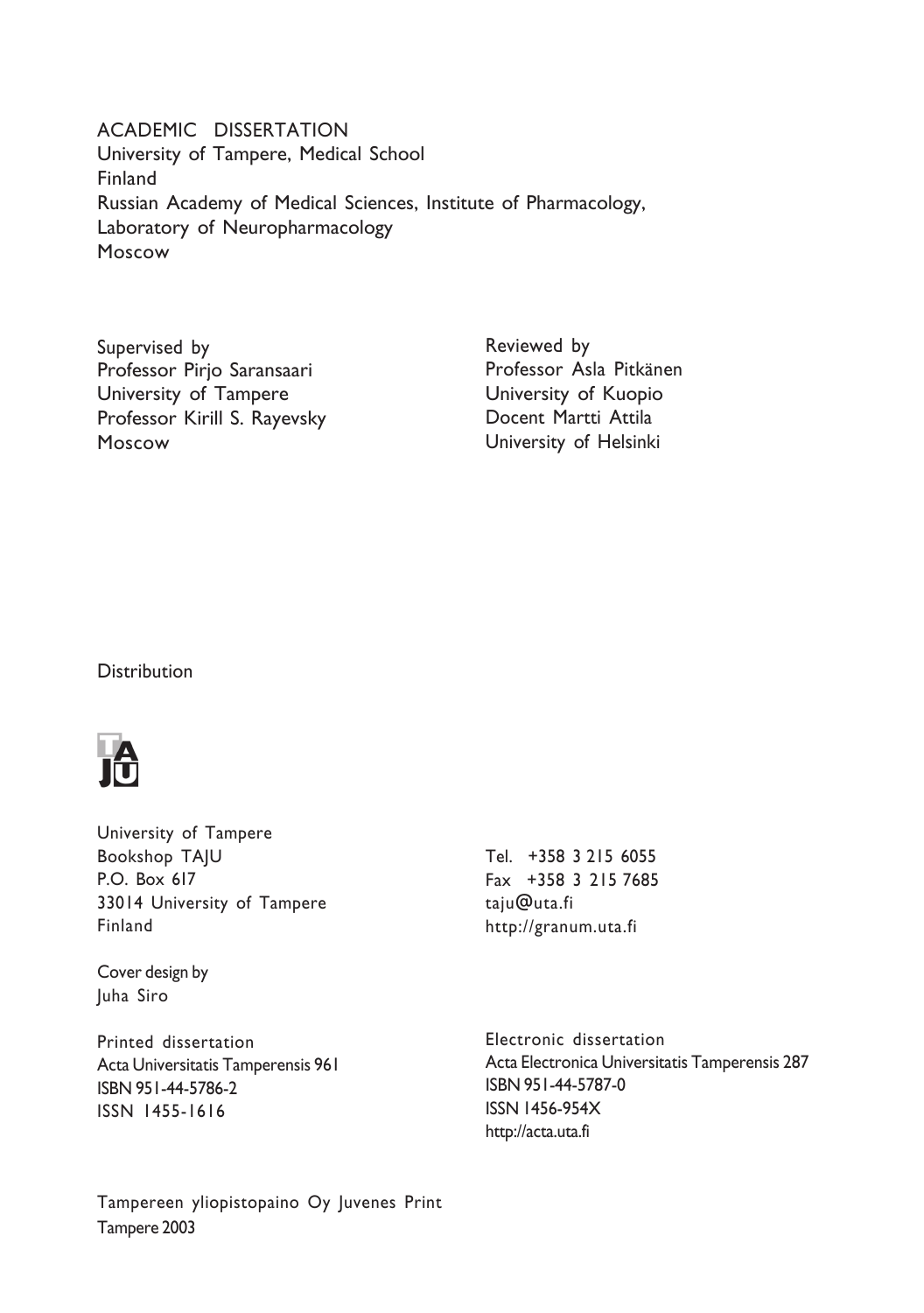*Er muss gelichasame die Leiter ibewerfen, so Er an ir ufgestigen ist.*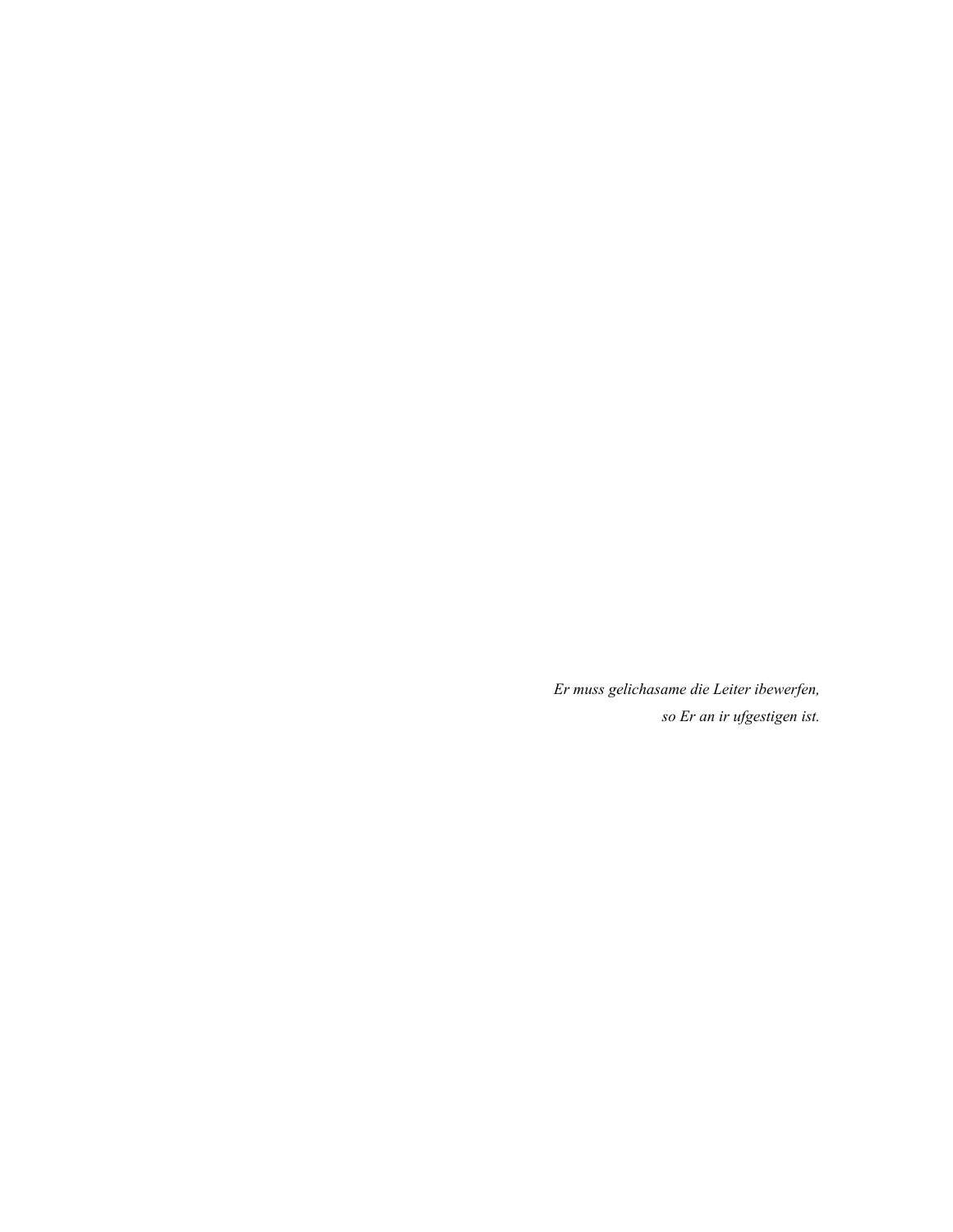# **CONTENTS**

|                                                                    | LIST OF ORIGINAL COMMUNICATIONS                                                                                                                                       | 5                     |  |
|--------------------------------------------------------------------|-----------------------------------------------------------------------------------------------------------------------------------------------------------------------|-----------------------|--|
| <b>ABBREVIATIONS</b>                                               |                                                                                                                                                                       | $\boldsymbol{\delta}$ |  |
| <b>ABSTRACT</b>                                                    |                                                                                                                                                                       | $\overline{7}$        |  |
| <b>INTRODUCTION</b>                                                |                                                                                                                                                                       | 9                     |  |
| REVIEW OF THE LITERATURE                                           |                                                                                                                                                                       | 11                    |  |
| Dopaminergic neurotransmission                                     |                                                                                                                                                                       | 11                    |  |
| Glutamatergic neurotransmission                                    |                                                                                                                                                                       | 13                    |  |
| Corpus striatum and the basal ganglia circuitry                    |                                                                                                                                                                       | 15                    |  |
| Excitotoxic action of glutamate                                    |                                                                                                                                                                       | 19                    |  |
| Ammonia neurotoxicity: the role of overactivation of NMDA receptor |                                                                                                                                                                       | 22                    |  |
| Reactive oxygen species and the toxic potential of dopamine        |                                                                                                                                                                       | 25                    |  |
| Neuropharmacology of amphetamine and sydnocarb                     |                                                                                                                                                                       | 28                    |  |
|                                                                    | Taurine                                                                                                                                                               | 33                    |  |
| AIMS OF THE STUDY                                                  |                                                                                                                                                                       | 37                    |  |
|                                                                    | MATERIALS AND METHODS                                                                                                                                                 | 38                    |  |
| Ι.                                                                 | Animals                                                                                                                                                               | 38                    |  |
| 2.                                                                 | Animal preparations (brain microdialysis)                                                                                                                             | 38                    |  |
| 3.                                                                 | Evaluation of stereotypic behavior                                                                                                                                    | 38                    |  |
| 4.                                                                 | High-performance liquid chromatography                                                                                                                                | 39                    |  |
| 5.                                                                 | Determination of cyclic GMP                                                                                                                                           | 40                    |  |
| 6.                                                                 | Pharmacological treatments                                                                                                                                            | 40                    |  |
| 7.                                                                 | <i>Statistics</i>                                                                                                                                                     | 40                    |  |
| <b>RESULTS</b>                                                     |                                                                                                                                                                       | 42                    |  |
| Ι.                                                                 | Changes in stereotypic locomotor activity                                                                                                                             | 42                    |  |
| 2.                                                                 | Tissue monoamine contents in the rat striatum                                                                                                                         | 42                    |  |
| 3.                                                                 | Effects of acute toxic doses of amphetamine and sydnocarb on the extracellular levels of<br>dopamine, DOPAC and 2,3-DHBA in the striatum of freely moving Wistar rats | 42                    |  |
| 4.                                                                 | Effect of sulpiride on the changes in the extracellular levels of dopamine, DOPAC and 2,3-                                                                            | 43                    |  |
|                                                                    | DHBA in the rat striatum evoked by acute toxic doses of d-amphetamine in freely moving                                                                                |                       |  |
|                                                                    | Sprague-Dawley rats                                                                                                                                                   |                       |  |
| 5.                                                                 | Effects of a single administration and acute toxic doses of d-amphetamine and sydnocarb on                                                                            | 44                    |  |
|                                                                    | the extracellular levels of glutamate, aspartate, alanine and taurine in the striatum in                                                                              |                       |  |
|                                                                    | halothane-anesthetized Sprague-Dawley rats                                                                                                                            |                       |  |
| 6.                                                                 | Effects of intrastriatal ammonia infusion on the extracellular levels of dopamine, DOPAC,                                                                             | 45                    |  |
|                                                                    | 2,3-DHBA and cGMP in the striatum of halothane-anesthetized Sprague-Dawley rats                                                                                       |                       |  |
|                                                                    | <b>DISCUSSION</b>                                                                                                                                                     |                       |  |
|                                                                    | <b>CONCLUSIONS</b>                                                                                                                                                    |                       |  |
|                                                                    | <b>ACKNOWLEDGMENTS</b>                                                                                                                                                |                       |  |
|                                                                    | <b>REFERENCES</b>                                                                                                                                                     |                       |  |
|                                                                    | ORIGINAL COMMUNICATIONS                                                                                                                                               |                       |  |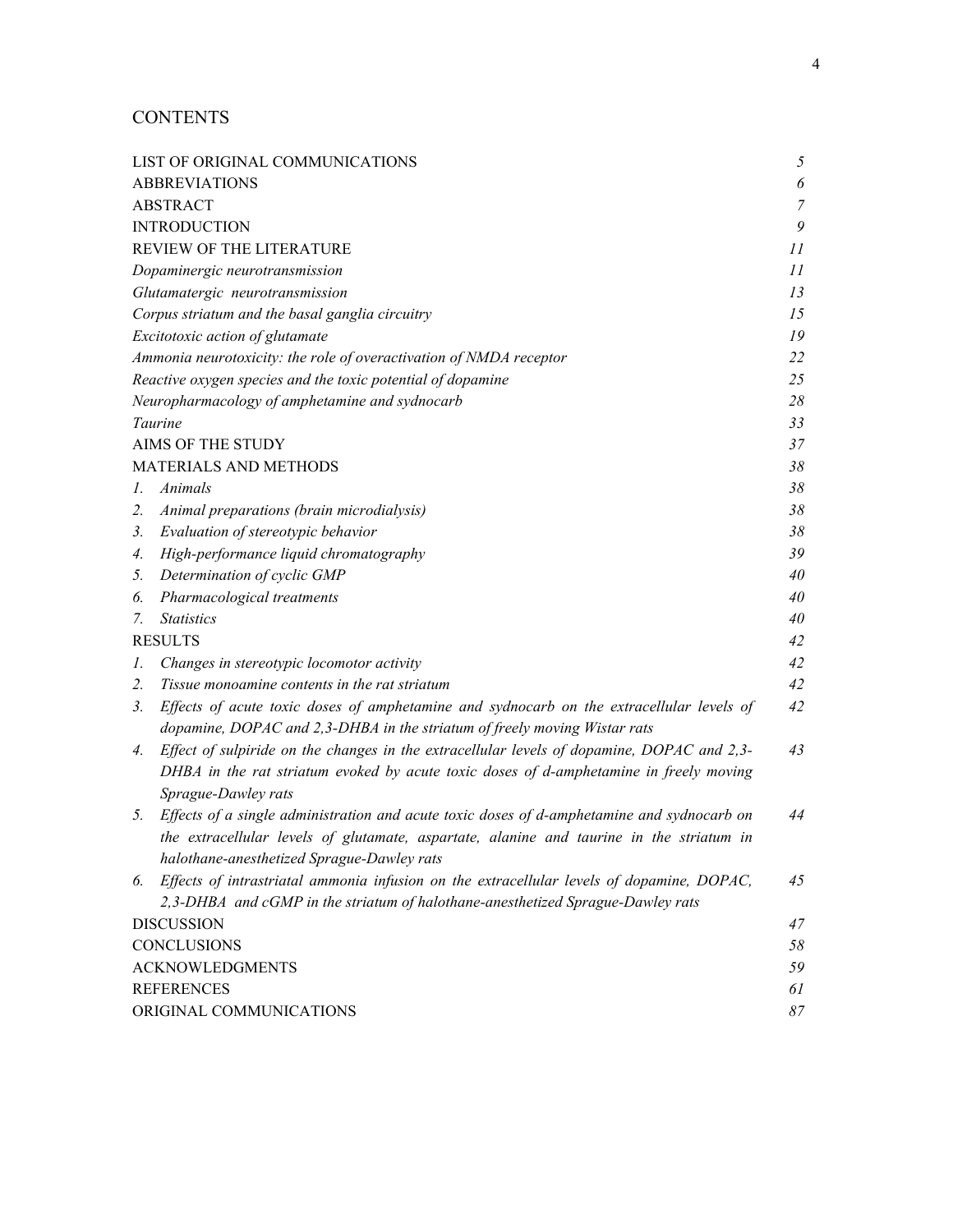# <span id="page-4-0"></span>LIST OF ORIGINAL COMMUNICATIONS

This thesis is based on the following original articles:

- 1. Anderzhanova E.A., Afanasíev I.I., Kudrin V.S. Rayevsky K.S. The effects of d-amphetamine on the extracellular content of dopamine and hydroxyl radical generation in striatum of freely moving rats. Bull. Exp. Biol. Med. 128, 538-540, 1999 (in Russian).
- 2. Afanasíev I.I., Anderzhanova E.A., Kudrin V.S. Rayevsky K.S. Effects of amphetamine and sydnocarb on dopamine release and free radical generation in rat striatum. Pharmacol. Biochem. Behav. 69, 653- 658, 2001.
- 3. Anderzhanova E.A., Rayevsky K.S., Saransaari P., Riitamaa E., Oja S.S. The effects of sydnocarb and damphetamine on the extracellular level of neuroactive amino acids in rat caudate-putamen Eur. J. Pharmacol. 428, 87-95, 2001.
- 4. Hilgier W., Anderzhanova E., Oja S.S., Saransaari P., Albrecht J. Taurine prevents ammonia- and Nmethyl-d-aspartate-induced accumulation of cyclic GMP, and attenuates accumulation of hydroxyl radicals in microdialysates of the rat striatum. Eur. J. Pharmacol. 468, 21-25, 2003
- 5. Anderzhanova E., Oja S.S., Saransaari P., Albrecht J. Changes in the striatal extracellular levels of dopamine and dihydroxyphenylacetic acid evoked by ammonia and N-methyl-D-aspartate: modulation by taurine. Brain Res. 977, 290-293, 2003.
- 6. Anderzhanova E.A., Rayevsky K.S., Saransaari P., Oja S.S. Effect of sulpiride on the amphetamineinduced changes in extracellular dopamine, DOPAC, and hydroxyl radical generation in the rat striatum. Neurochem. Res. 28, 1265-1272, 2003.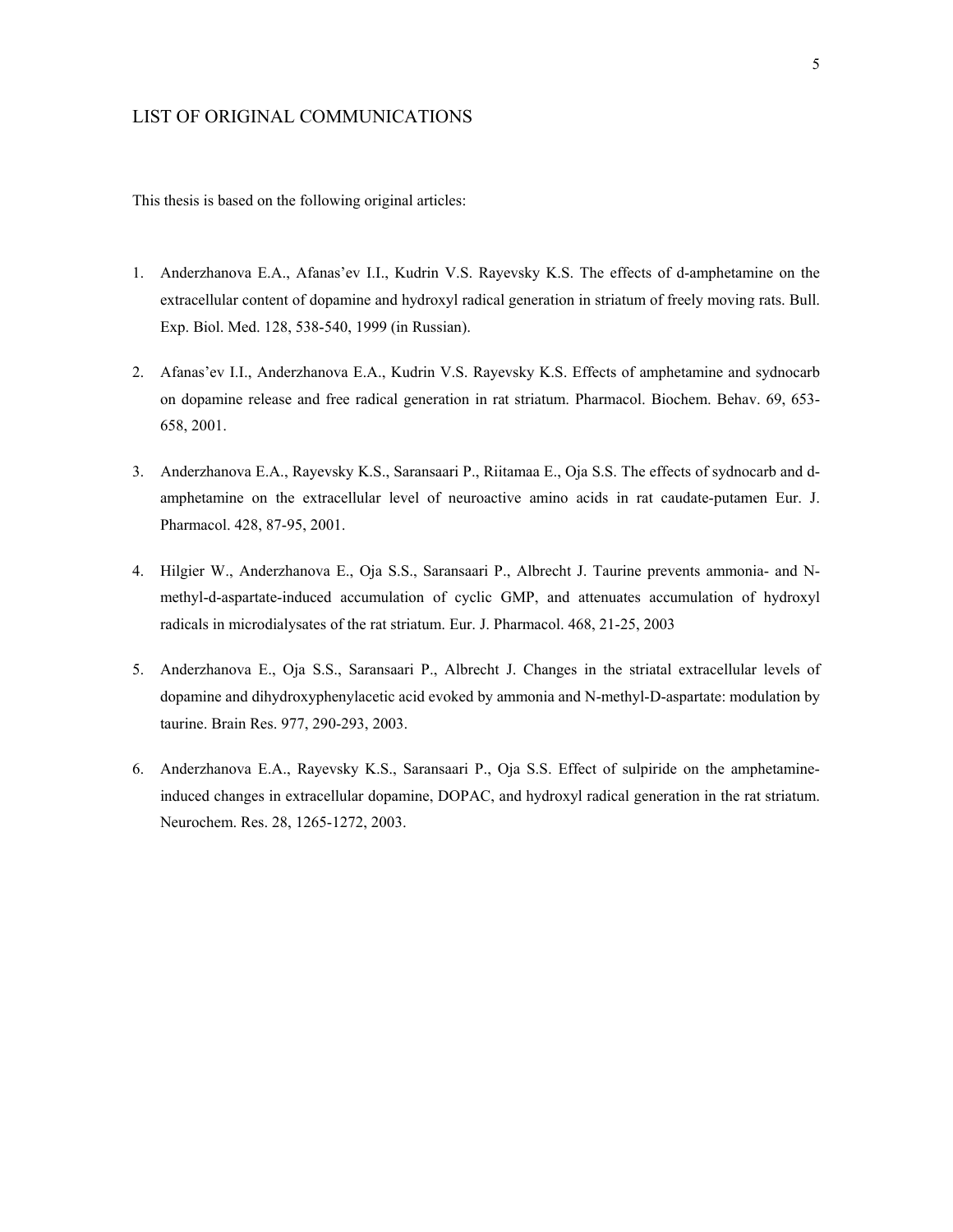# <span id="page-5-0"></span>ABBREVIATIONS

| <b>AMPA</b>  | 2-amino-3-hydroxy-5-methyl-4-isoxazolepropionate  |
|--------------|---------------------------------------------------|
| <b>ATP</b>   | adenosine triphosphate                            |
| <b>ADP</b>   | adenosine diphosphate                             |
| cGMP         | cyclic guanosine 3,5 - monophosphate              |
| CМ           | calmodulin                                        |
| <b>COMT</b>  | catechol-O-methyl transferase                     |
| CSF          | cerebrospinal fluid                               |
| 2,3-DHBA     | 2,3-dihydroxybenzoic acid                         |
| DA           | dopamine                                          |
| DAT          | dopamine transporter                              |
| DNA          | deoxyribonucleic acid                             |
| <b>DOPA</b>  | 3,4-dihydroxyphenylalanine                        |
| <b>DOPAC</b> | 3,4-dihydroxyphenylacetic acid                    |
| EAAC         | rabbit glutamate transporter                      |
| EAAT         | excitatory amino acid transporter                 |
| <b>EDTA</b>  | ethylenediaminetetra-acetate                      |
| GABA         | $\gamma$ -aminobutyric acid                       |
| GC           | guanylate cyclase                                 |
| GLAST or GLT | rat glutamate transporter                         |
| GluR         | glutamate receptor subunit                        |
| <b>GMP</b>   | guanosine monophosphate                           |
| <b>GTP</b>   | guanosine triphosphate                            |
| HE           | hepatic encephalopathy                            |
| <b>HPLC</b>  | high-performance liquid chromatography            |
| HT           | 5-hydroxytryptamine (serotonin)                   |
| <b>HVA</b>   | homovanillic acid                                 |
| K A          | kainate                                           |
| <b>MAO</b>   | monoamine oxidase                                 |
| MDMA         | 3,4-methylendioxyamphetamine                      |
| mRNA         | matrix ribonucleic acid                           |
| mGluR        | metabotropic glutamate receptor                   |
| $NAD+$       | nicotinamide adenine dinucleotide (oxidized form) |
| NADH         | nicotinamide adenine dinucleotide (reduced form)  |
| NADPH        | nicotinamide adenine dinucleotide phosphate       |
| NMDA         | N-methyl-D-aspartic acid                          |
| NO           | nitric oxide                                      |
| <b>NOS</b>   | nitric oxide synthase                             |
| NR.          | NMDA receptor subunit                             |
| OHDA         | hydroxydopamine                                   |
| <b>RNA</b>   | ribonucleic acid                                  |
| <b>ROS</b>   | reactive oxygen species                           |
| SOD          | superoxide dismutase                              |
| VMAT-2       | vesicular monoamine transporter                   |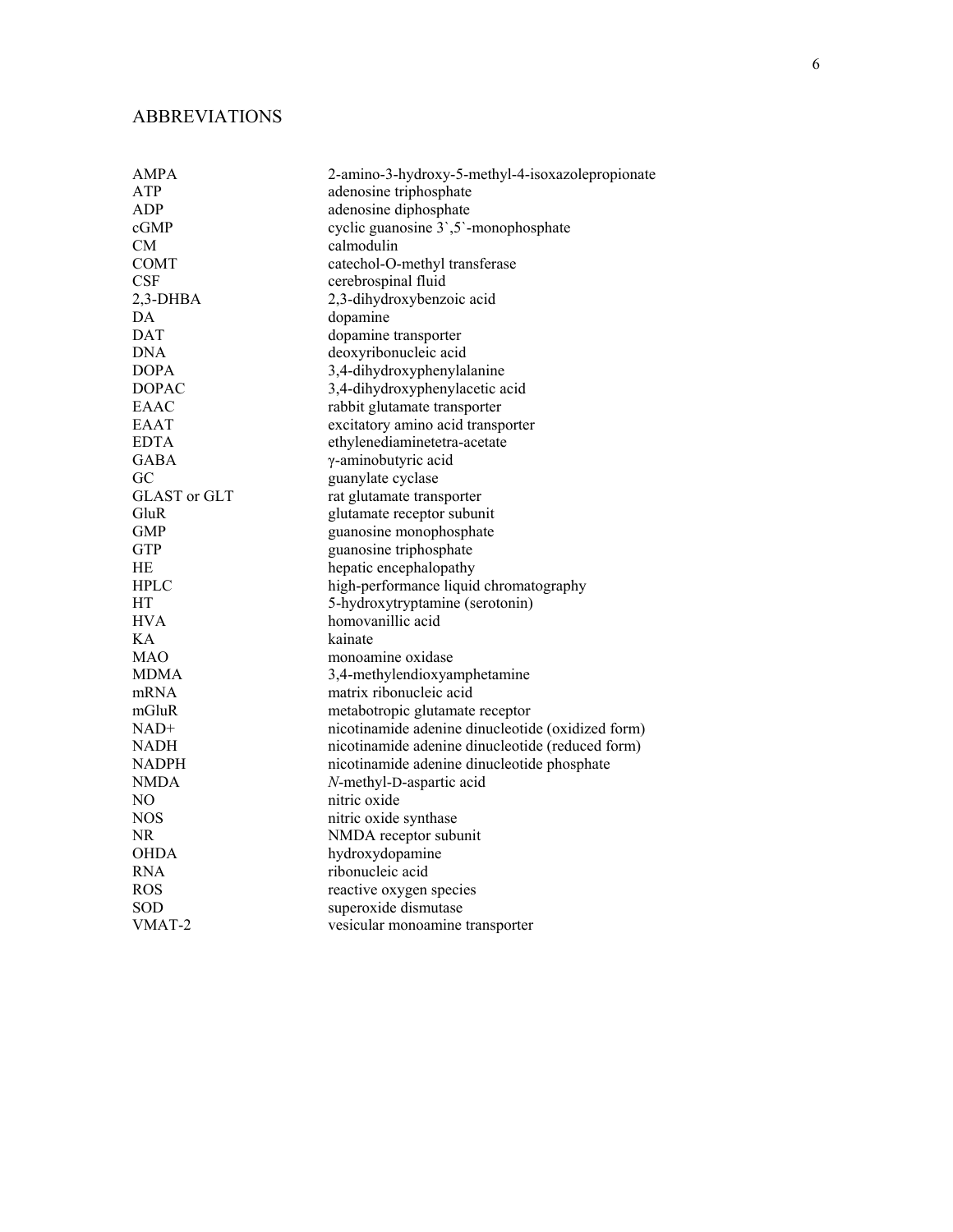## <span id="page-6-0"></span>ABSTRACT

The neurotoxic effects of psychostimulants at high dosages limit their clinical applicability. Neurotoxic consequences include an increase in the extracellular content of dopamine, stimulation of dopamine oxidation, accumulation of extracellular glutamate, metabolic and oxidative stress, and an increase in body temperature, but the exact mechanism of the neurotoxic damage characterized by degeneration of the terminals of monoaminergic neurons and by depletion of the dopamine and serotonin contents remains to be elucidated.

A comparative study of neurochemical changes in the striatum induced by d-amphetamine and sydnocarb [3-(β-phenylisopropyl)-N-phenylcarbamoylsydnonimine], a Russian psychostimulant with good clinical efficacy, was undertaken in the first stage of research in freely moving Wistar rats using the microdialysis approach. d-Amphetamine (2.5 mg/kg) moderately increased the extracellular dopamine throughout the experiment. The level of hydroxyl radicals was two times higher than in controls but did not change dramatically. d-Amphetamine (5 mg/kg x 4, i.p.) elicited a sharp initial increase in the dopamine level and induced a delayed rise in the production of hydroxyl radicals during subsequent injections. Sydnocarb  $(23.8 \text{ mg/kg x 4, i.p., a dose, equimolar to 5 mg/kg of d-ampletamine})$  elicited a gradual increase in the extracellular level of dopamine and induced less hydroxyl radical generation than d-amphetamine. Sydnocarb was also able to elicit stereotyped behavior, albeit less markedly than d-amphetamine. Unlike d-amphetamine, sydnocarb significantly lowered the extracellular level of 3,4-dihydroxyphenylacetic acid only after the fourth injection.

Another comparative study of the effects of both psychostimulants on the extracellular levels of neuroactive amino acids was made using halothane-anesthetized Sprague-Dawley rats. Acute d-amphetamine administration (5.0 mg/kg, i.p.) produced a moderate accumulation of extracellular glutamate and aspartate. Sydnocarb (23.8 mg/kg, i.p.) likewise increased extracellular glutamate and also alanine. Subchronic damphetamine administration (5.0 mg/kg x 4, i.p.) caused a gradual fivefold increase in the levels of glutamate and taurine and moderate increases in those of aspartate and alanine. Subchronic sydnocarb administration (23.8 mg/kg x 4, i.p.) elicited a marked increase in the level of aspartate and a small increase in that of glutamate. The alanine level increased temporarily after each administration of sydnocarb, while the taurine level increased only after the last injection.

It could be concluded that sydnocarb is less neurotoxic than d-amphetamine, since it elicits lesser changes in the extracellular levels of glutamate and hydroxyl radicals in the rat striatum. The mode of action of sydnocarb also differs from that of d-amphetamine. The increase in the level of extracellular taurine may be regarded as a marker of neurotoxicity.

A wide spectrum of neuroprotective drugs have been applied to counteract amphetamine neurotoxicity. The dopamine receptor antagonists prevent long-term dopamine depletion in rodents. We showed with freely moving Sprague-Dawley rats that sulpiride, a dopamine  $D_2$  receptor antagonist, at a dose of 75 mg/kg x 2, when co-administered with d-amphetamine (7.5 mg/kg x 4), potentiated the increase in extracellular dopamine and slightly enhanced stereotypy in the first stage of experiments. However, sulpiride was able to prevent the delayed loss of dopamine and 3,4-dihydroxyphenylacetic acid and depressed the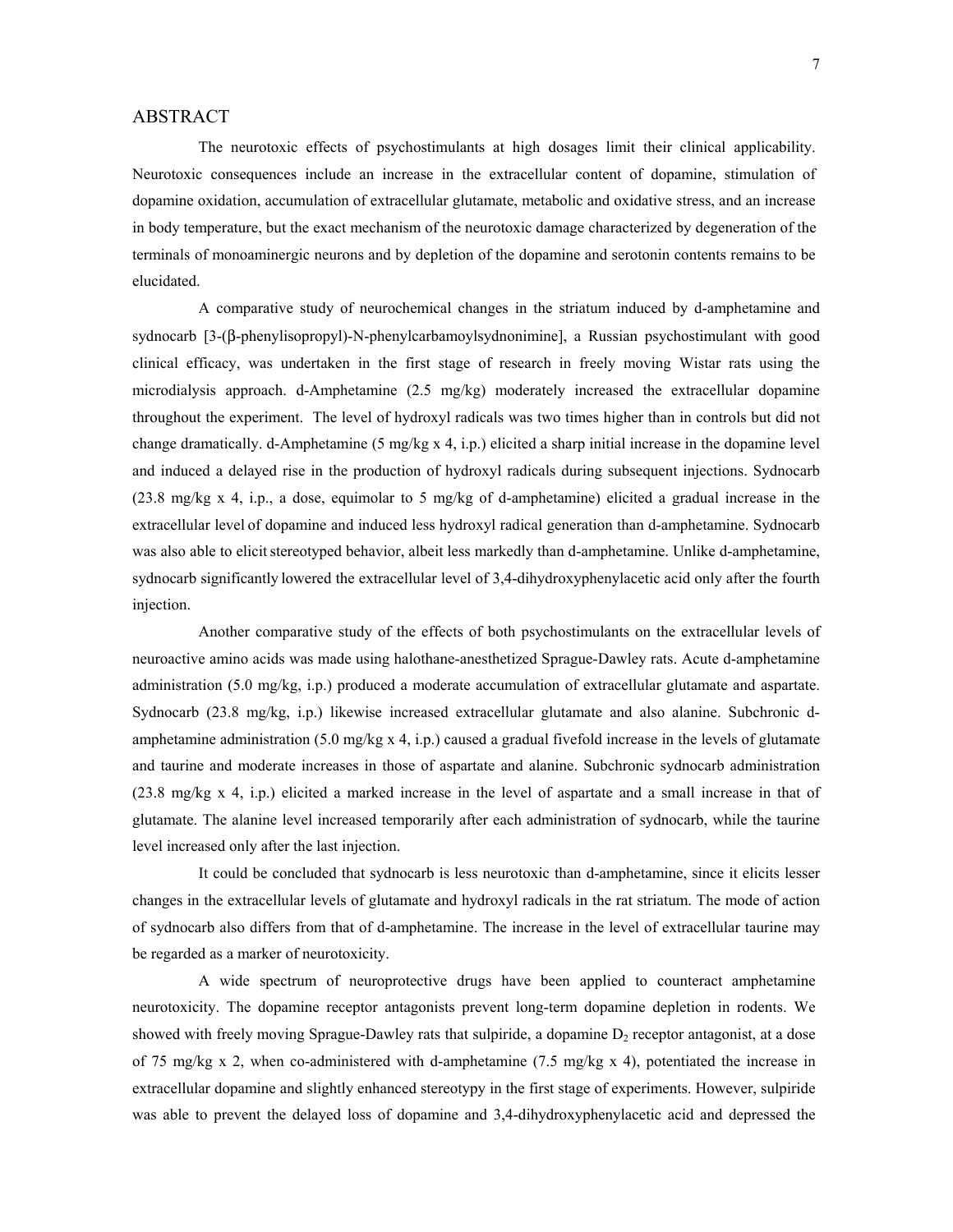gradual accumulation of hydroxyl radicals induced in the rat striatum by d-amphetamine administration. Sulpiride counteracts the production of hydroxyl radicals and attenuates the neurotoxic effect of damphetamine probably by inhibiting postsynaptic receptors. The gradual increase in extracellular hydroxyl radicals may predict the dopamine and 3,4-dihydroxyphenylacetic acid depletion in the rat striatum consequent upon d-amphetamine administration.

Ammonia is a neurotoxin which causes an imbalance between inhibitory and excitatory neurotransmission in the brain, underlying symptoms of hepatic encephalopathy. There is evidence that dopamine receptors, dopamine-metabolizing enzymes, dopamine metabolites and the glutamatergic control of dopaminergic neurotransmission are affected in subacute or chronic hyperammonemia. The actions of amphetamine and ammonium chloride on dopamine release are very similar. Ammonium chloride causes a collapse in the transvesicular pH gradient responsible for monoamine leakage into the cytosol. Ammonium chloride (60 mM) administered directly to the rat striatum by microdialysis in vivo evoked a prompt release of dopamine and 3,4-dihydroxyphenylacetic acid by a mechanism not efficiently counteracted by the potential neuromodulator taurine (85 mM). Acute ammonia neurotoxicity caused by i.p administration of ammonium salts is mediated by overactivation of N-methyl-D-aspartate receptors, with an ensuing generation of free radicals and an extracellular accumulation of cyclic guanosine 3`,5`-monophosphate arising from stimulation of nitric oxide synthesis. Direct infusion of ammonium chloride into the striatum of rats via microdialysis probes increased the generation of hydroxyl radicals and the content of cyclic guanosine 3′,5′-monophosphate in the microdialysates 2.5- and 3-fold, respectively. Co-infusion of taurine substantially reduced the ammonia-induced accumulation of hydroxyl radicals and abolished the accumulation of cyclic guanosine  $3^{\prime}$ ,5'-monophosphate. This constitutes the first evidence of the anti-excitotoxic activity of taurine in vivo. It also confirms our suggestion that the gradual accumulation of taurine in the striatum induced by damphetamine may reflect not only the neurotoxic potential of a drug, but also the activation of endogenous neuroprotection.

- Our findings point to a number of critical neurochemical changes in the development of neurotoxicity in the striatum of rats under amphetamine and ammonia exposure. Only when they all act together toxic effects are elicited and switching off any of them may stave off danger.
- The release of taurine is a marker of toxicity and taurine itself may serve as a neuroprotector.
- Sydnocarb shows less toxic potential in comparison with amphetamine.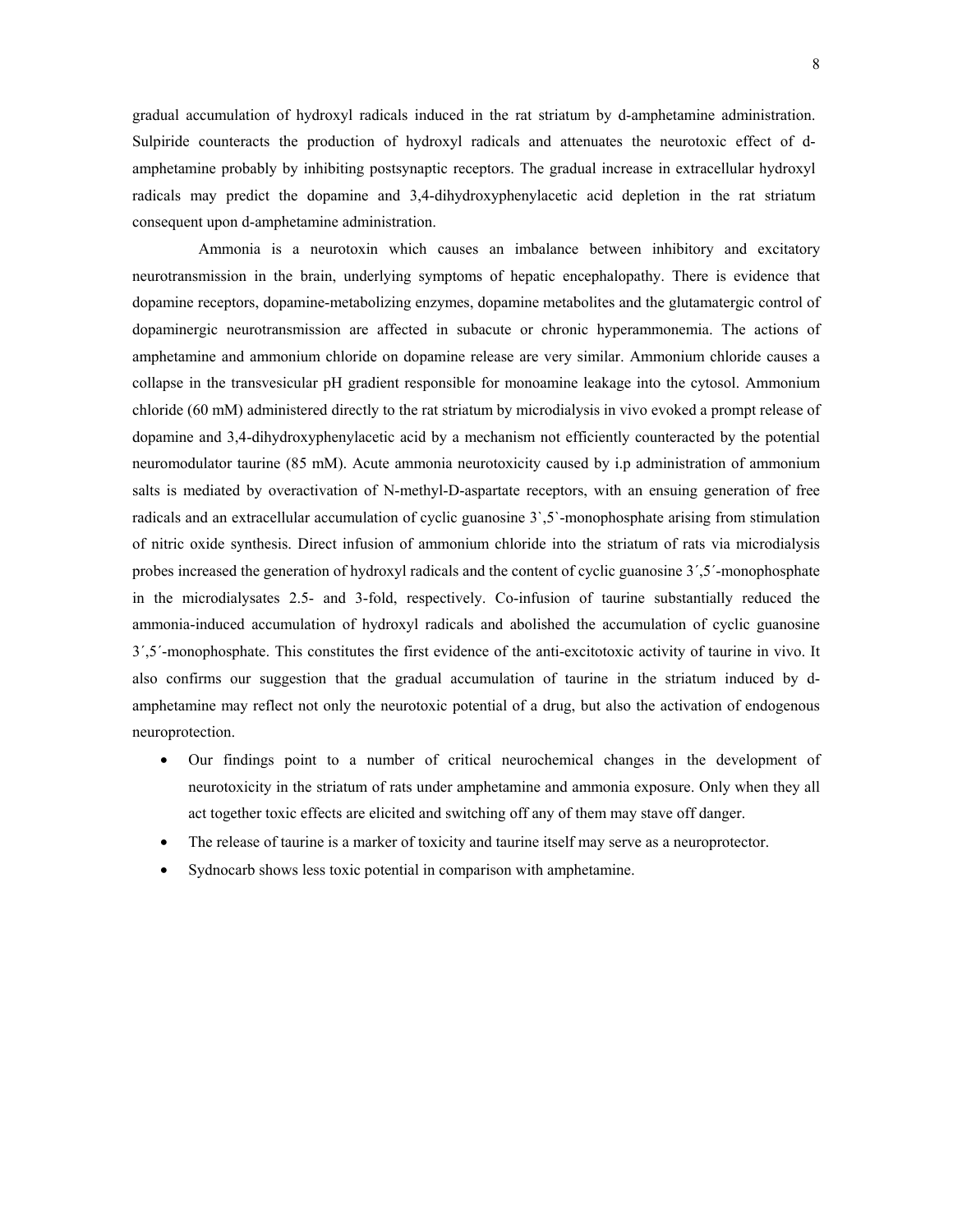### <span id="page-8-0"></span>INTRODUCTION

Systemic administration of psychostimulants results in impairment of the function of dopaminergic neurons in the nervous system. This complex phenomenon is known as amphetamine neurotoxicity and includes degeneration of the dendrites of dopaminergic neurons, a decline in the number of high-affinity uptake sites for dopamine and inhibition of tyrosine and tryptophan hydroxylases in the rat striatum and hippocampus, short-term and long-term dopamine depletion in the striatum, cerebral cortex and amygdala, and a subsequent decrease in dopaminergic functions in the brain [Fibiger and McGeer 1971, Hotchkiss and Gibb 1980, Ricaurte et al. 1980, 1982, Wagner et al. 1980, Nakayama et al. 1992]. According to the widely accepted hypothesis, a transient increase in the extracellular dopamine level after amphetamine and methamphetamine injections has a crucial role in the mechanisms of neurotoxic damage. The term "dopaminergic" toxicity is used as a synonym for "amphetamine" toxicity. The toxic properties of psychostimulants consist in the neurochemical changes they evoke. These include an increase in the extracellular content of dopamine in brain structures innervated by dopaminergic neurons, stimulation of dopamine oxidation, enhanced generation of reactive oxygen species, accumulation of extracellular glutamate, and an increase in body temperature.

The interactions of the dopaminergic and glutamatergic systems at intrastriatal and functional (basal ganglia circuitry) levels call attention to the role of the excitatory amino acid systems in the neuronal damage caused by psychostimulants. As suggested by Sonsalla [1995], dopaminergic and glutamatergic neurons are reciprocally excited in the striatum upon methamphetamine exposure and this interplay exacerbates oxidative stress and results in destruction of dopaminergic synaptic terminals. Glutamate release and hyperthermia contribute to metabolic stress and both may be key mediators in the toxic effects of amphetamines. The association of monoaminergic neuronal damage with an increased extracellular level of glutamate affords suggestive evidence for the involvement of glutamate in the neurotoxicity of systemically administered amphetamines. Both local and systemic administrations of amphetamines acutely enhance dopamine release, but only systemic administration results in neurotoxicity and increases the extracellular concentration of glutamate [Nash and Yamamoto 1992, Stephans and Yamamoto 1994, Abekawa et al. 1994, Wolf and Xue 1998, Burrows et al. 2000a]. The mechanism by which amphetamines increases extracellular glutamate is poorly understood. It has been suggested that activation of both dopamine  $D_1$  and  $D_2$  receptors enhance the release of intracellular glutamate in the striatum of freely moving rats.

The antagonists of dopamine  $D_2$  receptors have been studied as neuroprotective agents. When administered alone they moderately increase the basal dopamine efflux and induce a slow gradual increase in the extracellular levels of dopamine metabolites [Boyar and Altar 1987, Miroshnichenko et al. 1988]. Blockade of presynaptic autoreceptors disrupts the regulatory negative feedback which prevents the inhibition of neurotransmitter release by endogenous dopamine. Hence,  $D_2$  receptor antagonists stimulate the amphetamine-induced dopamine overflow and potentiate stereotypic behavior [Sharp et al. 1986]. However, dopamine receptor antagonists prevent the methamphetamine-induced injury to striatal terminals. Blockade of postsynaptic dopamine D<sub>2</sub> receptors may effectively counteract some of the physiological effects of psychostimulants [Filloux et al. 1987] and inhibit glutamate efflux in the striatum and cerebral cortex [Morari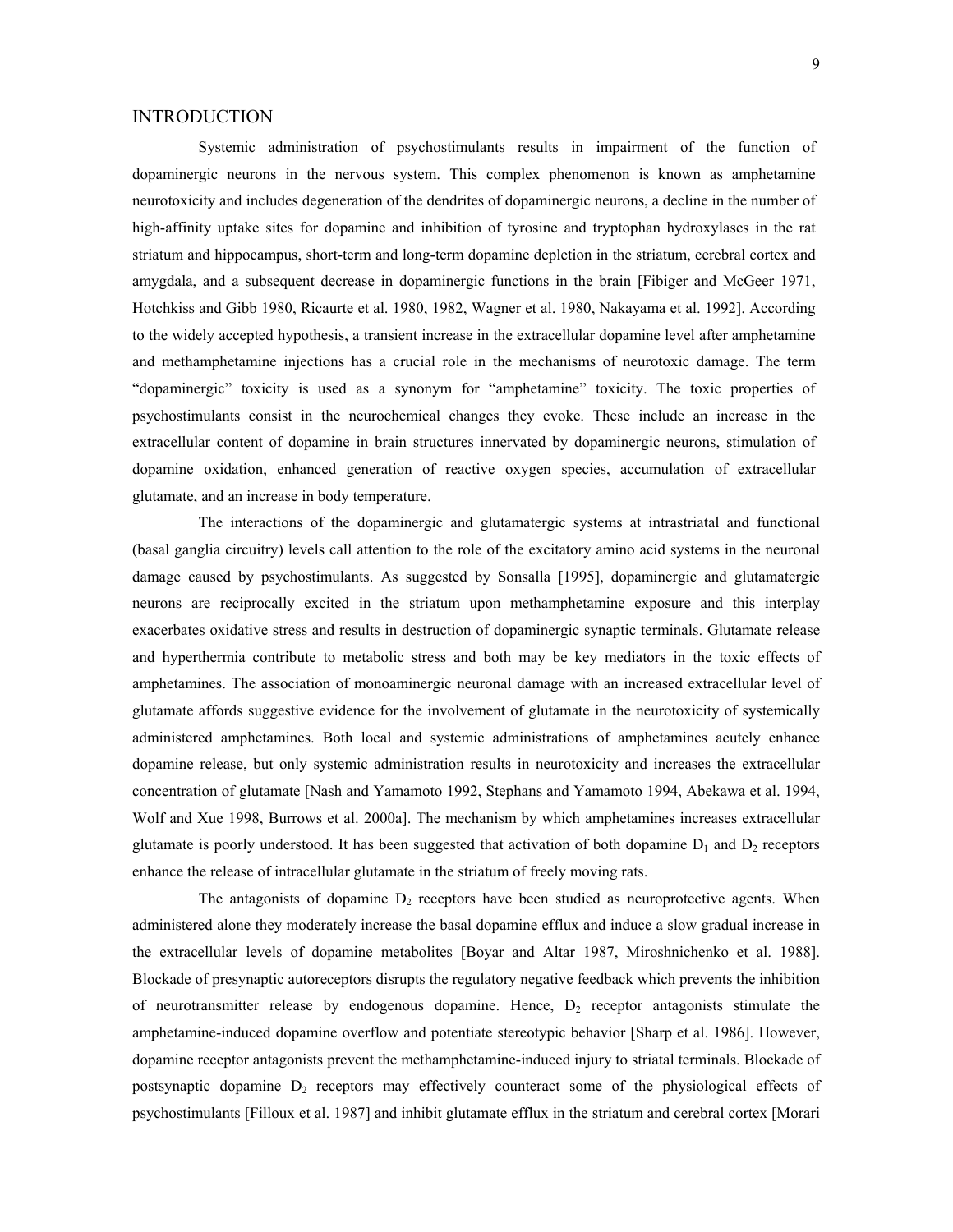et al. 1998]. This decrease in extracellular glutamate may then prevent the excessive generation of reactive oxygen species [Frost and Cadet 2000, Tapia et al. 1999].

There obtains a principal similarity in the mechanisms of dopamine release induced by pathological concentrations of ammonia and d-amphetamine [Erecińska et al. 1987]. Ammonium chloride may collapse the transvesicular pH gradient and be responsible for monoamine leakage into the cytosol [Sulzer and Rayport 1990, Sulzer et al. 1995]. The vesicular pH gradient is required for monoamine accumulation [Johnson et al. 1981, Peter et al. 1994, Henry et al. 1998]. Both weak bases and amphetamine could abolish the intracellular pH gradient, causing a huge increase in cytosolic dopamine and giving rise to dopamine overflow [Schuldiner et al. 1995]. The same mechanism may explain the dopamine-releasing action of 3,4 methylendioxymethamphetamine ("ecstasy"), and the release of serotonin by fenfluramine [Rudnick and Wall 1992]. The increase in extracellular dopamine leads to an increase in the production of its oxidized forms which damage cell proteins and nucleic acids and provoke generation of reactive oxygen species.

In current research the emphasis is on the generation of hydroxyl radicals [Obata and Chiueh 1992] and on changes in the other neurochemical parameters induced by d-amphetamine, sydnocarb and ammonia in the rat striatum in vivo and on the manner in which they are modulated by taurine and the dopamine  $D_2$ receptor antagonist sulpiride.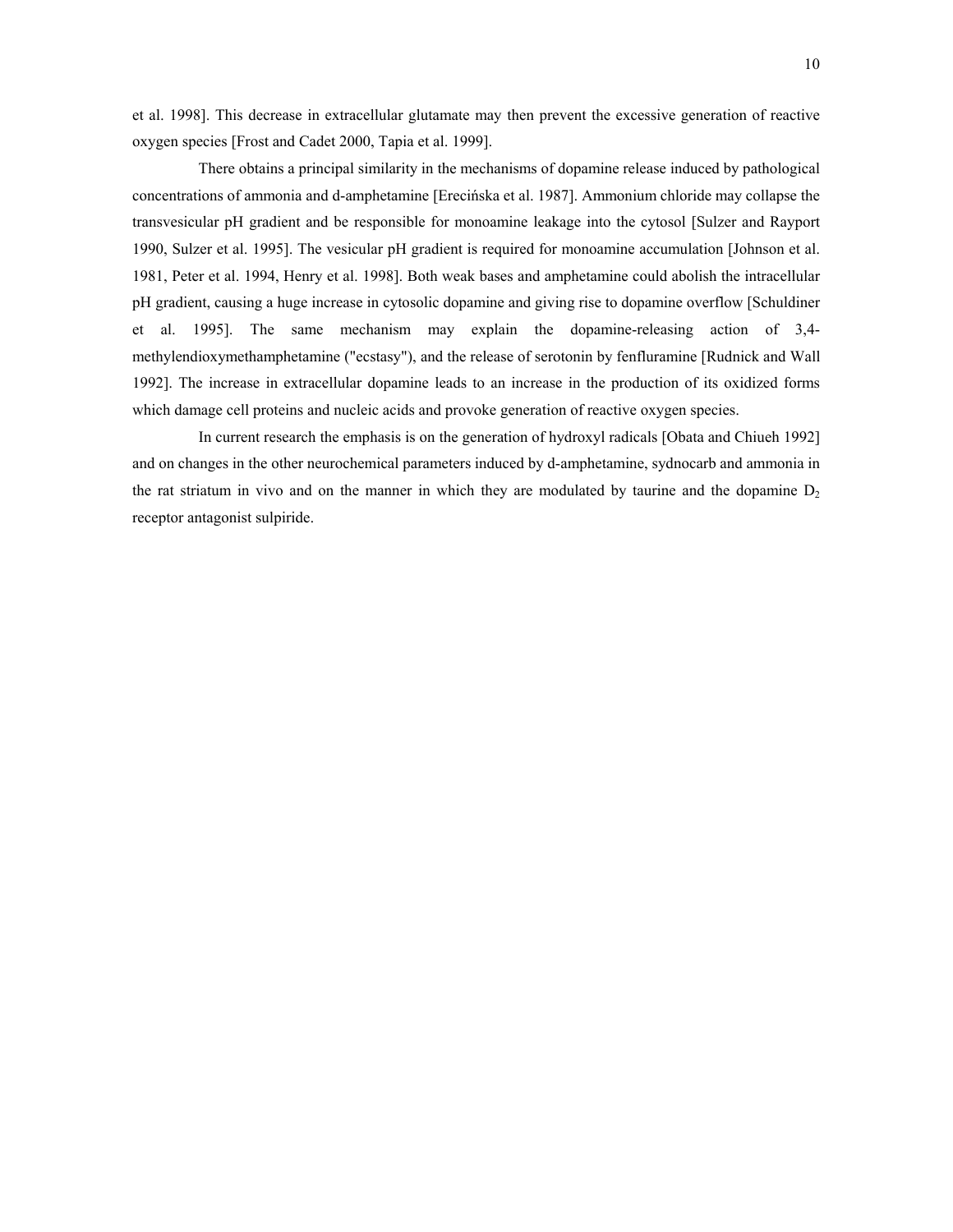# <span id="page-10-0"></span>REVIEW OF THE LITERATURE

#### **Dopaminergic neurotransmission**

Dopamine was long degraded as merely the precursor of norepinephrine, but a biological significance of its own in the brain is now fully acknowledged. A failure in dopaminergic neurotransmission results in movement disorders, e.g., in Parkinson's disease. Dopamine also participates in the mechanisms of award behavior, drug abuse and thermoregulation [Kuhar et al. 1999].

Dopaminergic cells in the brain stem project widely to the telencephalic structures. A major group of dopaminergic cell bodies lies in the zona compacta (A9) of the substantia nigra and projects to the striatum. Another group of dopaminergic cell bodies lies in the ventral medial tegmentum (A10) and projects to the limbic system structures, including olfactory tubercule, septum, amygdala, nucleus accumbens and prefrontal cortex. Some cell bodies in the zona compacta send projections to the limbic structures, while some dopaminergic cell bodies in the ventral medial tegmentum project to the structures of the striatum. All these projections follow a topographical principle, innervate strictly determined patches within the respective areas and practically never evince cross innervation [Lindvall and Björklund 1974, Björklund and Lindvall 1984, Fuxe et al. 1985, Nieuwenhuys 1985, Gerfen 1992].

Like other catecholamine neurotransmitters, dopamine is synthesized from the amino acid precursor tyrosine, which is taken up across the blood brain barrier [Colombo et al. 1996]. The first step in this synthesis is the hydroxylation of tyrosine to 3,4-dihydroxyphenylalanine (DOPA) by tyrosine hydroxylase (EC 1.14.16.2), which is also the rate-limiting enzyme in the synthetic cascade. Blashko [1957] already predicted this pathway, though tyrosine hydroxylase was discovered only later [Nagatsu et al. 1964]. The synthesis rate of dopamine depends on end-product inhibition, neuronal firing rates and autoreceptor regulation. These factors regulate the phosphorylation of tyrosine hydroxylase, which is the major regulatory mechanism in its activity [Feldman et al. 1997]. In the cytoplasma of cells, DOPA decarboxylase (EC 4.1.1.28) converts DOPA to dopamine. In the cellular cytosol, dopamine is broken down in two consecutive reactions. In rodents, the first transformation is effected by monoamine oxidase (MAO) (EC 1.4.3.4), which converts dopamine to the corresponding aldehyde. In turn, it serves as a substrate for aldehyde dehydrogenase (EC 1.2.3.1) to yield 3,4-dihydroxyphenylacetic acid (DOPAC). DOPAC diffuses out of the cells and is conjugated with glucuronides or transformed by catechol O-methyltransferase (COMT) (EC 2.1.1.6) into 4 hydroxy-3-methoxyphenylacetic acid, commonly known as homovanillic acid (HVA) [Westerink 1985, Männistö et al. 1992, Richards et al. 1996]. A part of MAO is located outside the neurons, i.e., in glial cells, while COMT is found only outside neurons [Fowler et al. 1984, Waldmeier 1987, Männistö et al. 1992].

Inside nerve endings, dopamine is stored in two pools: vesicular and cytoplasmic. Newly synthesized dopamine is actively taken up by synaptic vesicles and released from them by exocytosis. The transport of dopamine across vesicular membranes and its subsequent retention inside the vesicles depend on two components: vesicular transporters and the proton pump [Philippu and Matthaei 1988]. The vesicular monoamine transporter (VMAT-2) [Liu et al. 1992] transfers amines into vesicles in exchange for protons.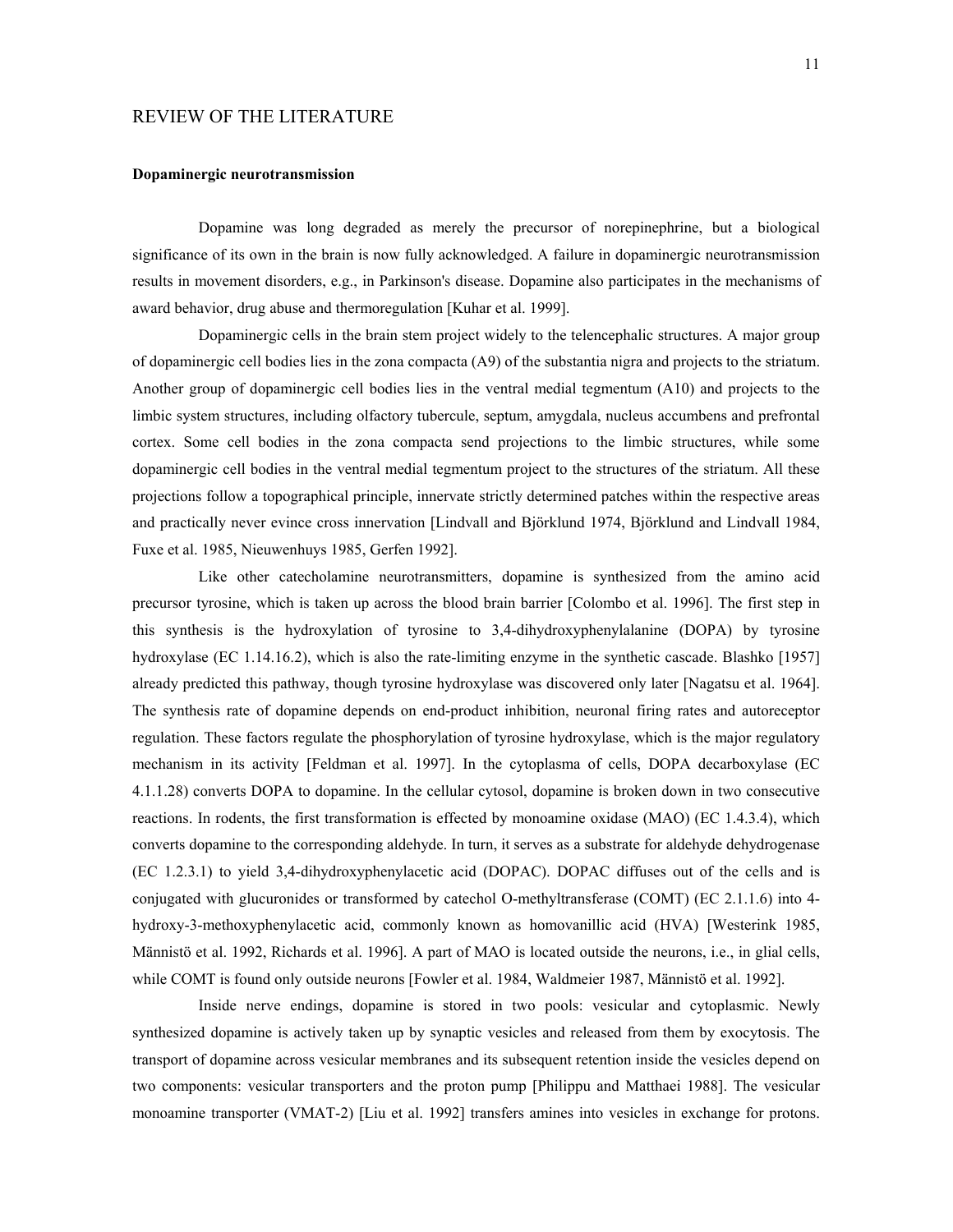VMAT-2 is a member of the toxin-extruding antiporter gene family, which also includes some bacterial antibiotic resistance genes [Schuldiner et al. 1995]. This proton removal is balanced by a ATPase/ $Mg^{2+}$ dependent mechanism which pumps protons back into the vesicle and thus maintains a highly acidic environment and an electrochemical gradient across the vesicular membrane [Erickson et al. 1992, Parsons 2000].

Dopamine is stored inside the vesicles at very high concentrations, of the order of 0.5 M. It exists in complexes with ATP and acidic proteins known as chromogranins. The pH level in a vesicle is 5.2-5.7 [Johnson et al. 1981, Njus et al. 1981]. The chemical features of the dopamine molecule result in a rather low (in comparison with other amines) buffer capacity. This renders dopamine-containing vesicles highly susceptible to changes in pH. Weak basic compounds, including amines, may perturb neurotransmitter storage by means of alkalinization of the vesicle contents. In turn, some specific compounds, e.g., reserpine or tetrabenazine, block the transport of dopamine. However, since the dopamine-mediated behavioral effects of amphetamine are not blocked by reserpine pretreatment, Braestrup [1977] suggested the existence of a second pool, and it has therefore been concluded that dopamine stores also exist in the cytoplasmic pool [Schoemaker and Nickolson 1983].

The discovery that norepinephrine-containing neurons take up norepinephrine from the extracellular space against a concentration gradient led to the conception of a carrier-mediated active transport system as a mechanism of the termination of the action of neuromediators in the synaptic cleft [Iversen 1974]. This carrier-mediated active uptake process was postulated to be similar to the transport of sugars and amino acids across cell membranes. The physiological action of dopamine is terminated primarily by a rapid reuptake by the plasma membrane dopamine transporter (DAT), a member of the  $Na^+ / Cl$ -coupled neurotransmitter transporter family which includes the plasma membrane transporter for serotonin and norepinephrine [Blakely et al. 1991]. In resting state the dopamine concentration outside a cell is higher than that inside. When the complex of dopamine, transporter and sodium ion orients to the inside of the cell dopamine is released from the terminal. When recycled to the outside of the membrane, the transporter can bind dopamine available there when the dopamine concentration is high. In this manner the transporter could both release and take up catecholamines in the nerve endings.

Dopamine can be released by two mechanisms: exocytotic release, which is impulse-dependent, and transporter-mediated release, which is not. The former depends largely on the transmembrane gradient of  $K^+$  and ATP hydrolysis and is initiated by  $Ca^{2+}$ . Any inhibition of dopamine re-uptake increases the extracellular concentration in the synaptic cleft and the life-span of dopamine, which leads to prolonged stimulation of dopamine receptors. The DAT-mediated release is dependent on  $Na<sup>+</sup>$  and Cl<sup>-</sup> and independent of  $Ca^{2+}$  [Giros and Caron 1993]. Cocaine apparently inhibits the uptake and release of dopamine (and/or norepinephrine). In the presence of amphetamine the direction of transport is reversed and dopamine moves out of the cell.

There are two main types of dopamine receptors, namely  $D_1$  and  $D_2$ , both of them having subtypes, i.e.,  $D_2$ ,  $D_3$  and  $D_4$  belonging to the  $D_2$  family and  $D_1$  and  $D_5$  to the  $D_1$  family [Jackson and Westlund-Danielsson 1994]. Both receptor families are G-protein-coupled, but  $D_1$  receptors activate and  $D_2$  receptors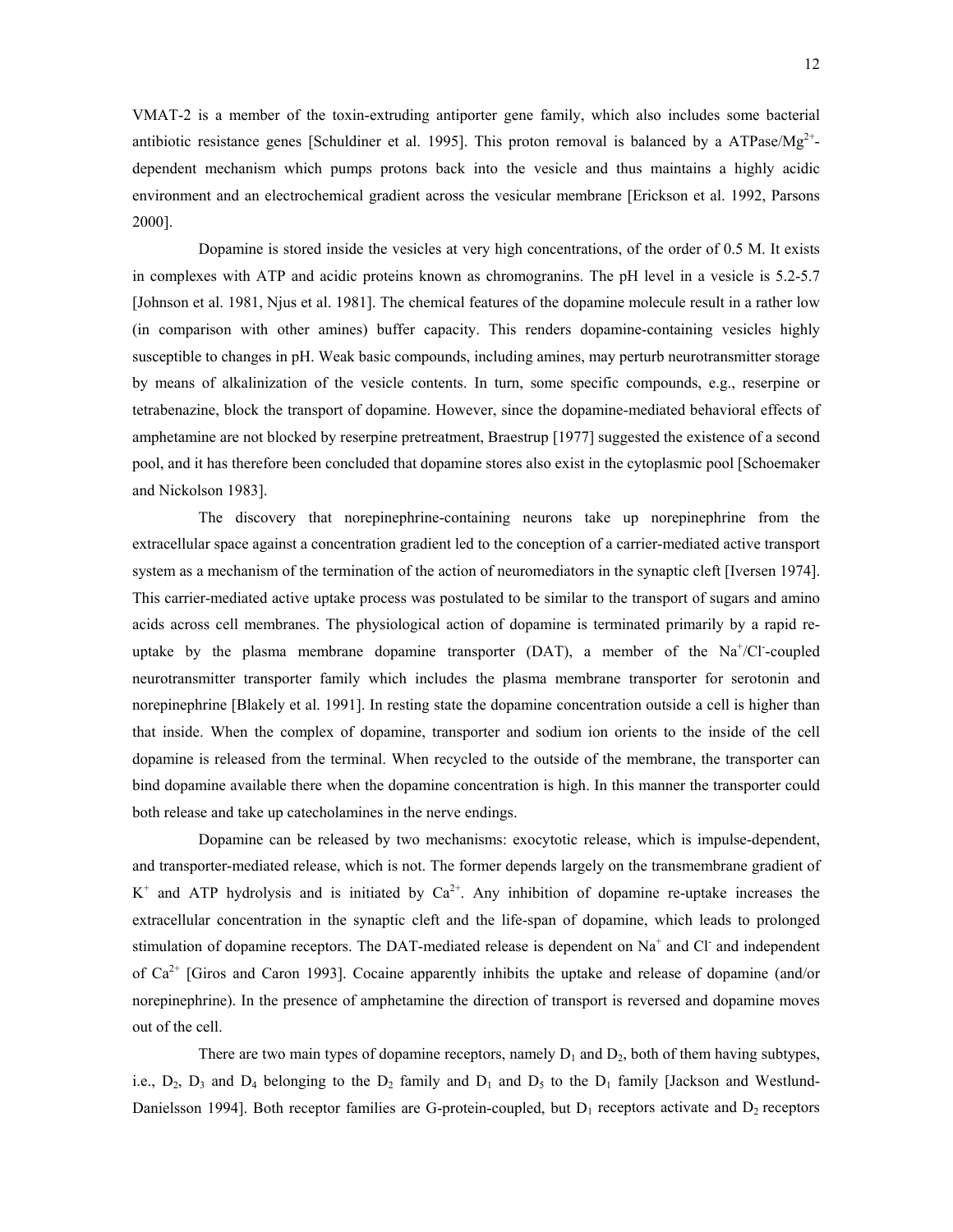<span id="page-12-0"></span>inhibit the adenylyl cyclase pathway [Andersen et al. 1990, Clarck and White 1997]. In the striatum, dopaminergic receptors are located on GABAergic neurons. The  $D_2$  receptors participate in the autoregulation of dopamine release and are also located presynaptically on dopaminergic terminals [Jaber et al. 1996]. Recent data from dopamine receptor mapping based on pharmacological and immunohistochemical methods suggest that different types of dopamine receptors are co-localized on different types of GABAergic neurons in the striatum [Mansour et al. 1990, Hersh et al. 1995, Surmeier et al. 1996].

#### **Glutamatergic neurotransmission**

Glutamate, the main excitatory neurotransmitter in the mammalian brain, has important roles in many physiological and pathological events [Ozawa et al. 1998]. It is the most abundant amino acid in the adult nervous system and has also other roles besides neurotransmission (it is incorporated into peptides and involved in fatty acid synthesis, and serves as a precursor for various Krebs cycle intermediates). Glutamate is a non-essential amino acid produced from 2-oxoglutarate, glutamine, ornithine or proline. The diversity of routes for glutamate synthesis is reflected in the variability of intracellular pools. The neurotransmitter glutamate is formed mostly from glutamine by glutaminase (EC 3.5.1.2) [Dingledine and McBain 1999]. The vesicular transport system is essential for its intraneuronal storage. Synaptic vesicles actively accumulate glutamate by an  $Mg^{2+}/ATP$ -dependent process. Substances which destroy the electrochemical gradient inhibit this uptake. The concentration of glutamate within synaptic vesicles is particularly high, in excess of 20 mM [Fykse and Fonnum 1996, Wolosker et al. 1996). Glutamate stored inside the synaptic vesicles is available for release when the presynaptic membranes are depolarized. It is released in a  $Ca<sup>2+</sup>$ -dependent manner both in vitro and in vivo.

In order to terminate the neurotransmitter action and to avoid the excessive increase in extracellular glutamate and consequent hyperactivation of glutamatergic receptors accompanied by neuronal damage, glutamate must be taken up from the synaptic cleft to the cytosol of glial and neuronal cells and stored in synaptic vesicles in nerve endings. The released glutamate is rapidly eliminated from the extracellular space by a high-affinity transport system which is present in both nerve endings and surrounding glial cells [Danbolt 2001]. These Na<sup>+</sup>-dependent carriers are located at the cell membranes of astrocytic and neuronal cells [Robinson and Dowt 1997, Anderson and Swanson 2000]. Five distinct high-affinity, Na<sup>+</sup>-dependent glutamate transporters have been cloned from rodent and human tissues: GLAST (EAAT1), GLT-1 (EAAT2), EAAC1 (EAAT3), EAAT4 and EAAT5 [Danbolt 2001]. These proteins have distinct structures, functions and distributions. Immunohistochemical studies have shown that GLAST and GLT-1 are both present primarily in astrocytes, while EAAC1 and EAAT4 are primarily neuronal. The Na<sup>+</sup>-dependent glutamate uptake system in astrocytes is the most significant for the maintenance of glutamate levels below neurotoxic concentrations, as clearly demonstrated by knock-out studies of astrocytic glutamate transporters [Rothstein et al. 1996]. The coordinated actions of vesicular and cell membrane transport systems effectively keep the glutamate concentrations in the synaptic cleft at low micromolar levels. In addition, the re-uptake processes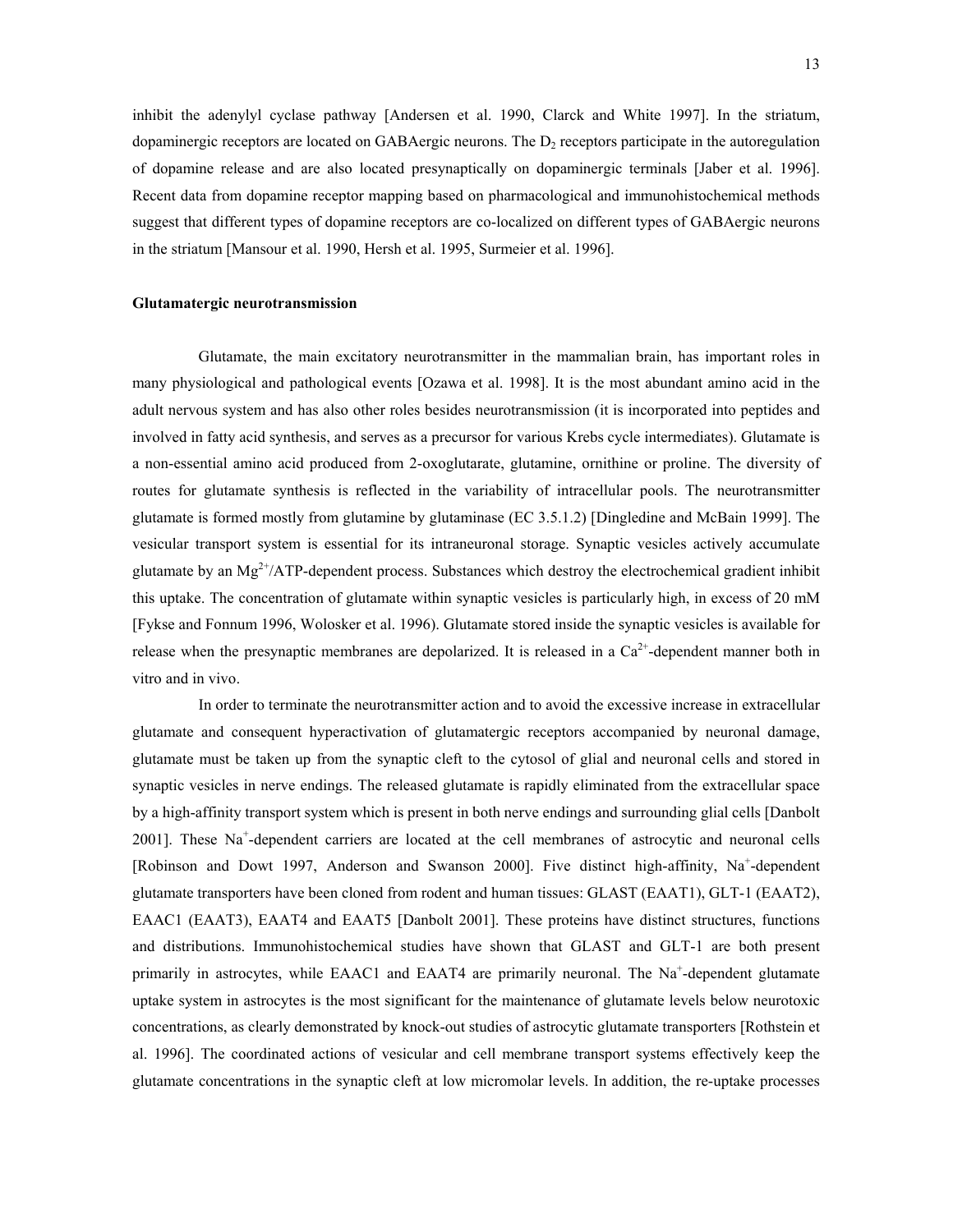are also essential for the recycling of the amino acid pool which replenishes the supply of neurotransmitters in the glutamatergic terminals [Seal and Amara 1999].

Glutamate activates several classes of receptors, which have been divided into "ionotropic" and "metabotropic" [Ozawa et al. 1998]. Glutamate released from the nerve endings may act at presynaptic or postsynaptic ionotropic glutamate receptors, which gate cation channels and mediate fast and prolonged excitatory effects. The ionotropic receptors have been divided into N-methyl-D-aspartate (NMDA) (with a number of regulatory sites), 2-amino-3-hydroxy-5-methyl-4-isoxazolepropionate (AMPA) and kainate receptors, according to their preferred agonists [Bettler and Mulle 1995, McBain and Mayer 1994]. Since neither agonists nor antagonists clearly distinguish between AMPA and kainate receptors, they are often collectively referred to non-NMDA receptors. Further studies by molecular biologic methods have demonstrated that ionotropic glutamate receptors are composed of sub-units encoded by different gene families. Two families of sub-units,  $NMDAR_1$  and  $NMDAR_{2(A-D)}$ , have been identified for the NMDA receptor [McBain and Mayer 1994]. As to the AMPA receptor, four subunits,  $GluR_1-GluR_4$ , have been cloned, while five subunits,  $GluR_5$ ,  $GluR_6$ ,  $GluR_7$ ,  $KA_1$  and  $KA_2$ , have been identified for the kainate receptor [Bettler and Mulle 1995]. The conductance properties of ions in the ionotropic receptors depend on their subunit composition. The AMPA and kainate receptors are rapidly activated and desensitized in response to glutamate. They pass Na<sup>+</sup> and Ca<sup>2+</sup> ions. The presence of the GluR<sub>2</sub> subunit determines the Ca<sup>2+</sup> permeability of recombinant AMPA receptors, whereas the homomeric  $GluR_6$  kainate receptors are fairly permeable to  $Ca^{2+}$ . The NMDA receptors are activated and desensitized slowly and their  $Ca^{2+}$  permeability is regulated by a voltage-dependent Mg<sup>2+</sup> block [Ozawa et al. 1998]. Activation of metabotropic receptors, which are linked to G proteins, produces changes in cyclic nucleotides or phosphoinositol metabolism. The metabotropic receptor family comprises eight subtypes (mGluR<sub>1</sub>-mGluR<sub>8</sub>), subdivided into three groups [Schoepp and Conn 2002].

The NMDA receptors are functionally different from the others. Specifically, the NMDA receptor seems to be crucial in plasticity processes associated with normal brain functions [Izguierdo and Medina 1997]. Among the various factors involved in the modulation of glutamate release, the activation of presynaptic NMDA receptors may be stimulatory [Breukel et al. 1998]. Rosenmund and associates [1995] reported that intracellular  $Ca^{2+}$  inactivates NMDA receptors in cultured hippocampal neurons and a  $Ca^{2+}$ influx through NMDA receptors provides a negative feedback on NMDA receptor activity. The NMDA receptor is sensitive to oxygen free radicals, which may exert a regulatory influence through the redox modulatory site [Aizenman et al. 1990]. The AMPA and NMDA receptors are co-localized at synapses in different parts of the central nervous system [Bekkers and Stevens 1989]. Inactivation of NMDA receptors can also be induced by AMPA receptor activation. A  $Ca<sup>2+</sup>$  influx through a subpopulation of AMPA receptors in cultured neurons from the rat spinal dorsal horn and hippocampal cells can induce desensitization of the adjacent NMDA receptors [Medina et al. 1994]. These observations are consistent with those from in vivo experiments in which the activation of NMDA or AMPA receptors in the rat neocortex has been seen to prevent the actions of topically applied NMDA [Addae et al. 2000], although in an intact in-vivo neuronal network the involvement of inhibitory interneurons cannot be ruled out.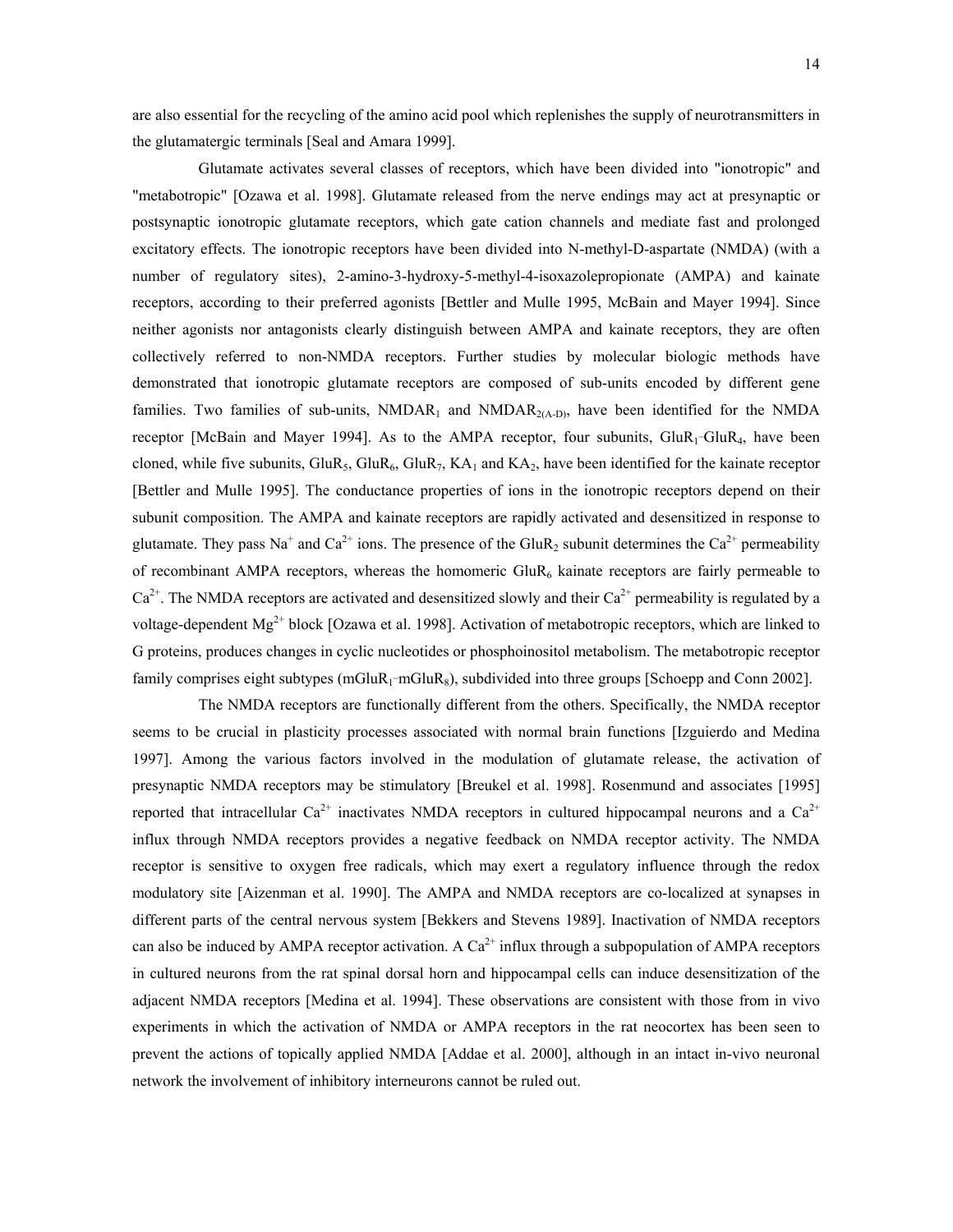#### <span id="page-14-0"></span>**Corpus striatum and the basal ganglia circuitry**

The basal ganglia are located in the basal telencephalon and consist of five interconnected nuclei: caudate nucleus, putamen, globus pallidus, substantia nigra and subthalamic nucleus. The basal ganglia circuitry is a functional part of the extrapyramidal motor system and processes signals flowing from the cortex, allowing the correct execution of voluntary movements [Carlsson 1993, Blandini et al. 2000]. The descending pathways from cortical and hippocampal pyramidal cells are glutamatergic. These tracts include corticostriatal, entorhinal-hippocampal, cortical and hippocampal projections to various hypothalamic, thalamic and brain stem nuclei. The striatum receives glutamatergic tracts from the cerebral cortex, neo- and mesocortical areas, and thalamus [Smith and Bolam 1990]. Glutamatergic transmission in these corticostriatal and thalamostriatal pathways seems to play a crucial role in cognitive functions, motor coordination and plasticity [Calabresi et al. 2000] and in neurodegenerative disorders of the basal ganglia, i.e., Parkinson's and Huntington's diseases [Alexi et al. 2000]. In the striatum, glutamatergic terminals make contact with medium spiny (GABAergic) neurons. The glutamatergic input in the striatum has a multilevel organization which underlies the morphological separation of neuronal pathways. The dorsolateral and ventromedial parts are innervated independently by the neocortical and mesocortical neurons. The different compartments in the striatum receive projections from pyramidal neurons in different layers in the cerebral cortex [Fonnum et al. 1981, 1984, Dounoghue and Herkenham 1986, McGeorge and Faull 1989].



Fig. 1. The basal ganglia circuitry. D1 and D2 mark the locations of dopamine receptors of different classes on the indirect and direct pathways, respectively. From Lange et al. (1997).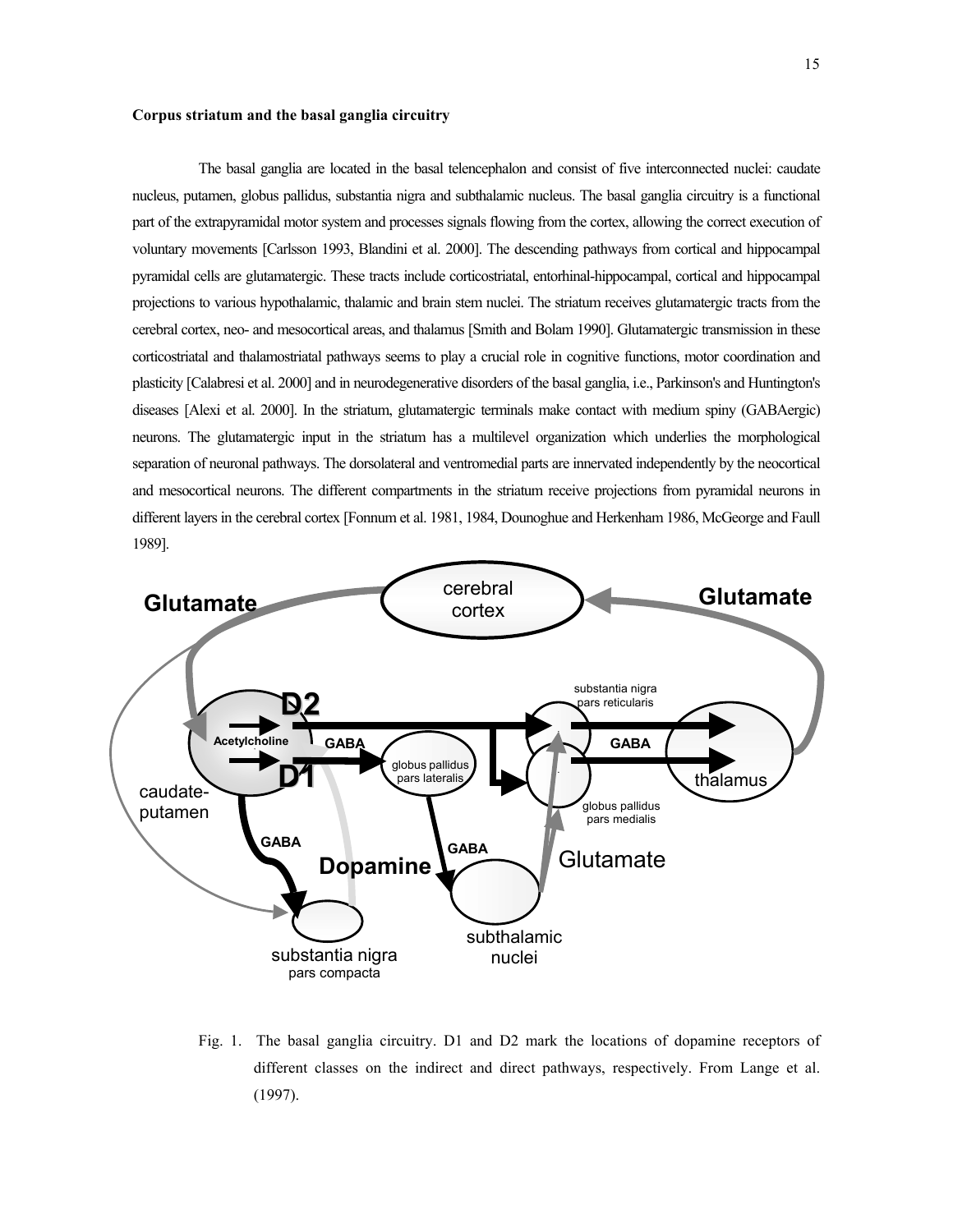The striatum is the main input structure in the basal ganglia circuitry (Fig. 1). It receives excitatory glutamatergic and inhibitory dopaminergic projections. The interaction of these two and some other (particularly acetylcholine) neurotransmitters in the striatum plays a crucial role in the regulation of locomotor activity. In primates, the caudate nucleus and putamen are partly separated by corticofugal and corticopetal fibers of the internal capsule. Several bridges of cells connect the two nuclei, which are similar in terms of anatomical and functional characteristics. The two structures together are therefore generally referred to the corpus striatum or striatum. In rodents, the striatum presents an anatomically homogeneous structure. The nucleus accumbens, which is the other major component in the striatum, is located rostroventrally to the nucleus.

The spiny projection neurons constitute the major neuronal population in the striatum, accounting for almost 95% of total cells [Kemp and Powell 1971]. They use γ-aminobutyric acid (GABA) as a neurotransmitter [Kita and Kitai 1988]. Within these projection neurons, GABA can be co-localized, alternatively, with enkephalin or substance P/dynorphin [Beckstead 1985]. The remaining 5% of striatal cells consists of aspiny interneurons containing, alternatively, acetylcholine, somatostatin, NADPH-diaphorase or GABA associated with parvalbumin or calretin [Kawaguchi et al. 1995]. Recently, the presence of dopaminergic neurons intrinsic to the striatum has also been suggested [Betarbet et al. 1997].

The main targets of striatal projections are the medial and lateral segments of the globus pallidus and the substantia nigra pars reticulata [Parent and Hazrati 1995a]. It has been suggested that neurons containing enkephalin project to the lateral globus pallidus, while the neurons containing substance P/dynorphin project to the medial globus pallidus and substantia nigra pars reticulata. This functional segregation of the striatal output is the apparent basis for the direct and indirect pathway models of the functional organization of the basal ganglia.

The major neural input to the striatum is excitatory in nature. Glutamatergic projections from cortical areas converge onto striatal neurons [McGeorge and Faull 1989]. Other important excitatory inputs to the striatum arise from the midline and intralaminar nuclei of the thalamus [Berendse and Groenewegen 1990] and from the limbic structures, particularly from the amygdala [Kelley 1982]. Another important input to the striatum originates from dopaminergic neurons located in the pars compacta of the substantia nigra and in the ventral tegmental area [Nieuwenhuys 1985]. The striatum also receives serotoninergic afferent projections from the dorsal nucleus of the raphe and caudal linear nucleus [Halliday et al. 1995] and a sparse norepinephrinergic innervation from the locus coeruleus [Aston-Jones et al. 1995]. By reason of its nature as an input nucleus, the striatum possesses a variety of neurotransmitter receptors with a considerably higher density than in the other basal ganglia nuclei.

Glutamate plays an important role in the regulation of striatal activity. The nucleus shows the highest density of glutamate receptors within the structures of the basal ganglia circuitry [Albin et al. 1992]. This reflects the abundance of glutamatergic projections which extend to the striatum, particularly from the cerebral cortex [McGeorge and Faull 1989]. Various components of both ionotropic and metabotropic classes of glutamate receptors are present in the striatum. Earlier studies have shown that NMDA receptors have a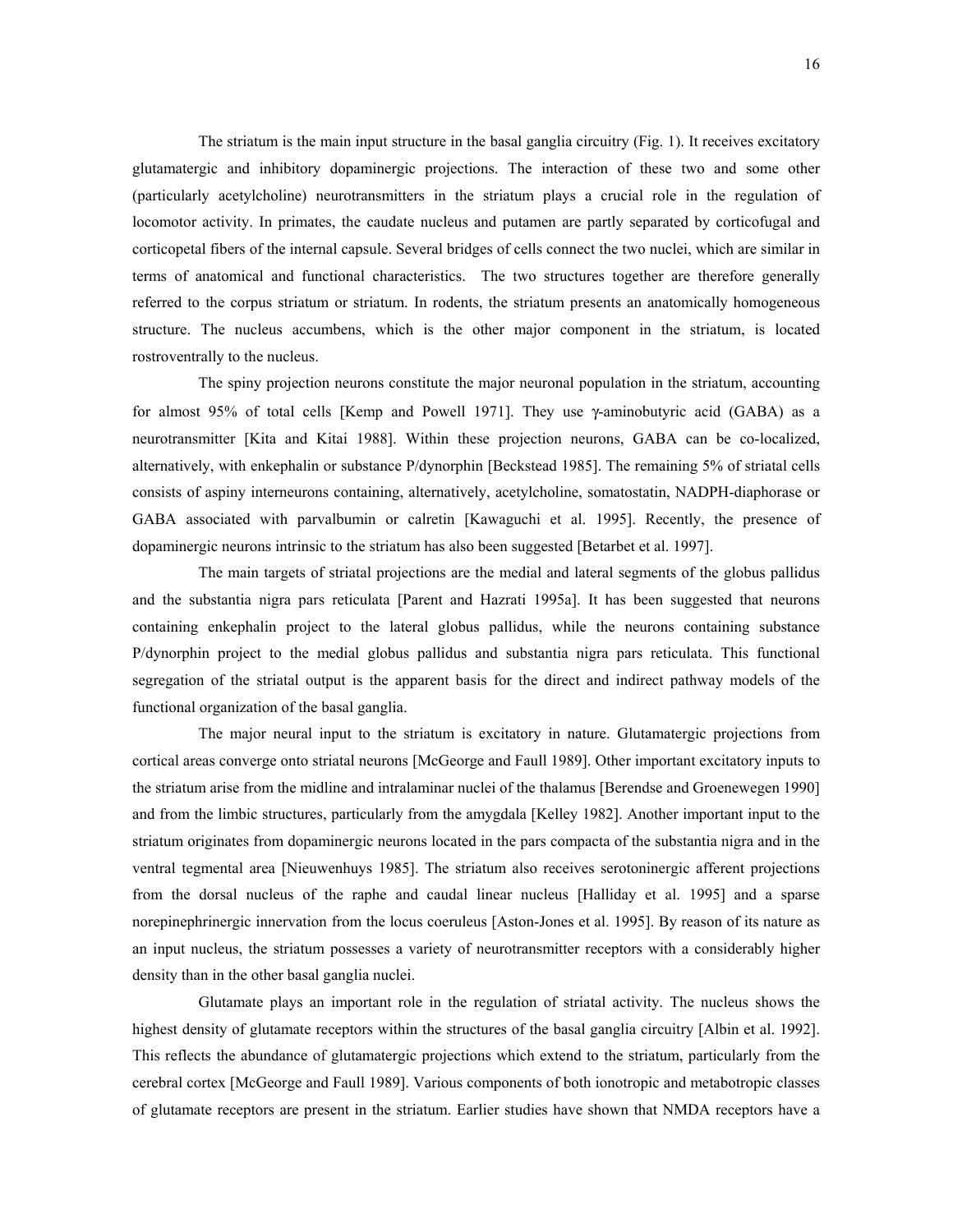higher density than AMPA receptors in the striatum, while the opposite seems to be the case in the other basal ganglia nuclei [Albin et al. 1992, Tallaksen-Greene et al. 1992]. Subsequent studies, using in situ hybridization and immunocytochemical techniques for the investigation of single subunits composing the NMDA and AMPA receptors, have provided further insights and partially modified the picture. Bernard and Bolam [1998], for example, have shown that 80% of the spiny projection neurons in the striatum express both NMDA NR1 and AMPA GluR<sub>2/3</sub> subunits. It has also been shown that projection neurons differ from interneurons in terms of the specific NR subunit mRNAs expressed [Landwehrmeyer et al. 1995]. The AMPA receptor subunits also evince a differential expression in projection neurons and interneurons; in particular, the GluR1 subunit does not appear to be expressed in the projection neurons [Tallaksen-Greene and Albin 1994]. Furthermore, Kosinski and associates [1998] have recently shown a preferential expression of NR1, NR2B and NR2C subunits of the NMDA receptor in the human striatum when compared to the globus pallidus. The striatum also possesses a high density of binding sites for metabotropic glutamate receptors [Albin and Greenamyre 1992, Fotuhi et al. 1993]. Various mRNAs encoding different members of the three groups of metabotropic receptors are expressed by striatal neurons.

Striatal neurons express both  $D_1$  and  $D_2$  dopamine receptors, which mediate the modulatory effects of dopamine released from nigrostriatal terminals. It has been suggested that  $D_1$  and  $D_2$  receptors are functionally segregated to different subsets of striatal neurons. According to this view,  $D_1$  receptors are expressed by neurons projecting to the substantia nigra pars reticulata and medial globus pallidus, while  $D<sub>2</sub>$ receptors are expressed by neurons projecting to the lateral globus pallidus [Gerfen 1992, Gerfen et al. 1995]. A population of projection neurons expresses both  $D_1$  and  $D_2$  receptors [Surmeier et al. 1996].

Though the role played by dopamine at striatal level has been extensively studied, many aspects are still poorly understood. In Parkinson's disease, the degeneration of dopaminergic neurons of the substantia nigra pars compacta triggers a cascade of functional changes affecting the entire basal ganglia network. The most relevant alterations affect the output nuclei of the circuit, the medial globus pallidus and substantia nigra pars reticulata, which become hyperactive. Such hyperactivity is sustained by the enhanced glutamatergic input the output nuclei receive from the subthalamic nucleus. Electrophysiological studies suggest that dopaminergic transmission modulates the striatal responses to incoming inputs, particularly those mediated by glutamate [Calabresi et al. 1997, Cepeda and Levine 1998]. The release of glutamate in the striatum seems to be modulated, in part, by nigrostriatal dopaminergic projections. Chronic blockade of dopamine  $D<sub>2</sub>$  receptors increases the levels of both basal extracellular and  $K^+$ -releasable glutamate in the striatum [Yamamoto and Cooperman 1994]. There is also electrophysiological evidence that dopamine depletion increases spontaneous glutamate release in the striatum [Calabresi et al. 1993]. In keeping with this view, behavioral studies conducted on freely moving animals show that intrastriatal administration of dopamine attenuates the neuronal excitation elicited by cortical activation in rats [Kiyatkin and Rebec 1996]. Recently, Kiyatkin and Rebec [1999] have shown that systemic administration of the  $D_1$  antagonist SCH-23390, but not that of the  $D_2$ antagonist eticlopride, elevates basal activity and attenuates neuronal responses to dopamine in the striatum of freely moving rats. The  $D_1$  blockade also enhances the glutamate-mediated activation of striatal neurons.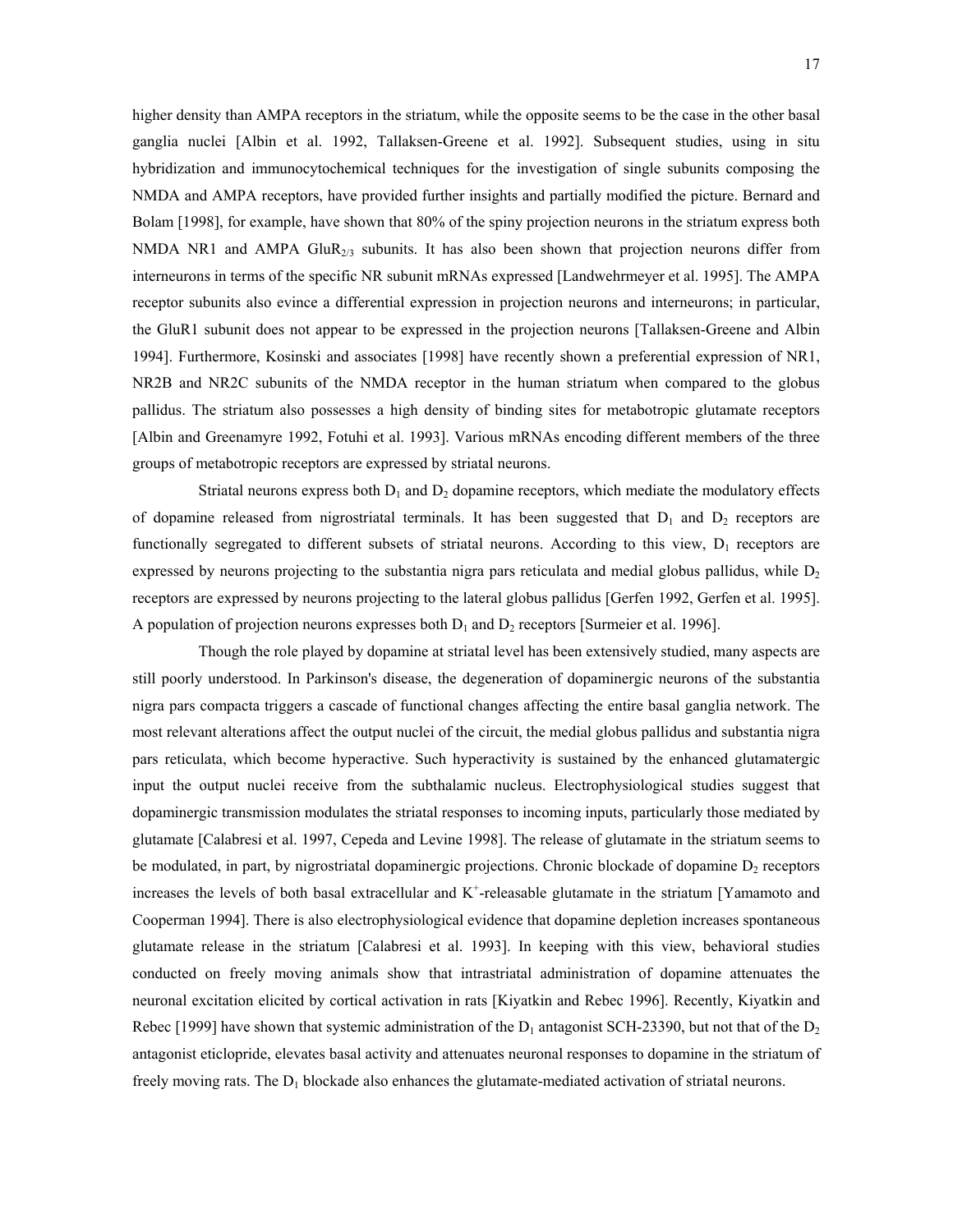Another neuromodulator which influences the functional responses of dopamine receptors in the striatum is adenosine. Adenosine acts on specific receptors  $(A_1, A_{2A}, A_{2B}$  and  $A_3)$  which appear to be colocalized with dopamine receptors. In particular,  $A_1$  receptors are co-localized with  $D_1$  receptors [Ferre et al. 1996] and  $A_{2A}$  receptors with  $D_2$  receptors [Schiffman et al. 1991]. In both cases, adenosine antagonizes the effects on striatal neurons mediated by dopamine. For example, activation of striatal  $A_1$  receptors prevents the release of GABA in the entopeduncular nucleus (the rodent homologue of the medial globus pallidus in primates) elicited by stimulation of striatal  $D_1$  receptors. Analogously, stimulation of  $A_{2A}$  receptors inhibits the release of GABA from the globus pallidus (the rodent homologue of the lateral globus pallidus in primates) secondarily to activation of striatal  $D_2$  receptors [Ferre et al. 1993, 1996a].

GABAA receptors are present in the striatum and have been described in detail in rats [Wisden et al. 1992]. Striatal GABAergic synapses are derived primarily from the local collaterals of the axons of GABAergic projection neurons and from the axons of GABAergic interneurons [Kultas-Ilinsky et al. 1998]. Striatal neurons also express receptors for serotonin, particularly  $5-HT_{2\text{A}}$ ,  $5-HT_{2\text{C}}$  and  $5-HT_6$  subtypes [Wright] et al. 1995]. Serotoninergic receptors seem to be preferentially located on projection neurons containing enkephalin, substance P and dynorphin [Ward and Dorsa 1996].

*The functional architecture of basal ganglia* has attracted the interest of numerous researchers in the last decade. This has led to the formulation of a model of basal ganglia functions which has became particularly popular [Alexander and Crutcher 1990, Graybiel 1990, Gerfen 1992, Albin et al. 1995]. According to this model, the striatum  $-$  the main input nucleus of the circuit  $-$  transmits the flow of information received from the cerebral cortex to the basal ganglia output nuclei, substantia nigra pars reticulata and medial globus pallidus, via direct and indirect pathways. The two pathways originate from different subsets of striatal neurons and remain functionally segregated. In the direct pathway, striatal GABAergic neurons, containing dynorphin as a co-transmitter and expressing dopamine  $D_1$  receptors, project monosynaptically to the substantia nigra pars reticulata and medial globus pallidus. In the indirect pathway, the striatal output reaches the target nuclei via a more complicated route. In fact, a different subset of GABAergic neurons – containing enkephalin and expressing  $D_2$  receptors – projects to the lateral globus pallidus, which sends GABAergic projections to the subthalamic nucleus. The subthalamic nucleus, in turn, sends its glutamatergic efferents to the output nuclei and to the lateral globus pallidus. From the output nuclei, inhibitory GABAergic projections reach the ventral lateral and ventral anterior nuclei of the motor thalamus. The thalamic nuclei then send glutamatergic projections to the motor cortex, thus closing the loop.

According to this scheme, the functional consequence of such organization is that activation of the direct and indirect pathways leads to opposite changes in the net output of the basal ganglia circuitry. In fact, activation of the striatal GABAergic neurons which give rise to the direct pathway causes inhibition of GABAergic neurons in the output nuclei. This leads to disinhibition of thalamic nuclei which are under the inhibitory control of the output nuclei projections. Conversely, activation of the striatal neurons projecting to the lateral globus pallidus in the indirect pathway causes inhibition of the lateral globus pallidus and subsequent disinhibition of the subthalamic nucleus. The activation of the subthalamic nucleus – which is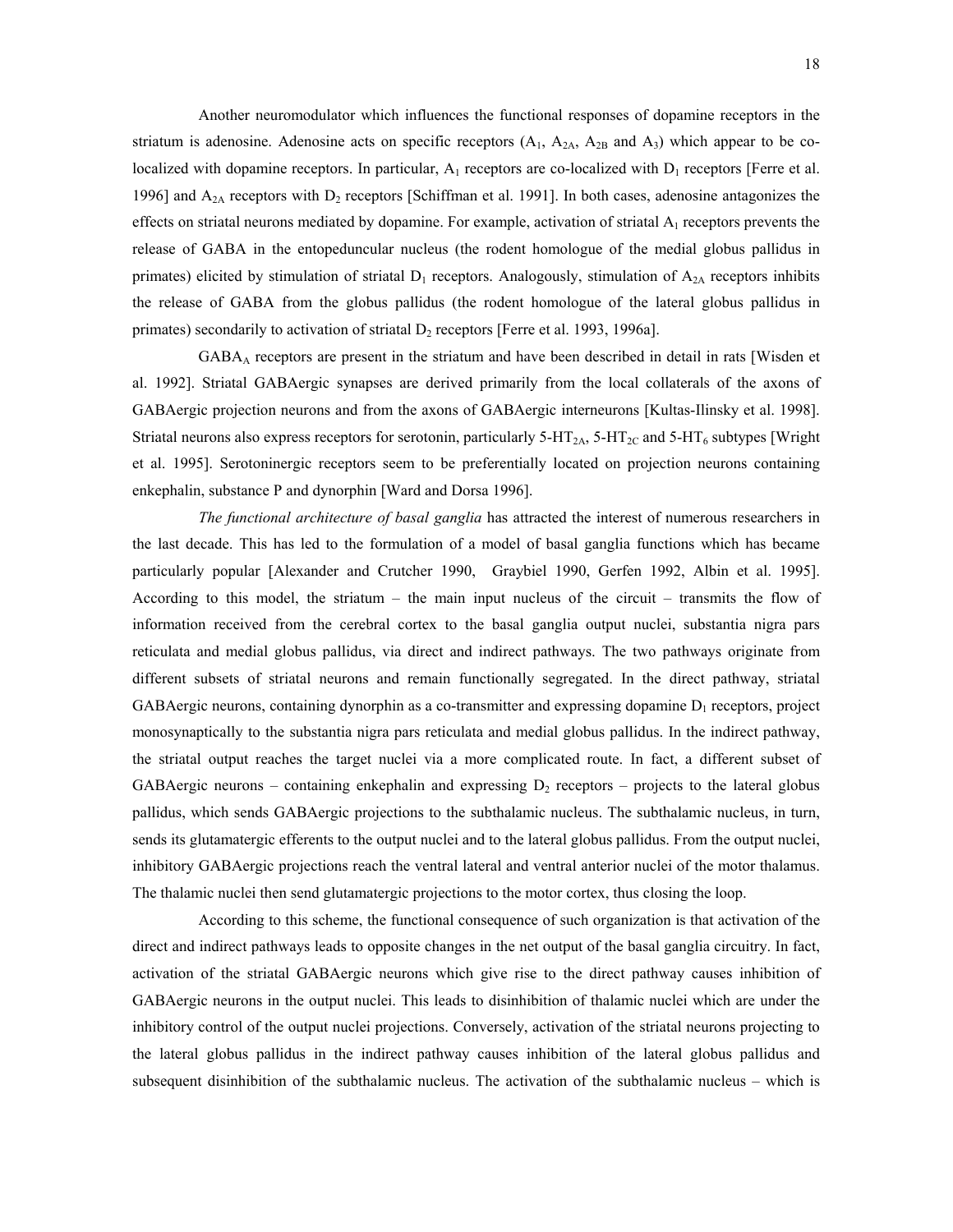<span id="page-18-0"></span>glutamatergic  $\overline{\phantom{a}}$  increases the activity of the output nuclei. Consequently, their inhibitory control over the motor thalamus is enhanced [Alexander and Crutcher 1990].

This model has recently been criticized and is being revised and integrated with data provided by the latest studies [Albin et al. 1995, Chesselet and Delfs 1996, Parent and Cicchetti 1998]. One of the major criticisms pertains to the hypothesized segregation of striatal output pathways. Striatal spiny neurons give rise to extensive local axon collaterals. As a consequence, the two populations of neurons giving rise to the direct and indirect pathways are, in fact, synaptically interconnected [Yung et al. 1996]. Striatofugal axons are also highly collateralized. It has been shown, for example, that a single striatofugal axon can arborize in both pallidal segments and in the substantia nigra [Parent and Hazrati 1995a]. Recently, Reiner and colleagues [1999] have confirmed that striatal neurons projecting to the medial globus pallidus contain both substance P and dynorphin, but not enkephalin, and that the striatal neurons projecting to the lateral globus pallidus contain only enkephalin. However, within the neuronal population giving rise to the direct pathway, the authors describe cells containing substance P but not dynorphin. Moreover, some of these neurons contained enkephalin, alone or co-localized with substance P. Recent data from dopamine receptor mapping based on pharmacological and immunohistochemical methods suggest that different types of dopamine receptors are co-localized on GABAergic neurons in the striatum [Meador-Woodruff et al. 1991, Hersh et al. 1995, Surmeier et al. 1996]. Such conceptions would thus seem to contradict the assumption that the striatal output reaches the output nuclei through two completely separated channels.

Another two elements have recently emerged which must be taken into account in a re-modeling of the current scheme of basal ganglia organization. First, various studies have noted the existence of direct projections connecting the lateral globus pallidus to the medial globus pallidus and to the substantia nigra pars reticulata [Parent and Hazrati 1995b, Smith et al. 1998]. Thus, in contrast to the outlines of the previous model, the lateral globus pallidus may interfere directly with the basal ganglia output without the interposition of the subthalamic nucleus. Second, the subthalamic nucleus receives direct excitatory projections from the primary motor cortex [Smith et al. 1998]. These recent data on basal ganglia connectivity have therefore been incorporated in the current model of basal ganglia functional organization. The result is a more articulate organization of the circuit from which a central and to a certain extent independent role of the subthalamic nucleus seems to emerge.

#### **Excitotoxicity of glutamate**

Glutamate is the predominant fast excitatory transmitter in the central nervous system. Besides its central role in excitatory neurotransmission, it also acts as a neurotoxin. First described by Olney [1971], *excitotoxicity* has since been characterized as representing an excessive synaptic release of glutamate which overactivates postsynaptic glutamate receptors. Excitotoxicity is one of the most extensively studied processes of neuronal cell death. It plays an important role in many diseases of the central nervous system, including ischemia, trauma and neurodegenerative disorders [Lipton and Rosenberg 1994, Ozawa et al. 1998]. Although the molecular basis of glutamate toxicity is not exactly known, there is general agreement that it is to a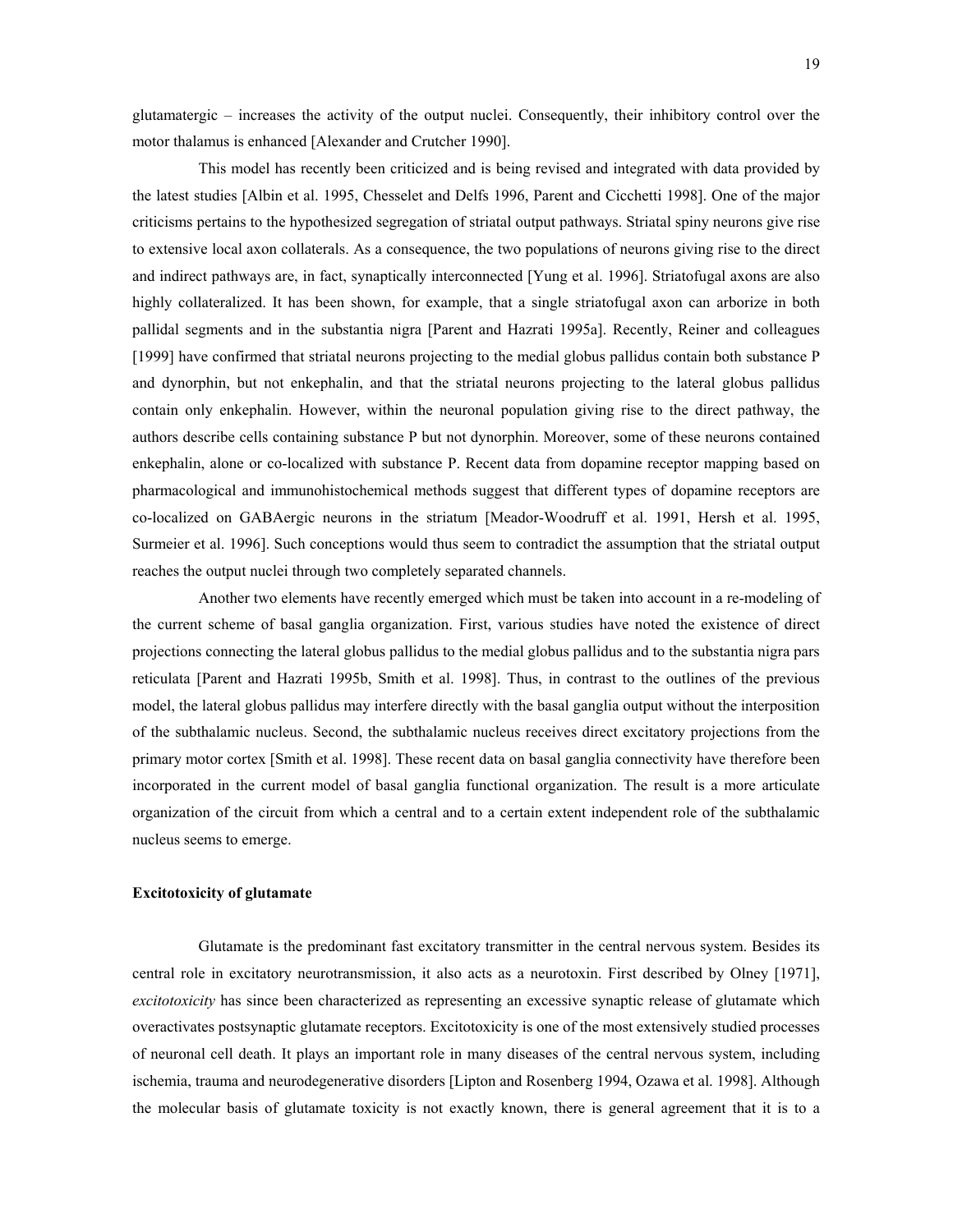considerable extent  $Ca^{2+}$  dependent. Almost every class of glutamate receptors has been implicated in excitotoxic cell death, but it is now unanimously accepted that the NMDA receptors play a major role, mainly owing to their high  $Ca^{2+}$  permeability. Nonetheless, other glutamate receptors such as AMPA and kainate receptors have also been thought to contribute to excitotoxic neuronal cell death (Fig. 2).



Fig. 2. The mechanisms of neuronal toxicity.

A massive influx of extracellular  $Ca^{2+}$  is secondary to activation of the NMDA receptor [Meldrum] and Garthwaite 1990]. The increase in cytoplasmic  $Ca^{2+}$  activates a number of  $Ca^{2+}$ -dependent enzymes involved in the catabolism of proteins, phospholipids and nucleic acids, as well as in the synthesis of nitric oxide. This leads to necrotic cell death through different pathways, including membrane breakdown, cytoskeletal alterations and nitric-oxide-derived free radicals [Coyle and Puttfarcken 1993]. Glutamate can also trigger apoptosis [Kure et al. 1991], a gradual process of cell elimination resulting from the activation of cell death programs, characterized by membrane blabbing, compacting of organelles and chromatin condensation. An alternative mode of toxicity is based on the ability of glutamate to induce the formation of reactive oxygen species (ROS) in neuronal cells by a mechanism which does not involve the activation of glutamate receptors. In this case, glutamate inhibits the uptake of cystine, which is required for the intracellular synthesis of glutathione. The diminished availability of cystine causes a reduction in glutathione levels, increased formation of ROS and, ultimately, cell death [Murphy et al. 1989]. Interestingly, cell death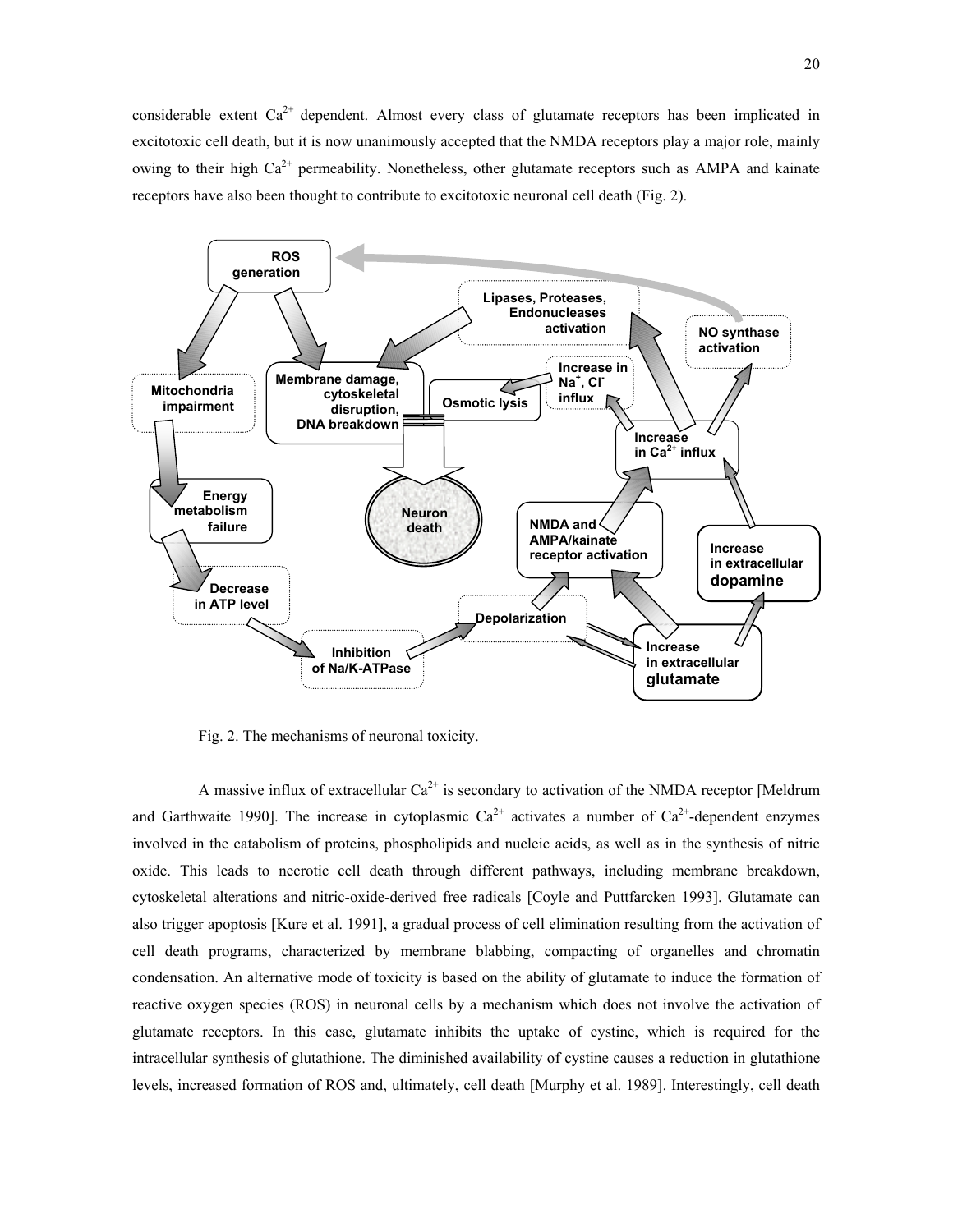induced by glutamate via this mechanism evinces the morphological characteristics of both apoptosis and necrosis [Tan et al. 1998].

Excitotoxicity can be the direct result of excessive stimulation of the NMDA receptor, due to the increased levels or decreased removal of glutamate from the synaptic cleft. Direct excitotoxicity was initially proposed as a causative factor in the pathogenesis of neurodegenerative disorders. However, it soon became evident that a direct action of glutamate is likely to play a role in acute neurological disorders such as hypoxic/ischemic brain damage, but not in chronic disorders such as Parkinson's disease. Substantial increases in extracellular glutamate in fact occur in hypoxic/ischemic damage [Rothman and Olney 1986], but not in Parkinson's disease.

Glutamate can also be indirectly toxic. Under normal conditions, extracellular  $Mg^{2+}$  blocks the ion channel associated with the NMDA receptor [Mayer et al. 1984]. This blockade, which prevents the influx of  $Ca<sup>2+</sup>$  in the presence of physiological concentrations of glutamate, is voltage-dependent. Thus, if a neuron is depolarized, the Mg<sup>2+</sup> block is relieved and the binding of glutamate leads to a large  $Ca^{2+}$  influx. The maintenance of membrane polarity is a process requiring continuous energy supplementation. Consequently, an impaired mitochondrial function causes depolarization [Erecińska and Dagani 1990]. If a cell is depolarized by such a bioenergetic deficit, even non-toxic levels of glutamate ultimately become lethal [Novelli et al. 1988]. This observation has led to the formulation of the "indirect excitotoxic hypothesis" [Albin and Greenamyre 1992, Beal et al. 1993b]. Accordingly, any process which impairs the ability of a neuron to maintain the normal membrane potential enhances its vulnerability to the toxic effects of glutamate. Substantial experimental evidence has already accumulated to support this hypothesis, showing that inhibition of mitochondrial respiration – both in vitro and in vivo – causes excitotoxic lesions. The excitotoxic origin of these lesions is confirmed by the fact that NMDA antagonists prevent them [Greene and Greenamyre 1996].

The NMDA-receptor-dependent  $Ca^{2+}$  influx stimulates neuronal nitric oxide synthase (NOS, EC 1.14.13.39) and increases the production of nitric oxide (NO), which stimulates guanylyl cyclase to form cGMP (Fig. 3a) [Garthwaite and Boulton 1995]. NO stimulates glutamate release and inhibits glutamate reuptake, which effects elicit more NMDA receptor stimulation and more NO formation [Strijbos et al. 1996]. On the other hand, NO can nitrosylate the receptor and thus act as a feedback inhibitor of the NMDA receptor function [Choi et al. 2000].

NO is a paramagnetic, diatomic radical. It and its congeners are both neurotoxic and neuroprotective [Lipton 1999] NO has been shown to regulate an ever-growing list of biological processes. While NO normally functions as a physiological modulator of the cerebral blood flow and as a neuronal mediator, it is in excess neurotoxic. By virtue of being a free gas, the highly reactive NO can diffuse to millions of cells within its short biological half-life. Under pathological conditions associated with excitotoxicity, NO is recognized as a major mediator of neuronal death [Snyder 1993]. However, the neuroprotective or neurotoxic roles of NO depend on its redox state, local microenvironment and pH.

In many instances NO mediates its biological effects by activating guanylyl cyclase and increasing cyclic GMP synthesis from GTP. However, the list of effects of NO which are independent of cyclic GMP is also growing at a rapid rate. For example, NO can interact with transition metals such as iron, thiol groups,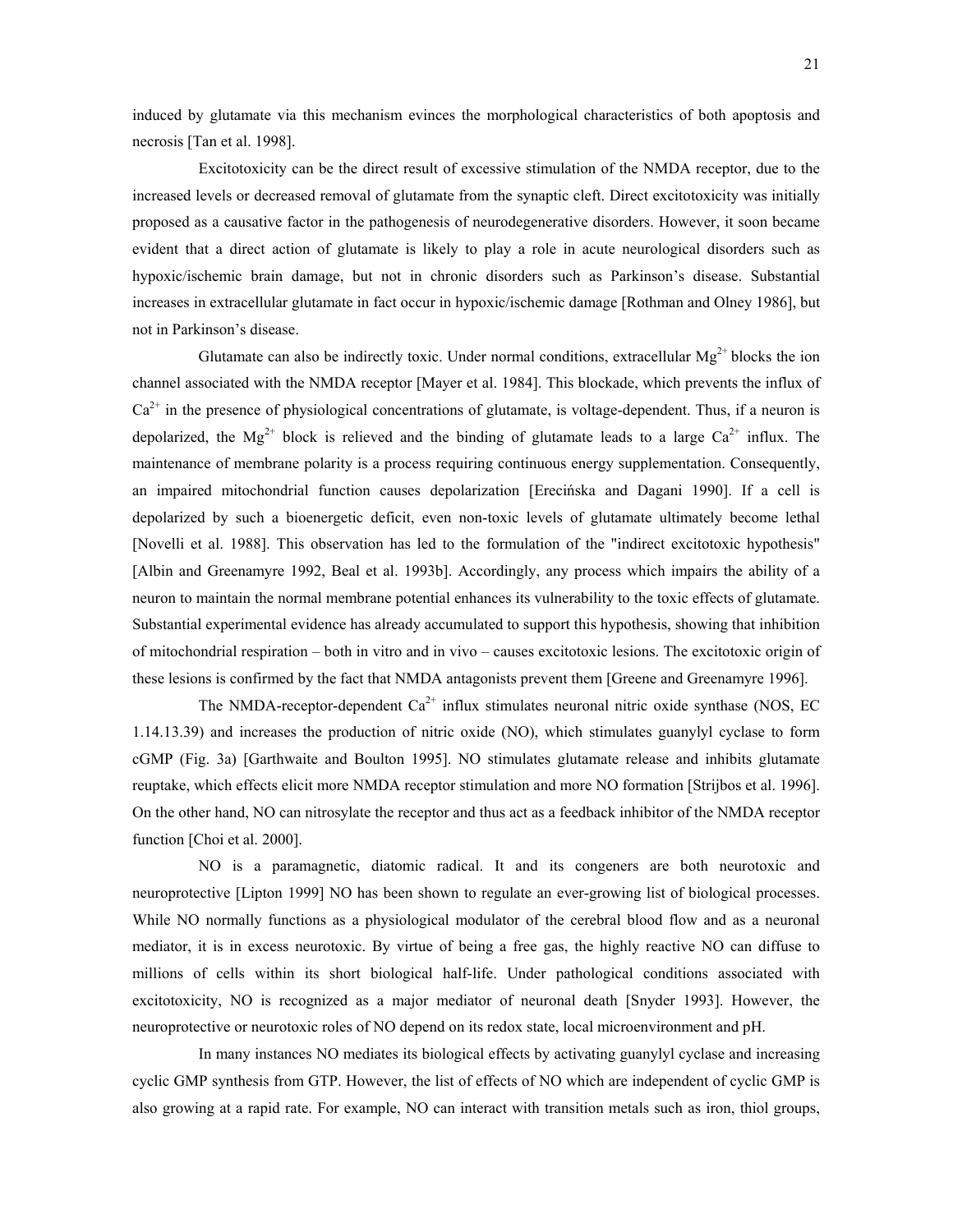<span id="page-21-0"></span>other free radicals, oxygen, superoxide anion, unsaturated fatty acids etc. Some of these reactions result in the oxidation of NO to nitrite and nitrate, which transformations terminate its effect, while other reactions can lead to an altered protein structure, function and/or catalytic capacity. These diverse effects of NO, either cGMP-dependent or -independent, can alter and regulate important physiological and biochemical events in cell regulation and function [Murad 1999]. Altered NO formation and functionality have been shown to play a major role in neuronal death in acute and chronic neuropathological conditions, including cerebral ischemia, traumatic brain injury, Alzheimer's disease, Parkinson's disease and Wernicke-Korsakoff's syndrome [Przedborski et al 1996, Pieper et al. 1999, Yew et al. 1999). Increased NO production has also been shown to be associated with certain other disorders involving less significant neuronal damage, for example hepatic encephalopathy (HE) and hyperammonemic syndromes [Rao et al. 1997, Hermenegildo et al. 1998, Muñoz 2000].



Fig. 3. The effects of NMDA receptor activation on NO and cGMP production (a) and on energy metabolism (b). From Monfort et al. (2002).

## **Ammonia neurotoxicity: the role of overactivation of NMDA receptor**

Ammonia is a ubiquitous degradation product of proteins and other nitrogen-containing compounds. However, at high levels it is toxic, inducing functional disturbances of the central nervous system which can lead to coma and death. Ammonia toxicity was first described more than a century ago in the laboratory of Pavlov [Hahn et al. 1893]. More recently, it has been shown that acute intoxication with large doses of ammonia produces marked alterations in brain energy metabolism, including increased lactate, pyruvate and mitochondrial [NAD<sup>+</sup>]/[NADH] and decreased cytosolic [NAD<sup>+</sup>]/[NADH]. At a later stage, the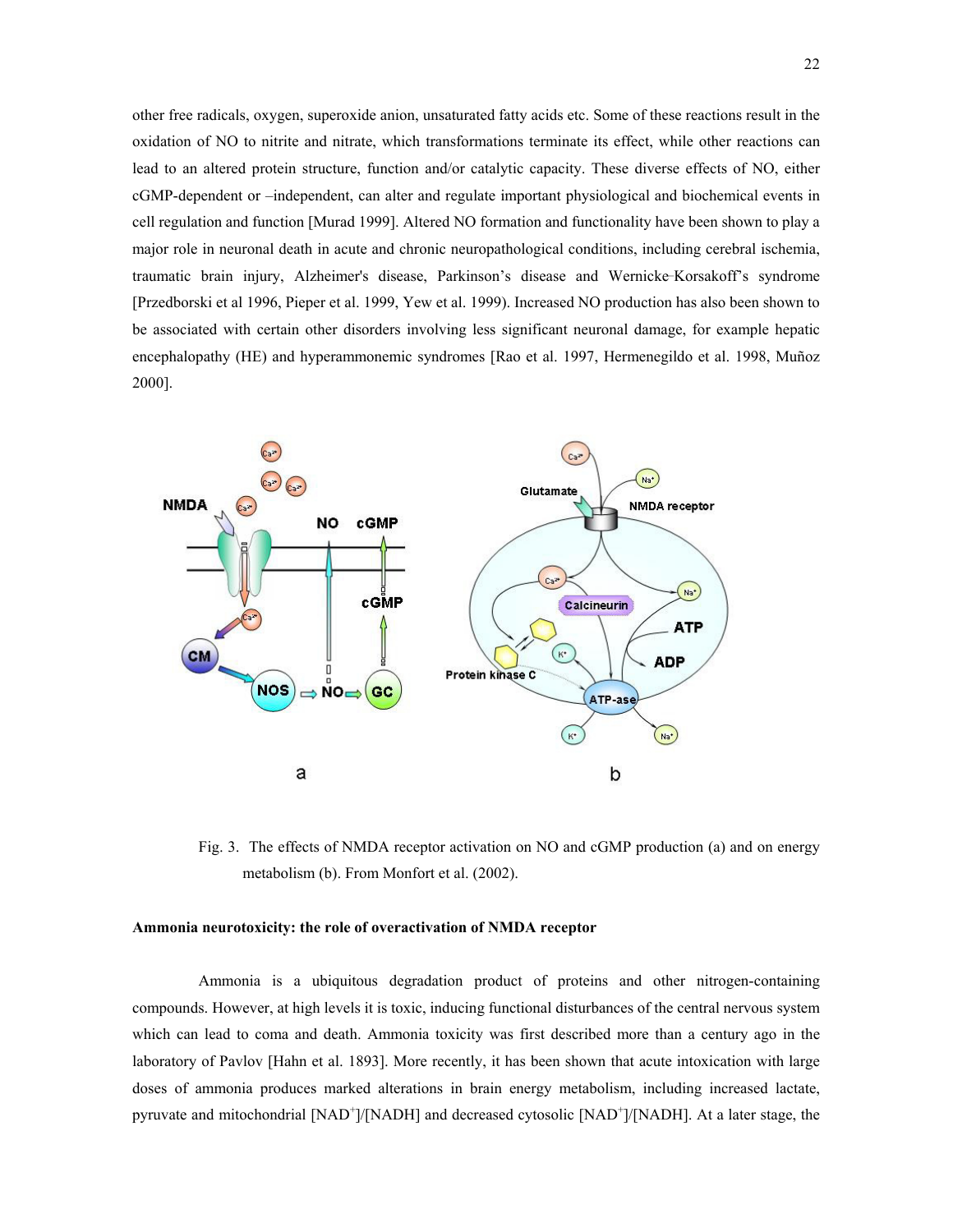ATP content decreases [Schenker et al. 1967, Hindfelt and Siesjö 1971, Hawkins et al. 1973, Hindfelt et al. 1977, Kosenko et al. 1993, 1994].

Acute hyperammonemic episodes are associated with congenital disorders of the urea cycle, Reye syndrome and acute fulminate hepatic failure. Chronic alcoholism, viral hepatitis and overdoses of hepatotoxic drugs likewise cause liver dysfunction, which may lead to a neuropsychiatric disorder called hepatic encephalopathy. Although the exact molecular mechanisms responsible for the disturbances in brain functions and symptoms associated with HE are not clearly understood, an imbalance between excitatory and inhibitory neurotransmitters is thought to play a major role. Ammonia may alter neuronal functions by direct and indirect mechanisms [Butterworth 1993]. Ammonia disturbs both postsynaptic inhibition and excitatory neurotransmission in the brain and spinal cord by blocking chloride efflux from postsynaptic neurons, by reversible depression of synaptic transmission [Raabe 1989, 1990, Fan et al. 1990] and by membrane depolarization [Raabe 1990]. Neurotransmission can also be affected by impairment of the systems transporting amino acids across the blood-brain barrier. Hyperammonemia also alters the substrate levels for synthesis of the biogenic amines norepinephrine, dopamine and serotonin [Hawkins and Mans 1994]. Changes in water and electrolyte transport occur likewise during hyperammonemia [Cordoba and Blei 1996].

Acute ammonia toxicity has been proposed to be mediated by excessive activation of one class of ionotropic glutamate receptors, the NMDA receptors. Extracellular glutamate increases in the brain in acute ammonia intoxication [Marcaida et al. 1992, Hermenegildo et al. 1996]. However, the increase in glutamate occurs later than activation of NMDA receptors and is prevented by the NMDA receptor antagonist dizocilpine [Hermenegildo et al. 2000]. This would indicate that the ammonia-induced increase in extracellular glutamate is a consequence, not a cause of NMDA receptor activation. On the other hand, membrane depolarization ameliorates NMDA receptor activation. The ion channel in the NMDA receptor complex is modulated by  $Mg^{2+}$  in a voltage-dependent manner [Mayer et al. 1984]. Upon depolarization, the  $Mg^{2+}$  block is relieved and the NMDA receptor can then be activated by the physiologically relevant extracellular concentration of glutamate. Activation of the NMDA receptors has several consequences. The entry of Na<sup>+</sup> is fomented into postsynaptic neurons. In order to maintain Na<sup>+</sup> homeostasis, Na<sup>+</sup> entering through the NMDA channel must be extruded from the neuron. The concomitant increase in intracellular  $Ca^{2+}$ activates calcineurin, which dephosphorylates and activates  $Na<sup>+</sup>, K<sup>+</sup>-ATPase$ . This allows a subsequent extrusion of the excess of Na<sup>+</sup>, consuming cellular stores of ATP (Fig. 3b). The ammonia-induced increase in Na<sup>+</sup>, K<sup>+</sup>-ATPase activity is also completely prevented by pretreatment with NMDA receptor antagonists [Kosenko et al. 1994, Monfort et al. 2002]. A large part of the  $Ca^{2+}$  entering the cells is sequestered into mitochondria. Acute ammonia intoxication reduces the activity of succinate dehydrogenase (EC 1.3.99.1) and 2-oxoglutarate dehydrogenase (EC 1.2.4.2) in mitochondria [Kosenko et al. 1997a]. The mitochondrial  $Ca^{2+}$ buffering capacity and  $Ca^{2+}$  uptake rates are reduced and spontaneous  $Ca^{2+}$  release increased.

Altered mitochondrial  $Ca^{2+}$  homeostasis results in impairment in the enzyme activities of the respiratory chain, which may lead to a decreased synthesis of ATP and an increased formation of free radicals [Kosenko et al. 2000]. Intraperitoneal injections of large doses of ammonia increase (more than twofold) the formation of superoxide radicals in brain mitochondria. Moreover, the activities of glutathione peroxidase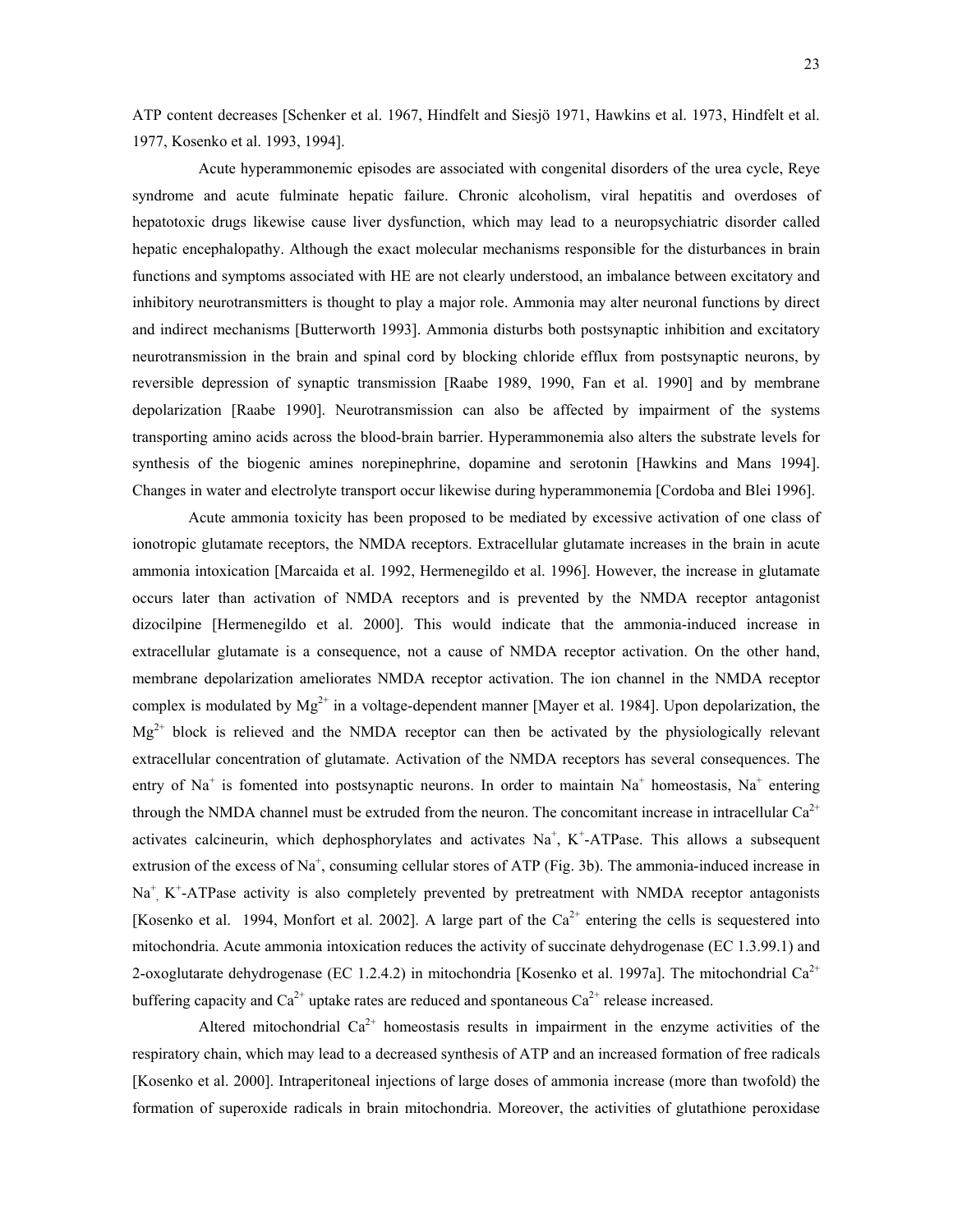24

(EC 1.11.1.9), superoxide dismutase (EC 1.15.1.1) and catalase (EC 1.11.1.6) decrease in the brain of rats injected with ammonia [Kosenko et al. 1997b]. The glutathione content is also reduced by 50% and lipid peroxidation increased [Kosenko et al. 1999]. Blockage of NMDA receptors with dizocilpine prevents the ammonia-induced effects in the activities of antioxidant enzymes, glutathione content, lipid peroxidation and superoxide formation, indicating that all these effects of ammonia on mitochondrial parameters result from the preceding activation of NMDA receptors.

One of the consequences of ATP depletion is the reversal of glutamate transporter functions [Sanchez-Prieto and Gonzalez 1988, Mald and Burgesser 1993]. Instead of taking up glutamate, the transporters release it from the cytosol into the extracellular space, increasing extracellular glutamate. Activation of NMDA receptors activates neuronal NOS and increases the formation of NO. NO reduces the activity of glutamine synthetase, which catalyzes the reaction between ammonia and glutamate forming glutamine [Olde Damnik et al. 2002, Suárez et al. 2002], thus reducing the elimination rate of ammonia in the brain. Subsequent generation of free radicals in both NO-dependent and NO-independent manners may then underlie acute ammonia neurotoxicity.

Of the various neurotransmitter systems, the GABAergic and dopaminergic systems have attracted interest in that hyperammonemias are associated with moderate to severe motor disturbances. Ammonia at pathophysiologically relevant concentrations enhances GABAergic neurotransmission by several mechanisms. These include increases in the levels of GABA in the synaptic cleft due to enhanced release [Wysmyk and Oja 1992] and in the concentrations of endogenous benzodiazepine receptor agonists [Basile 2002]. Excessively enhanced GABAergic neurotransmission impairs motor functions and lowers the level of consciousness, two cardinal clinical features in HE. Changes in dopaminergic neurotransmission also evoke motor dysfunction in a number of neurological diseases. There is some evidence available of changes in the properties of dopamine receptors, activities of dopamine-metabolizing enzymes and concentrations of dopamine metabolites in the brain in subacute or chronic HE [Basile et al. 1991, Jalan and Hayes 1997].

Dopamine release is under strong control of glutamate input in the striatum. Overstimulation of the presynaptic NMDA and non-NMDA receptors may evoke tonic dopamine release [Moghaddam et al. 1990, Jin 1997]. The induced release can occur both with and without the involvement of generation of NO and/or free radicals [Chéramy et al. 1998]. Additional factors to be taken into consideration, depending on the activation of glutamate receptors, include the increase in  $Ca^{2+}$  and Na<sup>+</sup> influx into dopaminergic neurons, disturbance in  $Ca^{2+}$  homeostasis in mitochondria and impairment of energy metabolism. It has been suggested that the  $Ca^{2+}$ -dependent component in the vesicular release of dopamine is important at high doses of ammonia [Erecińska et al. 1987, Borkowska et al. 2000]. The characteristics of dopamine release upon exposure to pathologically relevant ammonia concentrations are similar to the features of dopamine release elicited by amphetamine administration. Erecińska and her associates [1987] have also shown that one component in dopamine release from synaptosomes is due to the rapid alkalinization of neurotransmitter storage granules and the collapse of the transgranular pH gradient. A linear relationship between the ammonia-induced decrease in transvesicular pH gradient and the stimulation of dopamine release rate indicates that the transfer of dopamine to the cytoplasma and its subsequent leakage into the external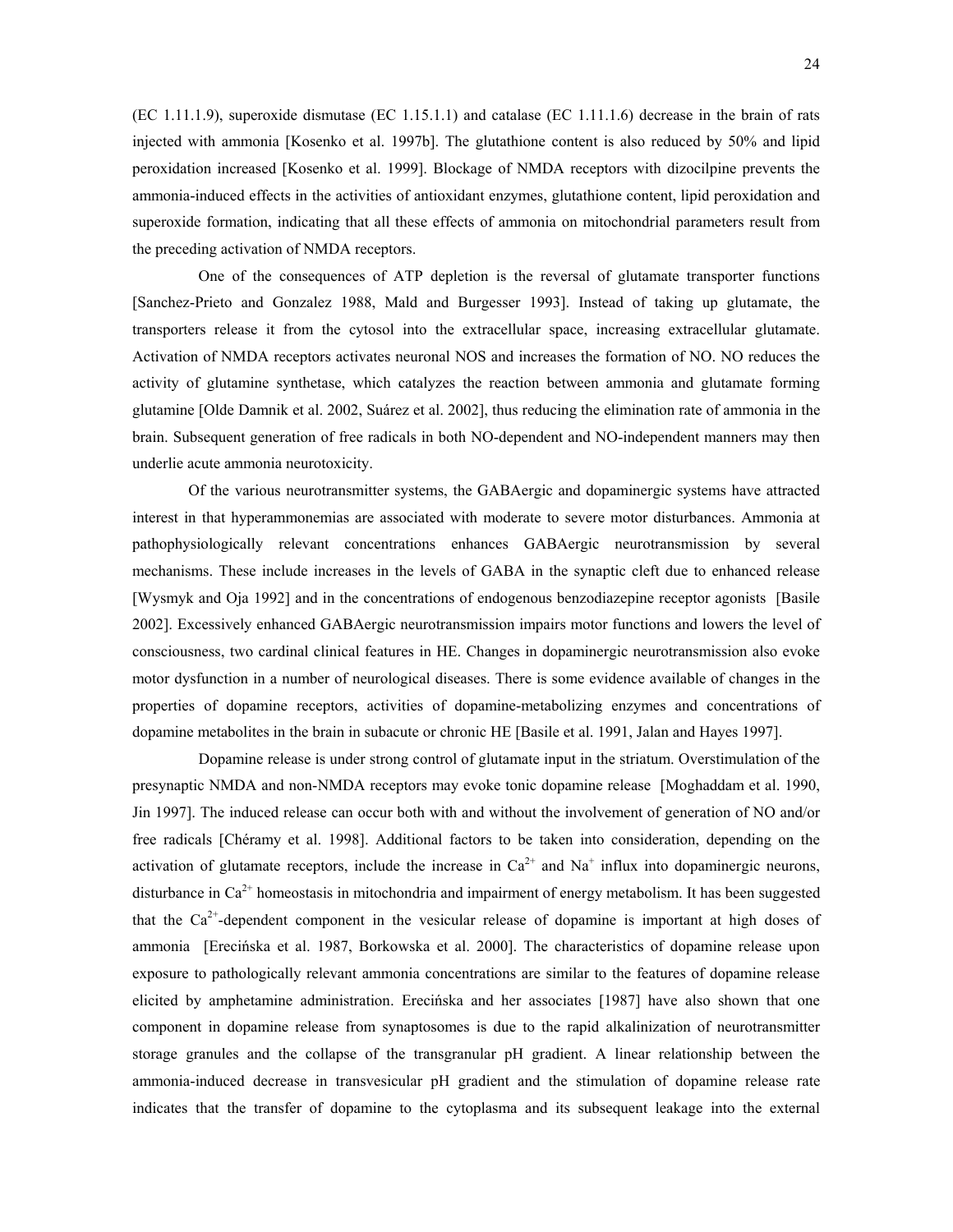<span id="page-24-0"></span>environment are triggered by an alkalinization of the neurotransmitter storage compartment. Excessive dopamine release must be taken into account as an additional factor in the mechanisms of ammonia neurotoxicity. An excess of dopamine has also been found to be toxic to cells both in vivo and in vitro (Figs 2 and 4) [Cadet and Brannock 1998, Stokes et al. 1999].



Fig. 4. The common mechanisms of amphetamine- and ammonia-induced toxicity.

## **Reactive oxygen species and the toxic potential of dopamine**

*Reactive oxygen species* are continuously formed in the body as byproducts of numerous biochemical reactions. Due to the presence of an unpaired electron, ROS are extremely unstable but tend to be stabilized particularly by oxidizing cellular elements, membrane lipids and nucleic acids. Such oxidative reactions account for the potential toxicity of ROS [Ebadi et al. 1996 ].

The role of dopamine in the brain is not restricted to its actions as a neurotransmitter. The analysis of possible mechanisms of neuronal damage attributable to amphetamine and methamphetamine evolves from ìdopaminergic neurotoxicityî. Dopamine elicits its toxic effects in several ways (Fig. 5). First, it possesses a strong potential for free radical generation and exhibits genotoxicity and cytotoxicity in vitro and in vivo. Second, the activation of dopamine  $D_1$  receptors results in a prolonged opening of  $Ca^{2+}$  which potentiates the effects of NMDA receptor activation. The cell swelling consequent upon the overstimulation of NMDA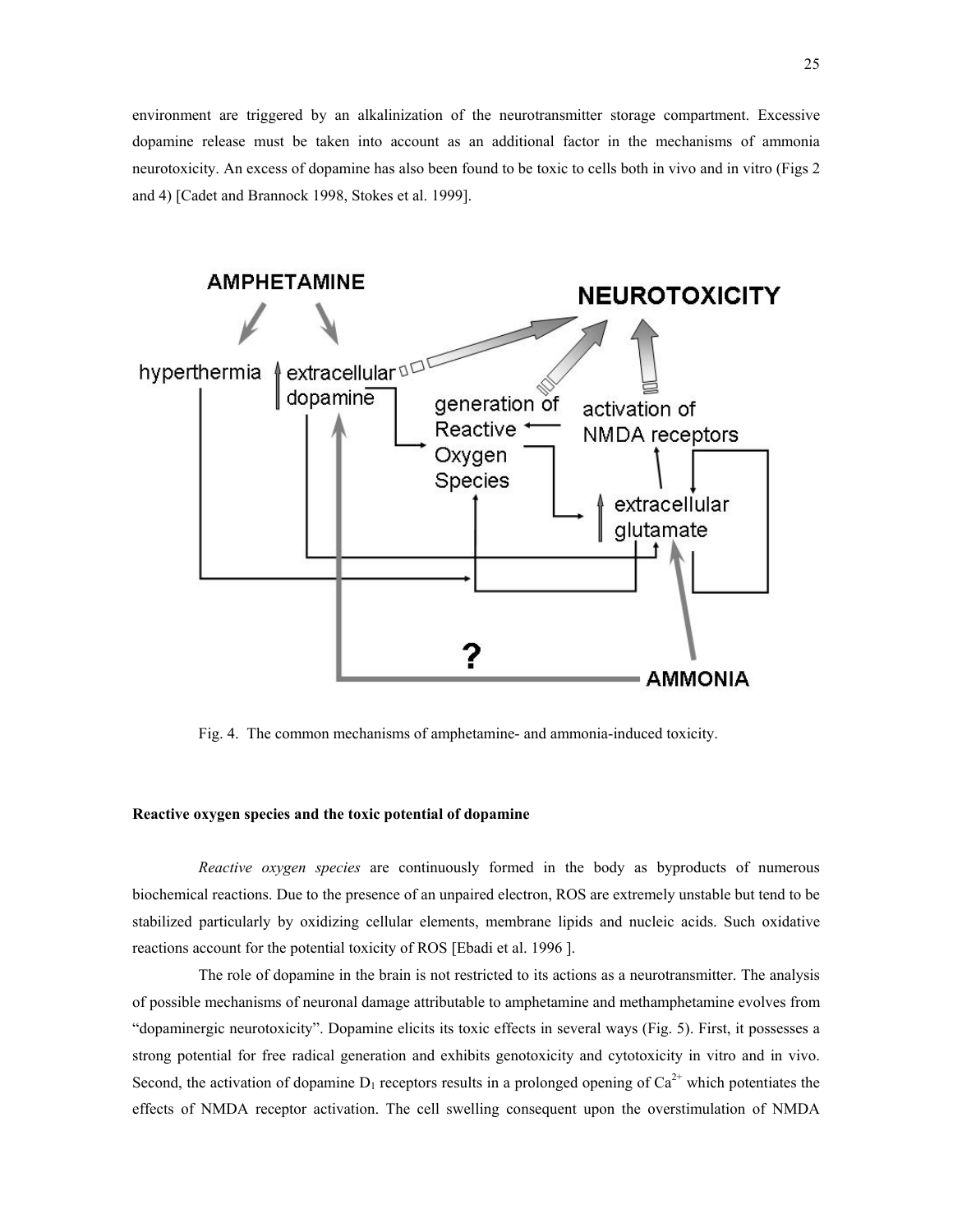receptors is amplified by  $D_1$  receptor co-activation and suppression of  $D_2$  receptors [Dodt et al. 1993]. There obtains an equilibrium in the excitation of dopaminergic  $D_1$  and  $D_2$  receptors at the physiological levels of extracellular dopamine. However, at physiologically irrelevant high concentrations of dopamine, e.g. due to amphetamine administration, this balance is perturbed. Dopamine may also potentiate NMDA receptor activation, since it behaves as a reverse inhibitor of mitochondrial respiration.



Fig. 5. Dopamine transporter as a trigger of oxidative stress. From Cadet and Brannock (1998).

*Free radicals and the brain dopamine systems.* Recent progress in cellular and molecular neurobiology has identified the essential role of free radicals in brain functions. It has become manifest that free radicals are intimately involved in the cascade of events leading to cell death after exposure to glutamate agonists. However, the pathways in this reactive cascade are as yet incompletely understood. The recent cloning of a number of cell death-related genes promises to provide a strong boost towards further elucidation of the role of oxidative stress in neurodegenerative disorders. Free radicals are a molecular species which contain unpaired electrons. They are highly reactive and damage nucleic acids, lipids and proteins. Damaging oxyradical species can originate from both endogenous and exogenous sources. The latter include xenobiotics, radiation and chemical toxins, while the endogenous sources are mitochondrial respiration, cytochrome P-450 reactions, phagocytic oxidative bursts and peroxisomal leakage.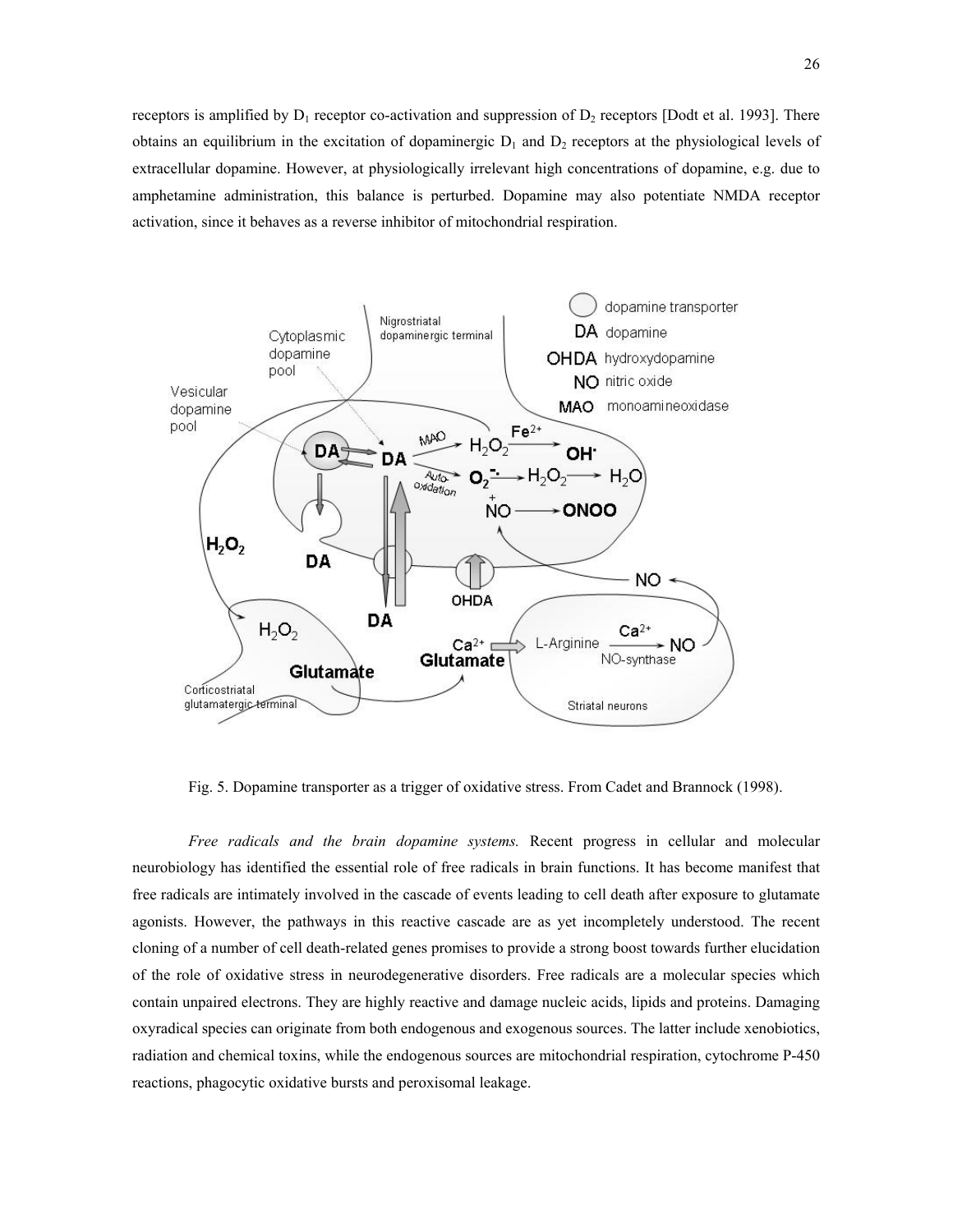Aerobic organisms take up oxygen, which is used by the mithochondria in a process which produces water. However, the process also results in the formation of superoxide radicals  $(O_2)$ , hydrogen peroxide  $(H_2O_2)$  and hydroxyl radicals  $(OH)$  according to the following scenario:

$$
O_2 + e \Rightarrow O_2.
$$
  
\n
$$
O_2. + e \Rightarrow H_2O_2
$$
  
\n
$$
H_2O_2 + e \Rightarrow OH + OH
$$
  
\n
$$
OH + OH + e \Rightarrow H_2O + O_2
$$

The actions of enzymes such as amino acid oxidase (EC 1.4.3.2), cytochrome oxidase (EC 1.9.3.1), monoamine oxidase, xantine oxidase (EC 1.1.3.22), and aldehyde oxidase (EC 1.2.3.1) also generate superoxide. Auto-oxidation of catecholamines, leukoflavins, tetrahydropterins, hydroquinones and ferrodoxins also produce  $O_2$ . [Fridovich 1983, 1986]. Superoxide is also formed during reperfusion subsequent to ischemia. It has recently been shown that stimulation of glutamate receptors and nitric oxide synthase causes production of superoxide radicals. The superoxide radicals are converted to  $H_2O_2$  by superoxide dismutase (SOD).  $H_2O_2$  is also formed in the reactions catalyzed by amino acid oxidase and monoamine oxidase. It can also be produced during auto-oxidation of ascorbate and catecholamines [Chance et al. 1979, Stokes, 1999].  $H_2O_2$  is not a free radical, since it does not contain unpaired electrons. However, it can interact with transition metals to form highly reactive hydroxyl radicals, which are thought to be the main cause of  $H_2O_2$ -induced toxicity [Mellow-Filho and Meneghini 1984]: thus

 $H_2O_2 + Fe^{2+} \Rightarrow OH + OH + Fe^{3+}$ .

The hydroxyl radicals are highly reactive and can damage sugars, amino acids, phospholipids and nucleic acids. They can start the process of membrane lipid peroxidation with subsequent membrane damage. Membrane dysfunction increases its permeability to ions and water. Accumulation of these substances causes cell swelling, activation of proteases and initiation of the cell death cascade. NO produced by NOS is a ubiquitous generator of free radicals [Moncada et al. 1991, Nathan 1992]. NO can form peroxynitrite (ONOO- ) by interacting with superoxide radicals. In turn, ONOO is a neurotoxin by means of its interaction with thiol groups and owing to its decomposition to OH radicals [Radi et al. 1991]. NO has been implicated in the toxic effects of glutamate in several in vitro models [Dawson et al. 1993, Lafon-Cazal et al. 1993]:

 $O_2$ : + NO  $\Rightarrow$  ONOO  $ONOO^- + H^+ \Rightarrow ONOOH$  $ONOOH \implies NO_2 = OH^-$ 

Iron plays an important role in initiating and catalyzing reactions in the presence of oxygen [Halliwell and Gutteridge 1985]. At physiological pH, iron is bound to transferrin and lactoferrin. Under oxidative stress or other acute insults iron is released, causing exacerbation and propagation of the toxic injury. Other transition metals such as manganese and copper may also participate, causing a pro-oxidant state in the brain.

In the central nervous system, catecholamines constitute an important source of free radical production. For example, the step catalyzed by monoamine oxidase during the metabolic breakdown of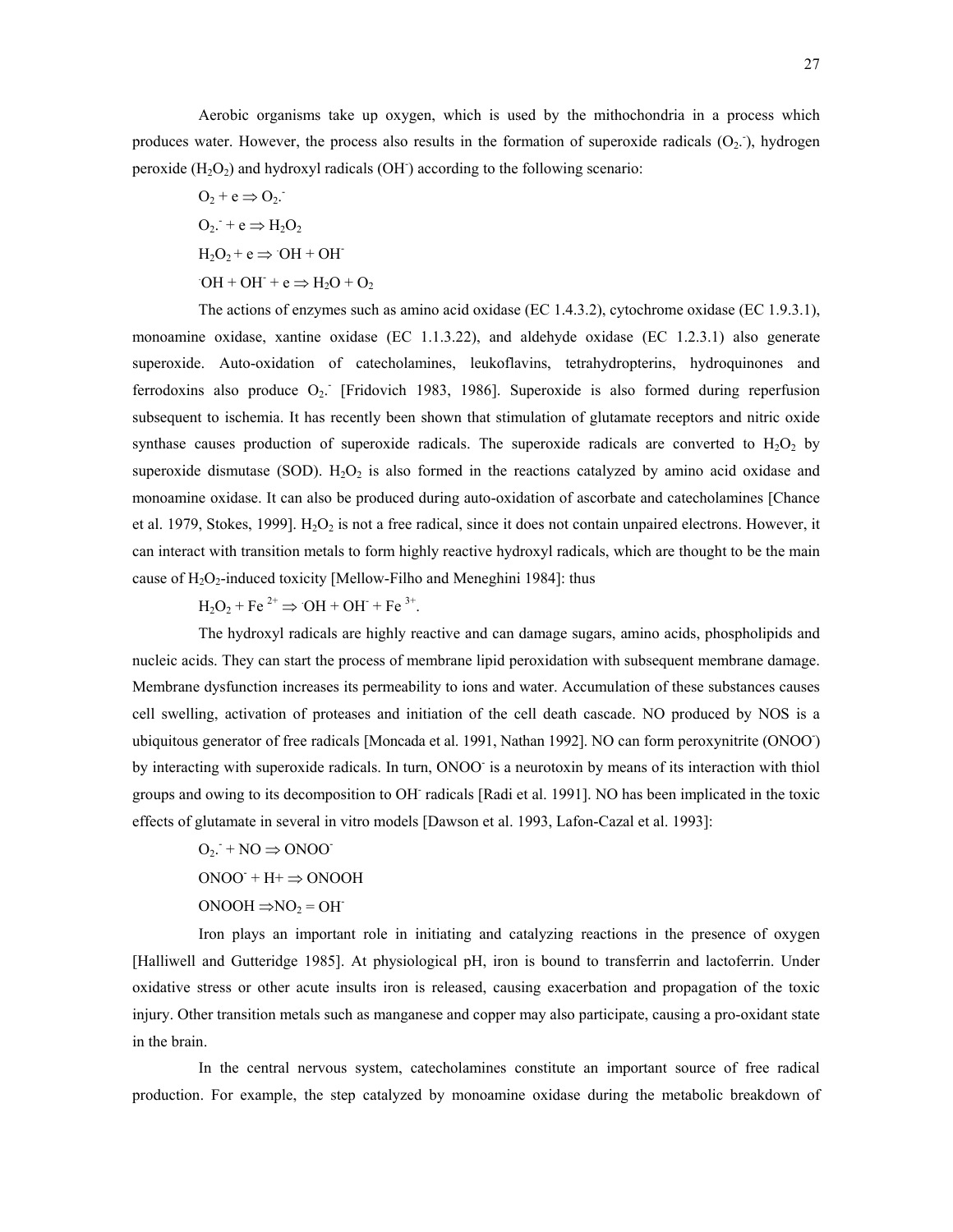<span id="page-27-0"></span>dopamine, serotonin and norepinephrine produces  $H_2O_2$  [Cohen 1987]. In addition, catecholamines can be auto-oxidized to form quinones in the following order of decreasing susceptibility: 6-hydroxydopamine ⇒ dopamine ⇒ norepinephrine ⇒ epinephrine [Graham 1978]. The rate of cyclization to less reactive leukochromes exhibits the reverse order. It is thought that, in addition to generating  $H_2O_2$  or superoxide radicals, quinone byproducts might damage proteins via nucleophilic attacks on their side chains. The autooxidation of catecholamines is inhibited by ascorbic acid, dithiothreitol, glutathione, SOD and tetrahydrobiopterin. A number of monoaminergic toxins, including amphetamine analogs, have been shown to exert their toxic effects via production of oxygen-based radicals.

#### **Neuropharmacology of amphetamine and sydnocarb**

Psychomotor stimulants such as amphetamine were once in general clinical use in the treatment of psychiatric disorders and physical and mental fatigue. Further interest in these compounds was engendered by the discovery that amphetamine interacts with the catecholamine system in the brain and produces wideranging effects on behavior [Seiden and Sabol 1993]. It is generally accepted that the dopaminergic system is the main target of amphetamine actions. Amphetamine and its congeners act as indirect dopaminomimetics. Stimulation of both types of dopamine receptors by the excessive release of dopamine results in a significant increase in the level of locomotor activity [Sealfon 2000].



Fig. 6. Structural formulae of d-amphetamine (a) and sydnocarb (b).

*Amphetamine* was first synthesized in 1887 (Fig. 6a). Its respiratory and stimulatory effects were described in 1933. In 1935 its stimulatory actions were found to be useful in the treatment of narcolepsy. Amphetamine has been used for treatment of obesity, attention deficits, hyperactivity disorders and occasionally of Parkinson's disease. Amphetamine causes euphoria in humans, which frequently leads to its habitual use or abuse. With repeated amphetamine intake, tolerance to its effects on mood develops and the dose escalates. Large doses of amphetamine can induce a psychotic state resembling paranoid schizophrenia. The effects of amphetamine in humans have close parallels in animals. At low doses, amphetamine increases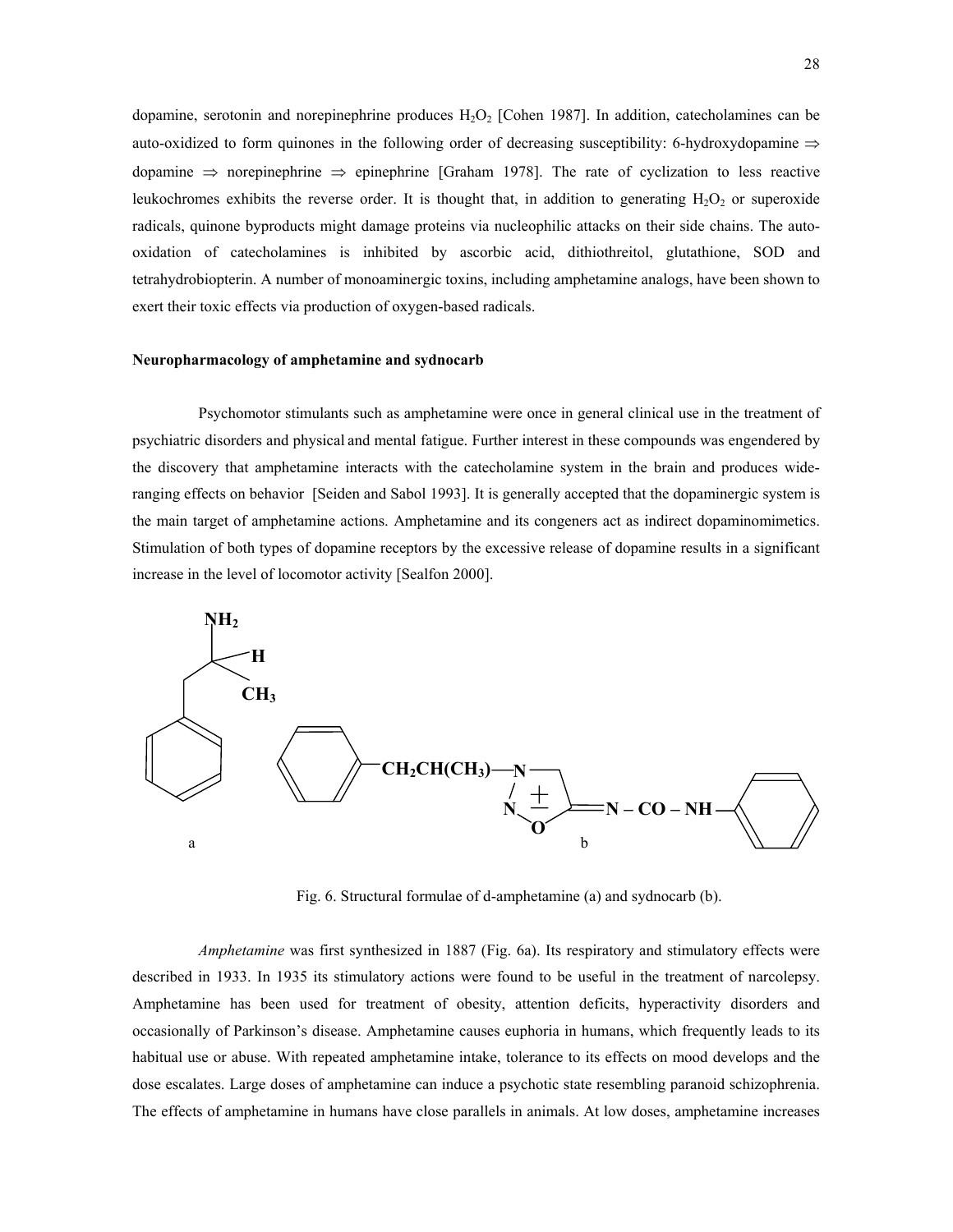stereotypic locomotor activity and at high doses species-specific stereotypies. Amphetamine interferes with the intake of both food and water, which would suggest its participation in the mechanisms of reward behavior. This diversity of amphetamine actions on behavior has led to its widespread clinical and experimental use, though it is no longer frequently administered in medical practice to counteract sedation induced by depressants. Profound neurotoxic effects and the tolerance and dependence developing with repeated administrations are the primary reasons for its reduced clinical use. Nevertheless, amphetamines continue to be widely abused. For example, the illicit use of methamphetamine increased more than twofold during the 1990s [Johnston et al. 1997].

The release, uptake and enzymatic inactivation of neurotransmitters are three fundamental processes to be taken into account when analyzing the mechanisms of action of amphetamine at neuronal level. Under normal physiological conditions the amount of dopamine in the synapse is determined by exocytotic release followed by uptake and metabolic degradation. In the presence of amphetamine, the synaptic concentration of dopamine is determined by the transporter-mediated release and inhibition of dopamine uptake. Both the release-enhancing and uptake-inhibiting actions of amphetamine are mediated by the dopamine transporter (Heikkil‰ et al. 1975, Raiteri et al. 1979). In addition, amphetamine releases dopamine from vesicular storages. Amphetamine may thus affect both transporting systems: DAT in the synaptic plasma membrane and VMAT-2 in the synaptic vesicles [Miller et al. 1999]. However, DAT appears to play the critical role in the amphetamine-induced dopamine release. Amphetamine also inhibits MAO activity [Mantle et al. 1976], being considered to be a non-competitive MAO inhibitor [Zeller et al. 1959]. Release and uptake can be discriminated using the microdialysis approach. If the neuronal firing is depressed, the amount of extracellular dopamine is determined by the blockade of uptake. For example, in the presence of tetrodotoxin (a fast Na<sup>+</sup> channel blocker) the amphetamine-induced release of dopamine has been 66% of the amphetamine-induced release without tetrodotoxin [Westerink et al. 1987].

Fisher and Cho [1979] and Liang and Rutledge [1982] proposed the so-called exchange diffusion model. They assume that amphetamine attaches to DAT outside the cell and the transporter protein "moves" toward the intracellular space where it exchanges amphetamine for dopamine. Once inside the synaptic terminal, amphetamine interacts with VMAT-2 and as a weak base evokes alkalinization of vesicular media. However, other factors such as lipophility, binding to intravesicular constituents and interaction with DAT may also be responsible for alkalinization [Fisher and Cho 1979, Liang and Rutledge 1982, Sulzer and Rayport 1990]. The differential dose theory unites the above exchange diffusion and vesicular alkalinization mechanisms. At low doses (less than 5 mg/kg) amphetamine releases dopamine from the cytoplasmic stores, while at higher doses dopamine is released from both cytoplasmic and vesicular pools [Liang and Rutledge 1982, Zetterstrom et al. 1986]. The increase in extracellular dopamine is accompanied on the behavioral level by neurotoxic consequences: stereotypic locomotor activity and psychosis (in humans). Considerable efforts have been made to understand the mechanisms underlying amphetamine-induced stereotypies. At low doses, amphetamine causes an increase in all types of stereotypic behavior. With increasing doses of the drug, behavioral sequences of briefer duration are elicited and behavioral sequences of longer duration (such as locomotion) are truncated. At high doses amphetamine initiates many types of behavior, but only those of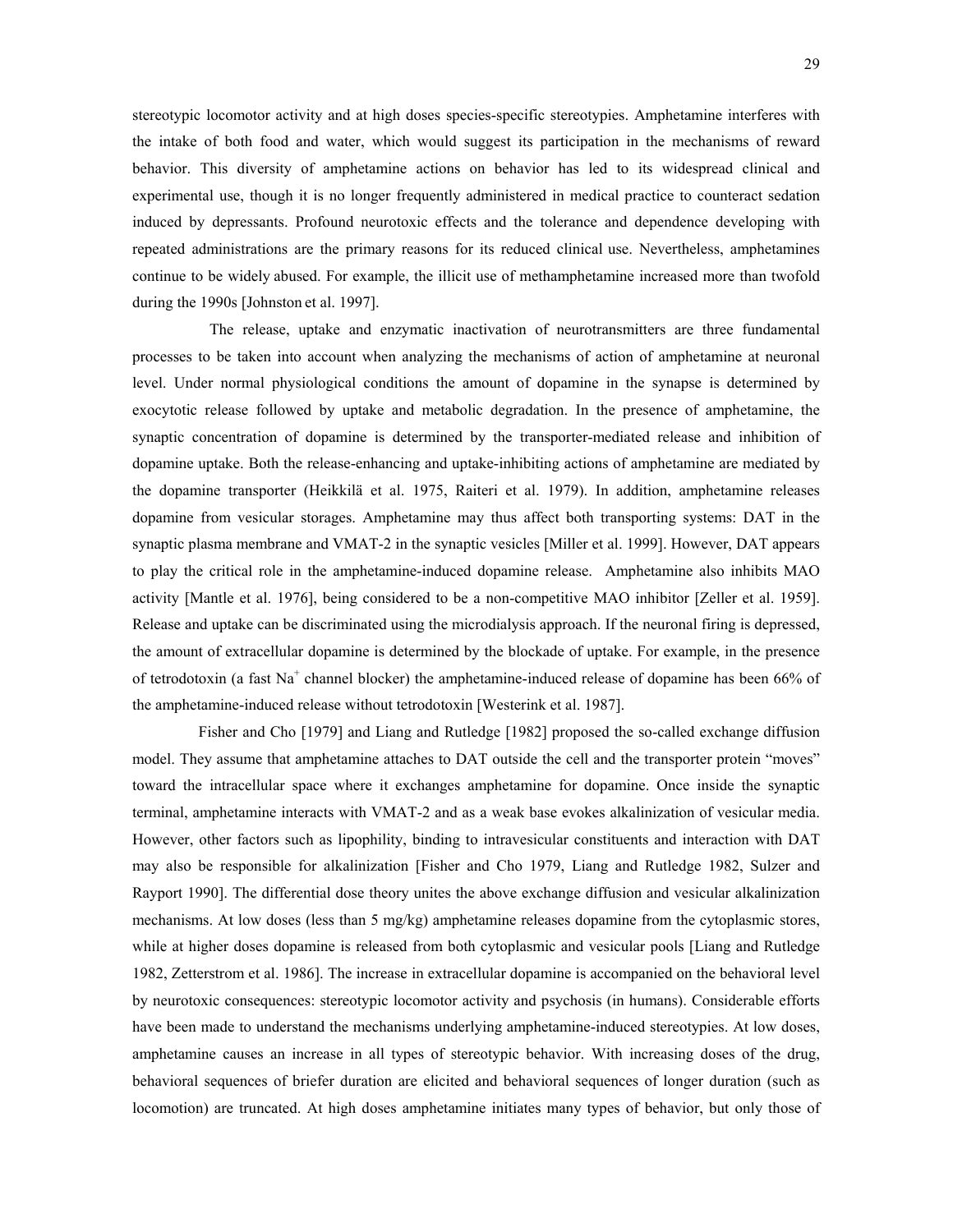short duration such as licking and gnawing are completed [Lyon and Robbins 1975, Rebec and Bashore 1984].

The neurotoxicity of amphetamine is the result of catecholamine depletion. A one-day acute toxic dose of amphetamine already depletes dopamine and serotonin from synaptic terminals. Repeated systemic administration of amphetamine or methamphetamine has led to monoamine depletion in the rat and monkey striatum, frontal cortex and amygdala [Ricaurte et al. 1980, 1982], to a decline in the number of high-affinity uptake of sites for dopamine and to inhibition of tyrosine and tryptophan hydroxylases in the rat striatum and hippocampus [Fibiger and McGeer 1971, Hotchkiss and Gibb 1980, Ricaurte et al. 1980, Wagner et al. 1980]. One of the signs of amphetamine neurotoxicity is stereotypic behavior in rodents. A good correlation has been reported between the toxic effects of psychostimulant drugs and this kind of behavior [Wallace et al. 1999].

Methamphetamine can likewise cause neurotoxic damage to the monoaminergic system in rats, mice and non-human primates. Several functional markers in dopamine and serotonin terminals are severely affected by both drugs. These include the neostriatal dopamine levels, striatal hydroxylase activity and dopamine uptake sites [Hotchkiss and Gibb 1980, Ricaurte et al. 1980, 1982, Nakayama et al. 1992]. Although the cellular and molecular events involved in amphetamine-induced neurotoxicity remain to be elucidated, a number of investigators have hinted at a role of oxide-based free radicals in the action of these drugs. For example, administration of antioxidants such as ascorbic acid or vitamin E has attenuated methamphetamine-induced neurotoxicity, whereas inhibition of superoxide dismutase by diethyldithiocarbamate increases the neurotoxicity of methamphetamine [Wagner et al. 1985, Devito and Wagner 1989, Shankaran et al. 2001]. One current theory is that an excessive release of dopamine triggers an accumulation of reactive dopamine metabolites and overproduction of hydroxyl radicals. Dopamine can be toxic in vitro and in vivo [Graham et al. 1978, Hastings et al. 1996, McLaughlin et al. 1998]. Dopamine toxicity in vivo is associated with its non-enzymatic and enzymatic degradation. Pharmacological interventions which lower the striatal dopamine content have proved protective against methamphetamineinduced toxicity [Gibb and Kogan 1979, Schmidt et al. 1985, Johnson et al. 1987]. It has also been suggested that the magnitude of dopamine release after methamphetamine exposure is predictive of the long-term toxicity [O`Dell et al. 1991].

However, an excessive accumulation of extracellular dopamine may be not accompanied by neuronal damage. Microdialysis experiments have shown that the toxicity of methamphetamine is reduced at low environmental temperature (5°C), even though dopamine release is not changed [LaVoie and Hastings 1999]. In addition, it has been established in experiments with VMAT2 knock-out mice that methamphetamine-induced neurotoxicity depends on the level of cytosolic dopamine [Fumagalli et al. 1999, Miller et al. 1999]. These findings call in question the view that the release of endogenous dopamine plays a primary role in amphetamine neurotoxicity.

Systemic administration of psychostimulants increases the core body temperature and this effect would also seem to be an important factor [Askew 1962, Bowyer et al. 1992, Ali et al. 1994, Colado et al. 1998]. Glutamate release and hyperthermia contribute to metabolic and oxidative stress and both may be key mediators in the toxic effects of amphetamines [Cadet and Brannock 1998, Burrows et al. 2000a]. It has been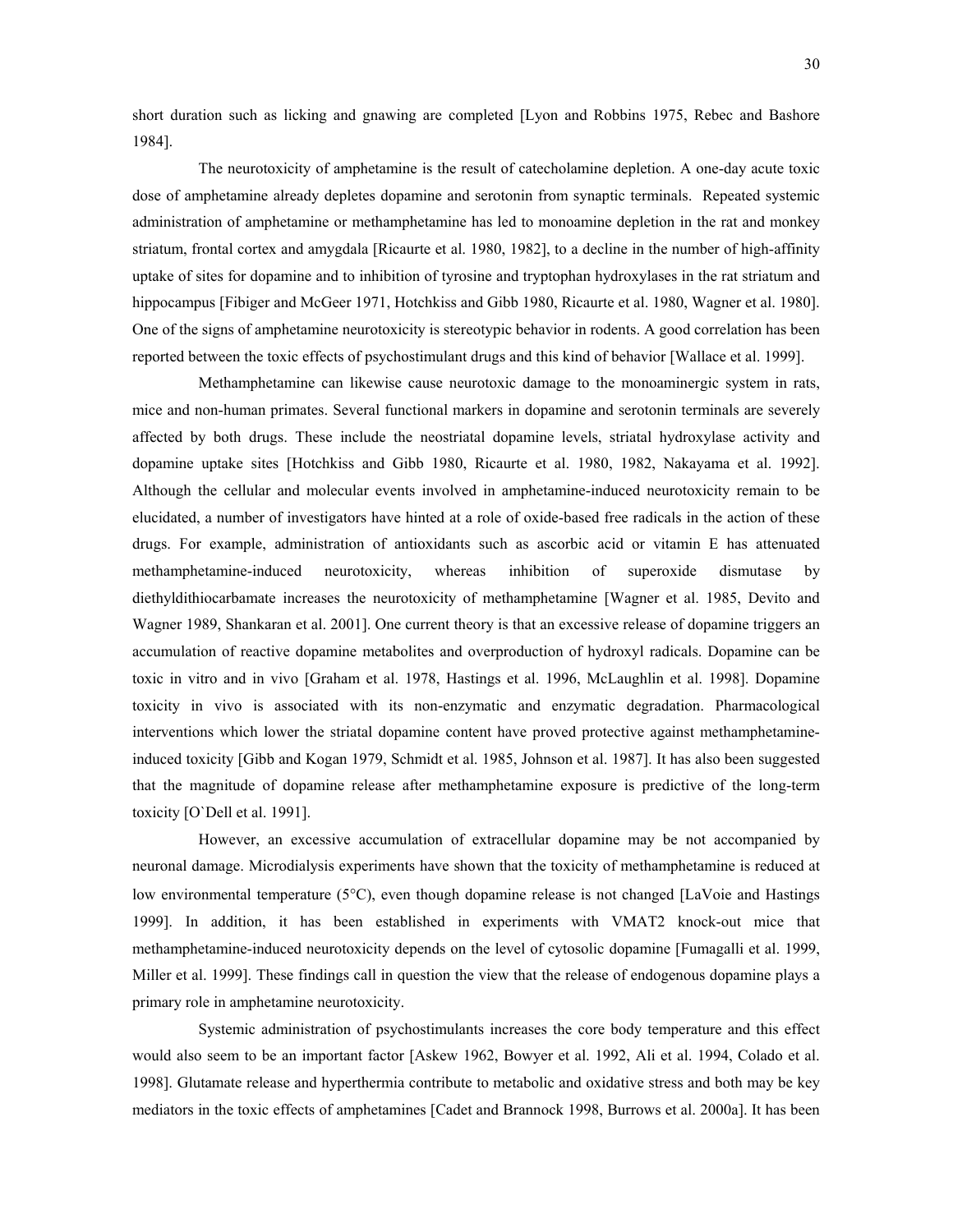suggested that the intracellular oxidation of dopamine facilitated by hyperthermia increases the susceptibility of dopaminergic neurons to oxidative stress [LaVoie and Hastings 1999]. NMDA receptor antagonists counteract the elevation in temperature and attenuate methamphetamine-induced toxicity in mice [Sonsalla et al. 1991, Weihmuller et al. 1992, Bowyer et al. 1994, Albers and Sonsalla 1995, Farfel and Seiden 1995]. However, the degree of suppression of methamphetamine-induced hyperthermia does not correlate with the extent of protection afforded by pharmacological treatment [Albers and Sonsalla 1995]. Methamphetamineinduced neurotoxicity can occur in the absence of any substantial changes in body temperature [Miller and O`Callaghan 1994, Albers and Sonsalla 1995].

Energy consumption in the brain is increased after systemic methamphetamine administration, as evidenced by an immediate and sustained increase in extracellular lactate in the striatum. ATP is depleted in the brain regions susceptible to amphetamines [Chan et al. 1994, Stephans et al. 1998]. The activation of NMDA receptors by glutamate activates NOS [Lizasoain et al. 1996]. The subsequent enhanced generation of NO is followed by the formation of ROS and mitochondrial dysfunction due to a direct inhibition of complex IV in the electron transport chain, cytochrome c oxidase [Cleeter et al. 1994, Lizasoain et al. 1996]. On the other hand, under experimentally induced metabolic stress (e.g. glucose deprivation), NMDA receptors are activated more readily and even normally non-toxic concentrations of glutamate can produce NMDAreceptor-mediated toxicity [Zeevalk and Nicklas 1992, Zeevalk et al. 1995]. Hyperthermia can foment enzymatic and non-enzymatic degradation of dopamine and excitatory amino acid-dependent formation of ROS. Indeed, when the incubation temperature is lowered in in vitro toxicity models (e.g. cortical cultures of the chick retina), damage produced by excitotoxins or oxygen-glucose deprivation is reduced [Zeevalk and Nicklas 1993, Bruno et al. 1994]. In addition, hyperthermia increases the toxic effects of locally perfused glutamate [Ferger et al. 1998].

Amphetamine enters the synaptic terminals/neurons via the membrane transporter of dopamine or serotonin and displaces both vesicular and intracellular dopamine and serotonin. These displaced amines are oxidized (by MAO and auto-oxidation) to ROS [Seiden and Ricaurte 1987, Cubells et al. 1994], with further production of ROS via  $H_2O_2$  and NO [Bowyer et al. 1995], this resulting in necrotic cell death. However, other mechanisms have since been recognized, including glutamate- [Lipton and Rosenberg 1994, Yamamoto and Zhu 1998] and peroxynitrite-mediated [Bolanos et al. 1997] neurotoxicity. The glutamate receptor blockers attenuate the toxic effects of methamphetamine in vivo [Sonsalla et al. 1991, Sonsalla, 1995]. Both reactive oxygen and nitrogen species may be involved. Dizocilpine prevents the NO generation induced by amphetamine in the rat striatum (Kraus et al. 2002). Amphetamine may also exert its adrenomimetic effects and produce constriction of blood vessels and ischemia. All this, in turn, increases the vulnerability of neurons to any damaging agent [Del Arco et al. 1999]. It has also been shown that amphetamine, due to its lipophility, can diffuse through cell membranes, including intracellular organelles, e.g. mitochondria, where it dissipates the electrochemical gradient. It is thus possible that amphetamine kills neurons not only by the direct production of free radicals but also by triggering a mitochondrial-dependent induction of apoptotic cascades [Lemasters et al. 1999]. It would therefore appear that amphetamine can kill neurons by multiple mechanisms over an extended time scale.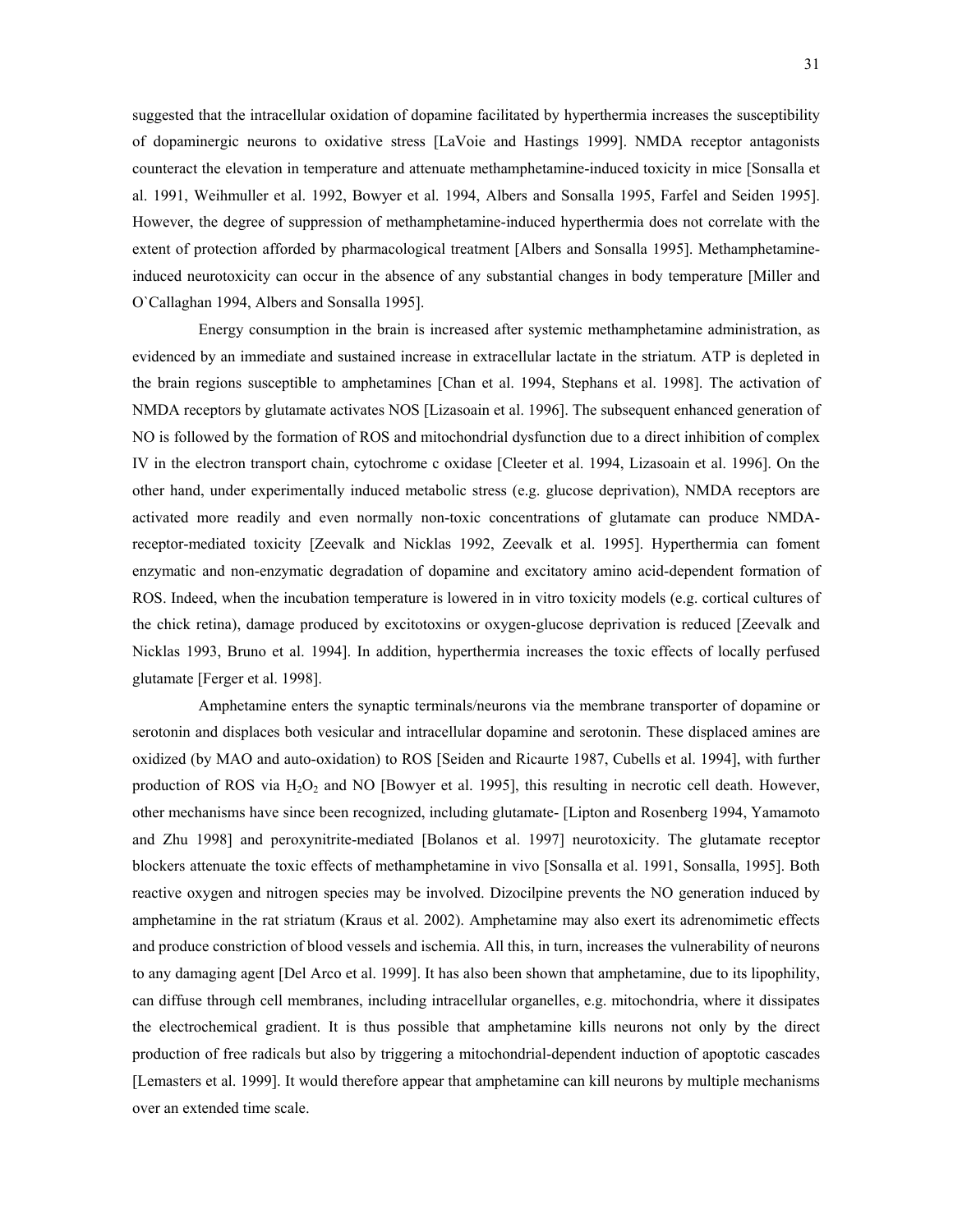The phenomenon of amphetamine neurotoxicity involves here degeneration of synaptic terminals. After a systemic administration of amphetamine or methamphetamine, depletion of dopamine (and/or serotonin), loss of DAT and decrease in tyrosine (or tryptophan) hydroxylase activity occur in the brain structures which correspond to the projections of midbrain monoaminergic neurons (striatum, nucleus accumbens). Cell loss in the brains of rodents and non-human primates is possible, but it is not regarded as a critical marker. Pharmacological intervention or other manipulations (lowering of ambient temperature, cooling some animal body parts, isolation, and restriction of movements) which prevent the loss in striatal dopamine and/or other parameters of neurotoxicity are neuroprotective.

*Sydnocarb*, 3-(β-phenylisopropyl)-*N*-phenylcarbamoylsydnonimine, molecular weight 322 kDa, synonyms: mesocarb and mesocarbum (Fig. 6b), was synthesized in the Russian Center for Drug Chemistry (Moscow) [Mashkovsky et al. 1971]. Sydnocarb has a phenylisopropyl group and thus shares some chemical features with amphetamine. However, unlike amphetamine, sydnocarb has no free amino group; the corresponding nitrogen atom in sydnocarb is a part of heterocyclic group sydnonimine.

 Sydnocarb was introduced for clinical practice as a drug effective in the treatment of all forms of neurasthenia, apathy, adynamia and some forms of depression. This psychostimulant is now used in clinical practice in Russia as primary and adjunct therapy for psychiatric disorders, including schizophrenia, depression, narcolepsy, attention deficit hyperactivity disorders in children, and asthenic syndromes of different etiology [Altshuler et al. 1973, Krasov 1988]. Animal studies and clinical trials have shown that sydnocarb may be effective in reducing the myorelaxant and hypnotic effects of benzodiazepines while not affecting their tranquilizing action. Sydnocarb also ameliorates the asthenic effects of neuroleptics and does not reduce they clinical effectiveness [Voronina and Tozhanova 1981, Valueva and Tozhanova 1982].

The efficacy of sydnocarb in the treatment of alcohol abusers has also been shown. The drug corrects asthenic and depressive symptoms related to chronic alcohol consumption and counteracts the abstinence syndrome [Rudenko and Altshuler 1979]. The stimulating profile of sydnocarb in humans combined with reports of its safety and mild euphoria have called attention to the potential use of sydnocarb in treatment of stimulant drug abuse. Several important features of sydnocarb which distinguish the drug from d-amphetamine have been demonstrated in clinical trials, for example the gradual development of the mild stimulatory effect, long-lasting action and lack of peripheral sympathomimetic effects (tachycardia, increase in peripheral blood pressure), moderate euphoria and motor excitation. There is no pronounced weakness and soporic effect after a period of stimulation [Zapletalek et al. 1974, Baturin 1977, Rudenko and Altshuler 1979, Ganiev et al. 1987]. Sydnocarb has also been characterized as a stimulant with low addiction risk. Neither behavioural nor physical dependence on sydnocarb has been noted (Mashkovsky et al. 1971, Rudenko and Altshuler 1978).

The exact mechanisms by which sydnocarb elicits psychostimulant effects remain however uncertain. Like other indirect dopaminergic antagonists, sydnocarb evinces a pharmacological profile reminiscent of other stimulants. Data from animal studies indicate a possible involvement of the brain dopaminergic system [Altshuler et al. 1976b, Erdo et al. 1981, Gainetdinov et al. 1997]. Sydnocarb elicits locomotor hyperactivity and stereotyped behavior in rats and mice in a reserpine-sensitive manner [Rudenko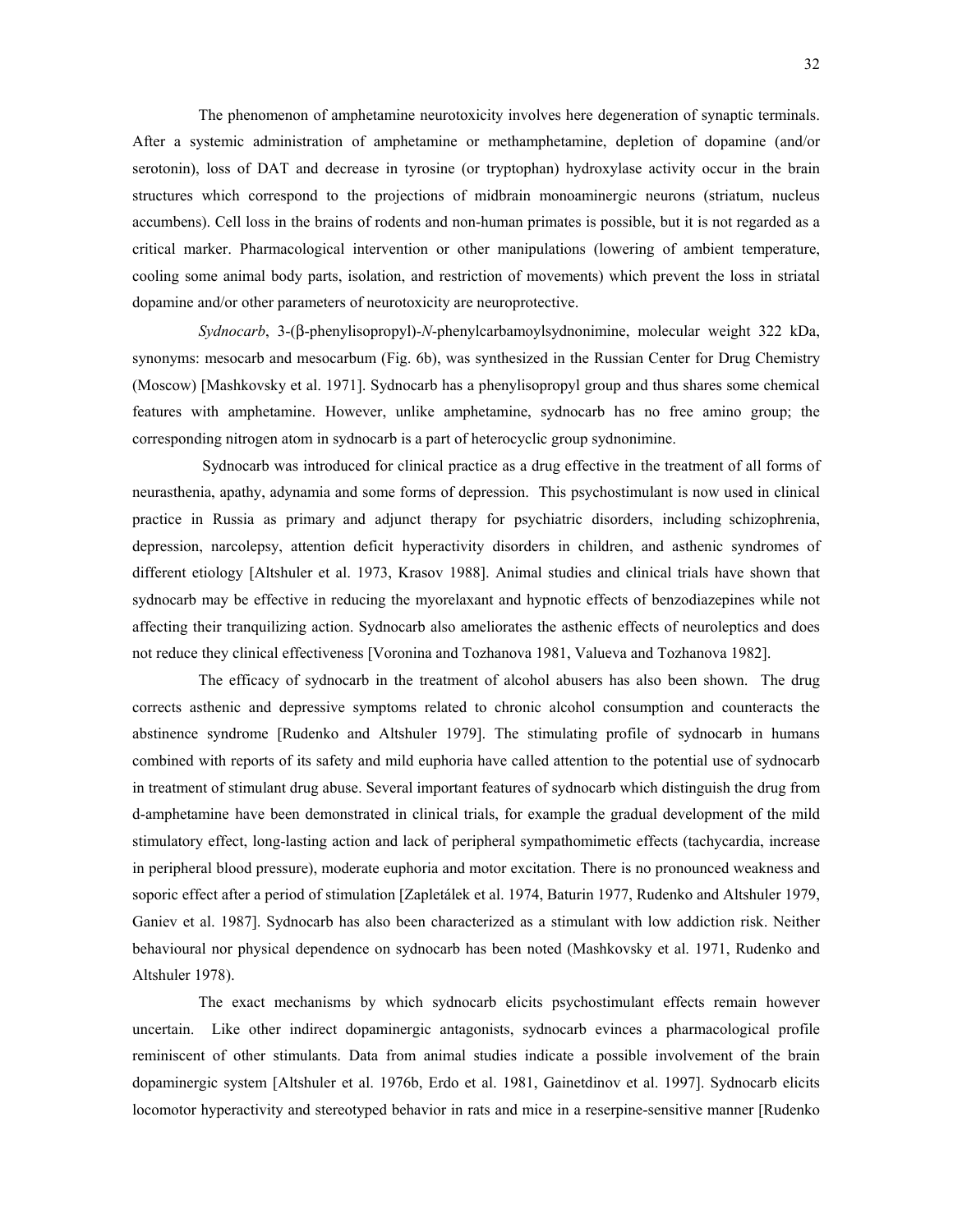<span id="page-32-0"></span>and Altshuler 1979], inhibits the reuptake of dopamine and norepinephrine by rat brain synaptosomes [Erdo et al. 1981], and increases the extracellular concentration of dopamine in the striatum of freely moving rats [Gainetdinov et al. 1997].

Although the available information is limited, sydnocarb appears to differ from d-amphetamine with respect to its mechanism of action. Early neurochemical findings raised the possibility that sydnocarb acts by blocking the uptake of dopamine into the presynaptic neurons. The affinity of sydnocarb for the dopamine uptake system is higher than that of amphetamine [Erdo et al. 1981]. Unlike amphetamine, sydnocarb releases dopamine in a tetrodotoxin-sensitive and  $Ca<sup>2+</sup>$ -dependent manner. It does not lower the extracellular levels of the dopamine metabolites DOPAC and homovanillic acid. It has been suggested that a likely mechanism of sydnocarb action is blockade of dopamine uptake after its physiologically controlled release via a calcium-dependent vesicular process [Gainetdinov et al. 1997].

No significant toxic episodes have been noted with sydnocarb. Compared to the stimulatory effects of amphetamines, the activating effects of sydnocarb develop more gradually, last longer and are to a lesser degree accompanied by stereotypy. In a recent neurochemical study, sydnocarb was shown to display psychomotor stimulatory effects in mice which are shared by methamphetamine, while demonstrating a lower potency and toxicity. When the behavioral and toxic effects are compared, sydnocarb is less neurotoxic than methamphetamine. It produces a slow and gradual increase in the parameters indicative of dopaminergic dysfunction when administered at a dose of 30 mg/kg. The interaction of sydnocarb with cocaine merits special attention. The convulsive effect of cocaine (55 mg/kg) was significantly enhanced by the coadministration of nontoxic doses of methamphetamine (10 mg/kg) but not of sydnocarb (100 mg/kg) [Witkin et al. 1999].

Sydnocarb and amphetamine possess fairly similar pharmacokinetic features. They are well absorbed in the intestine when administered *per os* and achieve maximal plasma concentration within 2-4 hours. The drugs do not undergo significant biotransformation and 30-50 per cent of the dose is excreted unchanged. In the case of intravenous, intramuscular and intraperitoneal administrations the bio-accessibility is close to 100 %. The maximum plasma concentration is reached 30-60 min after the infusion. The drugs penetrate readily through the hematoencephalic barrier and the peak brain concentrations coincide with the maximum in the plasma concentrations. Both drugs are relatively long retained in the body, but there is a difference in the half-life time  $(t_{1/2})$ , i.e. 12-14 hours for amphetamine and 18-20 hours for sydnocarb. in the light of the general similarity of pharmacokinetics, the differences in their pharmacological effects seem to depend on differences in their neurochemical actions.

# **Taurine**

Taurine (2-aminoethanesulfonic acid) is a component of bile salts and a ubiquitous constituent of all animal cells. In the past, the biological role of taurine as an end product of methionine metabolism and its conjugation with bile acids in the liver was considered relatively trivial. However, the physiological actions of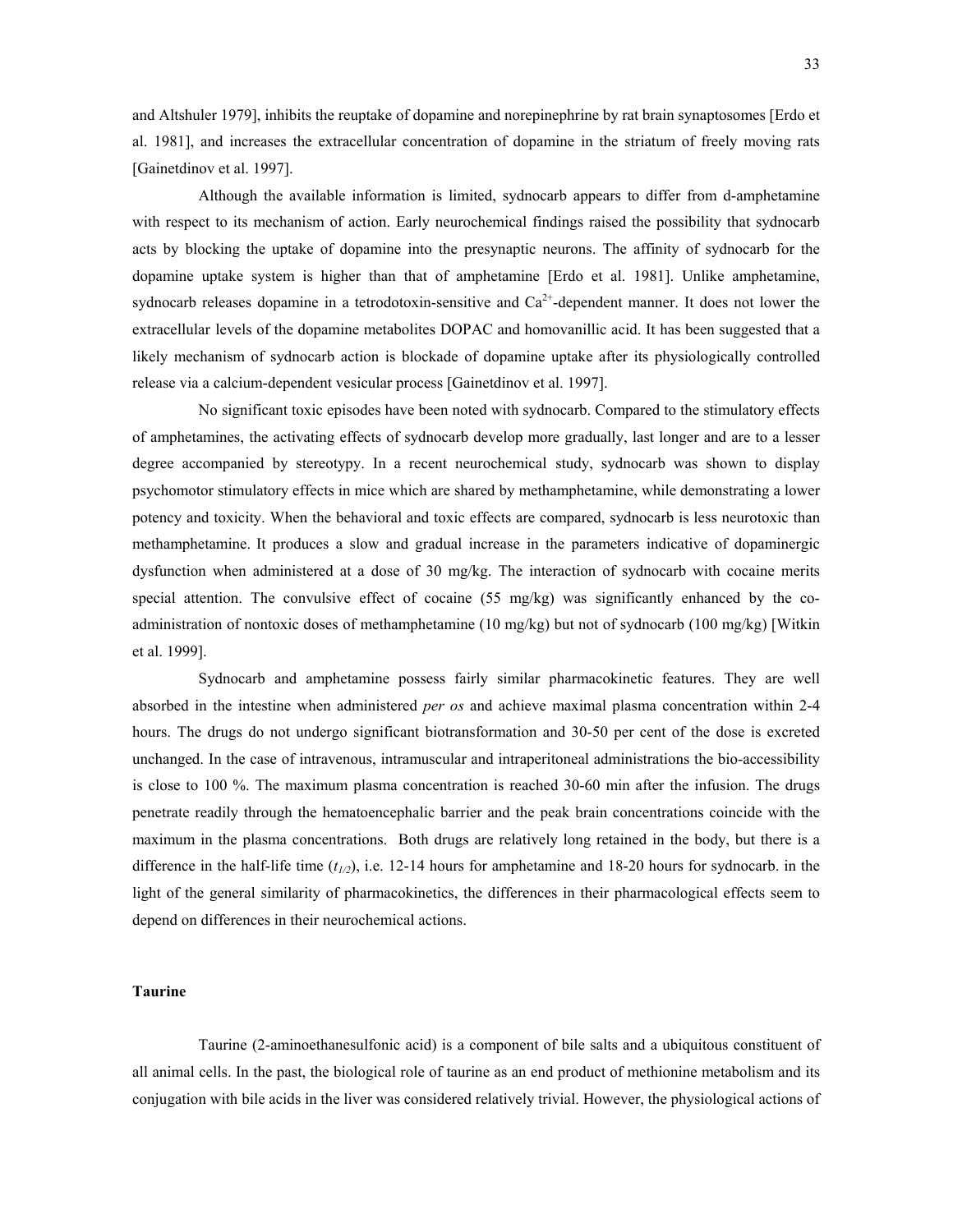taurine have received considerably more attention since the reports of Curtis and Watkins in 1960 and 1961. The next investigations placed high emphasis on the significance of taurine in brain functions [Oja and Piha 1966]. Groups under Hayes [1975] and Pion [1987] have shown that cats fed a taurine-deficient diet develop central retinal degeneration and cardiomyopathy. Now, taurine has been proposed to be involved in a wide range of important physiological functions [Oja and Saransaari 1996]. It is one of the most abundant free amino acids in the brain in most mammalian species, only glutamate being generally present at higher concentrations in adults.

Taurine serves as a trophic factor in the development of the central nervous system, at least in some species [Sturman and Gaull 1975, Sturman et al. 1985b, 1986, Palackal et al. 1991]. Moreover, during ontogenic development the concentration of taurine in the rodent central nervous system even exceeds that of glutamate [Oja and Kontro 1983]. Animals are able to synthesize taurine from the sulfur-containing amino acids, methionine and cysteine, but they lack the enzymatic machinery for its breakdown [Huxtable 1986]. However, this simple sulfonic acid has been shown to be an essential nutrient for cats, and probably also for primates, at least during development [Sturman 1993]. When cats are subjected to taurine deficiency during development, the mitotic activity of granule cells in the external granule cell layer in the cerebellum persists longer and cell migration to the inner layer is delayed [Sturman et al. 1985a]. It is now widely accepted that taurine plays an important role in maintaining the integrity of the retina and the viability of photoreceptor cells, since the concentration in the retina decreases in cats in the absence of dietary taurine, followed by morphological degradation of the retina and tapetum lucidum. Defects have also been observed in the electroretinogram and visual evoked potentials in cats and monkeys, leading to degeneration of the photoreceptors and eventual blindness [Hayes et al. 1975, Sturman et al. 1986]. Such observations have given the impetus to taurine supplementation to infant formulas derived from taurine-poor cow milk.

In marine animals taurine acts as an osmoregulator [Simpson et al. 1959], and this function may also be of significance in the central nervous system of terrestrial species [Walz and Allen 1987, Solis et al. 1988a, Wade et al. 1988]. Taurine induces hyperpolarization and inhibits firing of central neurons and has been thought to act as a modulator of synaptic activity in the brain [Oja et al. 1977, Kuriyama 1980, Oja and Kontro 1983, Saransaari and Oja 1992]. The maintenance of the integrity of membranes [Pasantes-Morales and Cruz 1985, Moran et al. 1988], regulation of  $Ca^{2+}$  binding and transport [Lazarewicz et al. 1985, Lombardini 1985] and transmembrane Cl flux [Taber et al. 1986] are also probable important functional features of taurine in the brain.

The taurine molecule at physiologically relevant pH is characterized by a high polarity which apparently limits its penetration through biological membranes. The uptake of taurine does not vary much from one brain area to another and shows no clear correlation to the regional distribution of endogenous taurine. The release of taurine from neural tissue could be mediated by several possible mechanisms, including simple physical diffusion, penetration through membrane ion channels, carrier-mediated transport and exocytosis of vesicular taurine from nerve endings. A salient feature of taurine release from all preparations of the nervous system in vitro and in the brain in vivo is a slow time course [Saransaari and Oja 1992]. For instance, only one fourth of total taurine is spontaneously released from mouse cerebral cortical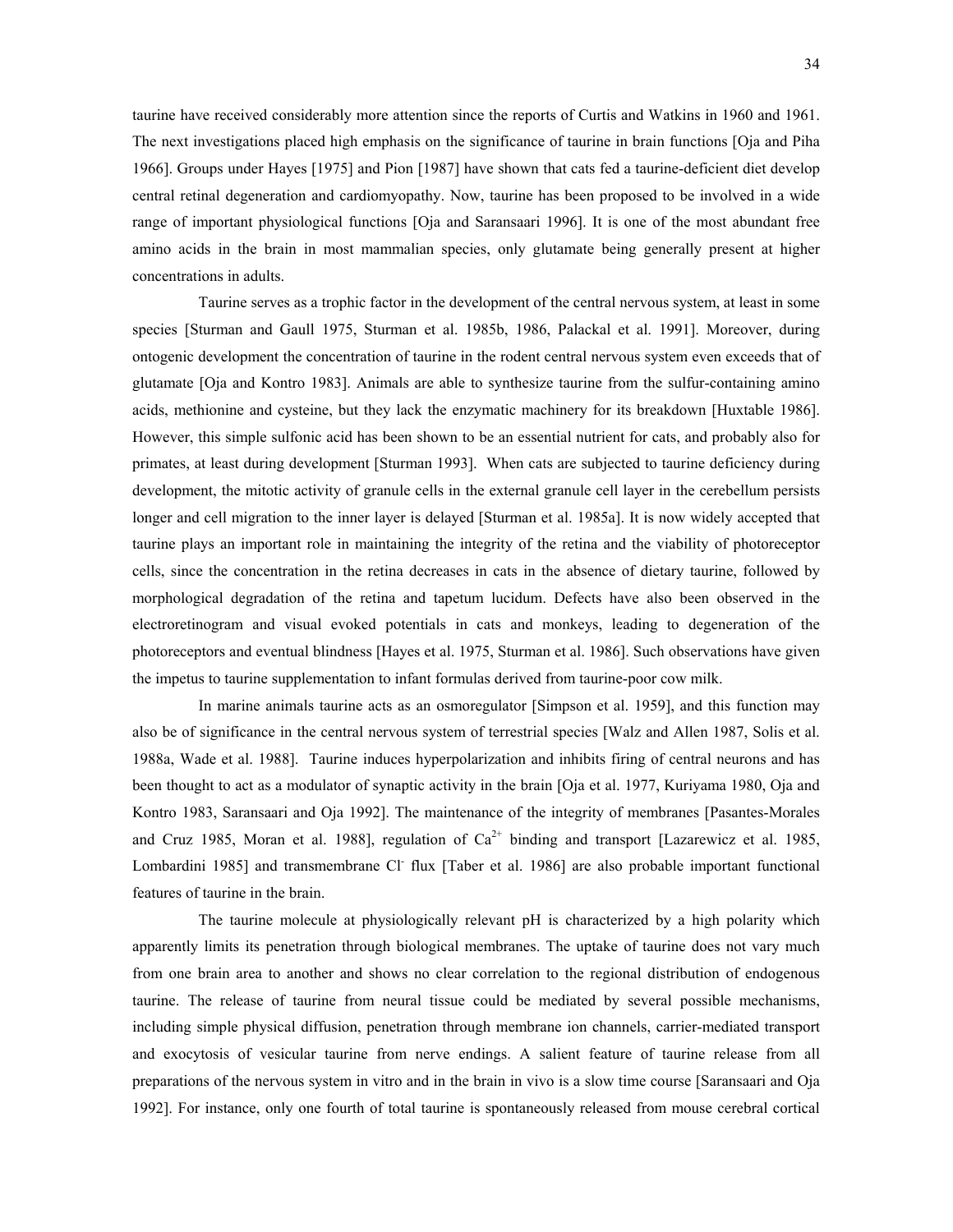slices into taurine-free medium during a 50-min superfusion [Kontro and Oja 1987b]. The release is fomented by extracellular taurine via homoexchange and by a number of structural analogs owing to heteroexchange. Taurine itself, hypotaurine, β-alanine, homotaurine, 2-guanidinoethanesulfonate, nipecotate, 2,4 diaminobutyrate and GABA are all able to elicit taurine release [Korpi et al. 1983, Kontro and Oja 1987b). Heteroexchange is also abolished in the absence of  $Na<sup>+</sup>$  [Saransaari and Oja 1999b]. These findings indicate the involvement of plasma membrane transport sites in the release process.

Depolarizing agents such as high extracellular  $K^+$  [Korpi et al. 1981, Kontro and Oja 1987a], veratridine [Saransaari and Oja 1999a] and electrical pulses [Collins and Topiwala 1974, Bradford et al. 1976] evoke taurine release from brain slices, synaptosomal preparations and cultured neurons. Such depolarizationevoked release is apparently consistent with the exocytotic liberation of taurine from neural preparations, but results on the  $Ca^{2+}$  dependency of this stimulated release have been strikingly inconsistent [Saransaari and Oja 1992]. The release of taurine is controlled by endogenous glutamate [Segovia et al. 1997]. The agonists of glutamate receptors have also been shown to evoke taurine release from cerebral cortical and hippocampal slices [Saransaari and Oja 1991, Shibanoki et al. 1993, Saransaari and Oja 1997b, Bianchi et al. 2000]. On the other hand, it is well documented that taurine fluxes across brain cell membranes are driven by changes in external osmolality [Oja and Saransaari 1996]. Taurine release from cerebral cortical slices [Oja and Saransaari 1992a, b], cultured neurons [Schousboe et al. 1990], cultured astrocytes [Pasantes-Morales and Schousboe 1988, Kimelberg et al. 1990] and isolated synaptosomes [Sanchez Olea and Pasantes-Morales 1990] is enhanced in vitro by hypoosmolalic incubation media. Hypoosmotic solutions in brain microdialysis have likewise markedly increased the levels of extracellular taurine in vivo [Solis et al. 1988b]. The release elicited by hypoosmolality is probably mediated by diffusion through volume-sensitive anion channels [Pasantes-Morales et al. 1990, Jackson and Strange 1993] and does not involve carrier-mediated transport [Sanchez-Olea et al. 1991, Schousboe et al. 1991].

Taurine exerts a beneficial effect under a variety of cell-damaging conditions, but the mechanism of this protection it still unknown [Saransaari and Oja 2000]. The release of endogenous taurine is increased in models of ischemic injury, during hypoglycemia and hypoxia and upon exposure to free radicals and oxidative stress [Saransaari and Oja 2000]. The high tolerance of the eye lens to damage is also associated with a high level of taurine in this tissue [Devamanoharan et al. 1998]. Taurine protects neurons against excitotoxicity evoked by glutamate and its congeners [French et al. 1986, Tang et al. 1986, Trenkner 1990, Boldyrev et al. 1999]. However, at relatively low concentrations taurine may even potentiate excitotoxicity in cell cultures. The interaction of taurine with the GABAergic neurotransmitter system [Kontro and Oja 1987a, del Olmo et al. 2000, O`Byrne and Tipton 2000] may play a critical role in these anomalic effects on the toxic actions of glutamate. A high level of taurine is strongly neuroprotective [Tang et al. 1996]. Taurine prevents harmful metabolic cascades induced by ischemia or hypoxia [Schurr et al. 1987] and attenuates  $Ca^{2+}$  influx in ischemia [Lehmann et al. 1984, 1985, Matsuda et al. 1996]. It is also possible that taurine may be taken up inside the cell and act as an osmolyte and in this manner regulate cell volume and prevent cell swelling.

Many studies have shown that taurine possesses an antioxidant role. It attenuates oxidative damage to DNA in vitro [Messina and Dawson 2000] and protects against menadion-induced oxidative stress in cell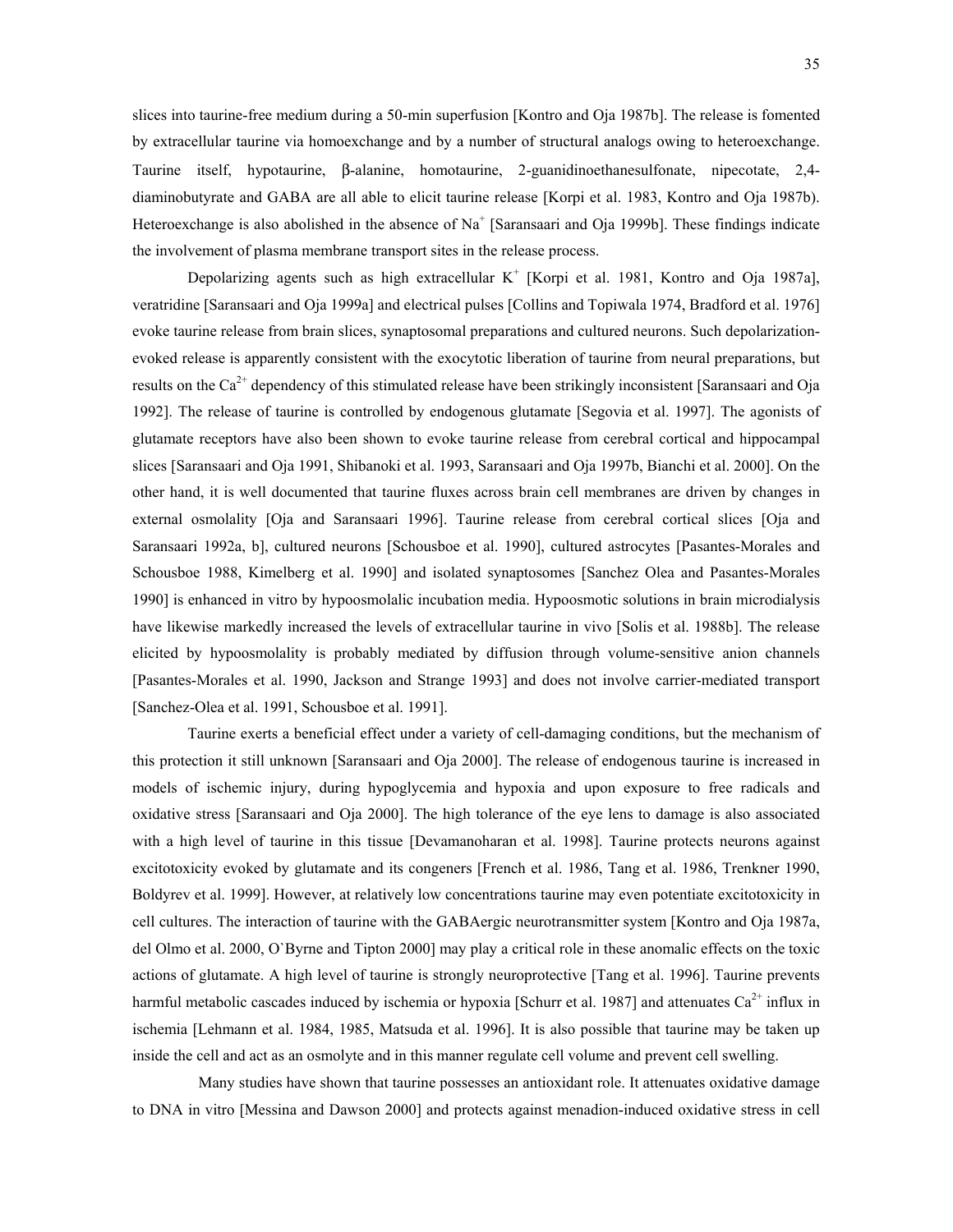cultures [Devamanoharan et al. 1998]. Taurine has also been proposed to have radical-scavenging properties under certain conditions. However, the taurine analogs cysteamine and hypotaurine are far more likely to act as antioxidants in vivo than taurine, provided that they are present at sufficient concentrations at the sites of oxidant generation [Aruoma et al. 1988, Shi et al. 1997]. It is possible that taurine itself suppresses some reactions which produce free radicals or potentiates endogenous antioxidant defense and lipid membrane stabilizing activity [Mankovskaya et al. 2000, Obrosova et al. 2001, Balakrishnan et al. 2002].

Under normal conditions taurine is generally tightly retained by the cells [Kontro and Oja, 1987a] and exerts its trophic and protective actions within them. The release of taurine the cell environment under critical physiological or pathological changes to indicates that the cell attempts to protect itself. For example, taurine can serve as a free radical scavenger. However, at the same time the intracellar pool of taurine diminishes and hence weakens internal defense. Because the released taurine can enhance its further outflow, a substantial loss in the intraneuronal pool may ensue.

Taken together, all these data suggest that taurine release may reflect a critical and precarious situation in the cell. Estimation of the extracellular taurine content could therefore be a useful tool to monitor toxicity.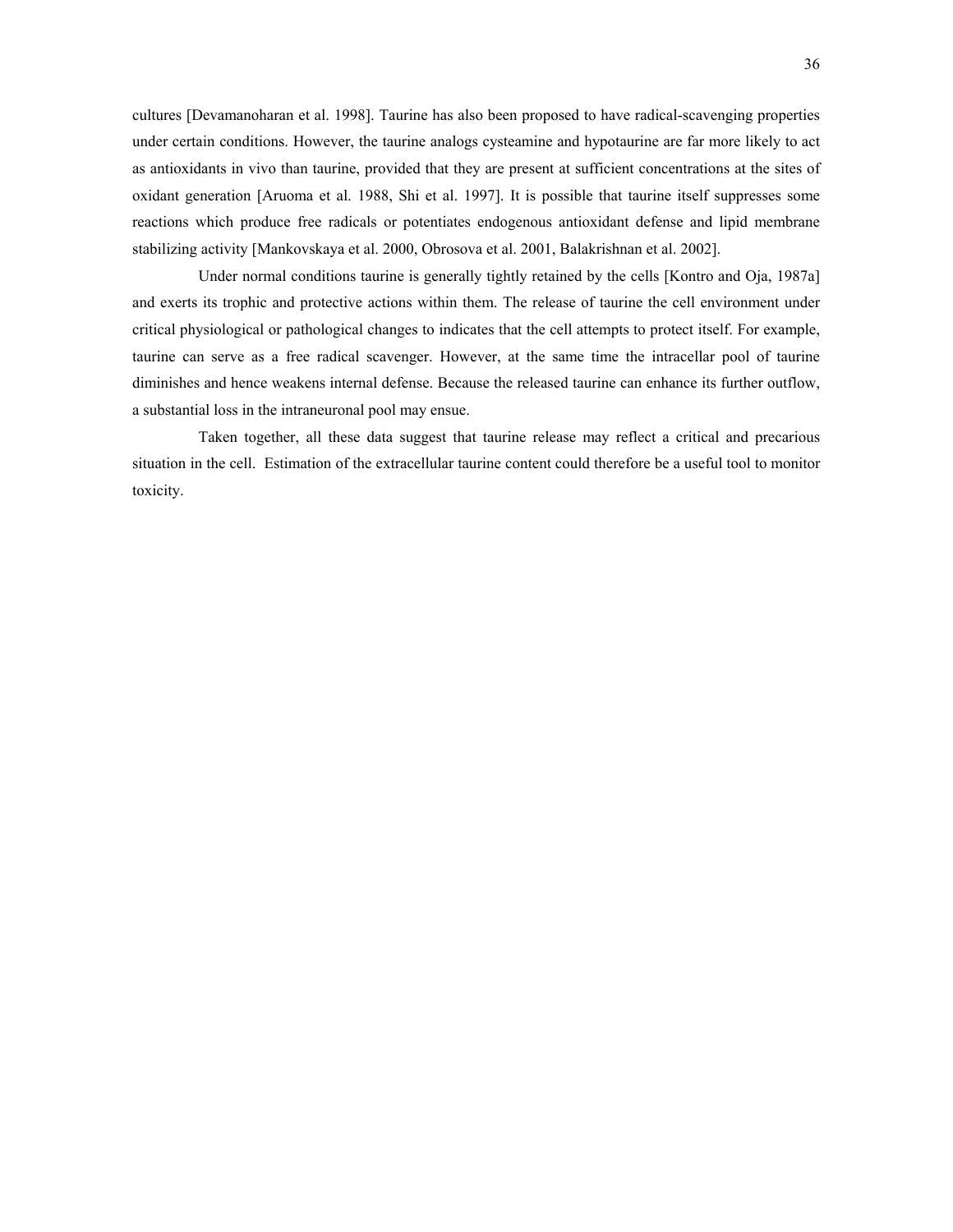## AIMS OF THE STUDY

The present aims were the following:

To evaluate the effects of d-amphetamine and sydnocarb at a repetitive dosage (acute toxic dose) on the level of stereotypic behavior and the long-term effects on tissue dopamine and DOPAC contents.

To compare the changes in neurochemical parameters in the rat striatum in vivo (extracellular levels of dopamine, DOPAC, glutamate, aspartate, taurine and hydroxyl radicals) induced by acute toxic doses of amphetamine and sydnocarb using the microdialysis approach with high-performance liquid chromatography.

To evaluate the neuroprotective effect of the  $D<sub>2</sub>$  dopamine receptor antagonist sulpiride in a model of amphetamine neurotoxicity and to estimate the changes evoked by sulpiride on the extracellular levels of dopamine, DOPAC and hydroxyl radicals in amphetamine-treated rats.

To estimate the possible relationships between the extracellular levels of dopamine, cyclic GMP and hydroxyl radical generation induced by ammonium chloride infusion into the rat striatum and to analyze the possible modulatory effect of taurine on these neurochemical parameters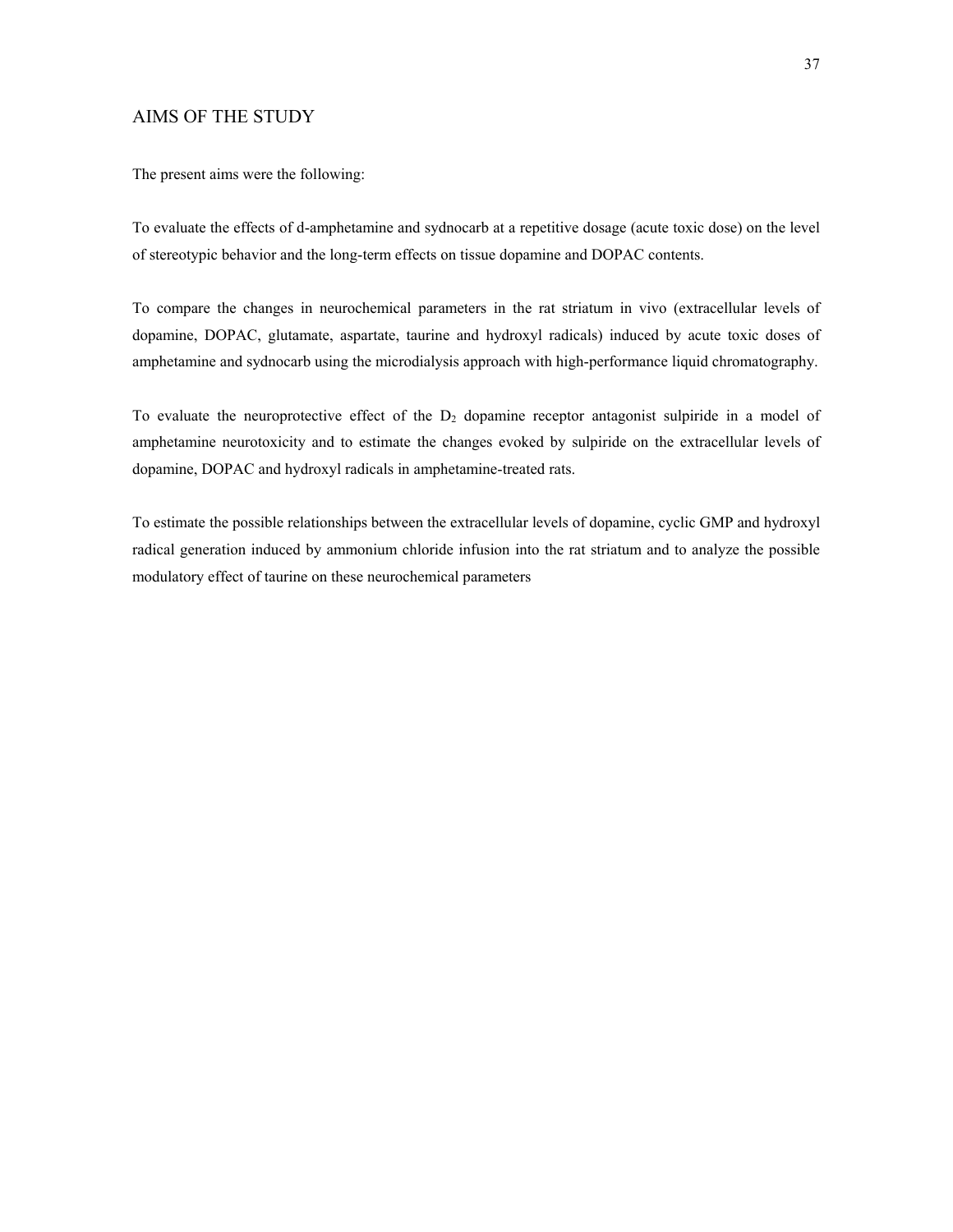## MATERIALS AND METHODS

## 1. Animals

Adult male Sprague-Dawley rats, 200-250 g (Orion, Espoo, Finland) and Wistar rats, 250-300 g (Institute of Pharmacology, RAMS, Moscow, Russia) were given food and water ad libitum and maintained in a temperature-controlled room (22±1°C) with constant relative humidity (50%) under a 12-h light/dark cycle. The procedures were conducted in accordance with the guidelines set by the European Community Directive for the ethical use of experimental animals (86/609/EEC). All efforts were made to minimize both the suffering and the number of animals used.

#### 2. Animal preparations (brain microdialysis)

#### *2.1 Microdialysis with anesthetized rats*

The rats were anesthetized with 4% halothane in air within 2 min and then maintained under anesthesia with 1% halothane in air delivered at 1.2 l/min. They were placed in a stereotaxic frame with blunt ear bars and a small incision (3-5 mm) was made in the skin over the skull. Holes were drilled for skull screws and microdialysis probes implanted in the left and right caudate-putamen (coordinates from bregma, AP=  $+0.5$ , ML=  $\pm 0.3$ , DV= -6.5 according to the atlas of Paxinos and Watson [1986]). Microdialysis probes of concentric design (0.5 mm o.d., a 2-mm dialysing membrane) were used (CMA 12, CMA/Microdialysis AB, Sweden). All probes were perfused at 2 µl/min with artificial cerebrospinal fluid (CSF) (composition in mM: Na<sup>+</sup> 150; K<sup>+</sup> 3.0; Ca<sup>2+</sup> 1.4, Mg<sup>2+</sup> 0.8; PO<sub>4</sub><sup>3-</sup> 31.0; Cl<sup>-</sup> 155; pH 7.4), for 1-2 h before commencement of sample collection, and the same constant flow rate was maintained with a microdialysis pump (CMA/Microdialysis AB, Sweden) throughout the experiment. Dialysate fractions were collected every 20 min. The location of the microdialysis probes in the brain was verified with cryostate microtome sections post mortem.

### *2.2. Microdialysis with freely moving rats*

Male rats were anesthetized with chloral hydrate (400 mg/kg, i.p.). Custom–made dialysis probes [0.5 mm o.d, 3 mm dialysing membrane, recovery for dopamine, DOPAC and 2,3-dihydroxybenzoic acid (2,3-DHBA) 8-9 %] or commercial probes CMA 12 (CMA/Microdialysis AB, Sweden) were implanted in the right striatum (coordinates: AP, +0.5; L, +3.0; DV, -7.0; relative to bregma, according to Paxinos and Watson [1986]. At 24 hours after surgery, the dialysis probes were connected to a microinfusion system, perfused at 2 µl/min with artificial CSF and then equilibrated for 1 h. Dialysate fractions were subsequently collected every 20 (30) min. The location of the microdialysis probes in the brain was verified as above.

## 3. Evaluation of stereotypic behavior

In a separate set of experiments, immediately prior to and at certain intervals after each drug administration, the rats were assessed for their stereotypic behavior. Each animal was individually observed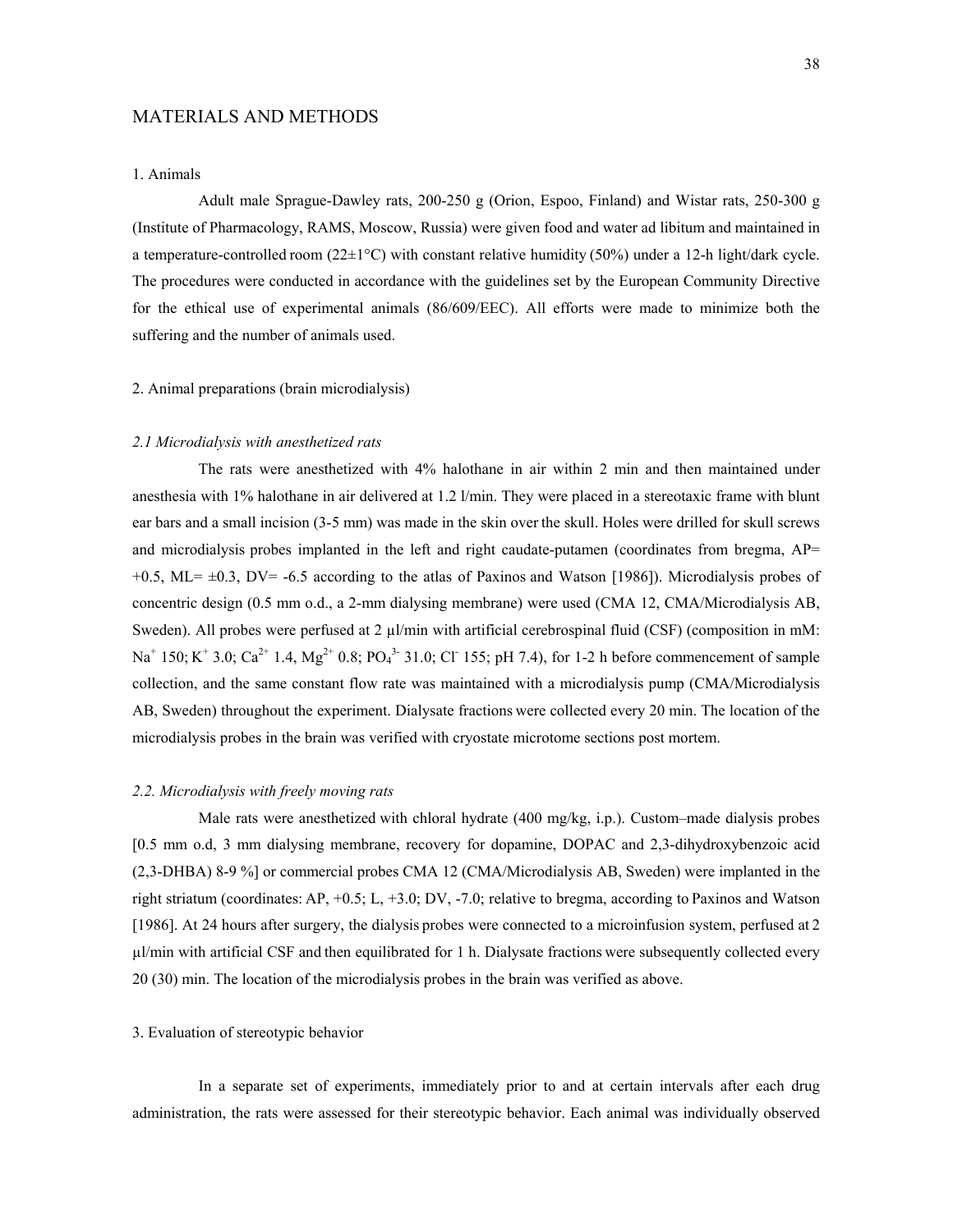for a 10-s period every 20 min. Stereotypic behavior was divided into stereotypic sniffing (rhythmic movement of the snout and head along the cage wall or floor, accompanied by rapid movements of the vibrissae), licking (protrusion of the tongue against the cage wall or floor) and gnawing [Koph and Kuschinsky, 1993]. Further qualification of the behavior was made using the conventional 0-6 point stereotypy rating scale: (0) no stereotypies, (1) occasional sniffing, (2) continuous sniffing, (3) discontinuous licking, (4) continuous licking, (5) sporadic gnawing, and (6) continuous gnawing [Havemann et al. 1986].

### 4. High-performance liquid chromatography

#### *4.1. Chromatography of amino acids*

The amino acids were assayed in dialysates kept frozen at  $-70^{\circ}$ C and thawed immediately prior to the analysis. The concentrations of glutamate, aspartate, alanine and taurine were measured by highperformance liquid chromatography with fluorescence detection (Shimadzu Scientific Instruments, Kyoto, Japan) after pre-column derivatization with *o*-phthalaldehyde (Sigma, St. Louis, MO, USA) [Kendrick et al. 1996]. Derivatization was performed with an autoinjector SIL-10AD (Shimadzu Scientific Instruments, Kyoto, Japan). The samples in the autoinjector were maintained at 4°C by a Peltier thermoelectric sample cooler. The samples and the reagent were allowed to react for 2 min, whereafter a portion of the mixture was injected onto a C18-HC column (ODS, 5  $\mu$ m packing, 4.6 mm i.d. x 25 cm, Waters, UK) equipped with a guard column (4x20 mm). The mobile phase was  $0.075$  M phosphate buffer (pH 6.5); methanol and acetonitrile were used as organic eluents with gradient profiles of 14-25% and 0-10 %, respectively. The amino acid derivatives were assayed using an RF-10A fluorescence detector with excitation and emission wavelengths set at 340 and 450 nm, respectively. The data were analyzed by PC using VPclass5 software and quantified by comparing the peak areas to these of standards.

## *4.2. Chromatography of monoamines*

The monoamines were separated by high-performance liquid chromatography and detected in a system designed for monoamine assays [Sharp et al. 1986]. The mobile phase was 0.1 M citrate-phosphate buffer (pH 3.0), 1.1 mM octanesulfonic acid, 0.1 mM ethylenediaminetetra-acetate (EDTA) and 9-13% acetonitrile. The analytic reverse-phase columns used were (1) PR-C18 column, 3 µm packing, 3 mm i.d. x 15 cm (ESA Inc., Chelsford, MA, USA) and (2) Ultrasphere ODS, 5 µm, 4.6 - 150 mm (Bioanalytical System, West Lafayette, USA). The flow rate with the columns was 700 µl/min. Detection was electrochemical; when using Coulochem II (ESA Inc.), electrodes 1 and 2 were set at  $-175$  mV and  $+200$  mV, respectively, and when using BAS LC-4B, the glassy carbon working electrode was set at  $+0.8$  V. The data were analyzed using BMDP software (BMDP Software Inc, Los Angeles, USA).

#### *4.3. Determination of tissue contents of dopamine and DOPAC*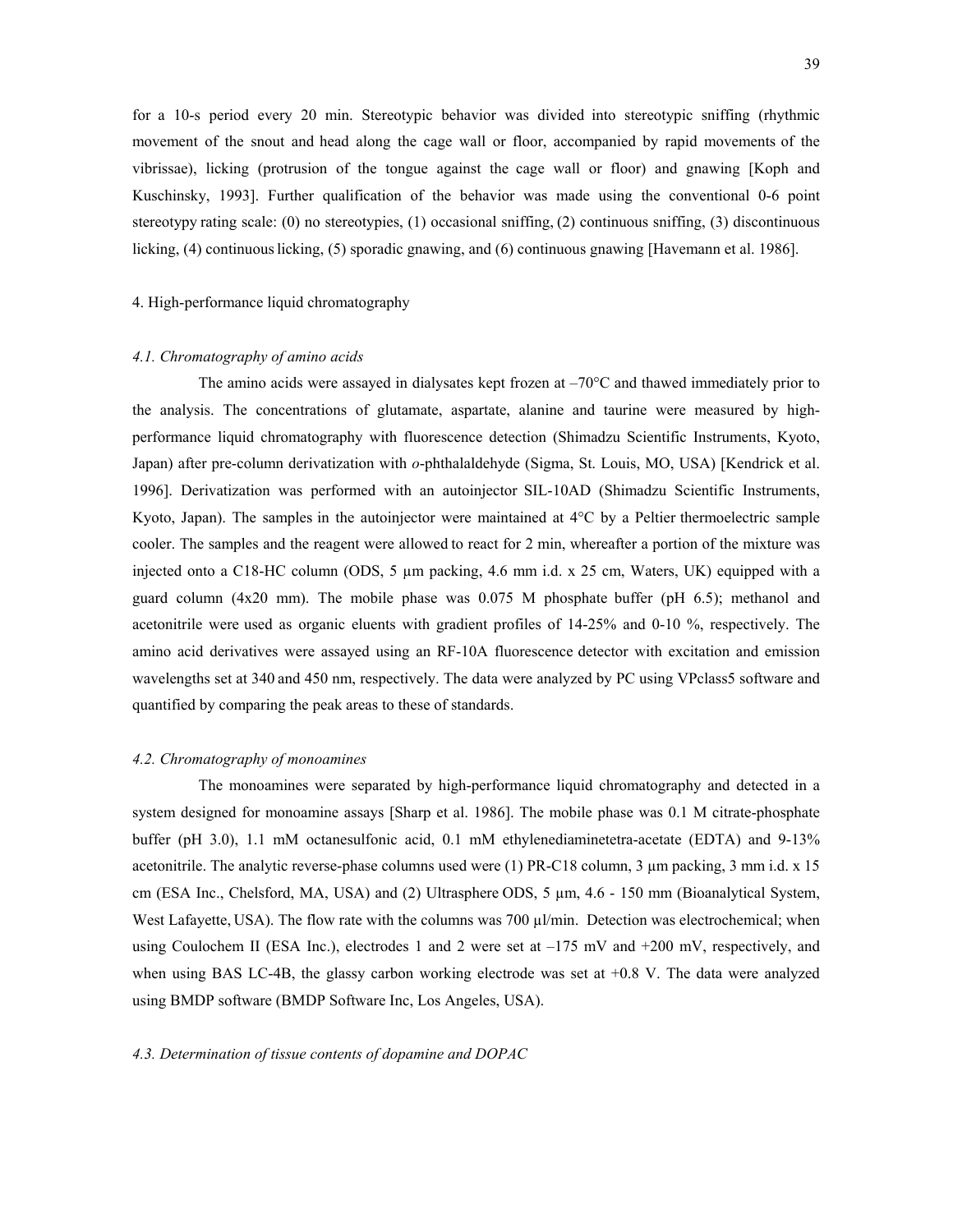The rats were sacrificed 7 days after drug treatments. The brain was excised and the dissected striata homogenized and centrifuged (15000 x 10 min,  $0^{\circ}$ C). The supernatant was passed through a microfilter (0.2) µm). HPLC was used for determination of monoamines.

#### *4.4. Determination of hydroxyl radical generation*

The generation of hydroxyl radicals was determined by quantifying the rate of formation of 2,3- DHBA (a reaction product of salicylic acid and hydroxyl radicals) in the microdialysis perfusates [Obata and Chiueh 1992, Yamamoto and Zhu 1998]. Sodium salicylate (5 mM) was dissolved in CSF at pH 7.4 immediately before perfusion. The 2,3-DHBA was separated by high-performance liquid chromatography and detected in a system designed for monoamine assays [Sharp et al. 1986].

#### 5. Determination of cyclic GMP

For cGMP assays, microdialysate fractions were collected in tubes containing 4 mM EDTA. cGMP was assayed with the BIOTRAK cGMP enzyme immunoassay kit [Hermenegildo et al. 2000].

## 6. Pharmacological treatments

A single administration or repeated acute toxic doses (four subsequent injections two hours apart) were used as a model of neurotoxicity with the psychostimulants. d-Amphetamine (Sigma, St. Louis, MO, USA) was dissolved in 0.85% NaCl and sydnocarb (Russian Center for Drug Chemistry, Moscow, Russia) in 0.85% NaCl-propyleneglycol mixture (50/50, v/v) [Witkin et al. 1999]. Both drugs were administered to the rats by intraperitoneal injections. d-Amphetamine was given at a dose of 5 or 7.5 mg/kg. Sydnocarb was used at the dose equimolar to 5 mg/kg of d-amphetamine (23.8 mg/kg). Sulpiride (Sigma, St. Louis, MO, USA) was dissolved in 0.85 % NaCl and administered i.p. at a dose of 75 mg/kg twice with a 3-h interval [Albers] and Sonsalla 1995].

Direct infusion of ammonium chloride through the microdialysis probes was used as a model of acute ammonia-induced toxicity. Sixty mM ammonium chloride and/or 85 mM taurine were infused for 40 min. The extracellular concentrations of ammonia and taurine during infusions were 5 mM and 10 mM, respectively, when corrected for the probe efficiency [Zielińska et al. 2002].

## 7. Statistics

In microdialysis experiments, the average basal levels of the catecholamines, cGMP, 2,3-DHBA and amino acids for each rat in at least three consecutive samples before drug or vehicle administrations were defined to be 100%. The relative magnitudes of the evoked effects of different treatments were estimated by expressing them as percentage changes from this baseline. Statistical analyses were made with Excel2000 software (Microsoft, USA). Comparisons of different groups were made using two-way analysis of variance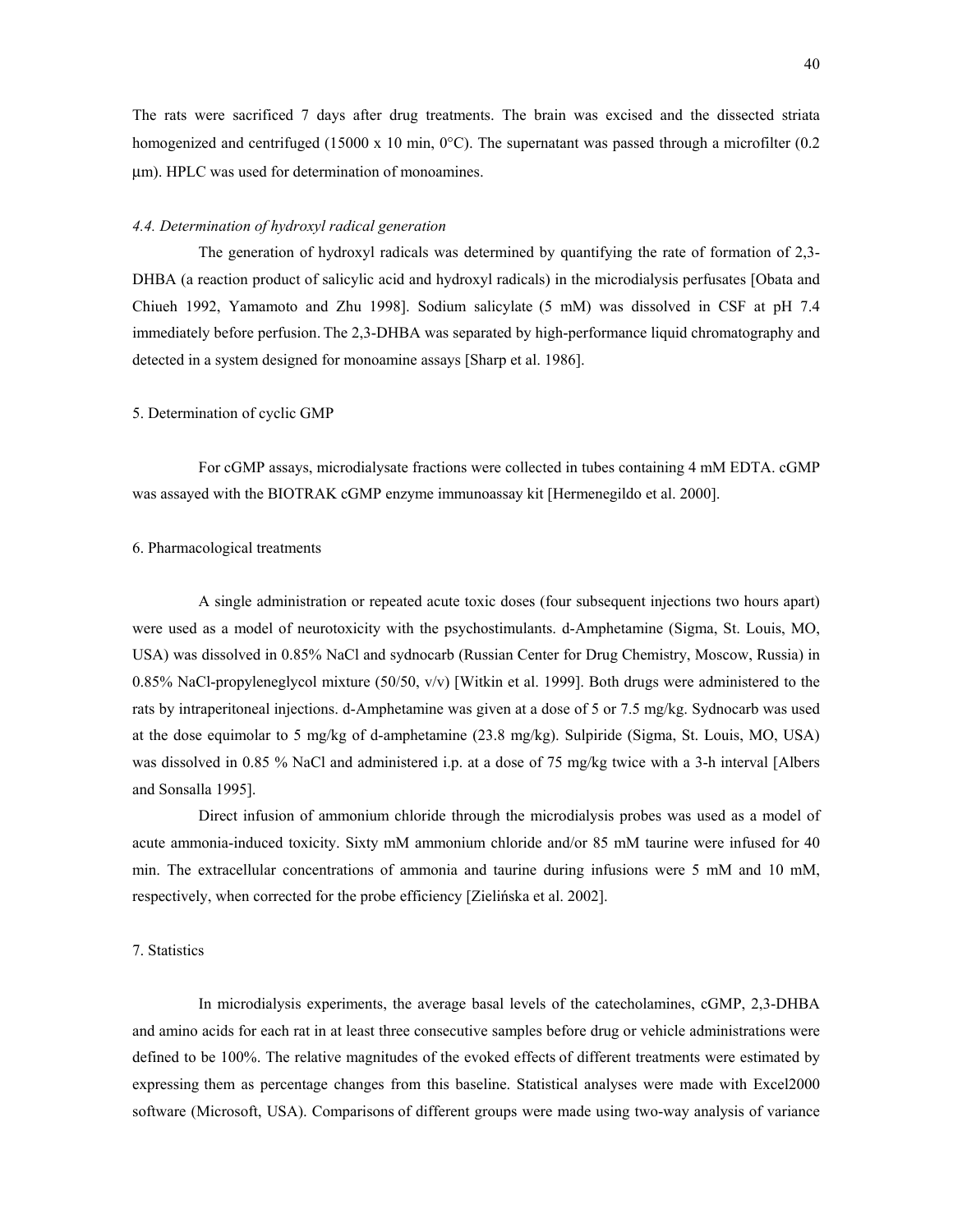(ANOVA), group x time, with the repeated measures as one variable. The data are presented as mean values  $\pm$ SEM. In all cases the limit of significance was set at  $P < 0.05$ .

In behavioral studies, each point in the time-course graphs represents the group mean  $\pm$  SEM. The data obtained in all these experiments were statistically analyzed using Student's unpaired *t* test (the group consisted of 8-10 animals) and Mann-Whitney test (the group consisted of 5-6 animals). The use of parametric criteria was considered possible in view of (1) the strong homogeneity in the sampling which allowed the assumption of normal distribution of variances in each drug-treated group and (2) the relatively low dispersion of variances.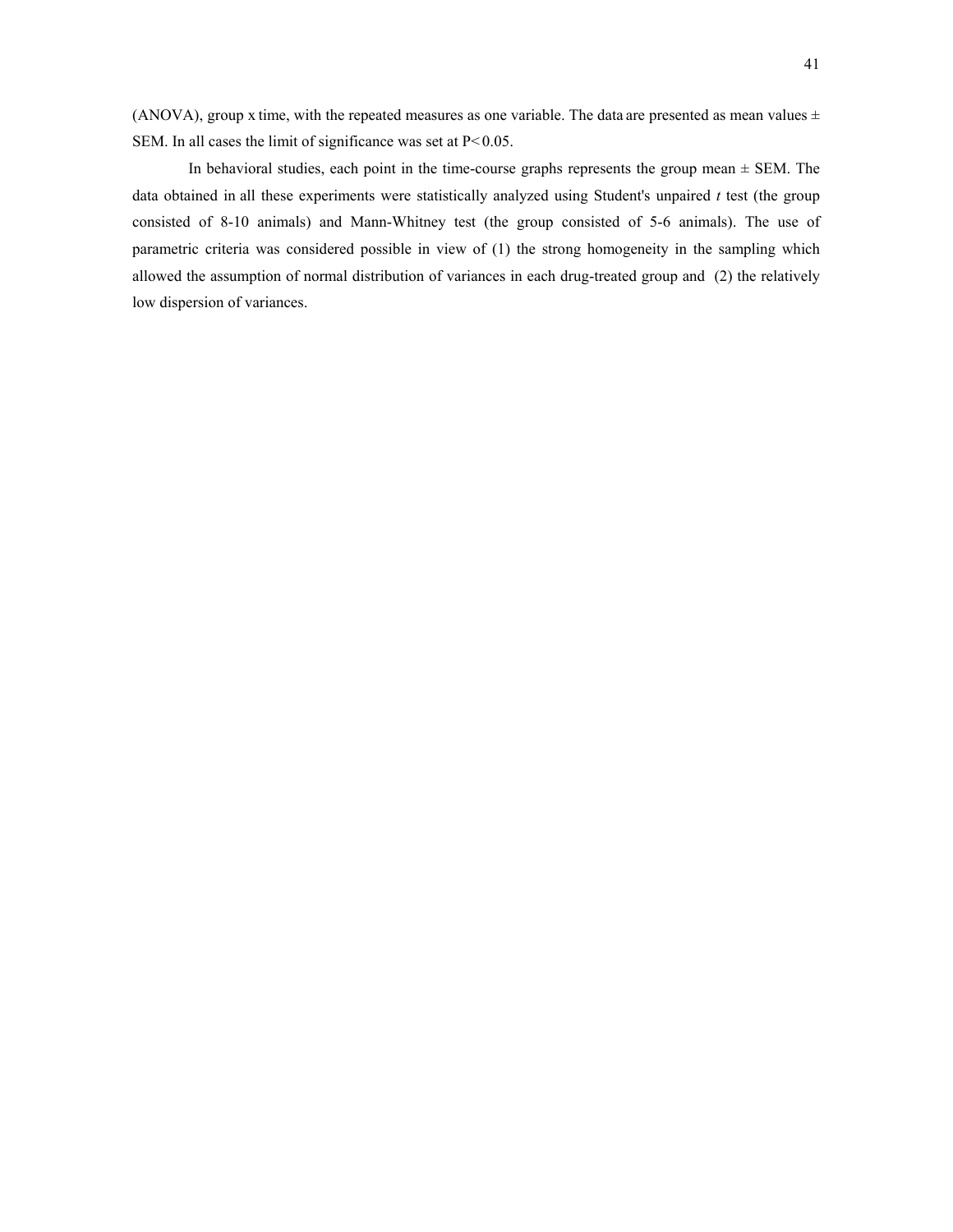## RESULTS

## *1. Changes in stereotypic locomotor activity*

## *1.1. Changes in the stereotypic locomotor activity evoked by d-amphetamine and sydnocarb in Wistar rats*

d-Amphetamine (5 mg/kg x 4, i.p.) produced a specific pattern of stereotypic behavior discernible soon after the first injection and reaching almost 6 intensity points 2 h from the beginning of the experiment. This pattern persisted at the same level for about 5 h and decreased rapidly thereafter. At the end of the experiment, the rats became exhausted and were practically unable to move.

Sydnocarb (23.8 mg/kg x 4, i.p.) was also able to elicit stereotypic behavior, albeit less than damphetamine The maximal intensity of abnormal movements achieved  $4.0 \pm 0.7$  points 3 h after the beginning of the experiment, and this level was maintained until the end of the experiment. The rats were not exhausted and some signs of stereotypic behavior were obvious even 5–6 h after the end of the experiment.

### *1.2. Effect of sulpiride on d-amphetamine-induced stereotypic locomotor activity in Sprague-Dawley rats*

Administration of neuroprotective sulpiride (75 mg/kg x 2) increased d-amphetamine (7.5 mg/kg x 4) -induced stereotypy during 2 h after the first d-amphetamine injection. There was subsequently no significant difference in the level of stereotypy between the groups treated with d-amphetamine alone and with damphetamine together with sulpiride.

## *2. Tissue monoamine contents in the rat striatum*

# *2.1. Long-term effects of the acute toxic dose of sydnocarb on dopamine and DOPAC in the striatum of Wistar rats*

When measured 1 week after treatment with sydnocarb, the dopamine content in the rat striatum was not significantly altered. Likewise no changes in DOPAC content were observed.

## *2.2. Effects of sulpiride on d-amphetamine-induced changes in Sprague-Dawley rats*

d-Amphetamine (7.5 mg/kg x 4, i.p.) induced a twofold decrease in the striatal tissue level of dopamine and DOPAC 7 days after psychostimulant administration. In contrast to this result, d-amphetamine at a smaller dose of 5.0 mg/kg x 4 did not significantly after the tissue content of dopamine and DOPAC. A dose of 7.5 mg/kg was therefore chosen to model d-amphetamine neurotoxicity. The depletion of dopamine and DOPAC evoked by d-amphetamine was completely prevented by sulpiride co-treatment (75 mg/kg x 2), which proves the neuroprotective activity of this  $D<sub>2</sub>$  dopamine receptor antagonist at the dosage used.

*3. Effects of acute toxic doses of amphetamine and sydnocarb on the extracellular levels of dopamine, DOPAC and 2,3-DHBA in the striatum in freely moving Wistar rats*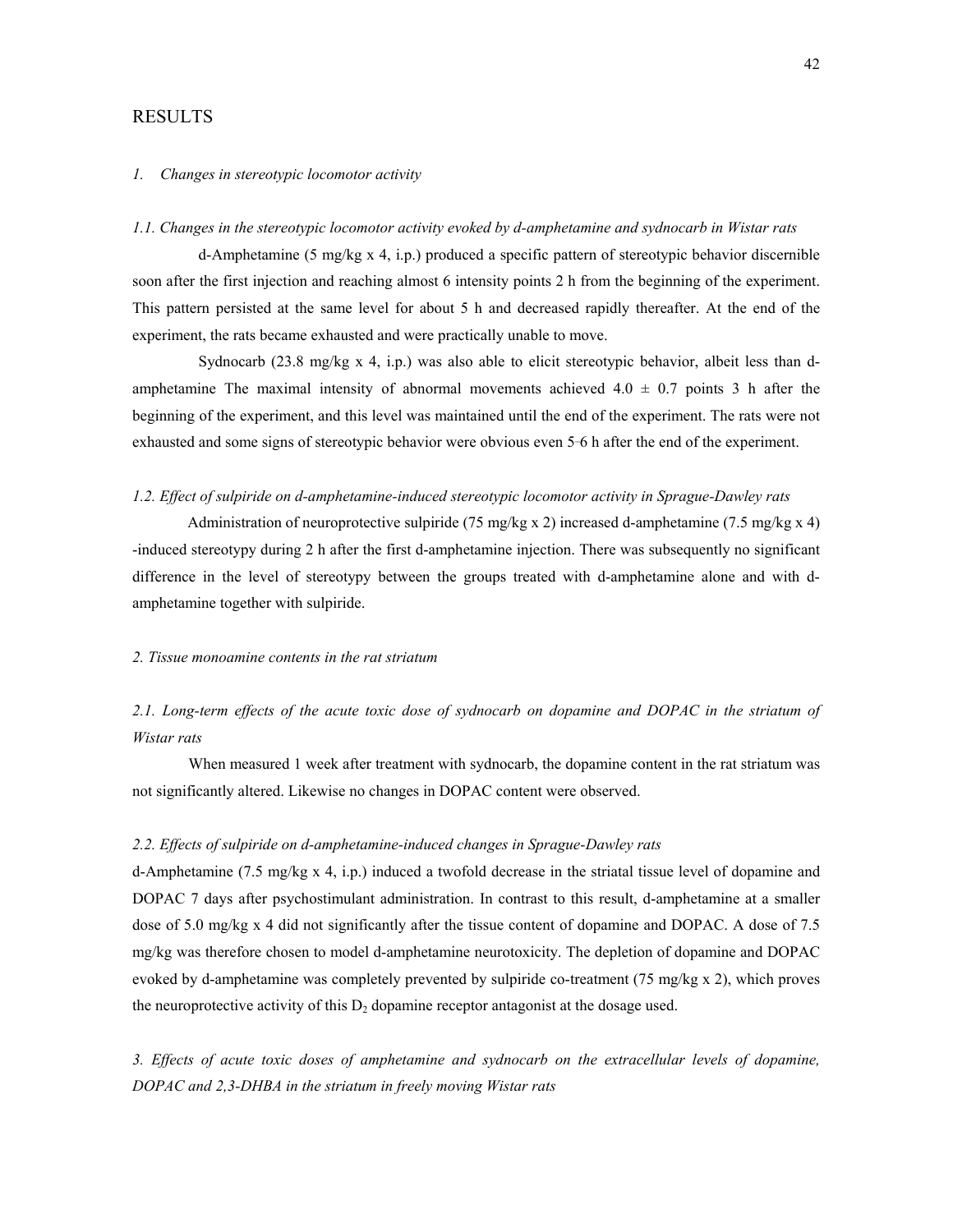*3.1. The basal concentrations* of dopamine, DOPAC, and 2,3-DHBA in the dialysates from the rat dorsal striatum were  $5.56 \pm 0.28$ ,  $750 \pm 114$  and  $489 \pm 174$  nM, respectively (n=24). The values are not corrected for the recovery in the dialysate samples.

## *3.2 The dose-dependent effects of d-amphetamine*

A single injection of d-amphetamine (5 mg/kg, i.p.) resulted in a transient 9-10-fold increase in the extracellular level of dopamine. This returned to the basal within 2 h after the injection (unpublished data). d-Amphetamine (2.5 mg/kg x 4, i.p.) evoked a gradual accumulation of dopamine in the extracellular space. The final concentration measured in microdialysates was 4 times greater than in the controls. d-Amphetamine (5 mg/kg x 4, i.p.) caused an immediate dramatic increase in the dopamine concentration in striatal perfusates up to  $950 \pm 450\%$ . This effect was most pronounced 20 min after drug administration and was thereafter quickly reduced towards the baseline. The subsequent d-amphetamine injections were followed by much smaller but still significant increases in the extracellular concentration of dopamine (about  $300 \pm 80\%$ ), which gradually declined, becoming non-significant 80–100 min after the injection.

The DOPAC concentration decreased within about 1 h after the first dose of d-amphetamine. The level of this metabolite was lowered when compared to control until the end of experiment (about  $40 \pm 20\%$ ).

A single injection of d-amphetamine (5 mg/kg, i.p.) elicited a temporary twofold increase in extracellular 2,3-DHBA (unpublished data). Four injections of d-amphetamine at a dose of 2.5 mg/kg resulted in a subtle increase in extracellular 2,3-DHBA during the whole experiment. The higher dose of damphetamine (5 mg/kg) evoked a marked increase in the 2,3-DHBA level. The most pronounced effect was observed 80-140 min after the second injection (up to  $700 \pm 200\%$ ). This enhancement persisted for 2 h (within the period of 180–320 min after the first injection of d-amphetamine), gradually declining thereafter.

### *3.3. Effects of the acute toxic doses of sydnocarb*

Sydnocarb at a dose of 23.8 mg/kg (equimolar to 5 mg/kg of d-amphetamine) elicited a moderate increase in the extracellular level of dopamine, up to  $200 \pm 30\%$  after the first dose. Unlike the effect of damphetamine, this enhancement persisted for at least 4 h with a subsequent further increase. The maximal dopamine level reached was  $400 \pm 70\%$  of the basal at the end of the experiment.

Unlike d-amphetamine, sydnocarb slightly increased the extracellular level of DOPAC after the first and second injections (up to  $200 \pm 50\%$ ), followed by a gradual decrease which became significantly lower than the control level (50  $\pm$  15%) at 6 h after the beginning of the experiment.

The extracellular concentration of 2,3-DHBA in the rats treated with sydnocarb increased to a much lesser degree (up to  $200 \pm 25\%$ ) as compared to that produced by d-amphetamine at the equimolar dose. The most pronounced effect of sydnocarb took place within the period of 120 to 180 min after the beginning of the experiment, followed by a decline.

*4. Effect of sulpiride on the changes in the extracellular levels of dopamine, DOPAC and 2,3-DHBA in the rat striatum evoked by an acute toxic dose of d-amphetamine in freely moving Sprague-Dawley rats*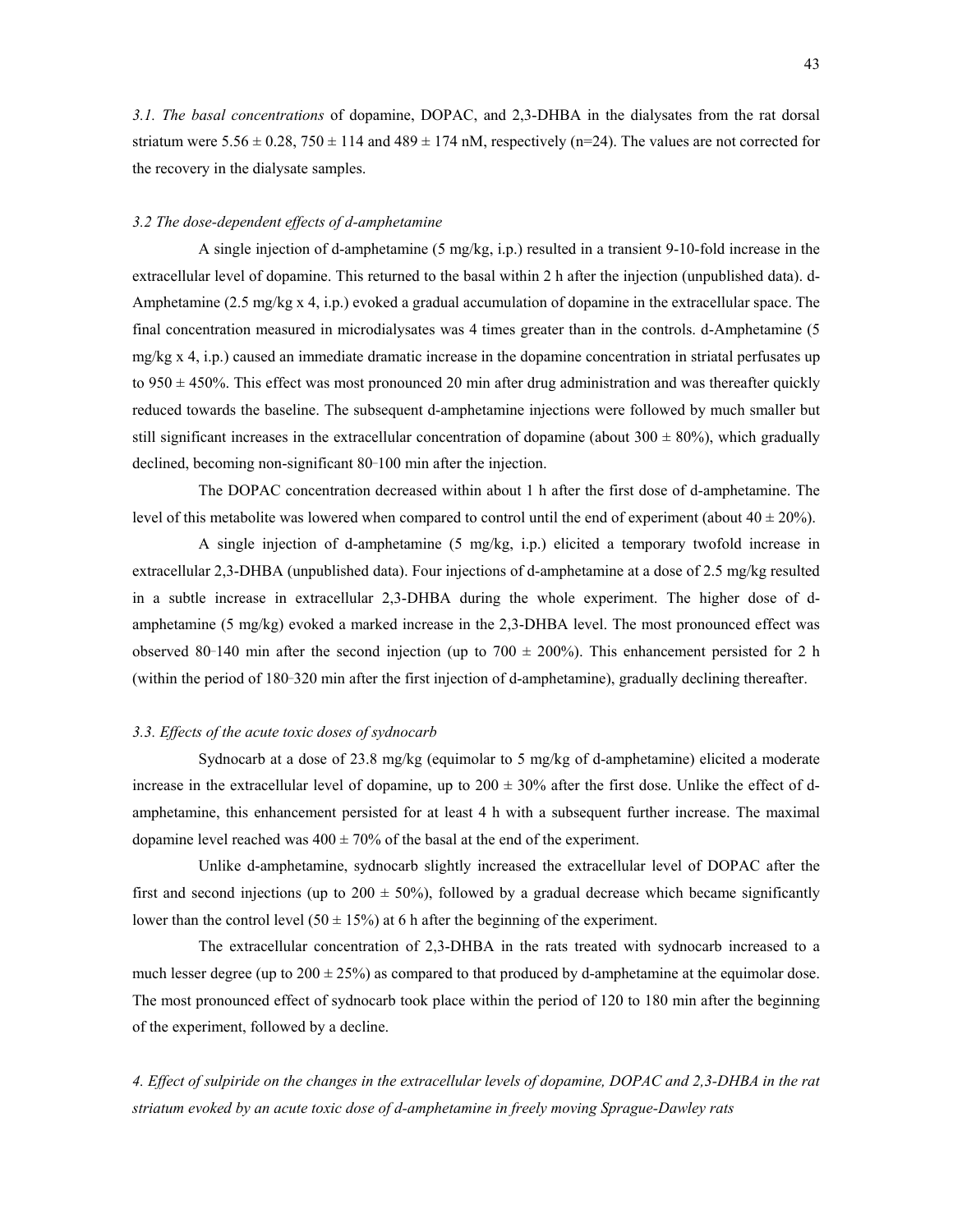*4.1. The basal concentrations* of dopamine, DOPAC, and 2,3-DHBA in the dialysates from the rat dorsal striatum in these experiments were  $1.26 \pm 0.18$ ,  $450 \pm 29$  and  $104 \pm 12$  nM, respectively (n=18). The values are not corrected for the recovery in the dialysate samples.

## *4.2 The effect of drug co-treatment on the extracellular levels of dopamine and DOPAC*

d-Amphetamine (7.5 mg/kg x 4, i.p.) elicited increases in the extracellular dopamine level after each injection. The magnitude of the increase was 15-17-fold and did not notably vary from injection to injection. After the sharp increase following each psychostimulant dose, the level of dopamine decreased and achieved 500-700 % of the basal level. Co-treatment with sulpiride stimulated the increase in extracellular dopamine after the first amphetamine injection and maintained extracellular dopamine at significantly higher lever than in the d-amphetamine-treated group.

d-Amphetamine administration produced a fast decrease in extracellular DOPAC, which achieved 25-30% of the basal level at 90 min after the first injection and subsequently remained at this level. Sulpiride (75 mg/kg x 2, i.p.) weakened this effect of d-amphetamine, partially preventing the decrease in the extracellular content of DOPAC to 45-50%.

#### *4.3. Effects of drugs on the extracellular level of 2,3-DHBA*

A toxic dosage of d-amphetamine induced an accumulation of 2,3-DHBA in the extracellular space. Tris was characterized by a gradual increase to 300-350 % of the basal level between the  $3<sup>rd</sup>$  and  $4<sup>th</sup>$ injections of the psychostimulant. In the striatum of rats treated with d-amphetamine together with sulpiride, the level of 2,3-DHBA increased sharply after the first injection of d-amphetamine and declined to the basal level before the second psychostimulant administration. The level of 2,3-DHBA was slightly elevated after the second d-amphetamine administration (130-170% of the control), but the increase remained significantly smaller in comparison with the amphetamine-treated group.

*5. Effects of a single administration and acute toxic doses of d-amphetamine and sydnocarb on the extracellular levels of glutamate, aspartate, alanine and taurine in the striatum in halothane-anesthetized Sprague-Dawley rats* 

*5.1 The basal extracellular levels of amino acids*, measured in 69 rats, were in the caudate-putamen  $0.38 \pm 0.003$ 0.14  $\mu$ M for glutamate, 0.24  $\pm$  0.09  $\mu$ M for aspartate, 0.22  $\pm$  0.03  $\mu$ M for alanine and 1.21  $\pm$  0.22  $\mu$ M for taurine. The values are not corrected for the recovery in the dialysate samples.

## *5.2. Effects of a single administration and acute toxic doses of d-amphetamine*

A single dose of d-amphetamine (5.0 mg/kg x 1, i.p.) significantly elevated (ANOVA,  $P < 0.05$ , when compared to the saline-treated group) the extracellular levels of glutamate in the caudate-putamen at 40 and 120 min after the injection. No immediate increase in glutamate occurred after saline administration due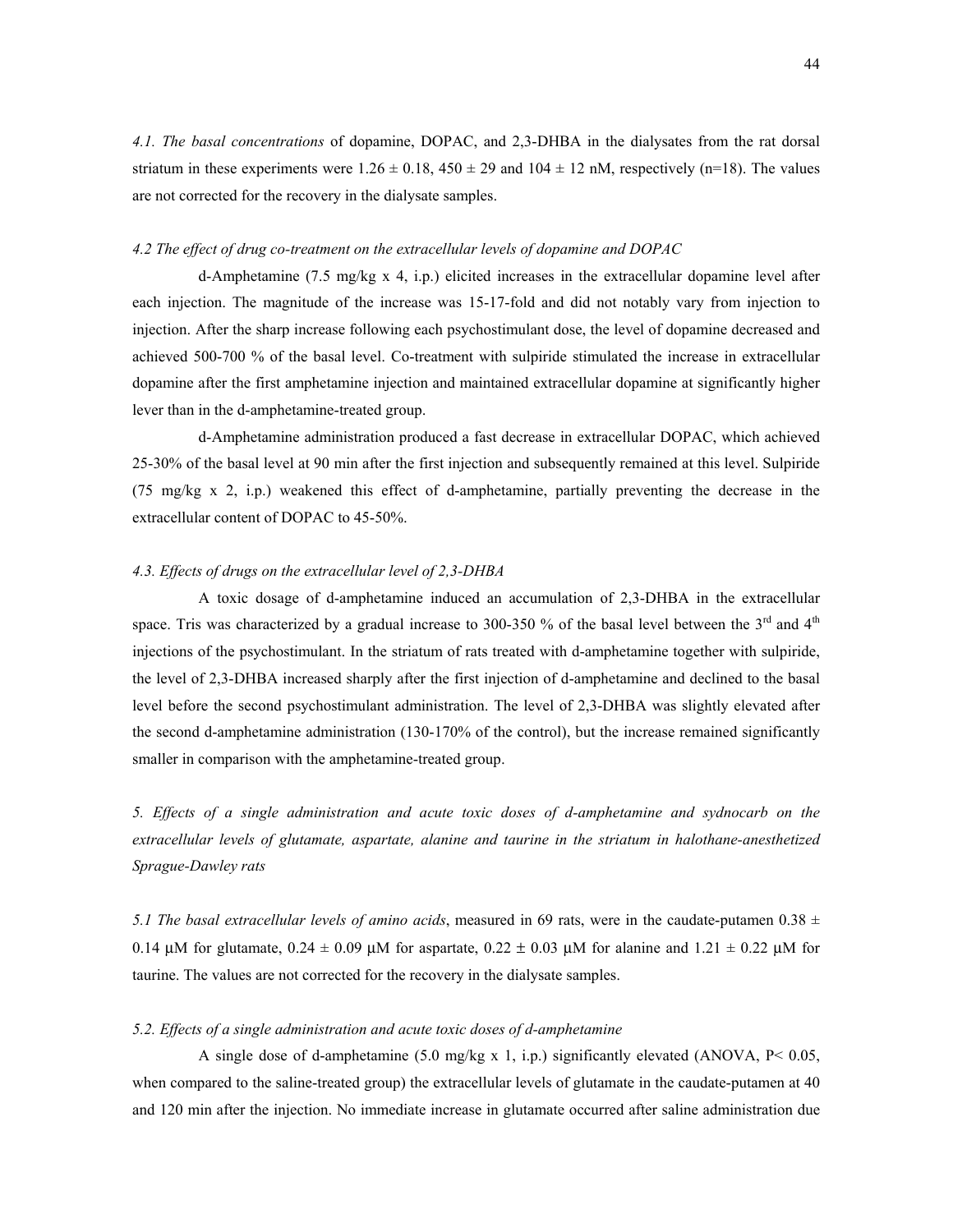to the possible stress of injections. d-Amphetamine increased the extracellular levels of aspartate in the same samples. The effect remained significant (compared with the saline-treated group) until the end of experiments. A gradual accumulation of extracellular alanine occurred at the end of experiments from 160 min onward. The extracellular level of taurine was not affected by d-amphetamine administration.

Subchronic d-amphetamine administration (5.0 mg/kg x 4, i.p.) caused a marked gradual increase in the extracellular levels of glutamate and taurine up to 400-550% and 480-580% of controls, respectively, and a moderate increase in the aspartate and alanine levels up to 170-200% and 140-210%, respectively. In the case of glutamate, aspartate and alanine the effect was already discernible after the first injection of damphetamine, whereas in taurine only after the third administration. After an increase within 3 h, an abrupt decline was observed in the alanine concentration, but the level was quickly restored after the third damphetamine Injection.

## *5.3. Effects of a single administration and acute toxic doses of sydnocarb*

A single sydnocarb injection  $(23.8 \text{ mg/kg x 1}, i.p.)$  increased the extracellular glutamate level temporarily and did not after the levels of aspartate and taurine. A short-lasting but significant increase in the extracellular alanine level was observed during the second hour after the injection (the maximum increase was  $160 \pm 42\%$  of control at 100 min). The injection of vehicle (propylenglycol/0.85 % NaCl) resulted in a twofold increase in the glutamate level, which was significantly different from the mean basal value.

Subchronic sydnocarb administration  $(23.8 \text{ mg/kg} \times 4, \text{i.p.})$  elicited marked increases in the aspartate level after the second and fourth injections (up to 250-350% in both cases). The level of glutamate was practically unaffected when compared to the control group. The alanine level increased temporarily after each administration of sydnocarb. The taurine level was not altered within the first six hours and significantly increased only after the last (fourth) injection. The final extracellular level of taurine attained after sydnocarb treatment was 3 times less than that after d-amphetamine administration.

# *6. Effects of intrastriatal ammonia infusion on the extracellular levels of dopamine, DOPAC, 2,3-DHBA and cGMP in the striatum of halothane-anesthetized Sprague-Dawley rats*

6.1. The basal levels of dopamine, DOPAC and 2,3-DHBA in the perfusates were in these experiments  $1.6 \pm$ 0.3, 375  $\pm$  76 and 102  $\pm$  7 nM, respectively (n=27). The values are not corrected for the recovery in the dialysate samples.

## *6.2 Effects of taurine and ammonia on the dopamine efflux and the extracellular of accumulation DOPAC*

The intrastriatal infusion of taurine (85 mM) within 40 min produced no significant changes in the extracellular level of dopamine. The extracellular level of DOPAC had a tendency to decline gradually after the taurine injection.

The intrastriatal infusion of ammonium chloride (60 mM) evoked within 40 min a 250- to 300-fold increase in the extracellular level of dopamine, which persisted throughout the whole period of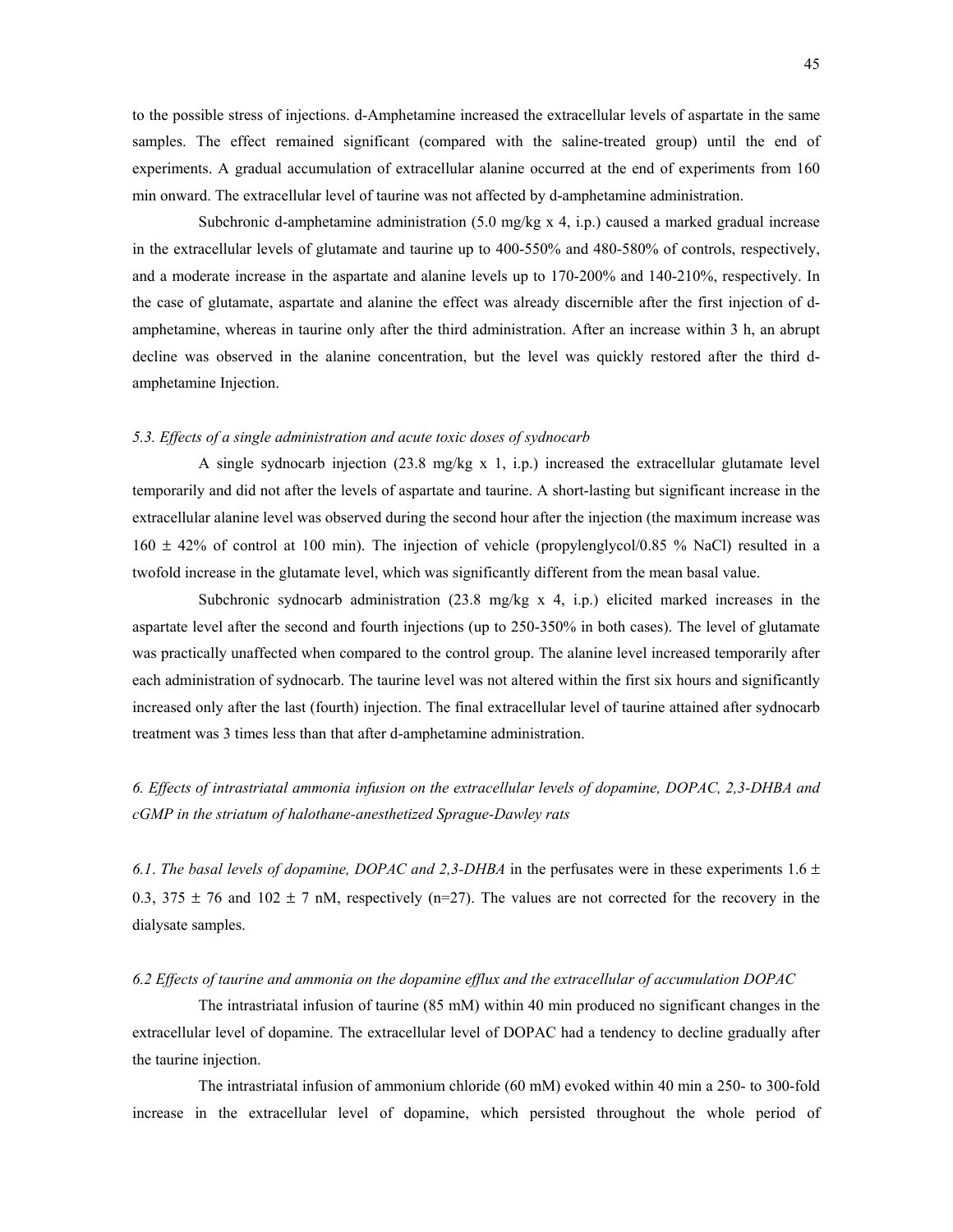administration. When the infusion of ammonium chloride was stopped, the extracellular level of dopamine rapidly decreased and reached the control level within 40 min. The co-infusion of ammonium chloride and taurine did not affect the magnitude of enhanced dopamine release but the level promptly declined after the sharp initial elevation.

The extracellular level of DOPAC started to increase at the beginning of the ammonia infusion and achieved its maximal level 40 min later ( $217 \pm 29$ %). The cessation of ammonia administration lowered the extracellular DOPAC level to the control value. The simultaneous administration of ammonia and taurine clearly attenuated DOPAC accumulation (138  $\pm$  16 %), but the elevation was still significant in comparison to the control level.

Ammonia alone caused a 2.5-fold increase in the extracellular hydroxyl radical content (2,3-DHBA level) in microdialysates. Taurine co-administration reduced the increase to about 1.7-fold of the control.

## *6.3. Effect of ammonia on the cGMP content in the striatum of halothane-anesthetized Sprague-Dawley rats*

In the absence of ammonia, the cGMP content in microdialysates remained at an approximately constant low level throughout the whole period of taurine infusion. Ammonia alone increased the cGMP content in microdialysates threefold. Taurine co-administration completely prevented this ammonia-induced increase in the cGMP content.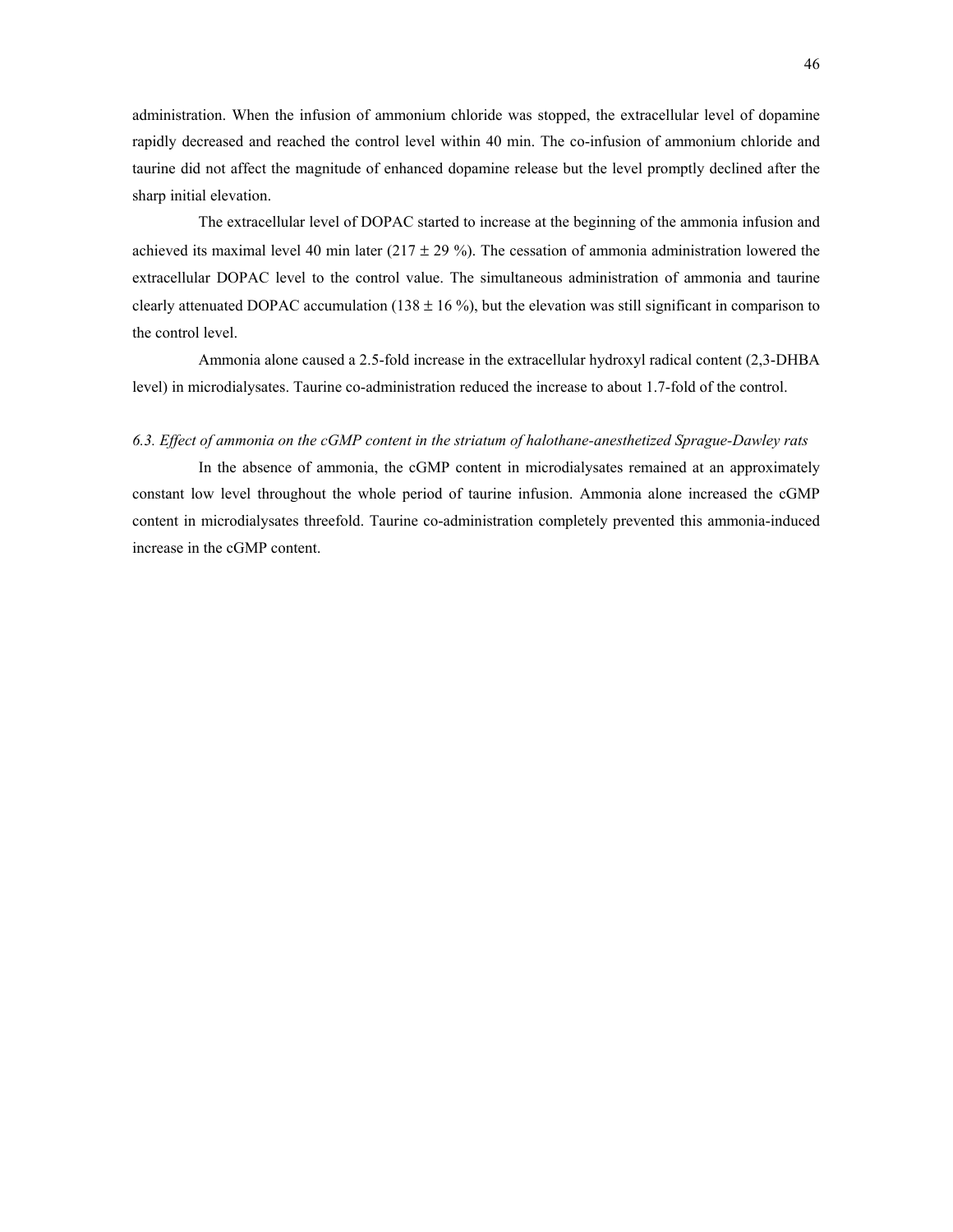# DISCUSSION

Taken together, the results of the present study allow the conclusion that changes in the extracellular level of dopamine have a triggering role in the mechanisms of toxicity. However, this triggering effect of increased extracellular dopamine can be counteracted by pharmacological treatments. An increase in glutamate as well as a gradual accumulation of hydroxyl radicals in the striatum reflect the degree of damage and could be regarded as markers of neurotoxicity. Taurine accumulates in the extracellular space due the hyperactivation of glutamatergic neurotransmission and may act as an endogenous neuroprotector. Neuronal damage could be effectively prevented by drugs which influence cellular functions and metabolism (e.g. sulpiride) or by endogenous substances which act as antioxidants (e.g. taurine).

#### **Methodological considerations**

The neurotoxic consequences of amphetamine administration have been associated with hyperthermia and metabolic and oxidative stress. The role of the interplay of different neurotransmitters in the development of neurotoxicity is intriguing, since they function in close interaction, producing different effects, for example, in behavior. The mode of drug administration is a particularly important factor when evaluating the toxic actions of amphetamine and its congeners. Systemic amphetamine administration is a more adequate approach in animal models of neurotoxicity in that this mode does not exclude hypothermic effects, sympathomimetic vascular actions and interactions of different neurotransmitters in the basal ganglia circuitry. In our opinion, it was necessary to emphasize in the studies not only the direct excitotoxic effects of amphetamine but also the role of the increased extracellular contents of dopamine and glutamate elicited by the systemic administration of drugs in the changes in neurotoxicity parameters (stereotypy and hydroxyl radical level).

Subchronic systemic administration of psychostimulants is widely accepted as an appropriate means of establishing amphetamine neurotoxicity. Repetitive administration of this psychostimulant maintains the drug level in the brain high and at the same time prevents the death of experimental animals due to sympathomimetic side effects. The selection of the dosage in our experiments was determined by the ability to reduce the dopamine and DOPAC tissue contents in the striatum. One part of the studies was performed on freely moving animals. In Wistar rats a dose of 5 mg/kg x 4 was then sufficient to achieve a 50% decrease in monoamine tissue levels, whereas in Sprague-Dawley rats a higher dose (7.5 mg/kg x 4) was necessary to achieve the same effect. The established dose of amphetamine was used as the reference dose and the dose of sydnocarb was calculated to be equimolar to this.

The data of Miller and O`Callaghan [1994] suggest a substantial difference between rats and mice. Mice may not necessarily become hyperthermic during methamphetamine administration to show any significant depletion of striatal dopamine. An increase in body temperature in rats as well as in humans usually occurs. This observation renders rats a more appropriate animal model for amphetamine neurotoxicity.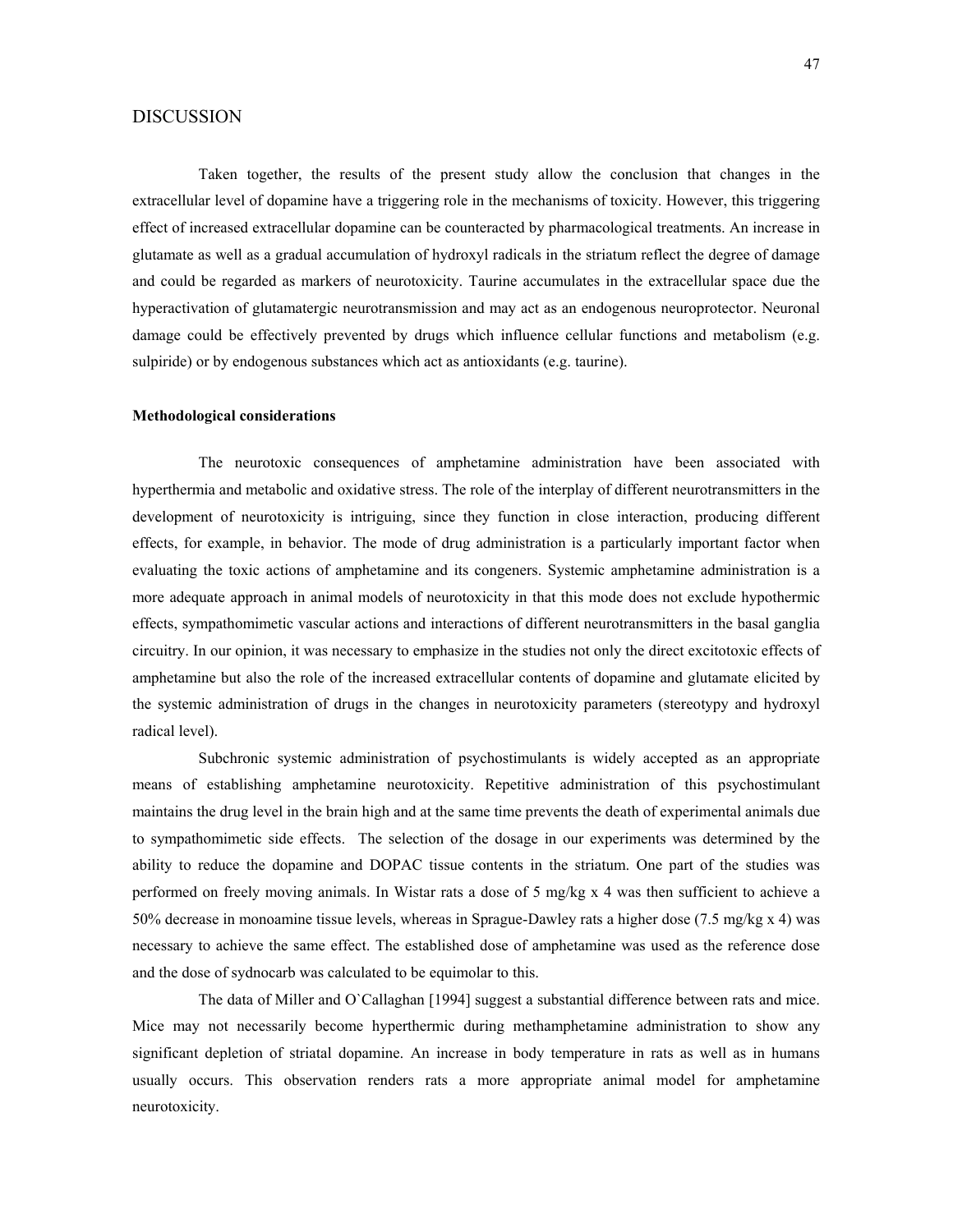In rodents, the striatum presents an anatomically homogeneous structure. However, histochemical and neurochemical studies demonstrate marked and complex heterogeneity of the striatum. The in vivo changes in extracellular dopamine and DOPAC in its subregions are thus heterogeneous and dependent on the pharmacological agent used (Yamamoto and Pehek 1990). Dopamine release following amphetamine administration shows a rostrocaudal gradient which corresponds to the density of dopaminergic innervation and may also indicate dissociation between the dopamine-releasing properties and dopamine-uptake blockade of amphetamine. However, the striatal dopamine release is regulated by the dopamine receptors, which are also distributed differently. The neurochemical compartmentalization of the striatum determines the exact localization of the microdialysis probe in the striatum.

Giovanni and colleagues [1999 showed that after neurotoxic doses of amphetamine, salicylate administration resulted in an increased formation of 2,3-DHBA, which indicates hydroxyl radical production. This correlation allows us to regard the increase in 2,3-DHBA production as a neurochemical marker of neurotoxic action.

It should be noted that technically the assay for taurine (fluorometric detection after HPLC separation) is easier than that for other amino acids (the measurements yield markedly stable data) and therefore this amino acid can be readily used as a marker of neurotoxicity*.* 

### **Effects of d-amphetamine, sydnocarb and sulpiride on stereotypic behavior**

d-Amphetamine and its congeners at relatively moderate doses (2.5-5.0 mg/kg, i.p.) produce substantial psychomotor stimulation by elevating the extracellular level of dopamine (Wolf and Xue, 1998). The increase in extracellular dopamine is accompanied on the behavioral level by all types of stereotypic behavior and psychosis (in humans). Hypermotility induced by amphetamine is also stereotyped in nature [Moore and Kenyon 1994]. A good correlation between the toxic effects of psychostimulant drugs and stereotyped behavior has been reported in rodents [Rebec and Bashore 1984, Wallace et al. 1999]. The increase in dopamine release elicits behavioral sequences of brief duration while at the same time behavioral sequences of long duration (e.g. locomotion) are truncated. At a high extracellular concentration, dopamine initiates many types of behavior, but only those of short duration, for example licking and gnawing, are completed [Lyon and Robbins 1975, Rebec and Bashore 1984]. In our experiments, both d-amphetamine and sydnocarb produced stereotyped behavior in rats, but the severity was different with the two drugs. d-Amphetamine treatment elicited most intense stereotyped behavior, rated with a score of 6 according to the conventional 0-6 point stereotypy scale. Sydnocarb elicited less pronounced manifestations of stereotyped behavior. Sulpiride pretreatment potentiates the stereotypy which accompanied stimulation of dopamine release after the first d-amphetamine injection. The blockade of autoreceptors and possible inhibition of dopamine transporter by sulpiride induce the maximal increase and prolong the clearance time of the neurotransmitter [Jaworski et al. 2001]. After the  $2<sup>nd</sup>$ ,  $3<sup>rd</sup>$  and  $4<sup>th</sup>$  amphetamine injections the level of stereotypy was not affected by sulpiride.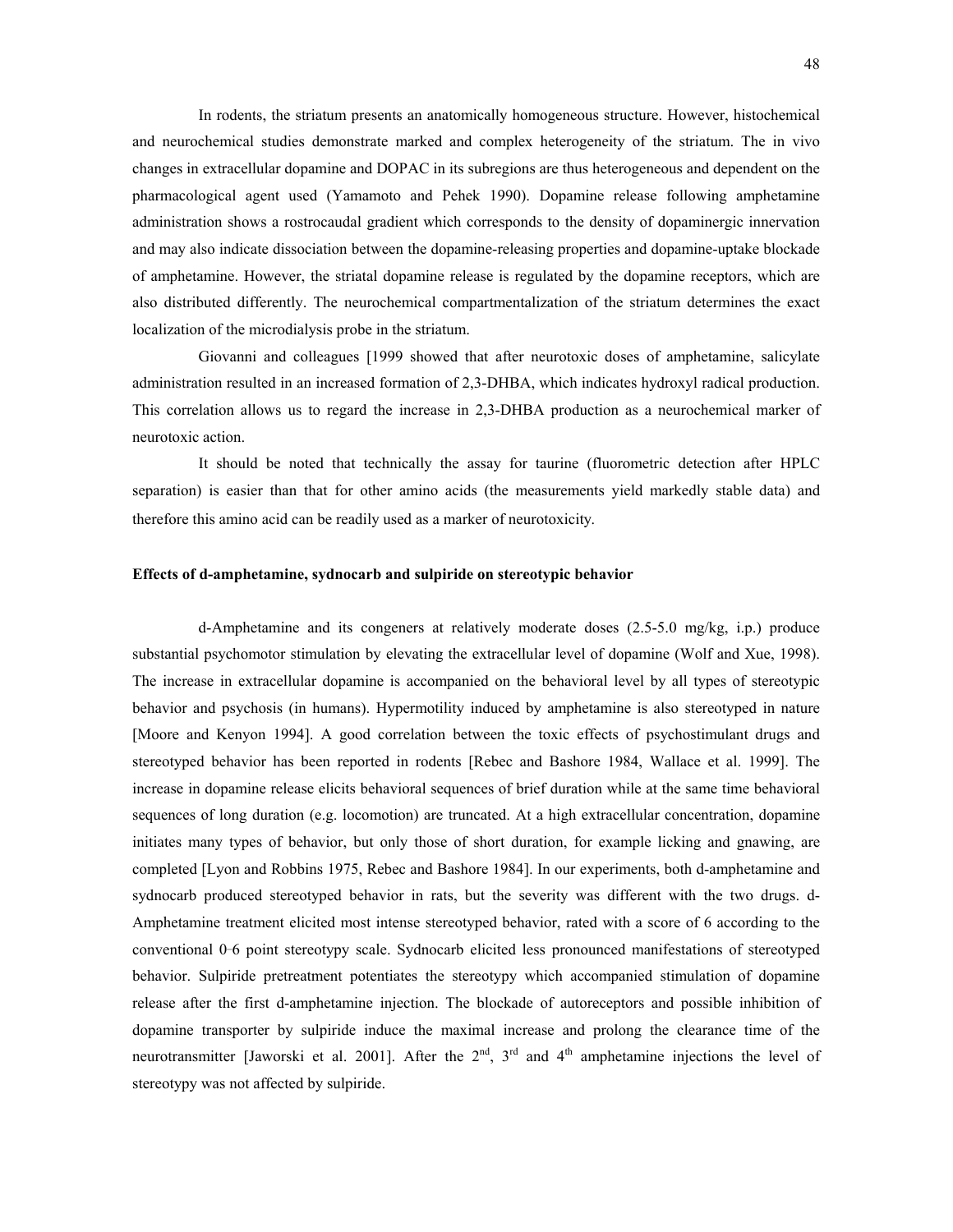# **Effects of d-amphetamine and sydnocarb on dopaminergic neurotransmission and generation of hydroxyl radicals in the rat striatum**

The mechanisms of sydnocarb actions have been only fragmentarily studied hitherto. The psychostimulant effects of sydnocarb at doses of 4.4-23.8 mg/kg are accompanied by a facilitation of dopaminergic neurotransmission, but its efficacy in elevating extracellular dopamine is less than that of damphetamine [Gainetdinov et al. 1997] or methamphetamine [Witkin et al. 1999]. In contrast to the action of d-amphetamine, sydnocarb may also evoke dopamine release, which is independent of extracellular  $Ca^{2+}$ [Gainetdinov et al. 1997]. d-Amphetamine (2.5 mg/kg) resulted in a moderate increase in extracellular dopamine throughout the experiment. The level of hydroxyl radicals was twofold higher than in controls but did not change dramatically. d-Amphetamine (5 mg/kg) induced a sharp increase in the extracellular dopamine level in the rat striatum. Subsequent d-amphetamine injections elicited a less drastic increase in extracellular dopamine, but evoked rapid increases in the extracellular concentration of hydroxyl radicals. These achieved their maximum 80 min after the second injection of the drug. Our findings tally with the observed delayed increase in hydroxyl radical formation in desipramine-treated rats after a single injection of this psychostimulant [Huang et al. 1997]. In contrast to d-amphetamine, sydnocarb (23.8 mg/kg) elicited a gradual accumulation of extracellular dopamine. The increase in the level of hydroxyl radical generation in sydnocarb-treated rats was much less pronounced than that caused by d-amphetamine. The extracellular level of DOPAC rapidly declined during d-amphetamine exposure, which reflects the ability of the drug to inhibit MAO [O'Dell et al. 1991]. Sydnocarb failed to modify the decline of the extracellular level of DOPAC during two first injections. However, in the later phase of the experiment (last 4 h) sydnocarb reduced the extracellular DOPAC level, which resembles the action of d-amphetamine. Sydnocarb itself has been reported not to inhibit MAO, but a possible inhibitory effect of its metabolites accumulated during the experiments may not be excluded [Altshuler et al. 1976a]. The first d-amphetamine injection evoked a subtle increase in the hydroxyl radical level. In contrast to d-amphetamine, sydnocarb failed to deplete striatal dopamine and DOPAC content.

# **Effects of d-amphetamine and sydnocarb on the extracellular levels of neuroactive amino acids in the rat striatum**

The glutamatergic afferents to the striatum have been held to modulate psychostimulant-induced locomotor activation [Ohmori et al. 1996, Rockhold 1998]. As suggested by Sonsalla [1995], dopaminergic and glutamatergic neurons are reciprocally excited in the caudate-putamen upon methamphetamine exposure and this interplay exacerbates oxidative stress and results in destruction of dopaminergic synaptic terminals. The association of monoaminergic neuronal damage with an increased extracellular level of glutamate affords suggestive evidence for the involvement of glutamate in the neurotoxicity of systemically administered amphetamines [Nash and Yamamoto 1992, Abekawa et al. 1994, Stephans and Yamamoto 1994, Wolf and Xue 1998, Burrows et al. 2000b]. In addition to the excessive release of glutamate, other factors such as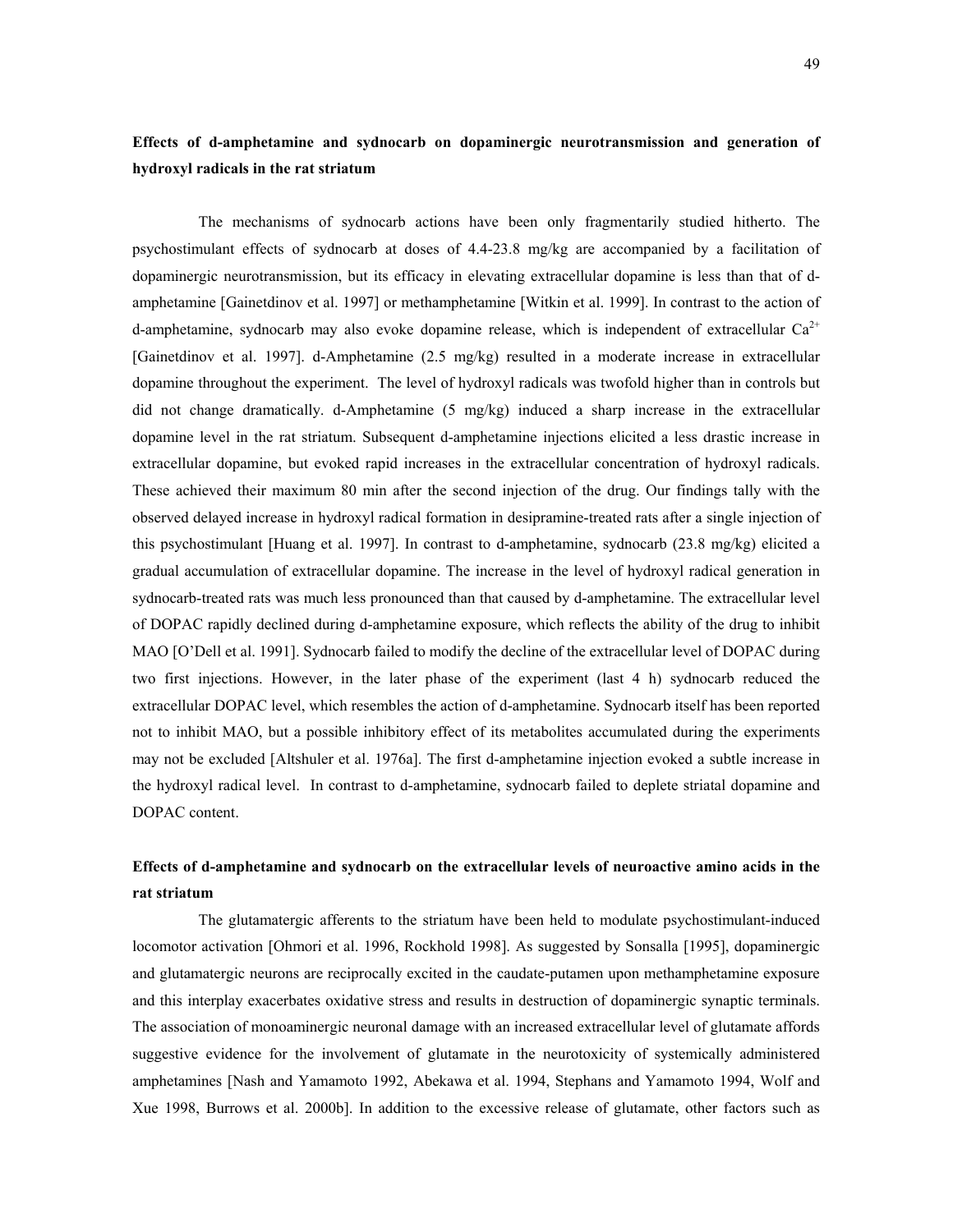amphetamine-induced hyperthermia and increased dopamine oxidation may also be involved in the toxicity [Ali et al. 1994, LaVoie and Hastings 1999].

In our present studies, the increases in extracellular glutamate and aspartate after a single dose of systemically administrated d-amphetamine were relatively moderate. The mechanism by which amphetamines increase extracellular glutamate is poorly understood. They may evoke the release of amino acids either by affecting the release (or uptake) processes or by modulating brain dopaminergic neurotransmission. α-Adrenoreceptors also seem to be involved in the increase in glutamate and aspartate after an intrastriatal infusion of d-amphetamine [Del Arco et al. 1999]. Dopaminergic nerve endings may activate glutamatergic tracts. It has been suggested that activation of both dopamine  $D_1$  and  $D_2$  receptors enhances the release of intracellular glutamate in the striatum of freely moving rats [Cepeda and Levine 1998, Exposito et al. 1999, Vizi 2000]. There are several possible additional mechanisms underlying the gradual increase in extracellular glutamate after the repeated administration of d-amphetamine as in our experiments. An excessive release of dopamine triggers an accumulation of reactive dopamine metabolites and hyperproduction of hydroxyl radicals. It has been suggested that glutamate uptake is inhibited by oxygen radicals [Trotti et al. 1998, Wolf et al. 2000], nitric oxide [Ye and Sontheimer 1996] and arachidonic acid [Volterra et al. 1994] upon damphetamine administration. The slowly occurring effects of these agents could underlie the delayed increase in extracellular glutamate seen in the present experiments.

The increase in extracellular glutamate was now largely paralleled by a similar increase in extracellular taurine, a general modulator of neural excitability and regulator of cell volumes [Oja and Saransaari 1996]. It has been demonstrated that taurine release both in vivo in the brain and in vitro in brain tissue preparations is markedly enhanced by glutamate and its agonists [Oja and Saransaari 2000]. The released taurine is believed to originate from both neurons and glial cells [Saransaari and Oja 1992] and to act neuroprotectively and osmoregulatorily [Saransaari and Oja, 2000], counteracting the harmful metabolic cascades initiated by an excess of extracellular glutamate. The level of extracellular taurine would also appear to be a good indicator of the extent of neural damage under various cell-damaging conditions [Saransaari and Oja 1997a, 1998]. We now showed a substantional increase in extracellular alanine during amphetamine exposure. Alanine could serve as a mediator in nitrogen transport between glutamatergic neurons and adjacent glial cells and dispose of ammonia generated by glutaminase in the former [Waagepetersen et al. 2000]. This mechanism could explain the changes in extracellular alanine noted here.

The pharmacokinetics of amphetamine and sydnocarb are fairly similar in humans and rats, which affords a theoretical possibility for extrapolation of experimental results. Both drugs in the present modes of administration exhibited similar pharmacokinetic features. The maximum plasma concentration is reached within 30-60 min after infusion. The sharp increase in the extracellular level of dopamine coincides with the peak in the plasma concentration of amphetamine after an intraperitoneal injection. The high permeability of amphetamine through the hematoencephalic barrier corresponds to this peak and maximally increases the psychostimulant level in the brain. After a single drug administration the extracellular dopamine level returns to the basal level within an hour, whereas repetitive injections induce recurring increases. Although the effects of functional pharmacological cumulation have been observed in humans, the present schedule of drug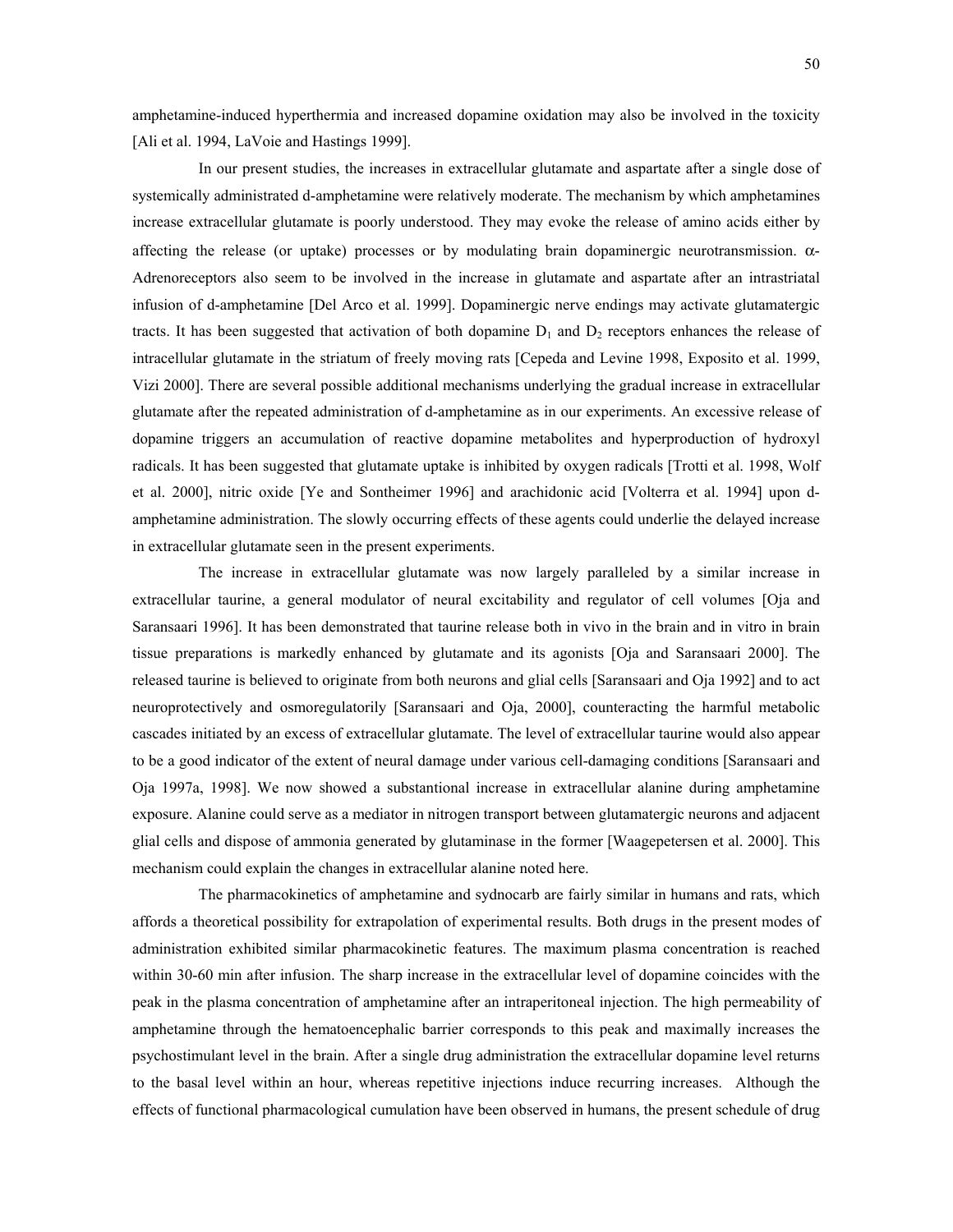administration (acute toxic doses) does not offer a possibility to speculate on this phenomenon. On the other hand, the gradual increase in the glutamate level elicited by repetitive amphetamine administrations, which is secondary in its mechanism, may point to some kind of functional cumulation, though not precisely in the pharmacological sense, which results in toxicity. It should also be noted here that some investigators have thought that sydnocarb may have active metabolites which underlie the gradual and prolonged action of this drug (personal view of Dr. M. Baumann). The decrease in the extracellular level of DOPAC occurred only after the 3<sup>rd</sup> injection of sydnocarb, which may point to inhibition of MAO. On the other hand, the direct effects of amphetamine elicit an immediate reduction in DOPAC after exposure to this drug.

## **Effect of sulpiride on the neurochemical changes evoked by d-amphetamine**

In the present study, administration of sulpiride at a dose of 75 mg/kg x 2 resulted in a twofold increase in the dopamine level in comparison with the group treated with d-amphetamine alone. The absolute values of extracellular dopamine measured in the striatum after drug treatments were different in the two experimental groups. However, the relative magnitude of the increase in dopamine level (in comparison with the maximal value in each series) upon the  $2<sup>nd</sup>$ ,  $3<sup>rd</sup>$  and  $4<sup>th</sup>$  injections did not change in the rats treated with amphetamine alone and had a tendency to decrease in those co-treated with sulpiride. The significant difference in the relative magnitude of the increase in dopamine level occurring after the  $4<sup>th</sup>$  injection of damphetamine may reflect a difference in the transmembrane dopamine flow. Despite the stimulation of dopamine release, the sulpiride injections prevented dopamine and DOPAC depletion 7 days after damphetamine administration. This is consistent with the partial neuroprotective effects of the dopamine receptor antagonists haloperidol and eticloprid against amphetamine-induced neurotoxicity [O`Dell et al. 1993, 1994, Stephans and Yamamoto 1994, Albers and Sonsalla 1995].

As has recently been suggested, the accumulation of dopamine in the cytosolic pool due to the lack of VMAT2 results in an increase in amphetamine neurotoxicity [Fleckenstein et al. 2000]. d-Amphetamine diverts the direction of the membrane dopamine transporter function to intensive dopamine pumping from the vesicular storage out of the cell and into the cytosolic pool. This pool is the site of dopamine oxidation. Replenishing this dopamine pool results in an increase in the content of oxidized products, which damage proteins and provoke generation of other highly reactive species. The dopamine  $D<sub>2</sub>$  receptor is able to interact with the dopamine transporter [Crass and Gerhard 1994, Schmitz et al. 2002] and inhibition of presynaptic dopamine receptors inhibits the transporter [Meiergerd et al. 1993, Parsons et al. 1993, Rahman et al. 2001]. This may suppress the intensive flow of dopamine through the cytoplasma and reduce the probability of the formation of oxidized products. It also prevents the entrance of oxidized dopamine from the extracellular space.

The inability of locally applied methamphetamine to increase extracellular glutamate may explain the absence of a long-term effect on the dopamine content and may corroborate the importance of glutamate in mediating terminal damage caused by systemic methamphetamine exposure [Sonsalla et al. 1991, Abekawa et al. 1994, Stephans and Yamamoto 1994]. Selective lesions of striatal output neurons also block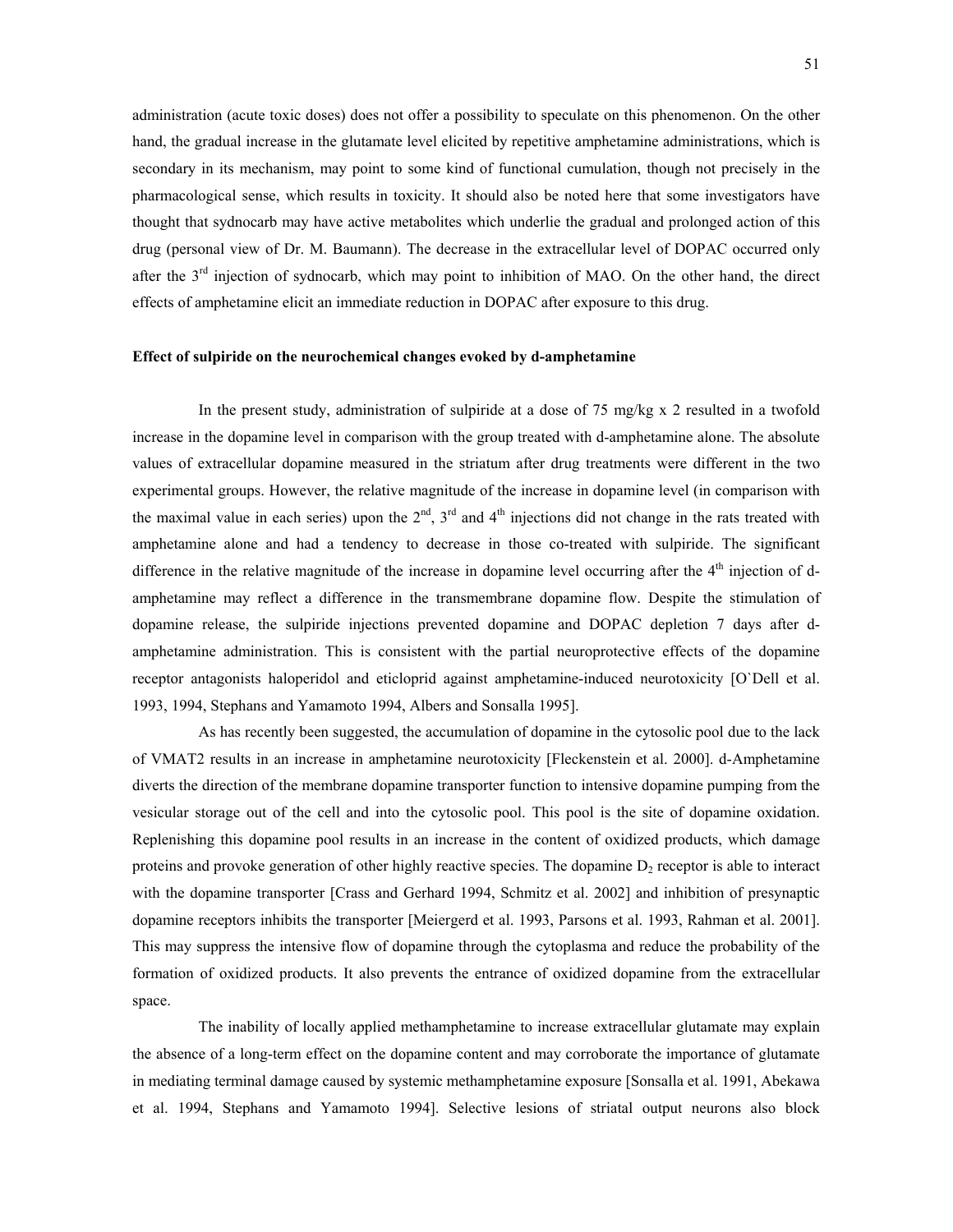amphetamine neurotoxicity [O`Dell et al. 1994], indicating that activation of the extrapyramidal motor loop may be a critical step in mediating the excitotoxic effects of amphetamine. This is consistent with the observation that methamphetamine-induced glutamate release is dependent on dopamine receptor activation, since  $D_2$  receptor antagonism with haloperidol attenuates the increase in extracellular glutamate ensuing upon systemic methamphetamine administration. This assumption also underlines the importance of dopamine receptors in methamphetamine-induced neurotoxicity [O`Dell et al. 1994; Albers and Sonsalla 1995]. Some animal studies point to interactions between the antipsychotic agents and the activity and regulation of NMDA receptor at functional [Verma and Kulkarni 1992, Banerjee et al. 1995] and structural (haloperidol) levels [Ilyin et al. 1996, Lynch and Gallagher 1996, Coughenour and Cordon 1997]. Blockade of  $D_2$  receptors attenuates the toxicity induced by NMDA receptor agonists to the same extent as does depletion of dopamine by 6-hydroxydopamine [Garside et al. 1996].

Sulpiride prevents amphetamine-induced hyperthermia [Albers and Sonsalla 1995]. Lowering of the ambient temperature prevents the accumulation of cysteinyl derivatives of dopamine. The extracellular concentration of cysteinyl-dopamine could constitute a useful tool in estimating the level of dopamine oxidation and may serve as a predictor of the toxic effects of methamphetamine [LaVoie and Hastings 1999]. Hyperthermia can contribute to the toxic properties of amphetamine by increasing the vulnerability of dopaminergic neurons through a decrease in mitochondrial functions and subsequent depletion of energy stores [Nowak 1988, Huether et al. 1997, Malberg and Seiden 1998]. Hyperthermia can foment not only the enzymatic and non-enzymatic degradation of dopamine, but also the excitatory amino acid-dependent formation of reactive oxygen species [Zeevalk and Nicklas 1993, Bruno et al. 1994]. The  $D_2$  receptor antagonists have been shown to possess protective activity in a model of malonate-induced toxicity. Inhibition of mitochondrial functions is also observed in the d-amphetamine model of neurotoxicity. The effects of systemic 3,4-methylendioxymethamphetamine (MDMA) appear to parallel the biochemical consequences of malonate infusion [Beal et al. 1993a, Burrows et al. 2000a, Nixdorf et al. 2001]. The energy consumption of the brain is increased after systemic methamphetamine administration, as evidenced by an immediate and sustained increase in extracellular lactate in the striatum. ATP is depleted in all brain regions susceptible to amphetamines [Chan et al. 1994, Stephans et al. 1998]. The depletion of vesicular stores of dopamine by reserpine or exhaustion of the cytoplasmic pool by α-methyl-*p*-tyrosine does not completely prevent the methamphetamine-induced long-term depletion of dopamine [Yuan et al. 2001], but the increase in the 2,3- DHBA level during malonate perfusion was not counteracted by the same treatment [Xia et al. 2001]. In the striatum, the neurotransmitter NO is found in the subset of aspiny neurons which also contain the neuropeptides somatostatin and neuropeptide Y [Dawson et al. 1991]. Garside and colleagues [1992] found that stimulation of these neurons by dopamine through  $D<sub>2</sub>$  receptors results in an increase in somatostatin release from striatal cultures and also increases NO release.  $D_2$  agonists will thus stimulate these neurons in the striatum, leading to an increase in NO production. The reduction in NO production by NOS inhibitors and by genetic disruption of the neuronal NOS gene has attenuated malonate- and methamphetamine-induced damage to the striatum [Itzhak and Ali 1996, Schulz et al. 1996, Itzhak et al. 1998]. The generation of NO by neuronal NOS is mediated by  $Ca^{2+}$ . Stimulation of  $D_2$  receptors potentiates the  $Ca^{2+}$ -dependent release of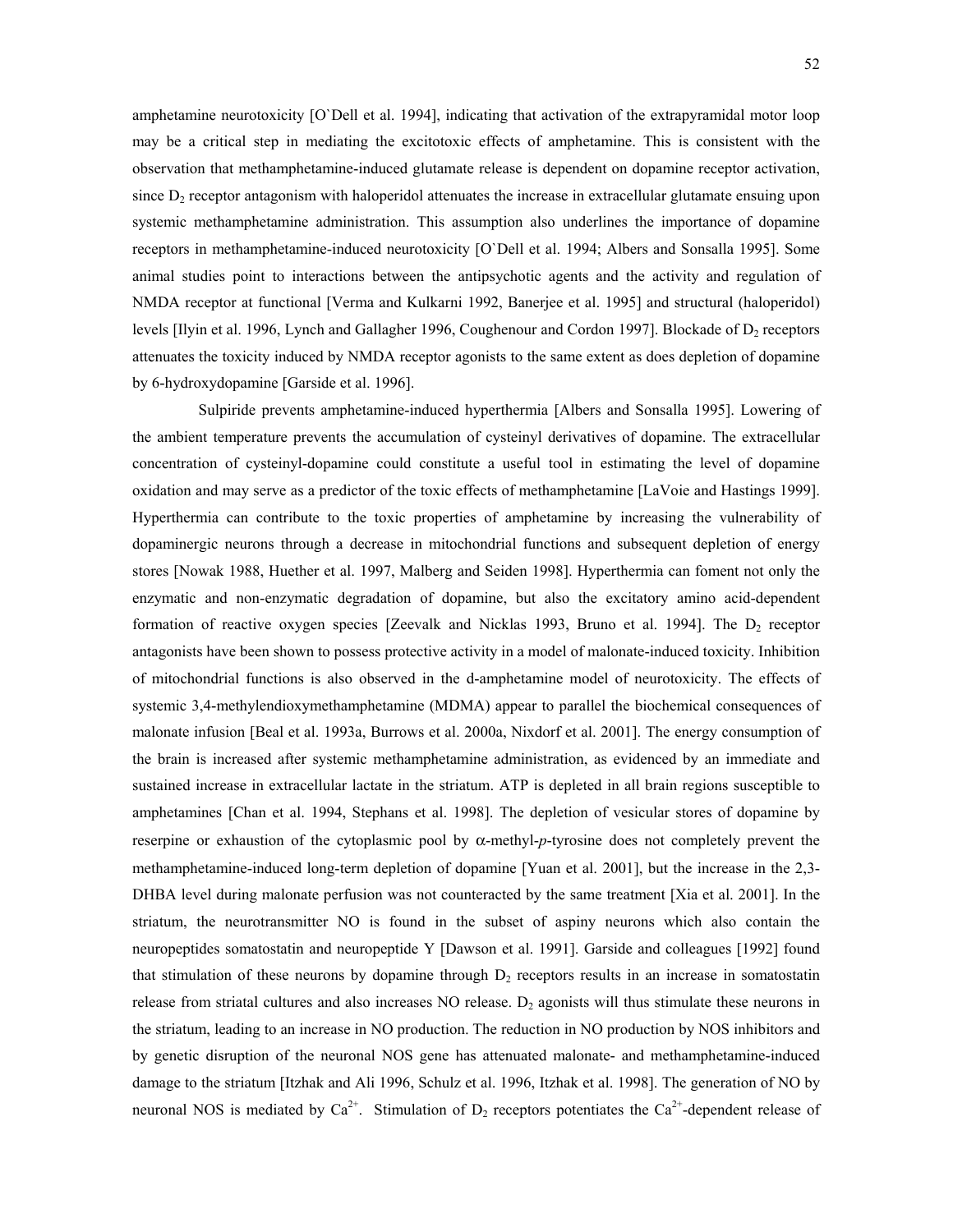arachidonic acid [Felder et al. 1991, Kanterman et al. 1991, Piomelli et al. 1991]. The metabolites of arachidonic acid formed by the epoxygenase pathway are potent inhibitors of  $K^+/Na^+$ -ATPase [McGiff 1991]. The  $D_2$  receptor also inhibits  $K^+/Na^+$ -ATPase [Bertorello et al. 1990, Motohashi et al. 1992]. The antagonists of dopamine  $D_1$  and  $D_2$  receptors can attenuate methamphetamine-induced toxicity [Hotchkiss and Gibb 1980, Sonsalla et al. 1986, O`Dell et al, 1993].

The foregoing would serve to explain the difference in 2,3-DHBA production observed in our experiments. Upon an acute toxic dose of amphetamine a slight primary increase was detected after the first injection and a gradual increase in extracellular 2,3-DHBA occurred thereafter. The first injection of amphetamine following sulpiride pretreatment resulted in a twofold increase in the 2,3-DHBA level. The magnitude of dopamine release at the same time point likewise differed twofold, which could also constitute proof that dopamine is the source of the initial 2,3-DHBA accumulation. Surprisingly, irrespective of the higher absolute amount of extracellular dopamine in the striatum of rats treated with sulpiride and amphetamine, only a subtle increase in the level of hydroxyl radical generation was observed.

# **Effects of intrastriatal ammonia chloride infusion on the extracellular levels of dopamine, DOPAC, 2,3- DHBA and cyclic GMP**

Ammonia concentrations of the order of 5 mM in the brain are reached under severe hyperammonemic conditions [Swain et al. 1992]. The present extracellular levels of dopamine and DOPAC induced by ammonia apparently show how dopaminergic transmission is disturbed in acute hyperammonemic encephalopathy. So far, changes in dopamine receptors and dopamine-metabolizing enzymes have been described in animal models in which exposure to increased ammonia has lasted a few days or longer, thus reflecting chronic hyperammonemia. To our knowledge, the present report describes for the first time a robust extracellular accumulation of dopamine in the brain as an instant reaction to acute ammonia exposure.

There is evidence that acute ammonia neurotoxicity is mediated by overactivation of ionotropic glutamate receptors of the NMDA class [Marcaida et al. 1992, Hermenegildo et al. 2000]. Also presynaptic non-NMDA receptors affect dopamine release in the striatum [Moghaddam et al. 1990, Jin 1997]. It is thus plausible that a significant proportion of ammonia-induced dopamine release is induced by these two classes of receptors, with and without the involvement of NO [ChÈramy et al. 1998]. However, there is reason to assume that a part of the ammonia-induced dopamine release bypasses activation of ionotropic glutamate receptors, being nonsynaptic and  $Ca<sup>2+</sup>$ -independent. First, the ammonia-induced release from synaptosomes shows characteristics similar to the amphetamine-induced efflux triggered by the reversal of dopamine uptake [Arnold et al, 1977] or Na<sup>+</sup> gradient [Connor and Kuczenski 1986]. Second, dopamine release becomes  $Ca^{2+}$ dependent only at high doses of ammonia and a part of the release from synaptosomes is due to a rapid alkalinization of the storage granules resulting in the collapse of the transgranular pH gradient [Erecińska et al. 1987]. Third,  $[3H]$ dopamine efflux from brain slices and synaptosomes evoked by hyperammonemia in a hepatotoxic model is likewise partly  $Ca^{2+}$ -independent [Borkowska et al. 2000].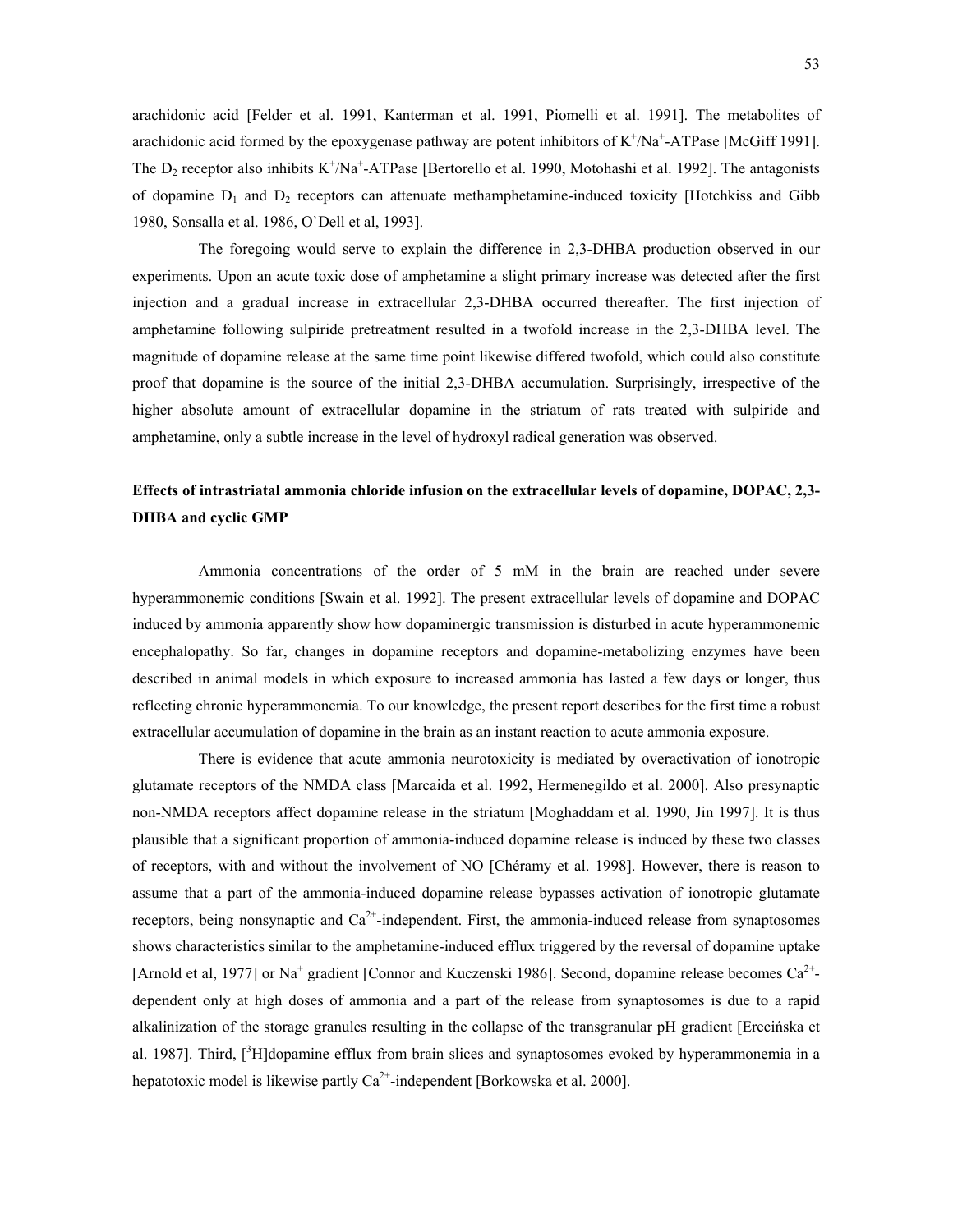Taurine attenuates the extracellular accumulation of dopamine by at least two mechanisms. First, it depresses stimulated glutamate release from neurons [Holopainen and Kontro 1988, Saransaari and Oja 1994]; glutamate receptors are thus activated less and consequently less dopamine is released. Second, it also tends to diminish spontaneous dopamine release in the striatum [Kontro and Oja 1988]. On the other hand, locally applied high doses of taurine have been shown to elicit a moderate release of dopamine from a neuronal pool in the striatum [Ruotsalainen and Ahtee 1996]. However, in the present study taurine markedly diminished the later phase of dopamine accumulation, which result tallies with the assumption of a slightly delayed attenuating effect of taurine via NMDA receptors. Taurine apparently does not enhance the clearance of dopamine from the extracellular space, since it does not affect striatal dopamine uptake [Kontro 1987]. Although high doses of taurine have increased the extracellular levels of DOPAC in the striatum [Ruotsalainen et al. 1996, 1998], stimulation of dopamine metabolism is likewise less likely, because the DOPAC level now tended to decline when taurine was infused alone. A part of the massive amount of dopamine released from the cells by ammonia and escaped reuptake may be broken down by extracellular monoamine oxidase B [Waldmeier 1987]. The activity of monoamine oxidase B increases in acute hyperammonemia [Rao et al. 1994]. This sequence of events would explain the increase in DOPAC. The attenuation of DOPAC increase by taurine apparently stems from its direct and indirect effects on dopamine release. In addition to the above effects on receptors and enzymes, taurine is assumed to stabilize membranes [Timbrell et al. 1995] and may in this unspecific manner counteract the effects of ammonia.

As is well known, the release of dopamine from axon terminals is impulse- and  $Ca<sup>2+</sup>$ -dependent. There are two intraneuronal pools of dopamine. These pools are in the equilibrium and have different ways to discharge and replenish. Thus, the dopamine release by nerve stimulation originates in a newly synthesized vesicular pool. For example, however, amphetamine-like drugs elicit the ion-exchange mechanism which activates dopamine re-uptake and depletes the cytoplasmic dopamine pool. The mechanism by which ammonia may induce dopamine and DOPAC accumulation is not clear. Study of the dopamine release from the synaptosomes upon ammonia exposure shows characteristics resembling the efflux of catecholamines induced by amphetamine (reversal of dopamine uptake) [Arnold et al. 1977] or reversal of the Na<sup>+</sup> gradient [Connor and Kuczenski 1986].

There is evidence that overactivation of NMDA receptors and subsequent generation of free radicals in NO-dependent and NO-independent manners prompt acute ammonia neurotoxicity [Kosenko et al. 1995]. The release of a neuroactive amino acid, taurine, upon ammonia treatment as in the present study is indeed mediated by activation of both the NMDA and AMPA/kainate receptors. The magnitude of dopamine release plus the inability to reduce it with a high dose of an antioxidant (taurine) suggests that possible damage to synaptic terminals (increase in membrane permeability or fluidity or impairment of uptake due to the radical attacks) has a non-leading role in the ammonia-induced release of dopamine. Thus other possibilities must be invoked to explain this release. The presynaptic NMDA and AMPA/kainate receptors affect the tonic and stimulated dopamine releases in the striatum [Moghaddam et al. 1990, Jin 1997]. Overstimulation of these receptors increases dopamine release. The additional factors dependent upon glutamate receptor activation which must be taken into consideration are the increase in  $Ca^{2+}$  and Na<sup>+</sup> influx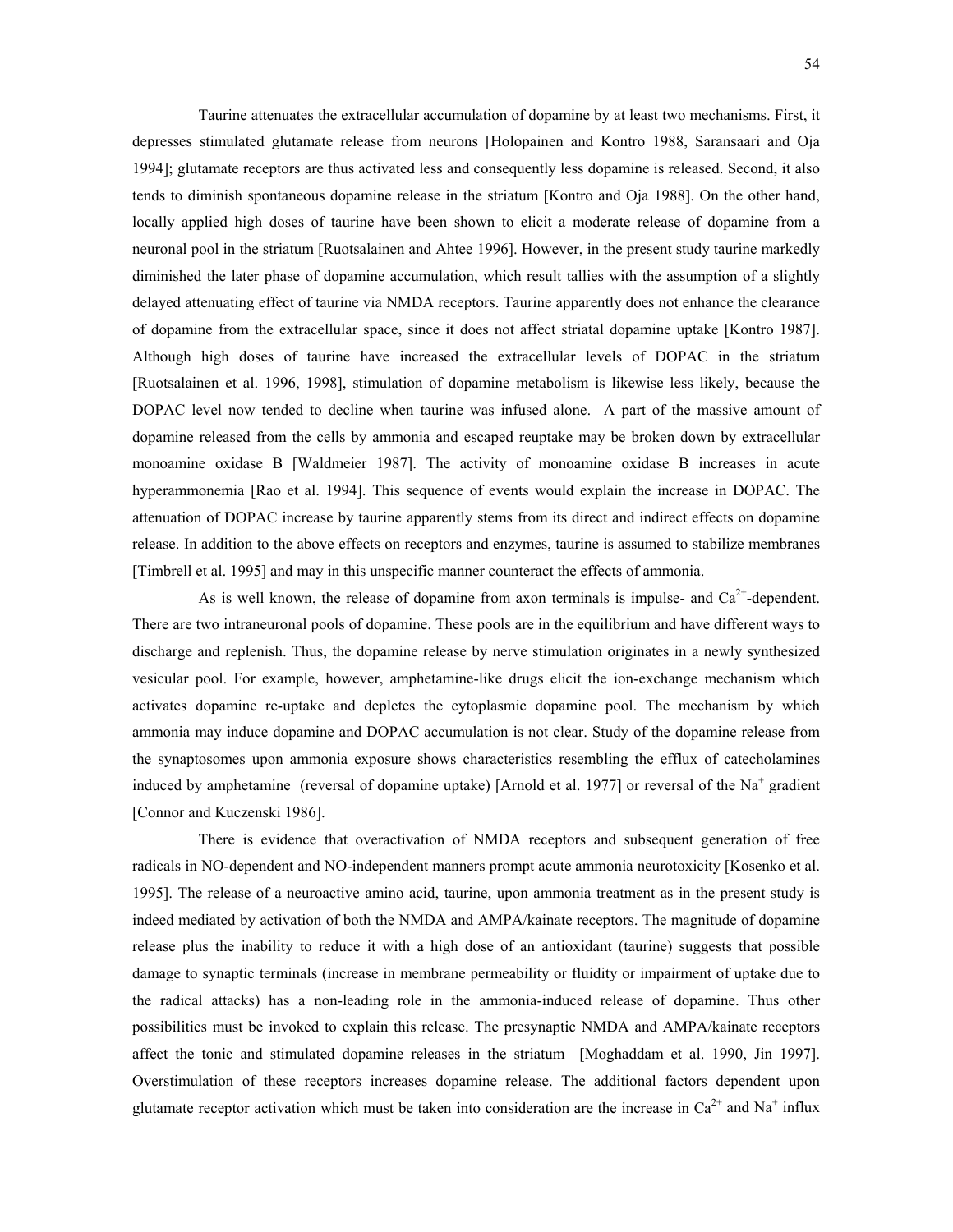into dopaminergic neurons, the increase in the intracellular pH level, disturbance in the mitochondrial homeostasis of  $Ca^{2+}$  and impairment of energy metabolism. The  $Ca^{2+}$ -dependent component in vesicular dopamine release seems to be important at high ammonia doses [Erecińska et al. 1987]. All these factors together may contribute to the extracellular accumulation of dopamine upon intrastriatal ammonia infusion. Such a massive increase in the extracellular level of dopamine as seen in our study may point to extremely severe conditions which evoke dopamine release under toxic ammonia exposure. Erecińska and her coworkers [1987] have shown that dopamine release from the synaptosomes is due to a rapid alkalinization of the neurotransmitter stores and a collapse of the transgranular pH gradient. This rapid alkalinization may be a main reason for the massive dopamine release.

The accumulation of DOPAC in the extracellular space during and after ammonia infusion in our experiments reflects the activation of MAO. This finding is in accordance with the well-known phenomenon wherein acute hyperammonemia leads to an increase in the MAO-B activity [Raghavendra Rao et al. 1994]. This increase and the concomitant increase in serotonin oxidation have been shown in the hyperammonenic state [Batshaw et al. 1986]. Since the decrease in dopamine accumulation during taurine co-infusion coincided with the decline in the extracellular DOPAC level, it may point to extracellular sites of dopamine oxidation [Fowler et al. 1984]. We observed two downstream effects of intrastriatal administration of ammonia via the microdialysis probe: the accumulation of free radicals and cGMP. They are fully consistent with the previous observations in rats treated i.p. with toxic doses of ammonium salts [Kosenko et al., 1995; 1998, 1999; Hermenegildo et al. 2000; Monfort et al. 2001].

Ammonia administered at a 60-mM concentration via microdialysis probes overactivates both NMDA and kainate classes of ionotropic glutamate receptors in the rat striatum (Zielińska et al. 2002). Studies on primary cultures of cerebellar neurons have clearly demonstrated that while the excessive accumulation of cGMP results from overactivation of the NMDA receptor/NO pathway [Montoliu at al., 1999], the excitotoxic generation of free radicals is also attributable to glutamate interactions with kainate receptors [Boldyrev et al. 1999]. Co-administration of taurine now fully prevented the generation of cGMP but only partially reduced the formation of hydroxyl radicals. It would thus appear that taurine is more effective in counteracting overactivation of the NMDA receptor/NO pathway than in preventing the generation of free radicals following overactivation of kainate receptors. It might be noted that in cultured cerebellar neurons, taurine has prevented kainate-induced cell death without reducing the free radical levels [Boldyrev et al. 1999]. The antiexcitotoxic action of taurine in brain slices appears to be related to the activation of  $GABA_A$  receptors  $[O'B$ yrne and Tipton 2000]. The issue is further obscured by the complex interrelation between the mechanisms underlying the ammonia-induced generation of NO and/or free radicals via NMDA and kainate receptors. For instance, the ability of the NOS inhibitor nitroarginine to attenuate ammonia toxicity in acutely hyperammonemic mice has been relatively much stronger than that of the NMDA channel blocker dizocilpine, indicating the coexistence of NMDA-dependent and -independent mechanisms of NOS activation [Kosenko et al. 1995]. Since taurine poorly crosses the blood-brain barrier under both control and hyperammonemic conditions [Hilgier et al. 1996], its therapeutic use is problematic. However, taurine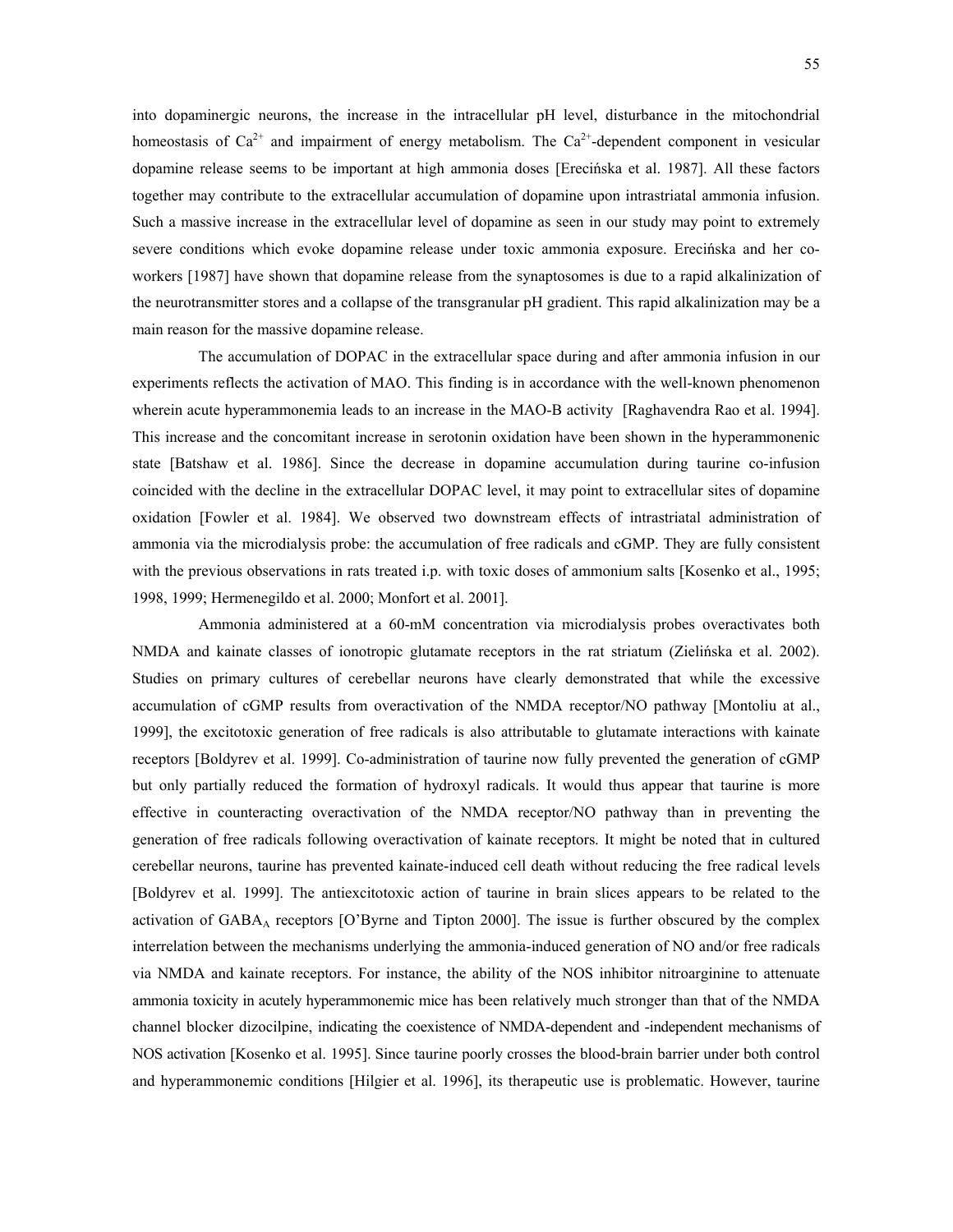derivatives which more readily penetrate the barrier are worth testing for this purpose [Oja et al. 1983, Van Gelder and Bowers 2001].

The overall design and outcome of this investigation are illustratively depicted in Figures 7 and 8.



Fig. 7. Amphetamine and ammonia toxicity: how to avoid abandoning ship. I - physiological transmission, II – toxic intervention, III – neuroprotective treatment. (DA – dopamine, Glu – glutamate, ROS – reactive oxygen species).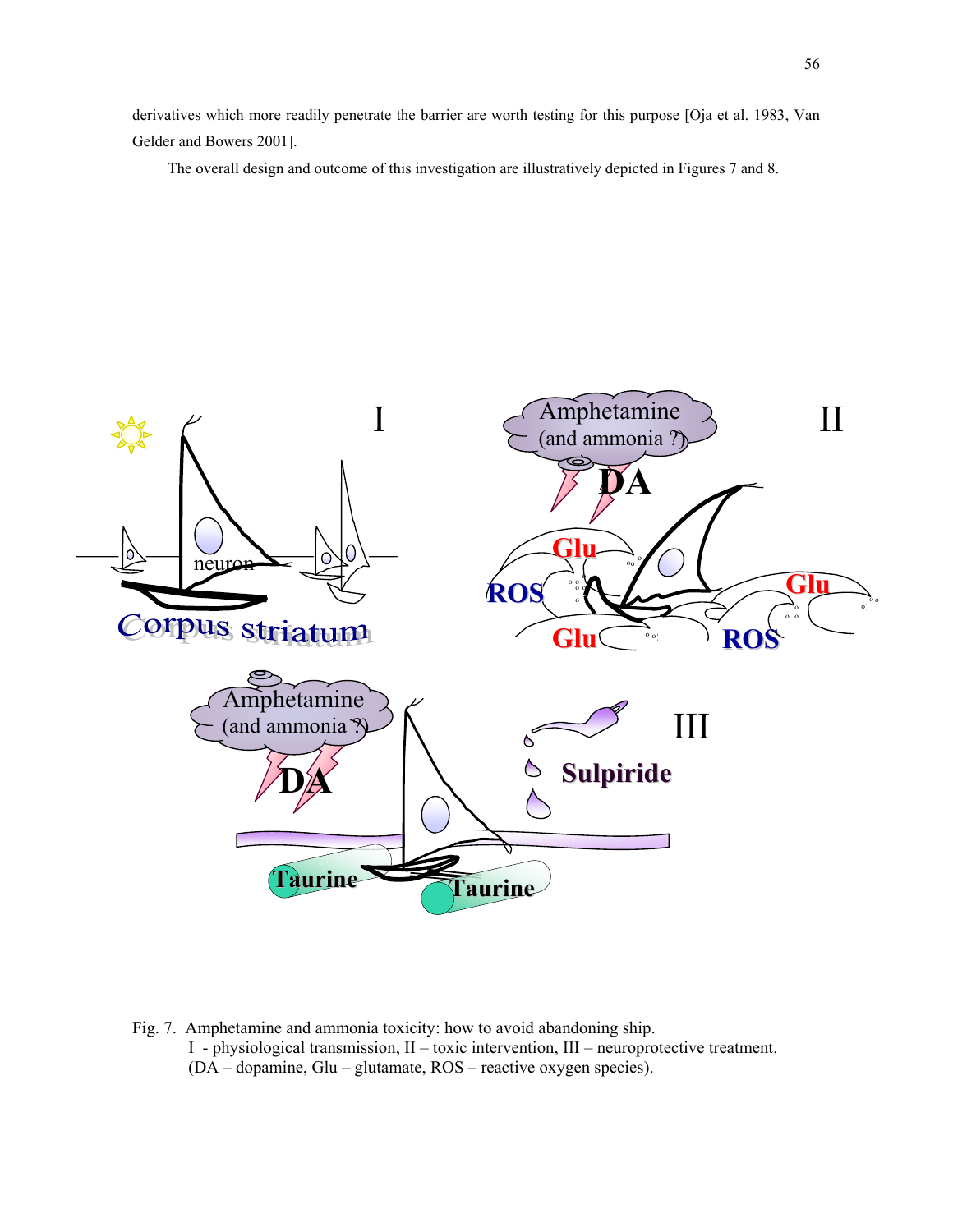

Fig. 8. The final observations: tasks, results and concluding remarks.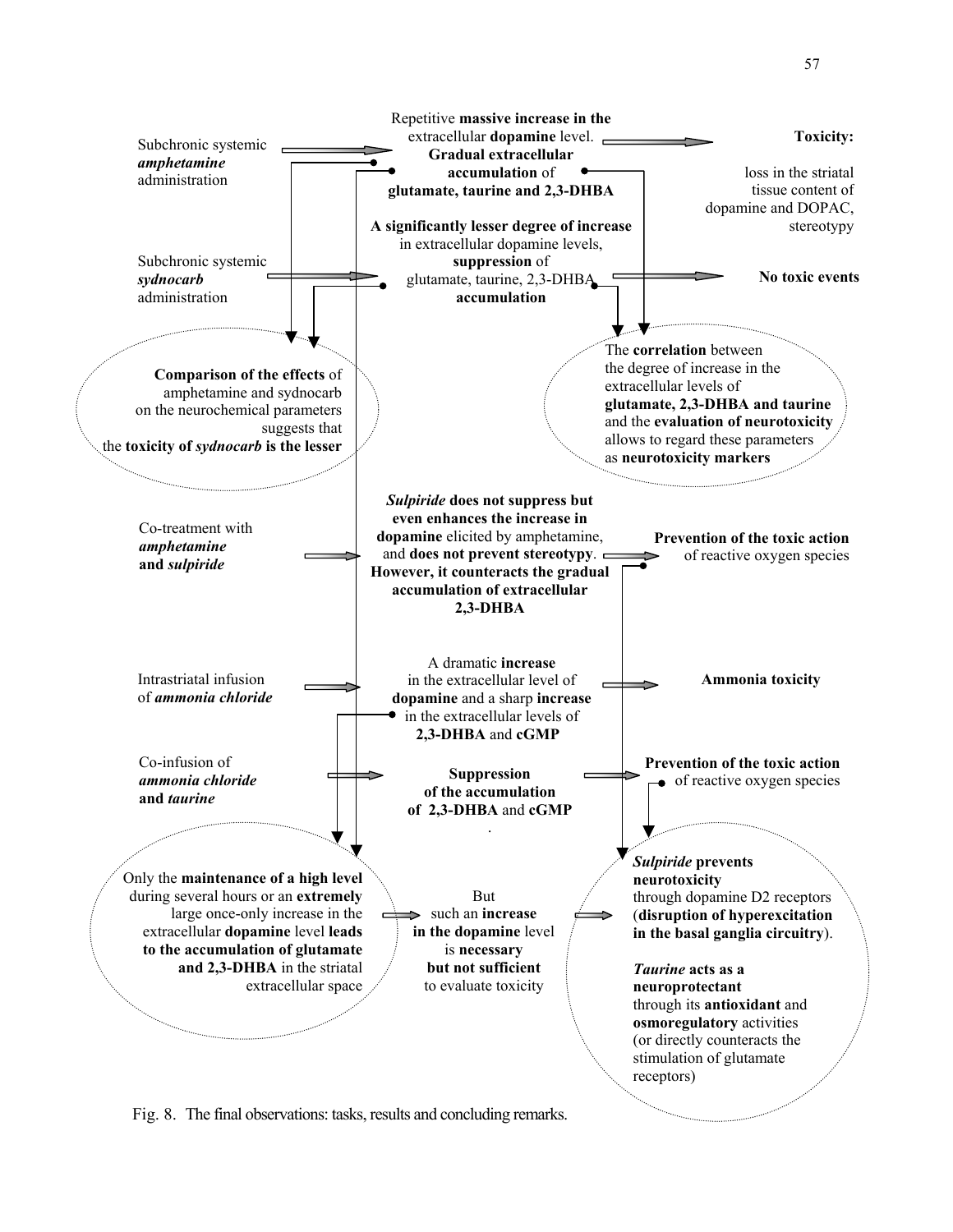## **CONCLUSIONS**

1. Systemic repetitive administration of d-amphetamine (acute toxic dose) leads to stimulation of stereotypic behavior and long-term depletion of dopamine and DOPAC in the rat striatum, which proves its neurotoxic action. Sydnocarb elicits less pronounced changes in the level of stereotypic behavior and does not induce dopamine and DOPAC depletion.

2. Systemic repetitive administration of d-amphetamine (5 and 7.5 mg/kg) leads to a permanent increase in the extracellular dopamine level, which results in a gradual increase in the extracellular 2,3-DHBA level. A single injection of d-amphetamine at the same doses or injections of smaller doses and repetitive sydnocarb administration do not result in such an increase in extracellular 2,3-DHBA. The delayed generation of hydroxyl radicals predicts the neurotoxic effects of psychostimulants.

An acute toxic dose of d-amphetamine evokes a gradual increase in the extracellular level of glutamate and taurine. A massive increase in extracellular taurine reflects hyperactivation of glutamatergic neurotransmission elicited by d-amphetamine. Extracellular taurine could be a useful biochemical marker of neurotoxicity.

Sydnocarb produces a persistent increase in the extracellular level of DOPAC and a significant increase in the extracellular level of aspartate. The mode of action of sydnocarb may thus differ from that of d-amphetamine. Sydnocarb is less neurotoxic than d-amphetamine, since it elicits less marked changes in the extracellular level of glutamate and does not provoke a robust stimulation of hydroxyl radical production.

3. Systemic administration of sulpiride, a dopamine  $D_2$  receptor antagonist, potentiates the neurochemical effect of d-amphetamine and maintains the dopamine content at a higher level. Sulpiride potentiates the initial slight increase in hydroxyl radical generation due to the preceding increase in extracellular dopamine. However, sulpiride depresses the delayed gradual increase in the extracellular content of hydroxyl radicals and prevents the long-term depletion of dopamine and DOPAC in the rat striatum.

4. Intrastriatal infusion of ammonium chloride into the striatum of rats drastically increases the extracellular content of dopamine. This massive efflux of dopamine provokes an increase in the level of hydroxyl radicals in the extracellular space. Intrastriatal taurine infusion partially attenuates the increase in extracellular dopamine and significantly suppresses hydroxyl radical production. The effect of taurine may stem from its ability to interact with glutamate receptors and/or its possible antioxidant potency.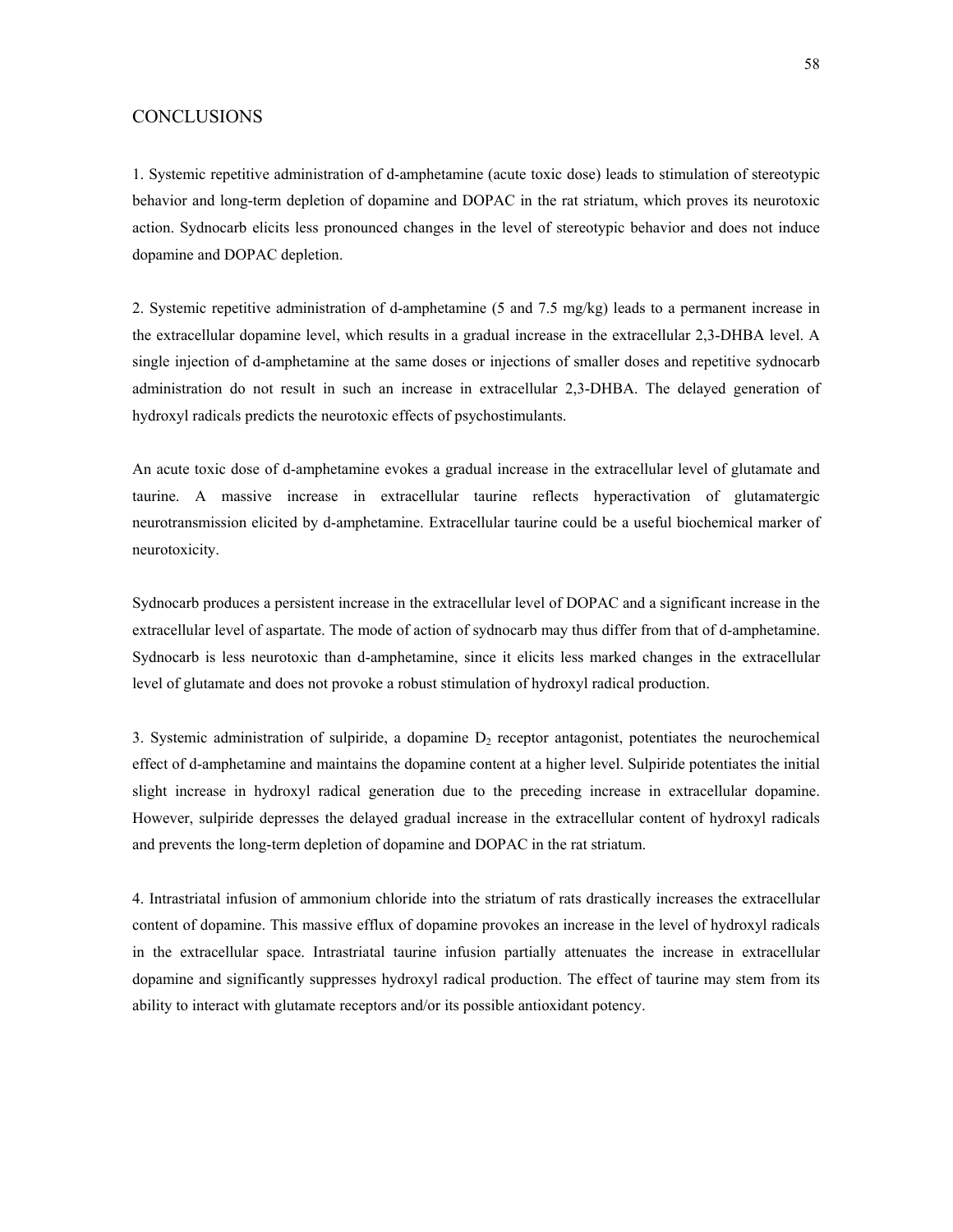## ACKNOWLEGMENTS

This study was carried out at the Brain Research Center, University of Tampere Medical School and the Laboratory of the Neurochemical Pharmacology Research Institute of Pharmacology, Russian Academy of Medical Science. It was financially supported by the Centre for International Mobility (CIMO), the International Graduate School in Neuroscience, the Tampere Biomedical Graduate School, the Russian Academy of Medical Science and grants from the University of Tampere, the Medical Research Fund of Tampere University Hospital and the Russian Foundation of Basic Research.

I would like to express my sincere thanks to all colleagues at the Brain Research Center in Tampere and in the Laboratory of Neurochemical Pharmacology in Moscow who helped me to complete this thesis.

In particular, I am grateful to:

my supervisors, Prof. Simo S. Oja, MScD, PhD, MLL and Prof. Kirill S. Rayevsky, MD, PhD. Professor Rayevsky introduced me to neuroscience, evoked my interest in psychopharmacology and taught me to be critical of my own work and to think in a scientific style. Professor Oja invited me to his laboratory, offered me huge opportunities to advance the methodology I used, and to carry out independent research, and opened the world for me. Without his support, encouraging attitude and understanding this work would not have been possible. I am especially grateful to him to and my further supervisor Prof. Pirjo Saransaari, PhD, for the careful revision of all my papers which made for significant improvements in their form and contents;

my official referees, Prof. Asla Pitkänen MScD, PhD and Doc. Martti Attila, PhD, for improvements in careful and constructive reviewing, criticism and comments on the manuscript;

Dr. Vladimir S. Kudrin, PhD, for teaching me chromatographic methodology and for his persevering support and friendly and stimulating discussions which strengthened my approach;

Ms. Irma Rantamaa and Ms. Oili Pääkkönen for maternal support, excellent technical assistance and the friendship that helped me to adjust myself to new surroundings;

Mr. Esa Riitamaa for his unfailing helpfulness in my "combat" with amino acid chromatography;

Prof. Jan Albrecht, PhD, and Dr. Wojciech Hilgier, PhD (Polish Academy of Science, Medical Research Centre) and Dr. Ilya Afanasíev, PhD (Russian Academy of Medical Science, Institute of Pharmacology), for friendship and collaboration;

Mr. Robert MacGilleon, MA for revising the English of the manuscript;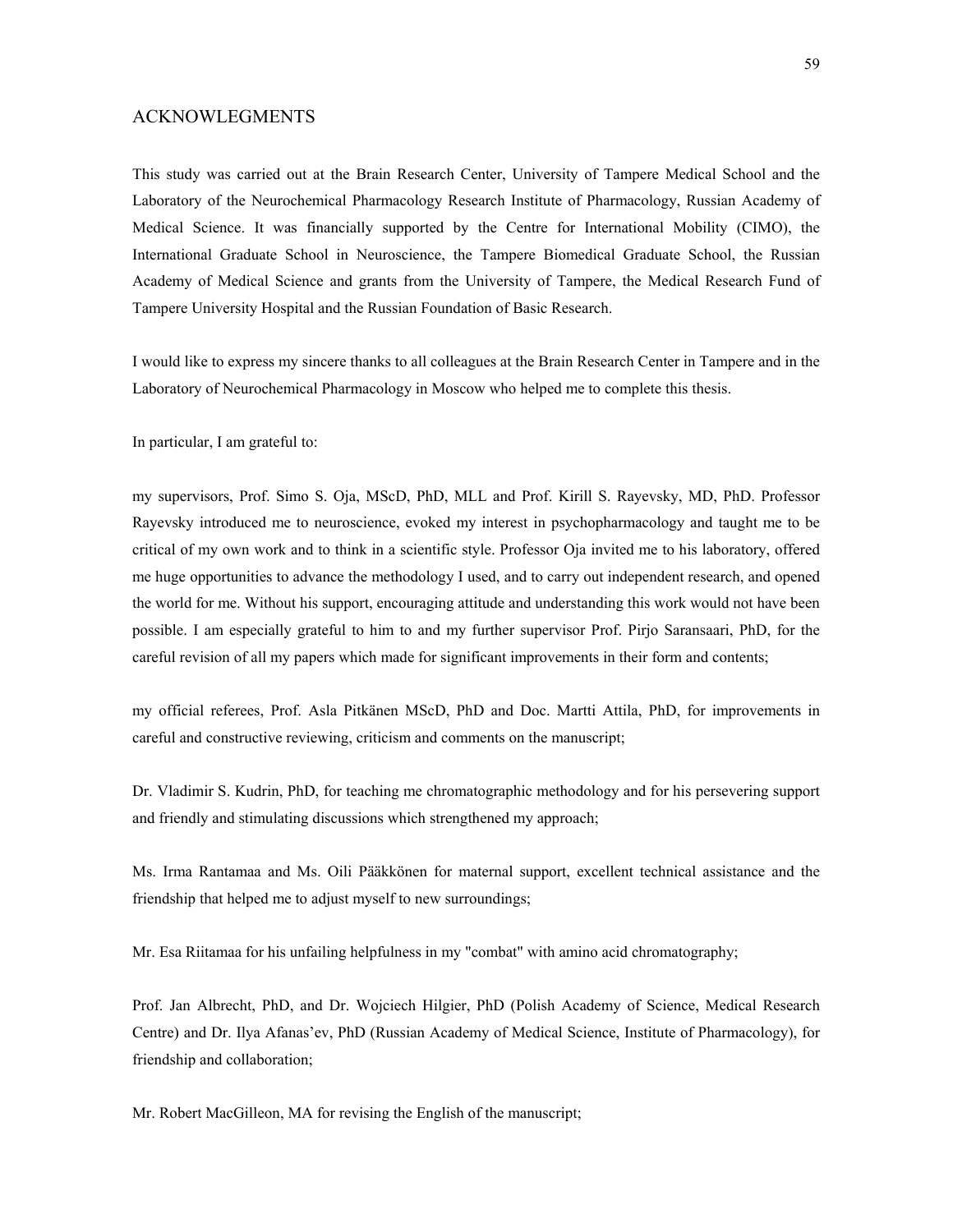Ms. Sari Luokkala for her highly professional support and for taking care of a myriad of routine matters;

the personnel of the Animal Unit and the staff of the Medical Library for cooperation and assistance;

Doc. Vince Varga, MD, PhD (habil.), for his ability to create the right mood, Doc. Réka Janaky, MD, MScD, Dr. Andras Hermann, PhD, and Mr. Róbert Dohovich, MSc, for companionship and pleasant discussions;

the personnel of the Institute of Pharmacology, Moscow, for permanent support and friendship and especially Dr. Elena Valdman, PhD, for her golden touch;

Dr. Olga Vekovischeva, PhD, University of Helsinki, for unfailing support and help;

the Russian community in the Medical School in Tampere, all of them, for my survival and especially Dr. Anastasya Galeeva, PhD, and Ms Anna Minasyan, MSc, for their understanding;

my mother, Margarita Anderzhanova and my husband, Valery Babayan.

Cпасибо всем, кто промывал *мне* мозги в нужное время.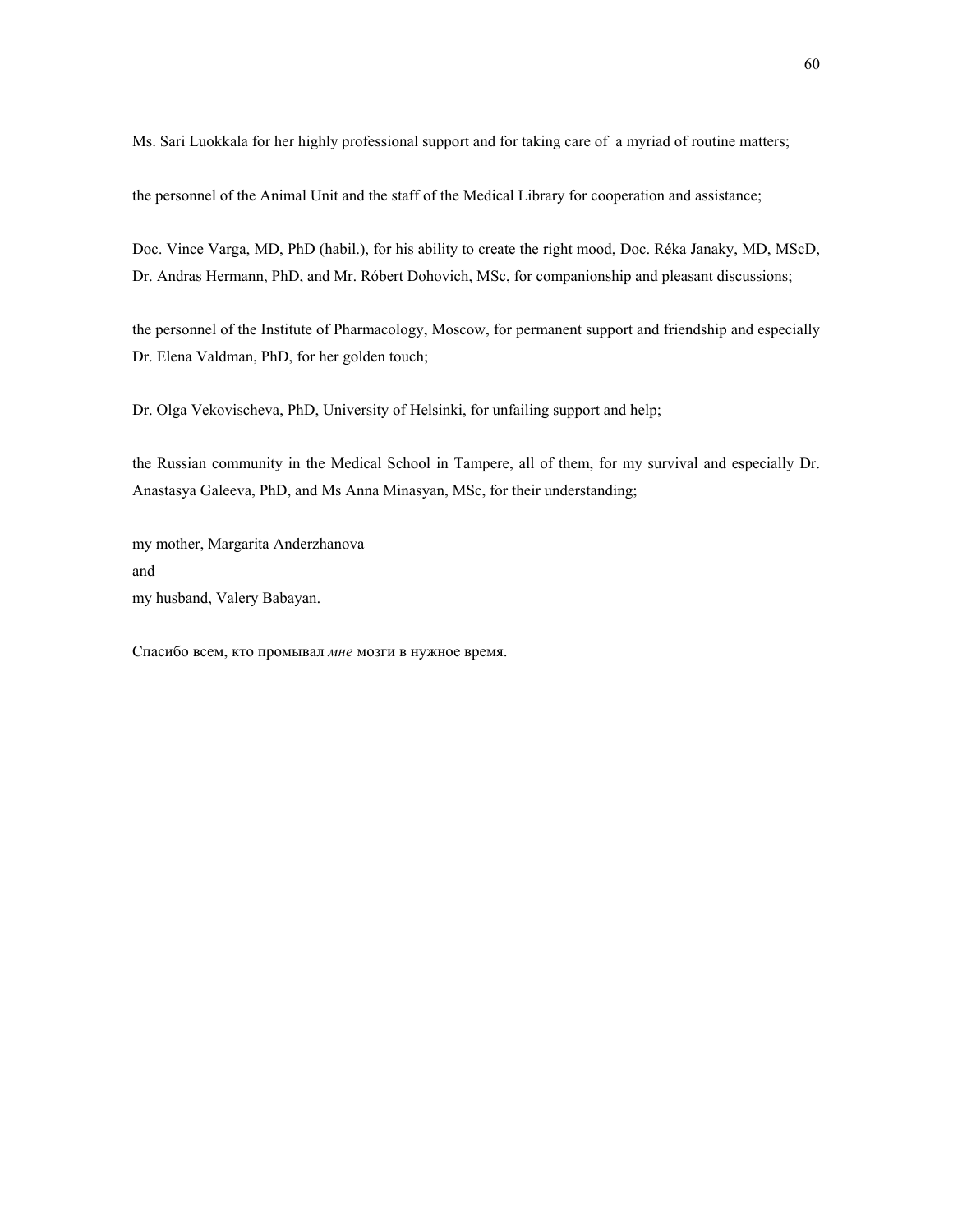### REFERENCES

- Abekawa T, Ohmori T and Koyama T (1994) Effects of repeated administration of a high dose of methamphetamine on dopamine and glutamate release in rat striatum and nucleus accumbens. Brain Res 643:276-281.
- Addae JI, Evans SM, Ali N and Stone TW (2000) NMDA-induced changes in a cortical network in vivo are prevented by AMPA. Brain Res 869:211-215.
- Aizenman E, Hartnett KA and Reynolds IJ (1990) Oxygen free radicals regulate NMDA receptor function via a redox modulatory site. Neuron 5:841-846.
- Albers DS and Sonsalla PK (1995) Methamphetamine-induced hyperthermia and dopaminergic neurotoxicity in mice: pharmacological profile of protective and non-protective agents. J Pharmacol Exp Ther 275:1104-1114.
- Albin RL and Greenamyre JT (1992) Alternative excitotoxic hypotheses. Neurology 42:733-738.
- Albin RL, Makowiec RL, Hollingsworth ZR, Dure LS, Penney JB and Young AB (1992) Excitatory amino acid binding sites in the basal ganglia of the rat: a quantitative autoradiographic study. Neuroscience 46:35-48.
- Albin RL, Young AB and Penney JB (1995) The functional anatomy of disorders of the basal ganglia. Trends Neurosci 18:63-64.
- Alexander GE and Crutcher ME (1990) Functional architecture of basal ganglia circuits: neural substrates of parallel processing. Trends Neurosci 13:266-271.
- Alexi T, Borlongan CV, Faull RLM, Williams CE, Clark RG, Gluckman PD and Hughes PE (2000) Neuroprotective strategies for basal ganglia degeneration: Parkinson's and Huntington's disease. Prog Neurobiol 60:409-470.
- Ali SF, Newport GD, Holson RR, Slikker W Jr and Bayer JF (1994) Low environmental temperatures or pharmacological agents that produce hypothermia decrease amphetamine neurotoxicity in mice. Brain Res 658:33-38.
- Altshuler RA, Mashkovsky MD and Roschina LF (1973) Sydnocarb a new stimulator of the central nervous system. Farmakol Toksikol 36:18-22.
- Altshuler RA, Kovalenko TA and Kholodov LE (1976a) Study of pharmacokinetics of sydnocarb using the polarography. Khim Farm Zh 2:20-22.
- Altshuler RA, Roshchina LF and Mashkovsky MD (1976b) Interaction of sydnocarb with preparations influencing the metabolism of catecholamines. Farmakol Toksikol Zh 39:9-14.
- Andersen PH, Gingrich JA, Bates MD, Dearry A, Falardeau P, Selognes SE and Caron MG (1990) Dopamine receptor subtypes: beyond the  $D_1/D_2$  classification. Trends Pharmacol Sci 11:231-236.
- Anderson CM and Swanson RA (2000) Astrocyte glutamate transport: review of properties, regulation and physiological functions. Glia 32:1-14.
- Arnold EB, Milinoff PB and Rutledge CO (1977) The release of endogenous epinephrine and dopamine from cerebral cortex by amphetamine. J Pharmacol Exp Ther 202:544-557.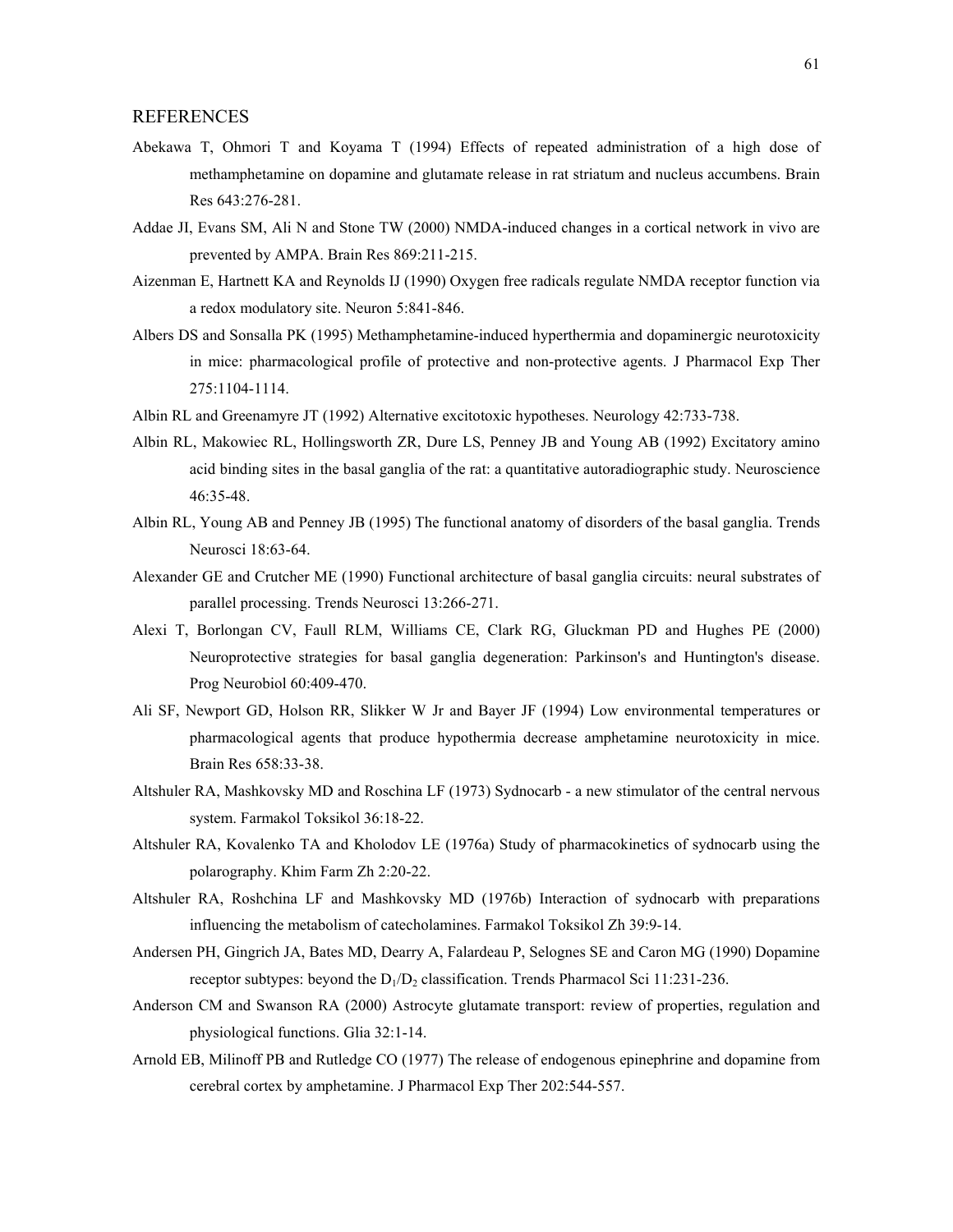- Aruoma OI, Halliwell B, Hoey BM, and Butler J (1988) The antioxidant action of taurine, hypotaurine and their metabolic precursors. Biochem J 256:251-255
- Askew BM (1962) Hyperpyrexia as a contributing factor in the toxicity of amphetamine in aggregated mice. Br J Pharmacol 19:245-257.
- Aston-Jones G, Shipley MT and Grzanna R (1995) The locus coeruleus, A5 and A7 noradrenergic cell groups. In: Paxinos G (ed) The Rat Nervous System. Academic Press, San Diego, pp. 183-213.
- Balakrishnan SD, Anuradha CV, Anitha Nandhini AT (2002) Taurine modulates antioxidant potential and controls lipid peroxidation in the aorta of high fructose-fed rats. J Biochem Mol Biol Biophys 6:129- 133.
- Banerjee SP, Zuck, LG, Yablonsky-Alter E and Lidsky TI (1995) Glutamate agonist activity: implications for antipsychotic drug action and schizophrenia. Neuroreport 6:2500-2504.
- Basile AS (2002) Direct and indirect enhancement of GABAergic neurotransmission by ammonia: implications for the pathogenesis of hyperammonemic syndromes. Neurochem Int 41:115-122.
- Basile AS, Jones EA and Skolnick P (1991) The pathogenesis and treatment of hepatic encephalopaty: evidence for the involvement of benzodiazepine receptor ligands. Pharmacol Rev 43:27-71.
- Batshaw ML, Hyman SL, Mellits ED, Thomas GH, DeMuro R and Coyle JT (1986) Behavior and neurotransmitter changes in the urease-infused rat: a model of congenital hyperammonemia. Pediat Res 20:1310-1316.
- Baturin VA (1977) Comparative characteristics of the action of sydnocarb, phenamine and caffeine on multiple alteration in the orientation of the avoidance response in rats. Farmakol Toksikol 40:691- 695.
- Beal M, Briuillet E, Jenkins B, Henshaw R, Rosen B and Hyman B (1993a) Age-dependent striatal excitotoxic lesions produced by endogenous mitochondrial inhibitor malonate. J. Neurochem 61:1147-1150.
- Beal MF, Hyman BT and Koroshetz W (1993b) Do defects in mitochondrial energy metabolism underlie the pathology of neurodegenerative diseases? Trends Neurosci 16:125-131.
- Beckstead RM (1985) Complementary mosaic distributions of thalamic and nigral axons in the caudate nucleus of the cat: double anterograde labeling combining autoradiography and wheat germ-HRP histochemistry. Brain Res 335:153-159.
- Bekkers JM and Stevens CF (1989) NMDA and non-NMDA receptors are co-localized at individual excitatory synapses in cultured rat hippocampus. Nature 341:230-233.
- Berendse HW and Groenewegen HJ (1990) Organization of the thalamocortical projections in the rat, with special emphasis on the ventral striatum. J Comp Neurol 299:187-228.
- Bernard V and Bolam JP (1998) Subcellular and subsynaptic distribution of the NR1 subunit of the NMDA receptor in the neostriatum and globus pallidus of the rat: co-localization at synapses with the GluR2/3 subunit of the AMPA receptor. Eur J Neurosci 10:3721-3736.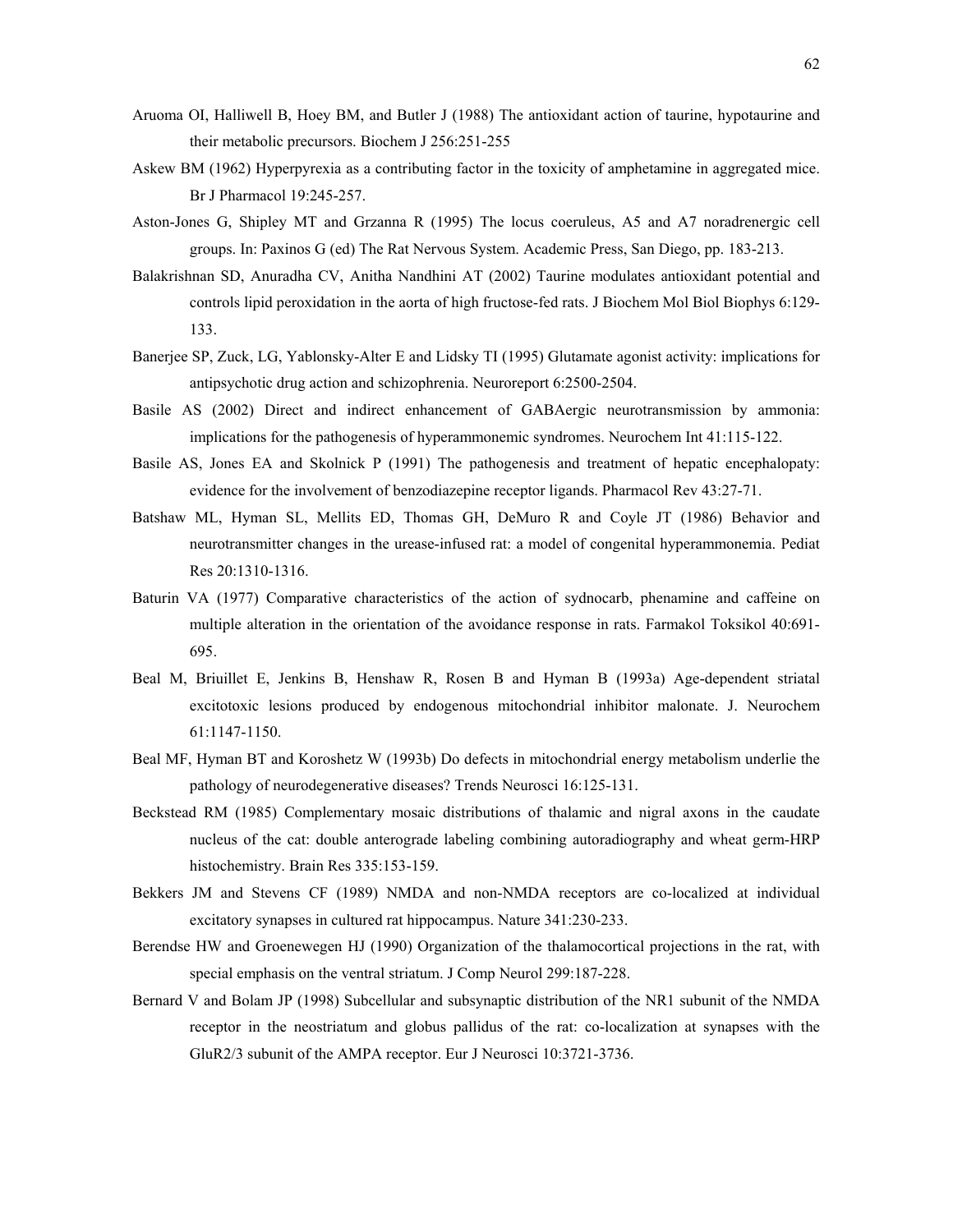- Bertorello AM, Hopfield JF, Aperia A and Greengard P (1990) Inhibition by dopamine of  $Na^{\dagger}/K^{\dagger}$  ATPase activity in neostriatal neurons through  $D_1$  and  $D_2$  dopamine receptors synergism. Nature 347:386-388.
- Betarbet R, Turner R, Chocklan V, DeLong MR, Allers KA, Walters J, Levey AI and Greenamyre JT (1997) Dopaminergic neurons intrinsic to the primate striatum. J Neurosci 17:6761-6788.
- Bettler B and Mulle C (1995) Review: neurotransmitter receptors. II. AMPA and kainate receptors. Neuropharmacology 34:123-139
- Bianchi L, Colivicchi MA, Frosini M, Palmi M and Della Corte L (2000) The effect of kainic acid and AMPA on the release of taurine and GABA from the rat substantia nigra in vivo. Adv Exp Med Biol 483:293-296
- Björklund A and Lindvall O (1984) Dopamine-containing system in the CNS. In: Björklund A and Hökfelt O (eds) Classical transmitters in the CNS, Part I, Handbook of Chemical Neuroanatomy. Elsevier, Amsterdam, pp. 55-122.
- Blakely RD, Berson HE, Fremeau RT Jr, Caron MG, Peek MM, Prince HK and Bradley CC (1991) Cloning and expression of a functional serotonin transporter from rat brain. Nature 354:66-70.
- Blandini F, Nappi G, Tassorelli C and Martignoni E (2000) Functional changes of the basal ganglia circuitry in Parkinson's disease. Prog Neurobiol 62:63-88.
- Blashko H (1957) Metabolism and storage of biogenic amines. Experentia 13:9-12.
- Bolanos JP, Almeida A, Stewart V, Peuchen S, Clark JB and Heales SJ (1997) Nitric oxide-mediated mitochondrial damage in the brain: mechanisms and implications for neurodegenerative diseases. J Neurochem 68:2227-2240.
- Boldyrev AA, Johnson P, Wei Y, Tan Y and Carpenter DO (1999) Carnosine and taurine protect rat cerebellar granular cells from free radical damage. Neurosci Lett 263:169-172.
- Borkowska HD, Oja SS, Hilgier W, Saransaari P and Albrecht J (2000) Effect of acute hepatic encephalopathy on  $[^{3}H]$ dopamine release from rat cerebral cortex and striatum in vitro: role of Ca<sup>2+</sup>. Acta Neurobiol Exp 60:1-7.
- Bowyer JF, Tank AW, Newport GD, Slikker W Jr., Ali SF and Holson RR (1992) The influence of environmental temperature on the transient effects of amphetamine on dopamine levels and dopamine release in the rat striatum. J Pharmacol Exp Ther 260:817-824.
- Bowyer JF, Davies DL, Schmued L, Broening HW, Newport GD, Slikker W Jr and Holson RR (1994) Further studies of the role of hyperthermia in methamphetamine neurotoxicity. J Pharmacol Exp Ther 268:1571-1580.
- Bowyer JF, Clausing P, Glough B, Slikker W Jr and Holson RR (1995) Nitric oxide regulation of methamphetamine-induced dopamine release in caudate/putamen. Brain Res 699:62-70.
- Boyar WC and Altar CA (1987) Modulation of in vivo dopamine release by D2 but not D1 receptor agonists and antagonists. J Neurochem 48 :824-831.
- Bradford HF, Davison AN and Wheler GHT (1976) Taurine and synaptic transmission. In: Huxtable R and Barbeau A (eds) Taurine, Raven Press, New York, pp. 303-310.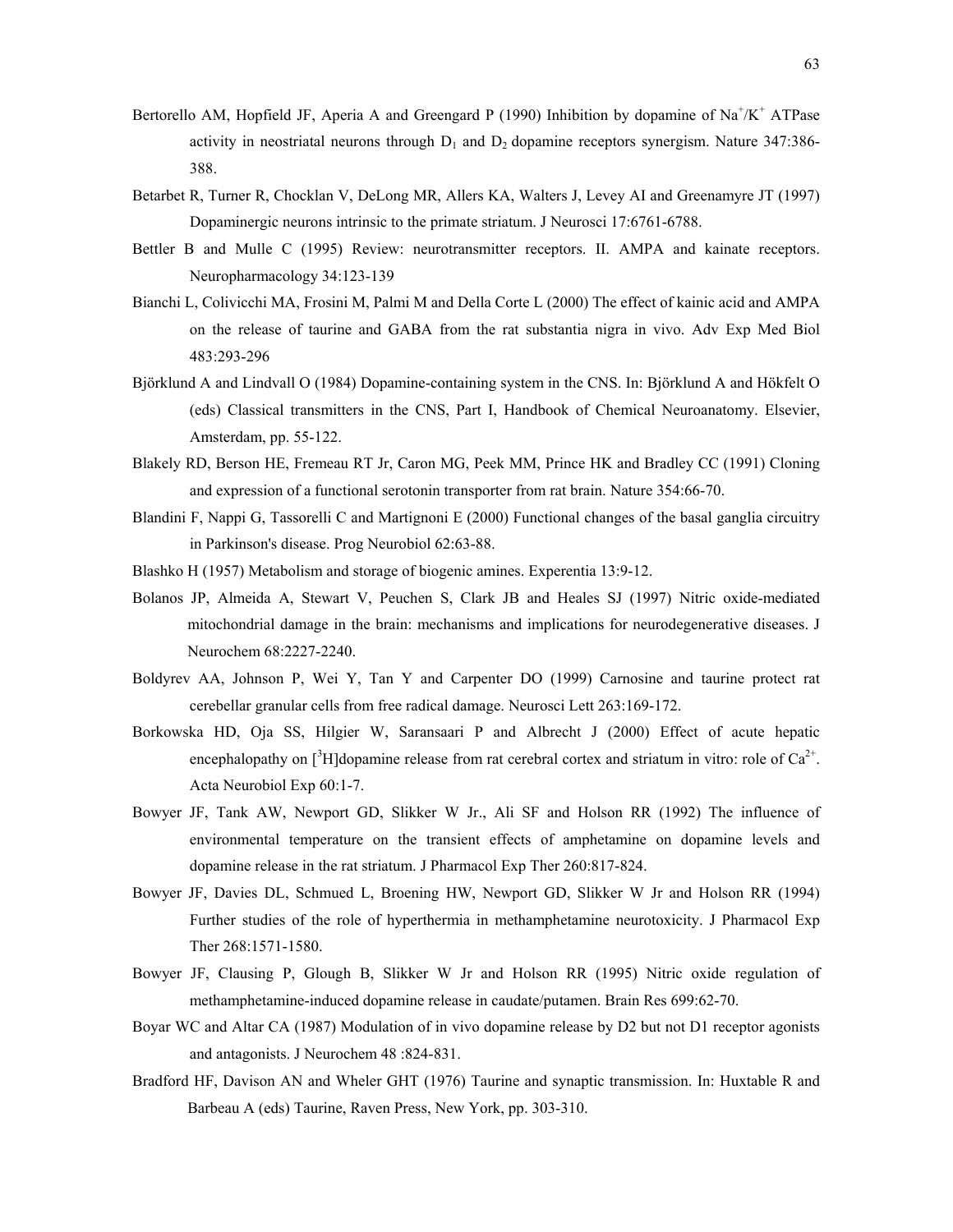- Braestrup C (1977) Biochemical differentiation of amphetamine vs methylphenidate and nomifensine in rats. J Pharm Pharmacol 29:463-470.
- Breukel AIM, Besselsen E, Lopes da Silva FH and Ghijsen WEJM (1998) A presynaptic *N*-methyl-Daspartate autoreceptor in rat hippocampus modulating amino acid release from a cytoplasmic pool. Eur J Neurosci 10:106-114.
- Bruno VMG, Golberg MP, Dugan LL, Giffard RG and Choi DW (1994) Neuroprotective effect of hypothermia in cortical cultures exposed to oxygen-glucose deprivation or excitatory amino acids. J. Neurochem 63:1398-1406.
- Burrows KB, Gudelsky G and Yamamoto BK (2000a) Rapid and transient inhibition of mitochondrial function following methamphetamine or 3,4-methylendioxymethamphetamine administration. Eur J Pharmacol 398:11-18.
- Burrows KB, Nixdorf WL and Yamamoto BK (2000b) Central administration of methamphetamine synergies with metabolic inhibition to deplete striatal monoamines. J Pharmacol Exp Ther 292:853-860.
- Butterworth RF (1993) Portal-systemic encephalopathy: a disorder of neuron-astrocytic metabolic trafficking. Dev Neurosci 15:313-319.
- Cadet J-L and Brannock C (1998) Free radicals and the pathology of the brain dopamine systems. Neurochem Int 32:117-131.
- Calabresi P, Mercuri NB, Sancessario G and Bernardi G (1993) Electrophysiology of dopamine-denervated striatal neurons. Implications for Parkinson's disease. Brain (J Neurol) 116:433-452.
- Calabresi P, Pisani A, Centonze D and Bernardi G (1997) Synaptic plasticity and physiological interactions between dopamine and glutamate in the striatum. Neurosci Biobehav Rev 21:519-523.
- Calabresi P, Centonze D, Gubellini P, Marfia GA, Pisani A, Sancesario G and Bernardi G (2000) Synaptic transmission in the striatum: from plasticity to neurodegeneration. Prog Neurobiol 61:231-265.
- Carlsson A (1993) On the neuronal circuits and neurotransmitters involved in the control of locomotor activity. J Neural Transm 40:1-12.
- Cepeda C and Levine MS (1998) Dopamine and *N*-methyl-D-aspartate receptor interactions in the neostriatum. Dev Neurosci 20:1-18.
- Chan P, Di Monte DA, Luo JJ, DeLanney LE, Irwin I and Langston JW (1994) Rapid ATP loss caused by methamphetamine in the mouse striatum: relationship between energy impairment and dopaminergic neurotoxicity. J Neurochem 62:2484-2487.
- Chance B, Sies H and Boveris H (1979) Hydroperoxide metabolism in mammalian organs. Physiol Rev 59:527-605.
- Chéramy A, L'hirondel M, Godeheu G, Artaud F and Glowinski J (1998) Direct and indirect presynaptic control of dopamine release by excitatory amino acids. Amino Acids 14:63-68.
- Chesselet MF and Delfs JM (1996) Basal ganglia and movement disorders: an update. Trends Neurosci 19:417-422.
- Choi YB, Tenneti L, Le DA, Ortiz J, Bai G, Chen HS and Lipton SA (2000) Molecular basis of NMDA receptor-coupled ion channel modulation by S-nitrosylation. Nature Neurosci 3:15-21.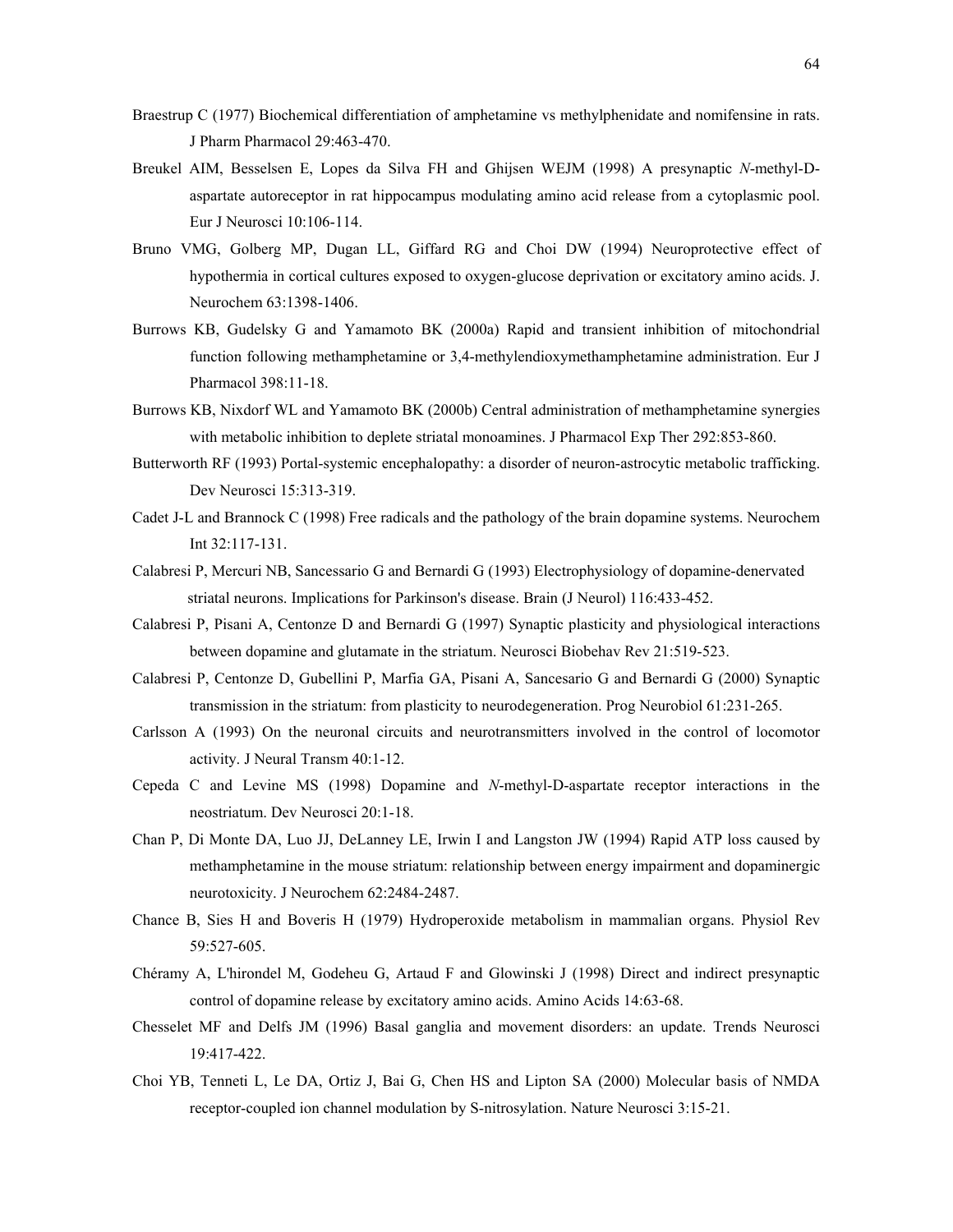- Clarck D and White FJ (1997)  $D_1$  receptor the search for the function: a critical evaluation of the  $D_1/D_2$ dopamine classification and its functional implication. Synapse 1:347-388.
- Cleeter MW, Cooper JM, Darley-Usmar VM, Moncada S and Schapira AH (1994) Reversible inhibition of cytochrome c oxidase, the terminal enzyme of the mitochondrial respiratory chain, by nitric oxide. Implication for neurodegenerative disorders. FEBS Lett 345:50-54.
- Cohen G (1987) Monoamine oxidase, hydrogen peroxide, and Parkinson's disease. Adv Neurol 45:119-125.
- Colado ML, Granados R, O`Shea E, Estaban B and Green AR (1998) Role of hyperthermia in the protective action of clomethiazole against MDMA (''ecstasy'')-induced neurodegeneration, comparison with the novel NMDA channel blocker AR-R15896AR. Br J Pharmacol 124:479-484.
- Collins GGS and Topiwala SH (1974) The release of  $\int_1^{14}C$ -taurine from slices of rat cerebral cortex and spinal cord evoked by electrical stimulation and high potassium ion concentrations. Br J Pharmacol 50: P451- P452.
- Colombo JP, Bachmann C, Cervantes H, Kokorovic M, Perritaz R (1996) Tyrosine uptake and regional brain monoamine metabolites in a rat model resembling congenital hyperammonemia. Pediatr Res. 39:1036-1040.
- Connor CE and Kuczenski R (1986) Evidence that amphetamine and Na<sup>+</sup>-gradient reversal increase striatal synaptosomal dopamine synthesis through carrier-mediated efflux of dopamine. Biochem Pharmacol 39:3123-3130.
- Cordoba J and Blei AT (1996) Brain edema and hepatic encephalopathy. Semin Liver Dis 16:271-280.
- Coughenour LL and Cordon J (1997) Characterization of haloperidol and trifluperidol as subtype-selective *N*methyl-D-aspartate (NMDA) receptor antagonists using  $[^{3}H] TCP$  and  $[^{3}H]$ ifenprodil binding in rat brain membranes. J Pharmacol Exp Ther 280:584-592.
- Coyle JT and Puttfarcken P (1993) Oxidative stress, glutamate, and neurodegenerative disorders. Science 262:689-695.
- Crass WA and Gerhard GA (1994) Direct in vivo evidence that  $D_2$  dopamine receptors can modulate dopamine uptake. Neurosci Lett 176:259-263.
- Cubells JF, Rayport S, Rajendran G, and Sulzer D (1994) Methamphetamine neurotoxicity involves vacuolation of endocytic organelles and dopamine-dependent intracellular oxidative stress. J Neurosci 14:2260-2271.
- Curtis DR and Watkins JC (1960) The excitation and depression of spinal neurones by structurally related amino acids. J Neurochem 6:117-141.
- Curtis DR and Watkins JC (1961) Analogues of glutamic and gamma-aminobutyric acids having potent action on mamalian neurones. Nature (Lond) 191:1010.
- Danbolt NC (2001) Glutamate uptake. Prog Neurobiol 65:1-105.
- Dawson TM, Bredt DS, Fotuhi M, Hwang PM and Snyder SH (1991) Nitric oxide synthase and neuronal NADPH diaphorase are identical in brain and peripheral tissues. Proc Natl Acad Sci USA 88:7797- 7801.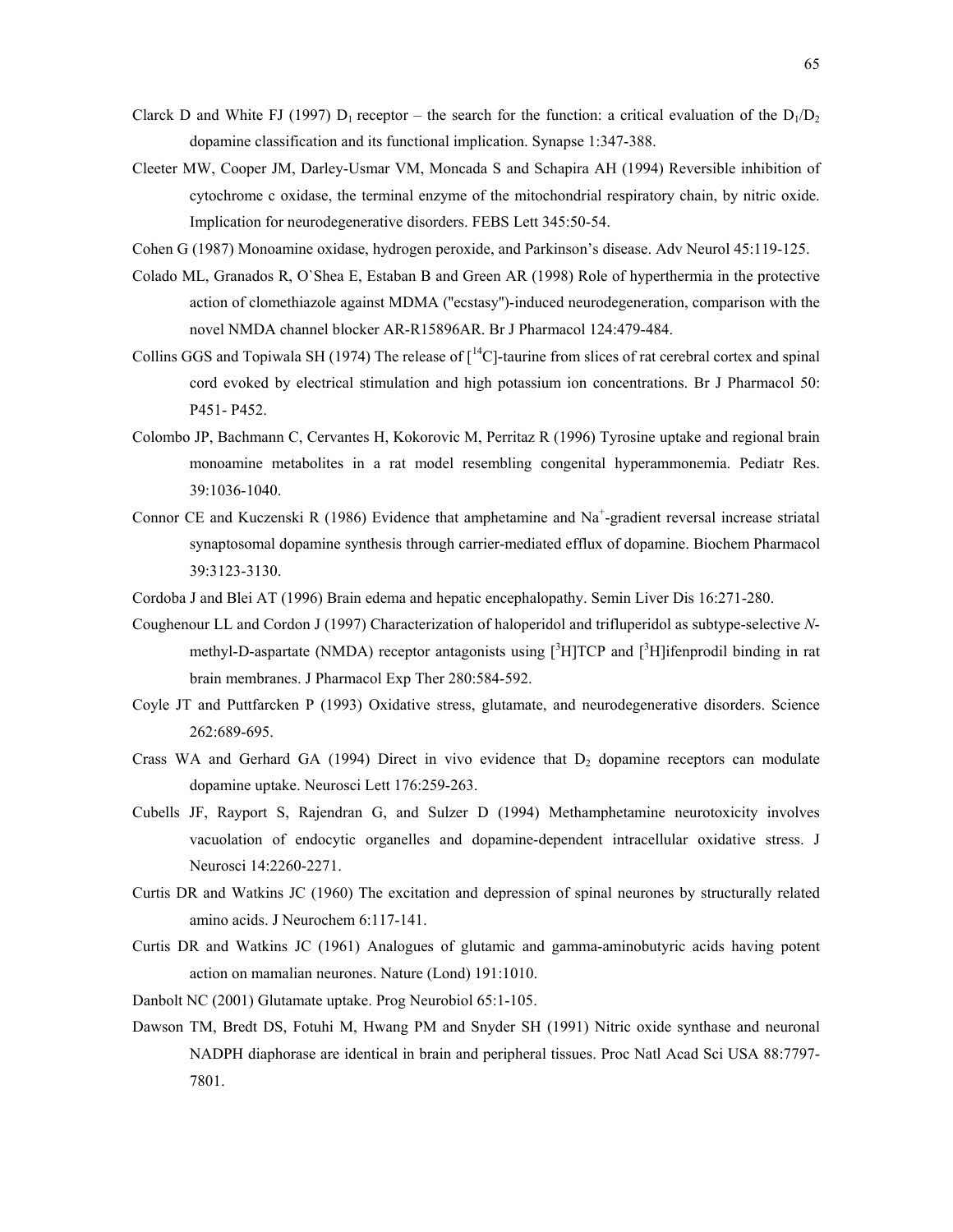- Dawson VL, Dawson TM, Bartley DA, Uhl GR and Snyder SM (1993) Mechanisms of nitric oxide-mediated neurotoxocity in primary brain cultures. J Neurosci 13:2651-2661.
- Del Arco A, Gonsalez-Mora JL, Armas VR and Mora F (1999) Amphetamine increases the extracellular concentration of glutamate in striatum of the awake rats: involvement of high affinity transporter mechanisms. Neuropharmacology 38:943-954.
- del Olmo N, Bustamante J, Martin del Río R and Solís JM (2000) Taurine activates  $GABA_A$  but not  $GABA_B$ receptors in rat hippocampal CA1 area. Brain Res 864:298-307
- Devamanoharan PS, Ali AH and Varma SD (1998) Oxidative stress to rats in vitro: protection by taurine. Free Rad Res 29:189-195.
- Devito MJ and Wagner GC (1989) Methamphetamine-induced neuronal damage: a possible role for free radicals. Neuropharmacology 28:1145-1150.
- Dingledine R and McBain CJ (1999) Glutamate and aspartate. In: Seigel MD (ed) Basic neurochemistry: molecular, cellular and medical aspects. Lippincott-Raven Publishers, Philadelphia-New York, pp. 315-346.
- Dodt HU, Hager G and Zieglgänsberger WJ (1993) Direct observation of neurotoxicity in brain slices with infrared videomicroscopy. J Neurosci Methods 50:165-171.
- Donoghue JP and Herkenham M (1986) Neostriatal projections from individual cortical fields conform to histochemistrically distinct striatal compartments in the rat brain. Brain Res 365:397-403.
- Ebadi M, Srinivasan SK and Baxi MD (1996) Oxidative stress and antioxidant therapy in Parkinson's disease. Prog Neurobiol 48:1-19.
- Erdo SL, Kiss B and Rosdy B (1981) Inhibition of dopamine uptake by a new psychostimulant mesocarb (sydnocarb). Pol J Pharmacol Pharm 33:141-147.
- Erecińska M and Dagani F (1990) Relationships between the neuronal sodium/potassium pump and energy metabolism. Effects of  $K^+$ , Na<sup>+</sup>, and adenosine triphosphate in isolated brain synaptosomes. J Gen Physiol 95:591-616.
- Erecińska M, Pastuszko A, Wilson DF and Nelson D (1987) Ammonia induced release of neurotransmitters from rat brain synaptosomes: differences between the effects on amines and amino acids. J Neurochem 49:258-1265.
- Erickson JD, Eiden LE and Hoffman BJ (1992) Expression and cloning of a reserpine-sensitive vesicular monoamine transporter. Proc Natl Acad Sci USA 89:10993-10997.
- Exposito I, Del Arco A, Segovia G and Mora F (1999) Endogenous dopamine increases extracellular concentratioms of glutamate and GABA in striatum of the freely moving rats: involvement of  $D_1$  and D2 dopamine receptors. Neurochem Res. 24:849-856.
- Fan P, Lavoie J, Le NL, Szerb JC and Butterworth RF (1990) Neurochemical and electrophysiological studies on the inhibitory effects of ammonium ions on the synaptic transmission in slices of rat hippocampus: evidence for a postsynaptic action. Neuroscience 37:327-334.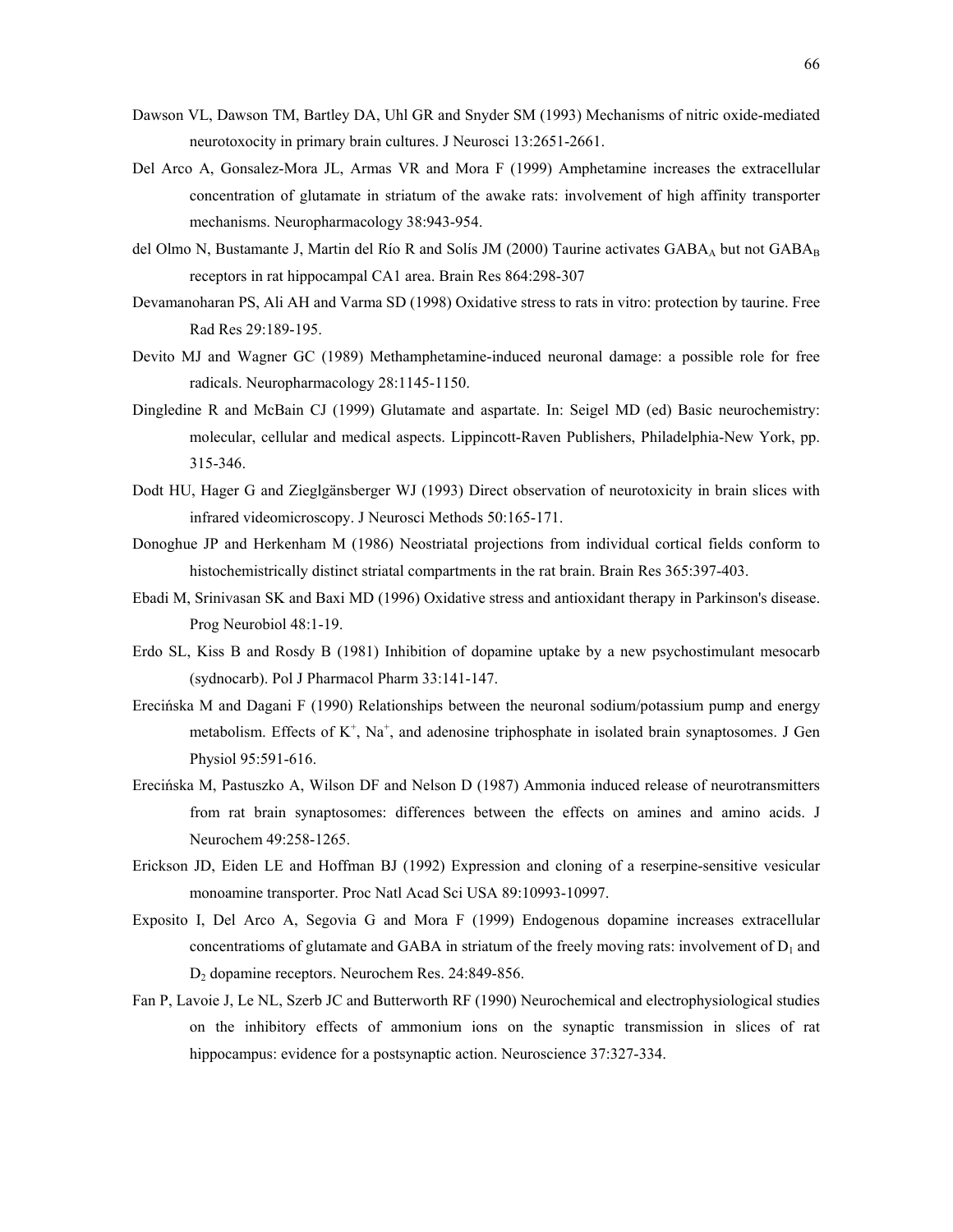- Farfel GM and Seiden LS (1995) Role of hypothermia in the mechanism of protection against serotonergic toxicity. II. Experiments with methamphetamine, p-chloroamphetamine, fenfluramine, dizocilpine and dextromethorphan. J Pharmacol Exp Ther 272:868-875.
- Felder CC, Williams HL and Axelrod J (1991) A transduction pathway associated with receptors coupled to the inhibitory guanine nucleotide binding protein  $G_i$  that amplifies ATP-mediated arachidonic acid release. Proc Natl Acad Sci USA 88:6477-6480.
- Feldman RS, Meyer JS and Quenzer LF (1997) Catecholamines. In: Principles of Neuropharmacology. Sinauer Associates Inc Publishers, Sunderland, pp. 277-344.
- Ferger B, van Amsterdam C, Seyfried C and Kuschensky K (1998) Effects of α-phenyl-tret-butylnitrone and selegrine on hydroxyl free radicals in rat striatum produced by local application of glutamate. J Neurochem 70:276-280.
- Ferre S, O'Connor WT, Fuxe K and Ungerstedt U (1993) The striatopallidal neuron a main locus for adenosine-dopamine interactions in the brain. J Neurosci 13:5402-5406.
- Ferre S, O'Connor W, Svenningsson P, Björklund L, Lindberg L, Tinner B, Strömberg I, Goldstein M, Ögren S, Ungerstedt U, Fredholm BB and Fuxe K (1996a) Dopamine  $D_1$  receptor-mediated transmission in the rat strioentopeduncular pathway and its modulation by adenosine  $A_1$  receptor-mediated mechanisms. Eur J Neurosci 8:1545-1553.
- Ferre S, Popoli P, Tinner-Staines B and Fuxe K (1996b) Adenosine  $A_1$  receptor-dopamine  $D_1$  receptor interaction in the rat limbic system: modulation of dopamine  $D_1$  receptor antagonist binding sites. Neurosci Lett 208:109-112.
- Fibiger HC and McGeer EG (1971) Effect of acute and chronic methamphetamine treatment on tyrosine hydroxylase activity in brain and adrenal medulla. Eur J Pharmacol 16:176-180.
- Filloux FM, Wamsley JK and Dawson TM (1997) Dopamine D-2 auto- and postsynaptic receptors in the nigrostriatal system of the rat brain: localization by quantitative autoradiography with [3H]sulpiride. Eur J Pharmacol 138 :61-68.
- Fisher JF and Cho AK (1979) Chemical release of dopamine from striatal homogenates: evidence for an exchange diffusion model. J Pharmacol Exp Ther 208:203-209.
- Fleckenstein AE, Gibb JW and Hanson GR (2000) Differential effects of stimulants on monoaminergic transporters, pharmacological consequences and implication for neurotoxicity. Eur J Pharmacol 406:1-13.
- Fonnum F (1984) Glutamate: a neurotransmitter in mammalian brain. J Neurochem 42:1-11.
- Fonnum F, Storm-Mathisen J and Divac I (1981) Biochemical evidence for glutamate as neurotransmitter in cortical and corticothalamic fibres in rat brain. Neuroscience 6:863-873.
- Fotuhi M, Sharp AH, Glatt CE, Hwang PM, von Krosigk M, Snyder SH and Dawson TM (1993) Differential localization of phosphoinositide-linked metabotropic glutamate receptor (mGluR1) and the inositol 1,4,5-trisphosphate receptor in rat brain. J Neurosci 13:2001-2012.
- Fowler CJ, Magnusson O and Ross SB (1984) Intra- and extraneuronal monoamineoxidase. Blood Vessels 21:126-131.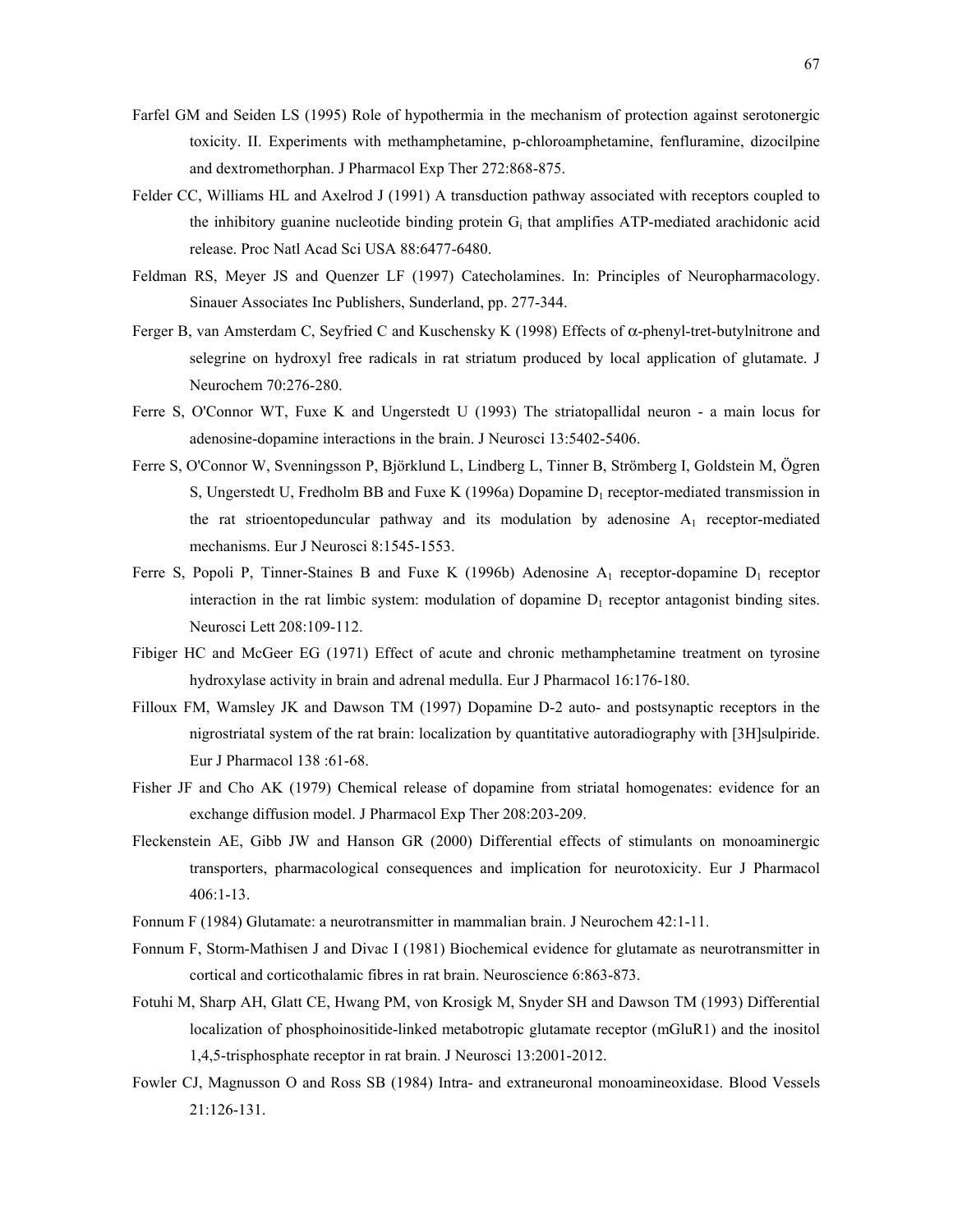- French ED, Vezzani A, Whetsell WO Jr and Schwarcz R (1986) Antiexcitotoxic actions of taurine in the rat hippocampus studied in vivo and in vitro. Adv Exp Med Biol 203:349-362.
- Fridovich I (1983) Superoxide radical: an endogenous toxicant. Annu Rev Pharmacol 23:239-257.
- Fridovich I (1986) Biological effects of the superoxide radical. Arch Biochem Biophys 247:1-11.
- Frost DO and Cadet J-L (2000) Effects of methamphetamine-induced neurotoxicity on the development of neural circuitry: a hypothesis. Brain Res Rev 34:103-118.
- Fumagalli F, Gainetdinov RR, Wang YM, Valenzano KJ, Miller GW and Caron MG (1999) Increased methamphetamine neurotoxicity in heterozygous vesicular monoamine transporter 2 knock-out mice. J Neurosci 19: 2424-2431.
- Fuxe K, Agnati LF, Kalia M, Glodsteim M, Anderson K and Härfstrand A (1985) Dopaminergic system in the brain and pituitary. In: Fluckiger E, Muller EE, Thorner MO (eds) The Dopaminergic System (Basic and clinical aspects of neuroscience), Springer-Verlag, Berlin, pp. 11-25.
- Fykse EM and Fonnum F (1996) Amino acid neurotransmission: dynamics of vesicular uptake. Neurochem Res 21:1053-1060.
- Gainetdinov RR, Sotnikova TD, Grekhova TV and Rayevsky KS (1997) Effects of a psychostimulant drug sydnocarb on rat brain dopaminergic transmission in vivo. Eur J Pharmacol 340:53-58.
- Ganiev MM, Kharlamov AN, Raevskii KS and Guseinov DIa (1987) Effect of sydnocarb on learning and memory. Biull Eksp Biol Med 104:453-454
- Garside S, Weiss S and Mazurek MF (1992) Comparative effects of  $D_1$  and  $D_2$  dopamine antagonists on somatostatine and neuropeptide Y release in cultured striatal neurones. Soc Neurosci Abstr 18:851.
- Garside S, Furtado JC and Mazurec MF (1996) Dopamine-glutamate interactions in the striatum: behaviourally relevant modification of excitotoxicity by dopamine receptor-mediated mechanisms. Neuroscience 75:1065-1074.
- Garthwaite J and Boulton CL (1995) Nitric oxide signaling in the central nervous system. Annu Rev Physiol 57:683-706.
- Gerfen CR (1992) The neostriatal mosaic: multiple levels of compartmental organisation. Trends Neurosci 4:133-138.
- Gerfen CR, Keefe KA and Gauda EB (1995)  $D_1$  and  $D_2$  dopamine receptor function in the striatum: coactivation of  $D_1$ - and  $D_2$ -dopamine receptors on separate populations of neurons results in potentiated immediate early gene response in  $D_1$ -containing neurons. J Neurosci 15:8167-8176.
- Gibb JW and Kogan FJ (1979) Influence of dopamine synthesis on methamphetamine-induced changes in striatal and adrenal tyrosine hydroxylase activity. Naunyn Schmiedeberg's Arch Pharmacol 310:185-187.
- Giovanni A, Liang LP, Hastings TG and Zigmond MJ (1995) Estimating hydroxyl radical content in rat brain using systemic and intraventricular salicylate: impact of methamphetamine. J Neurochem 65:2016- 2021.
- Giros B and Caron MG (1993) Molecular characterization of the dopamine transporter. Trends Pharmacol Sci 14:43-49.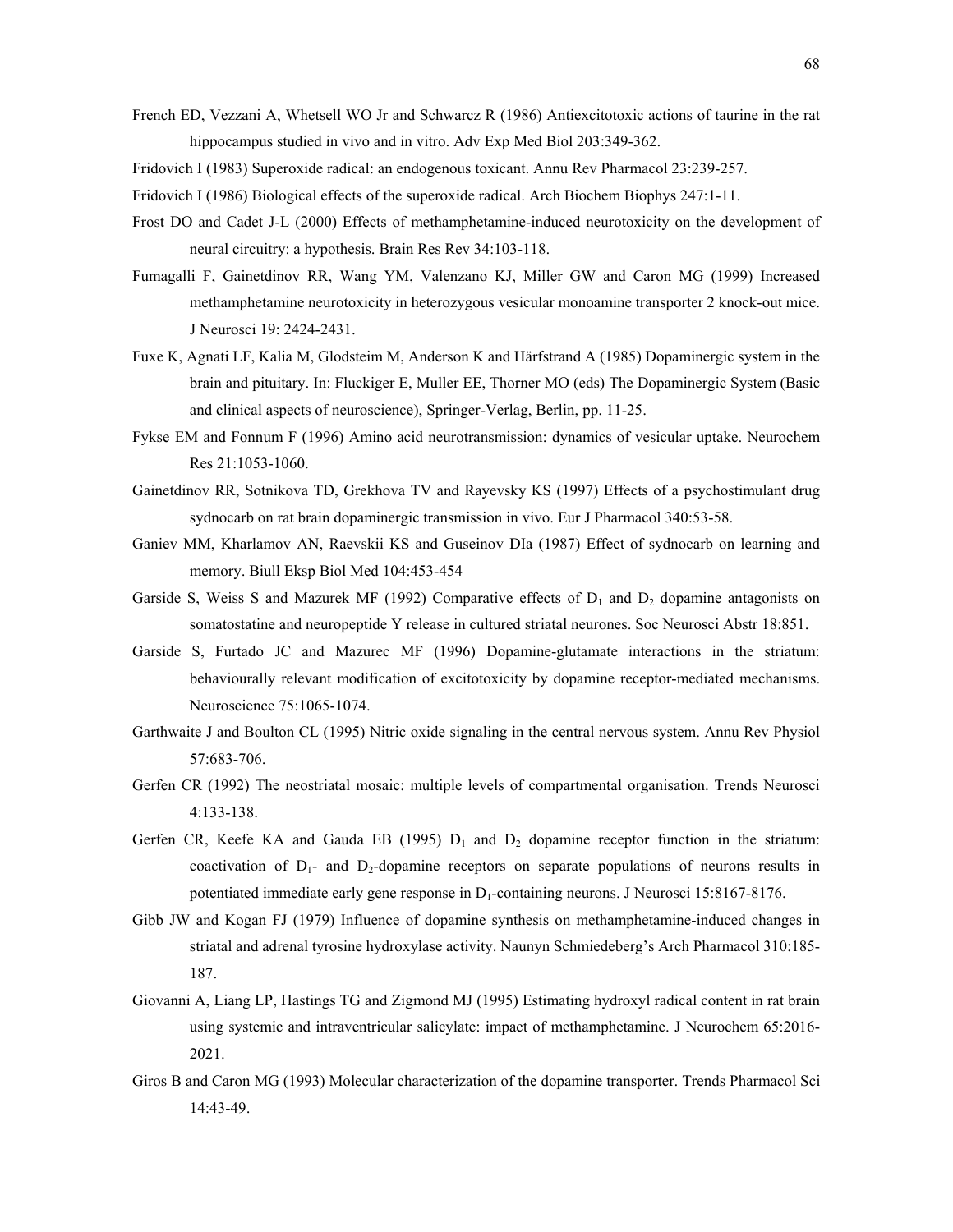- Graham DG (1978) Oxidative pathways for catecholamines in the genesis of neuromelatonin and cytotoxic quinones. Mol Pharmacol 14:633-643.
- Graham DG, Tiffany SM, Bell WB and Gutknecht WF (1978) Autooxidation versus covalent binding of quinones as the mechanism of toxicity of dopamine, 6-hydroxydopamine, and related compounds toward C1300 neuroblastoma cells in vitro. Mol Pharmacol 14:644-653.
- Graybiel AM (1990) Neurotransmitters and neuromodulators in the basal ganglia. Trends Neurosci 13:244- 254.
- Greene JG and Greenamyre JT (1996) Bioenergetics and glutamate excitotoxicity. Prog Neurobiol 48:613- 634.
- Hahn M, Massen O, Nencki M and Pavlov I (1893) Die Eck'sche Fistel zwischen der unteren Hohlvene und der Pfortader und ihre Folgen für den Organmus. Arch Exp Path Pharmakol 32:161-210.
- Halliday G, Harding A and Paxinos G (1995) Serotonin and tachykinin system. In: Paxinos G (ed) The Rat Nervous System. Academic Press, San Diego, pp. 929-974.
- Halliwell B and Gutteridge JM (1985) The importance of free radicals and catalytic metal ions in human diseases. Mol Aspects Med 8:89-93.
- Hastings TG, Lewis DA and Zigmond MJ (1996) Role of oxidation in the neurotoxic effects in intrastriatal dopamine injections. Proc Natl Acad Sci USA 93:1956-1961.
- Havemann U, Magnus B, Moller HG and Kuschinsky K (1986) Individual and morphological differences in the behavioural response to apomorphine in rats. Psychopharmacology 90:40-48.
- Hawkins RA and Mans AM (1994) Brain metabolism in encephalopathy caused by hyperammonemia. Adv Exp Med Biol 368:11-21.
- Hawkins RA, Miller AL, Nielsen RC and Veech RL (1973) The acute action of ammonia on rat brain metabolism in vivo. Biochem J 134:1001-1008.
- Hayes KC, Carey RE and Schmidt SY (1975) Retinal degeneration associated with taurine deficiency in the cat. Science 188:949-954
- Heikkilä RE, Orlansky H and Cohen G (1975) Studies on the distinction between uptake inhibition and release of [<sup>3</sup>H]dopamine in rat brain tissue slices. Biochem Pharmacol 24:847-852.
- Henry JP, Sagne C, Bedet C, Gasnier B (1998) The vesicular monoamine transporter: from chromaffin granule to brain. Neurochem Int. 32:227-246.
- Hermenegildo C, Marcaida G, Montoliu C, Grisolía S, Miñana MD and Felipo V (1996) NMDA receptor antagonists prevent acute ammonia toxicity in mice. Neurochem Res 21:1237-44.
- Hermenegildo C, Montoliu C, Llansola M, Muñoz MD, Gaztelu JM, Miñana MD and Felipo V (1998) Chronic hyperammonemia impairs the glutamate nitric oxide cyclic GMP pathway in cerebellar neurons in culture and in the rat in vivo. Eur J Neurosci 10:3201-3209.
- Hermenegildo C, Monfort P and Felipo V (2000) Activation of NMDA receptors in rat brain in vivo following acute ammonia intoxication. Characterization by in vivo brain microdialysis. Hepatology 31:709-715.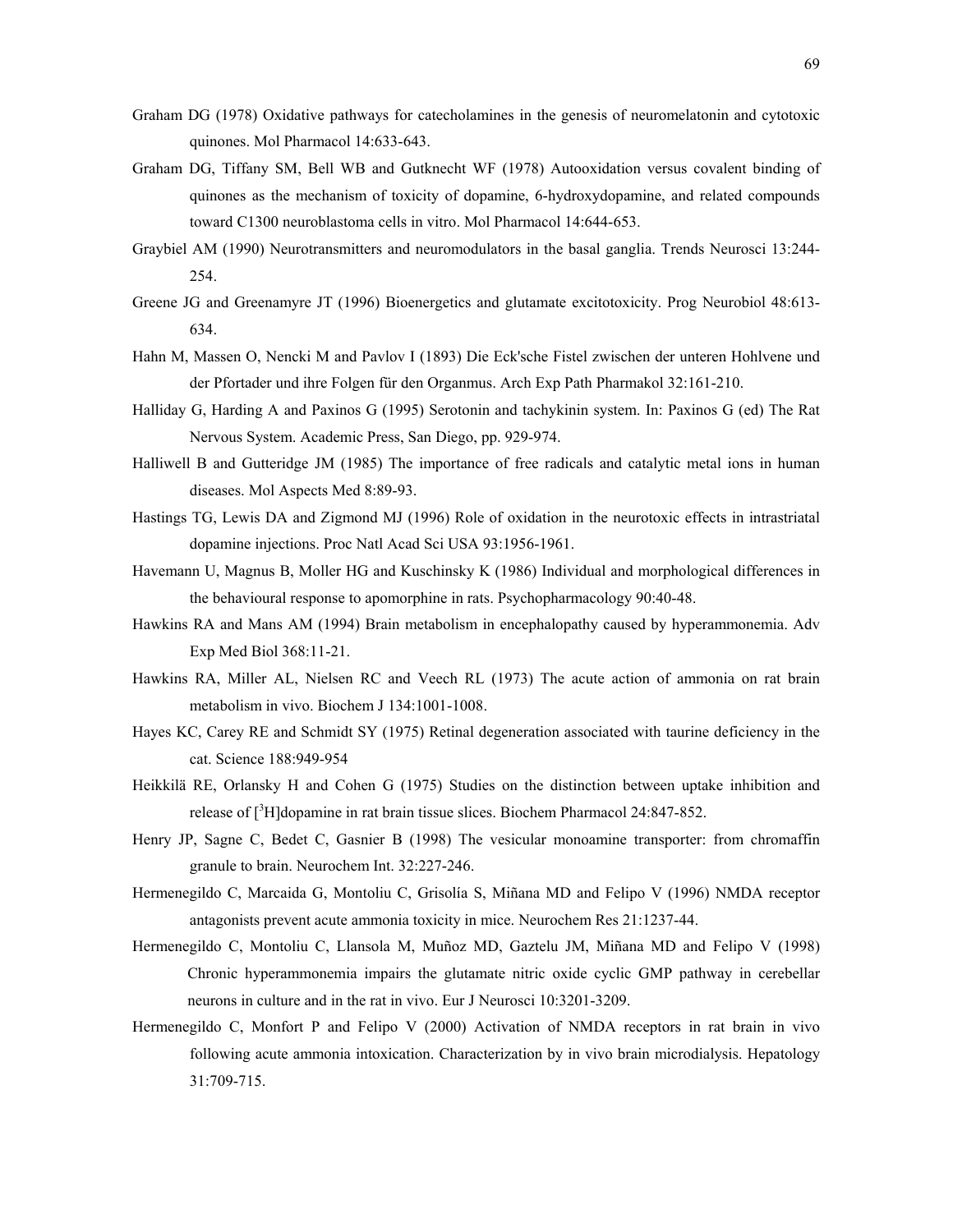- Hersh SM, Ciliax BJ, Gutekunst CA, Rees HD, Heilman CJ, Yung KK, Bolam JP, Ince E, Yi H and Levey AI (1995) Electron microscopic analysis of  $D_1$  and  $D_2$  dopamine receptor proteins in the dorsal striatum and their synaptic relationship with motor corticostriatal afferents. J Neurosci 15:5222-5237.
- Hilgier W, Olson JE and Albrecht J (1996) Relation of taurine transport and brain edema in rats with simple hyperammonemia or liver failure. J Neurosci Res 45:69-74.
- Hindfelt B and Siesjö BK (1971) Cerebral effects of acute ammonia intoxication. Scand J Clin Lab Invest 28:365-374.
- Hindfelt B, Plum F and Duffy TE (1977) Effect of acute ammonia intoxication on cerebral metabolism in rats with portacaval shunts. J Clin Invest 59:386-396.
- Holopainen I and Kontro P (1988) Glutamate release from cerebellar granule cells differentiating in culture: modulation of the  $K^+$ -stimulated release by inhibitory amino acids. Neurochem Int 12:155-161.
- Hotchkiss AJ and Gibb JW (1980) Long-term effects of multiple doses of methamphetamine on tryptophan hydroxylase and tyrosine hydroxylase activity in rat brain. J Pharmacol Exp Ther 214:257-262.
- Huang N-K, Wan F-J, Tseng C-J and Tung CS (1997) Amphetamine induces hydroxyl radical formation in the striatum of rats. Life Sci 61:2219-2229.
- Huether G, Zhou D and Ruther E (1997) Causes and consequences of the loss of serotonergic presynapses elicited by the consumption of  $3,4$ -methylendioxymethamphetamine (MDMA, "ecstasy") and its congeners. J Neural Transm 104:771-794.
- Huxtable RJ (1986) Biochemistry of Sulfur. Plenum Press, New York
- Ilyin VI, Whittemore ER, Guastella J, Weber E and Woodward RM (1996) Subtype-selective inhibition of *N*methyl-D-aspartate receptors by haloperidol. Mol Pharmacol 50:1541-1550.
- Itzhak Y and Ali SF (1996) The neuronal nitric oxide synthase inhibitor, 7-nitroindazole, protects against methamphetamine-induced neurotoxicity in vivo. J Neurochem 67:1170-1173.
- Itzhak Y, Gandia C, Huang PL and Ali SF (1998) Resistance of neuronal nitric synthase-deficient mice to methamphetamine-induced dopaminergic neurotoxicity. J Pharmacol Exp Ther 284:1040-1047.
- Iversen LL (1974) Uptake mechanisms for neurotransmitter amines. Biochem Pharmacol 23:1927-1935.
- Izguierdo I and Medina JH (1997) Memory formation: the sequence of biochemical events in the hippocampus and its connection to activity in other brain structures. Neurobiol Learn Memory 68:285-316.
- Jaber M, Robinson SW, Missale C and Caron MG (1996) Dopamine receptors and brain function. Neuropharmacology 35:1503-1519.
- Jackson DM and Westlund-Danielsson A (1994) Dopamine receptors: molecular biology, biochemistry and behavioural aspects. Pharmacol Ther 64:291-369.
- Jackson PS and Strange K (1993) Volume-sensitive anion channels mediate swelling-activated inositol and taurine efflux. Am J Physiol 34:C1489-C1500.
- Jalan R and Hayes PC (1997) Hepatic encephalopathy and ascites. Lancet 350:1309-1315.
- Jaworski JN, Gonsales A and Randall PK (2001) Effect of dopamine  $D_2/D_3$  receptor antagonist sulpiride on amphetamine-induced changes in striatal extracellular dopamine. Eur J Pharmacol 418:201-206.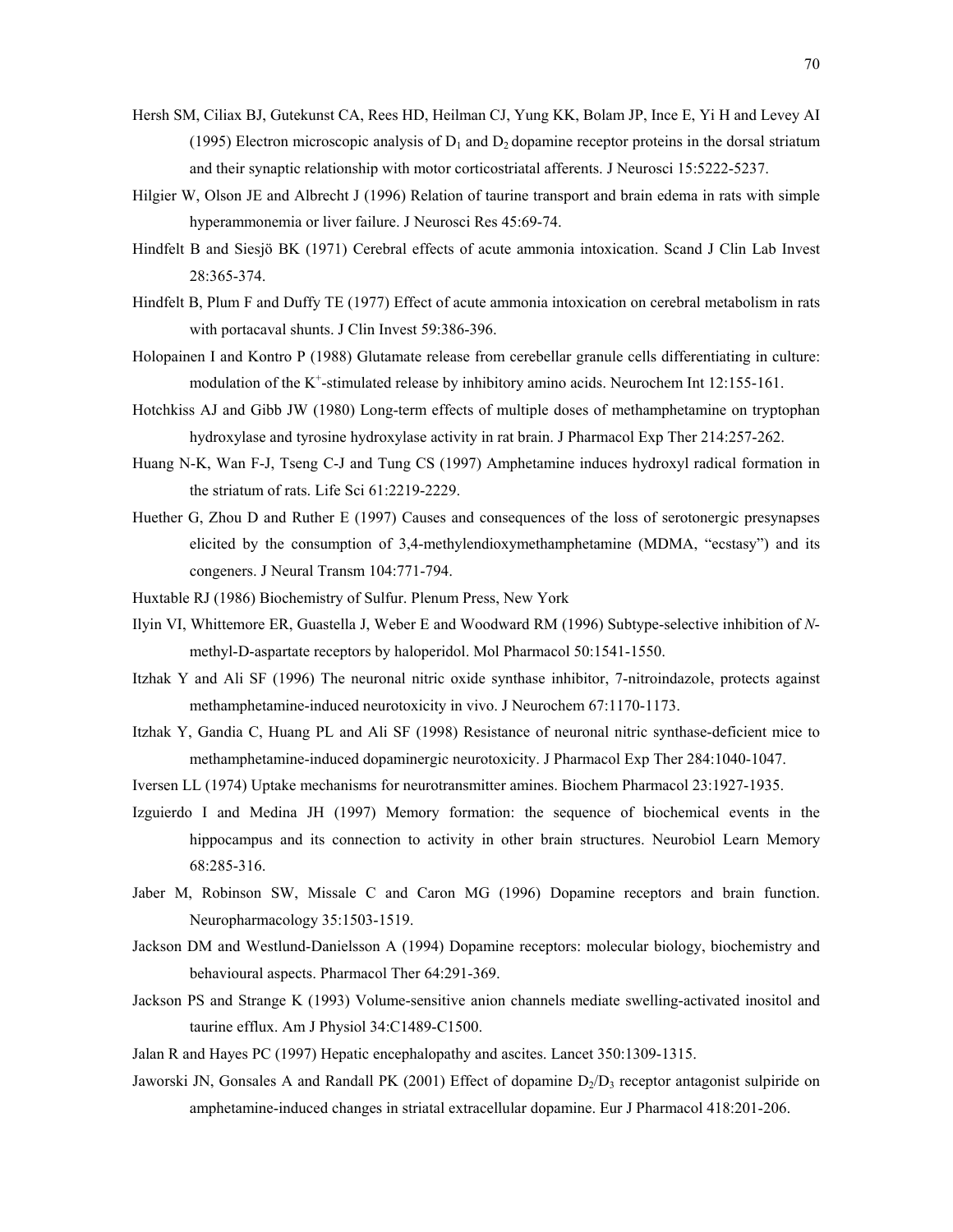- Jin S (1997) AMPA- and kainate-receptors differentially mediate excitatory amino acid-induced dopamine and acetylcholine release from rat striatal slices. Neuropharmacology 36:1503-1510.
- Johnson M, Stone DM, Hanson GR and Gibb JW (1987) Role of dopaminergic nigrostriatal pathway in methamphetamine-induced depression of the neostriatal serotonergic system. Eur J Pharmacol 135:231-234.
- Johnson RG, Carty SE and Scarpa A (1981) Proton:substrate stoichiometry during active transport of biogenic amines in chromaffine ghosts. J Biol Chem 256:5773-5780.
- Johnston LD, O'Malley PM and Bachman JG (1997) National survey results on drug use from the monitoring the future study, 1975-1994. US Department of Health and Human Services, Rockville, MD.
- Kanterman RY, Mahan LC, Briley EM, Monsma FJ Jr, Sibley DR, Axelrod J and Felder CC (1991) Transfected  $D_2$  dopamine receptors mediate the potentiation of arachidonic acid release in Chinese hamster ovary cell. Mol Pharmacol 39:364-369.
- Kawaguchi Y, Wilson CJ, Augood SJ and Emson PC (1995) Striatal interneurones: chemical, physiological and morphological characterization. Trends Neurosci 18:527-535.
- Kelley AE (1982) The amygdalostriatal projection in the rat an anatomical study by anterograde tracing methods. Neuroscience 7:615-630.
- Kemp JM and Powell TP (1971) The structure of the caudate nucleus of the cat: light and electron microscopy. Philos Trans R Soc Lond B Biol Sci 262:383-401.
- Kendrick KM, Guevara-Guzman R, de la Riva C, Christensen J, Ostergaard K and Emson PC (1996) NMDA and kainate-evoked release of nitric oxide and classical transmitters in the rat striatum: in vivo evidence that nitric oxide may play a neuroprotective role. Eur J Neurosci 8:2619-2634.
- Kimelberg HK, Gooderie SK, Higman S, Pang S and Waniewski RA (1990) Swelling-induced release of glutamate, aspartate, and taurine from astrocyte cultures. J Neurosci 10:1583-1591.
- Kita H and Kitai ST (1988) Glutamate decarboxylase immunoreactive neurons in rat neostriatum: their morphological types and populations. Brain Res 447:346-352.
- Kiyatkin EA and Rebec GV (1996) Dopaminergic modulation of glutamate-induced excitation of neurons in the neostriatum and nucleus accumbens of awake, unrestrained rats. J Neurophysiol 75:142-153.
- Kiyatkin EA and Rebec GV (1999) Striatal neuronal activity and responsiveness to dopamine and glutamate after selective blockade of  $D_1$  and  $D_2$  dopamine receptors in freely moving rats. J Neurosci 19:3594-3609.
- Kontro P (1987) Interactions of taurine and dopamine in the striatum. Adv Exp Med Biol 217:347-355.
- Kontro P and Oja SS (1987a) Effect of the new anticonvulsive taurine derivative, taltrimide, on the membrane transport and binding of GABA and taurine in the mouse cerebellum. Neuropharmacology 26:19-23.
- Kontro P and Oja SS (1987b) Taurine and GABA release from mouse cerebral cortex slices: effects of structural analogues and drugs. Neurochem Res 12:475-482.
- Kontro P and Oja SS (1988) Release of taurine, GABA and dopamine from rat striatal slices: mutual interactions and developmental aspects. Neuroscience 24:49-58.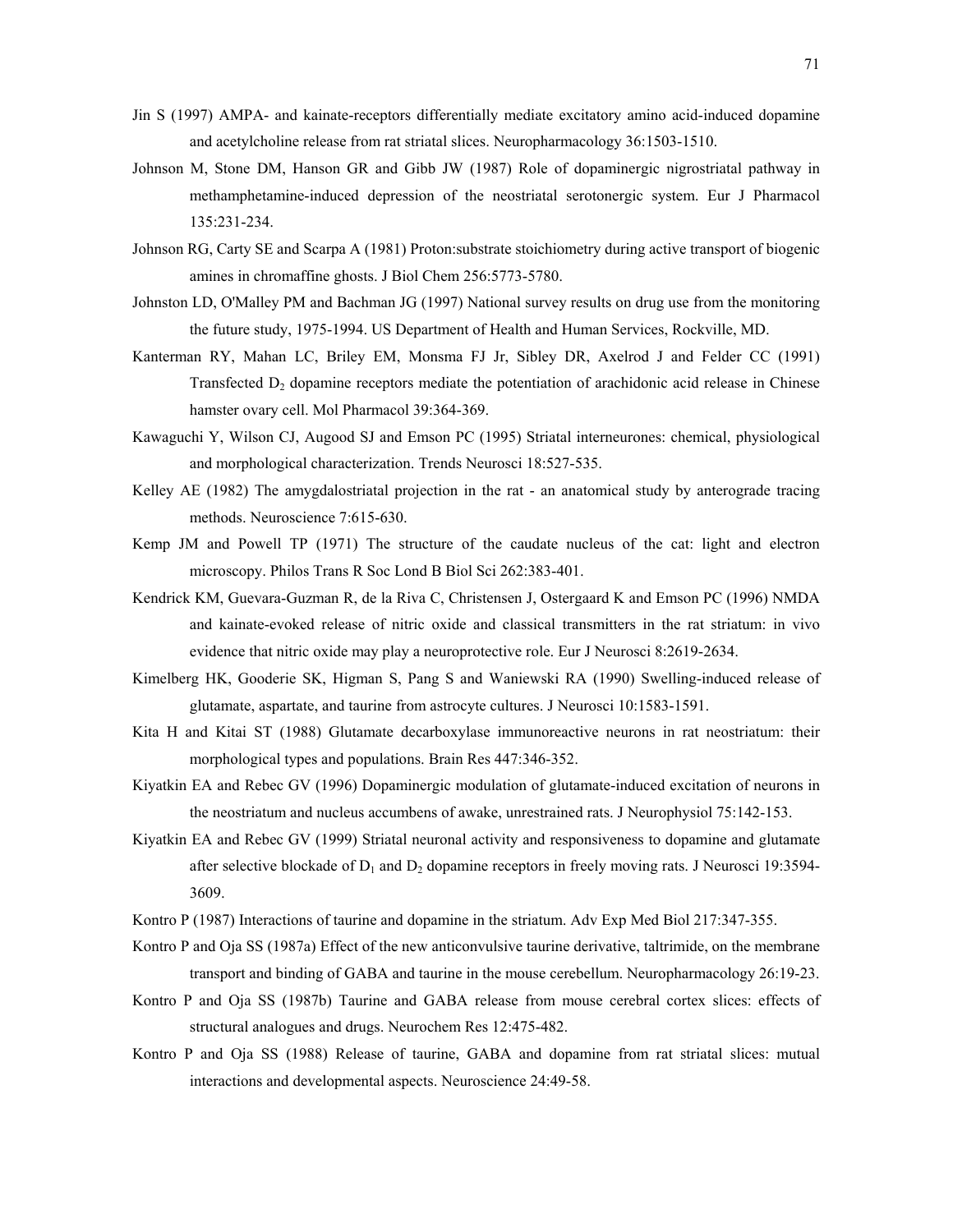- Koph W and Kuschinsky K (1993) Conditioned effects of apomorphine are manifest in regional EEG of rats both in hippocampus and in striatum. Naunyn-Schmiedeberg's Arch Pharmacol 347:487-493.
- Korpi ER, Kontro P, Nieminen K, Marnela K-M and Oja SS (1981) Spontaneous and depolarization-induced efflux of hypotaurine from mouse cerebral cortex slices: comparison with taurine and GABA. Life Sci. 29:811-816.
- Korpi ER, Kontro P and Oja SS (1983) Efflux of taurine from bovine cerebral cortex synaptosomes: homoand hetero-trans-stimulation. Acta Physiol Scand 118:441-443.
- Kosenko E, Kaminsky Y, Felipo V, Miñana MD and Grisolía S (1993) Chronic hyperammonemia prevents changes in brain energy and ammonia metabolites induced by acute ammonia intoxication. Biochim Biophys Acta 1180:321-326.
- Kosenko E, Kaminsky Y, Grau E, Miñana MD, Marcadia G and Grisolía S (1994) Brain ATP depletion induced by acute ammonia intoxication in rats is mediated by activation of the NMDA receptor and Na+ , K<sup>+</sup> -ATPase. J Neurochem 63:2172-1278.
- Kosenko E, Kaminsky Y, Grau E, Miñana MD, Grisolía S and Felipo V (1995) Nitroarginine, an inhibitor of nitric oxide synthetase, attenuates ammonia toxicity and ammonia-induced alterations in brain metabolism. Neurochem Res 20:451-456.
- Kosenko E, Kaminsky Y, Kaminsky A, Valencia M, Lee L, Hermenegildo C and Felipo V (1997a) Superoxide production and antioxidant enzymes in ammonia intoxication in rats. Free Radic Res 27:637-644.
- Kosenko E, Felipo V, Montoliu C, Grisolía S and Kaminsky Y (1997b) Effects of acute hyperammonemia in vivo on oxidative metabolism in nonsynaptic rat brain mitochondria. Metab Brain Dis 12: 69-82.
- Kosenko E, Kaminsky Y, Lopata O, Muravyov N, Kaminsky A, Hermenegildo C and Felipo V (1998) Nitroarginine, an inhibitor of nitric oxide synthase, prevents changes in superoxide radical and antioxidant enzymes induced by ammonia intoxication. Metab Brain Dis 13:29-41.
- Kosenko E, Kaminski Y, Lopata O, Muravyov N and Felipo V (1999) Blocking NMDA receptors prevents the oxidative stress induced by acute ammonia intoxication. Free Radic Biol Med 26:1369-1374.
- Kosenko E, Kaminsky Y, Stavroskaya IG and Felipo V (2000) Alteration of mitochondrial calcium homeostasis by ammonia-induced activation of NMDA receptors in rat brain in vivo. Brain Res 880:139-146.
- Kosinski CM, Standaert DG, Counihan TJ, Scherzer CR, Kerner JA, Daggett LP, Velicelebi G, Penney JB, Young AB and Landwehrmeyer GB (1998) Expression of *N*-methyl-D-aspartate receptor subunit mRNAs in the human brain: striatum and globus pallidus. J Comp Neurol 390:63-74.
- Krasov VA (1988) Sydnocarb treatment of young schoolchildren with the hyperdynamic syndrome. S Korsakov`s J Neuropath Psychiat 88:97-101.
- Kraus MM, Bashkatova V, Vanin A, Philippu A and Prast H (2002) Dizocilpine inhibits amphetamineinduced formation of nitric oxide and amphetamine-induced release of amino acids and acetylcholine in the rat brain**.** Neurochem Res 27:229-235.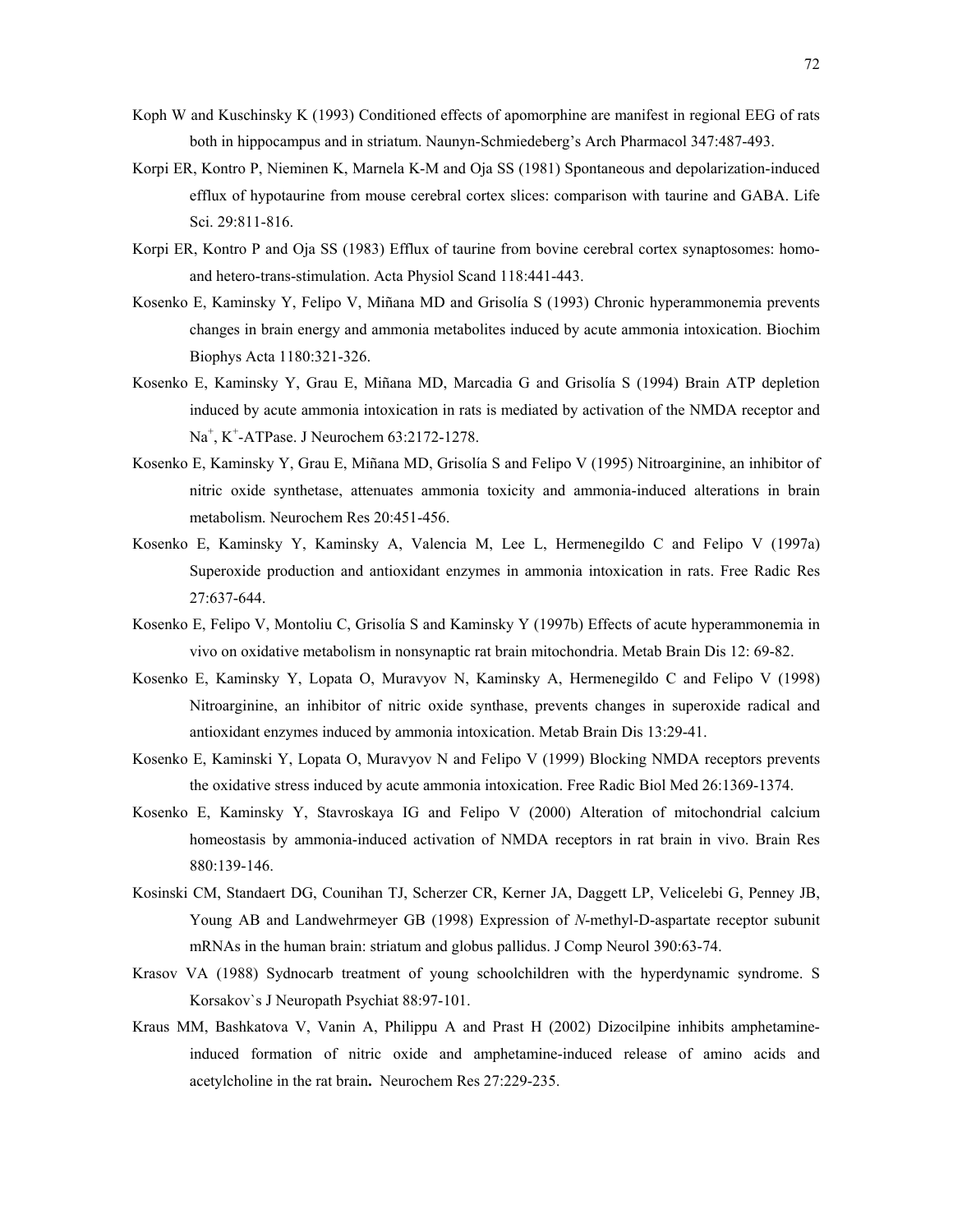- Kuhar MJ, Couceyro PR and Lambert PD (1999) Catecholamines. In: Seigel MD (ed) Basic Neurochemistry: Molecular, Cellular and Medical Aspects. Lippincott-Raven Publishers, Philadelphia-New York, pp. 243-261.
- Kultas-Ilinsky K, Leontiev V and Whiting PJ (1998) Expression of 10 GABA<sub>A</sub> receptor subunit messenger RNAs in the motor-related thalamic nuclei and basal ganglia of Macaca Mulatta studied with in situ hybridization histochemistry. Neuroscience 85:179-204.
- Kure S, Tominaga T, Yoshimoto T, Tada K and Narisawa K (1991) Glutamate triggers internucleosomal DNA cleavage in neuronal cells. Biochem Biophys Res Commun 179:39-45.
- Kuriyama K (1980) Taurine as a neuromodulator. Fed Proc 39:2680-2684.
- La Voie MJ and Hastings TG (1999) Dopamine quinone formation and protein modification associated with the striatal neurotoxicity of methamphetamine: evidence against a role for extracellular dopamine. J Neurosci 19:1484-1491.
- Lafon-Cazal M, Pietri S, Culcasi M and Bockaert J (1993) NMDA-dependent superoxide production and neurotoxicity. Nature 364:535-537.
- Landwehrmeyer GB, Standaert DG, Testa CM, Penney JB and Young AB (1995) NMDA receptor subunit mRNA expression by projection neurons and interneurons in rat striatum. J Neurosci 15:5297-5307.
- Lange KW, Korenhuber J and Reiderer P (1997) Dopamine/glutamate interactions in Parkinson`s disease. Neurosci Behav Rev 21:393-400.
- Lazarewicz JW, Noremberg K, Lehmann A and Hamberger A (1985) Effects of taurine on calcium binding and accumulation in rabbit hippocampal and cortical synaptosomes. Neurochem Int 7:421-428.
- Lehmann A, Hagberg H and Hamberger A (1984) A role of taurine in the maintenance of homeostasis in the central nervous system during hyperexcitation. Neurosci Lett 52:341-346.
- Lehmann A, Hagberg H, Nyström B, Sandberg M and Hamberger A (1985) In vivo regulation of extracellular taurine and other neuroactive amino acids in rabbit hippocampus. Prog Clin Biol Res 179:289-311.
- Lemasters JJ, Qian T, Bradham CA, Brenner DA, Cascio WE, Trost LC, Nishimura Y, Nieminen AL and Herman B (1999) Mitochondrial dysfunction in the pathogenesis of necrotic and apoptotic cell death. J Bioenerg Biomembr 31:305-319.
- Liang N and Rutledge CO (1982) Comparison of the release of [<sup>3</sup>H]dopamine from isolated corpus striatum by amphetamine, fenfluramine and unlabelled dopamine. Biochem Pharmacol 31:983-992.
- Lindvall O and Björklund A (1974) The organization of ascending catecholamine neuron systems in the rat brain as revealed by the glyoxylic acid fluorescent method. Acta Physiol Scand Suppl 412:1-48.
- Lipton SA (1999) Neuronal protection and destruction by NO. Cell Death Diff 6:943-951.
- Lipton SA and Rosenberg PA (1994) Mechanisms of disease: excitatory amino acids as a final common pathway for neurological disorders. New Eng J Med 330:613-622.
- Liu Y, Peter D, Roghani A, Schuldiner S, PrivÈ GG, Eisenberg D, Brecha N and Edwards RH (1992) A cDNA that suppresses MPP<sup>+</sup> toxicity encodes a vesicular amine transporter. Cell 70:539-551.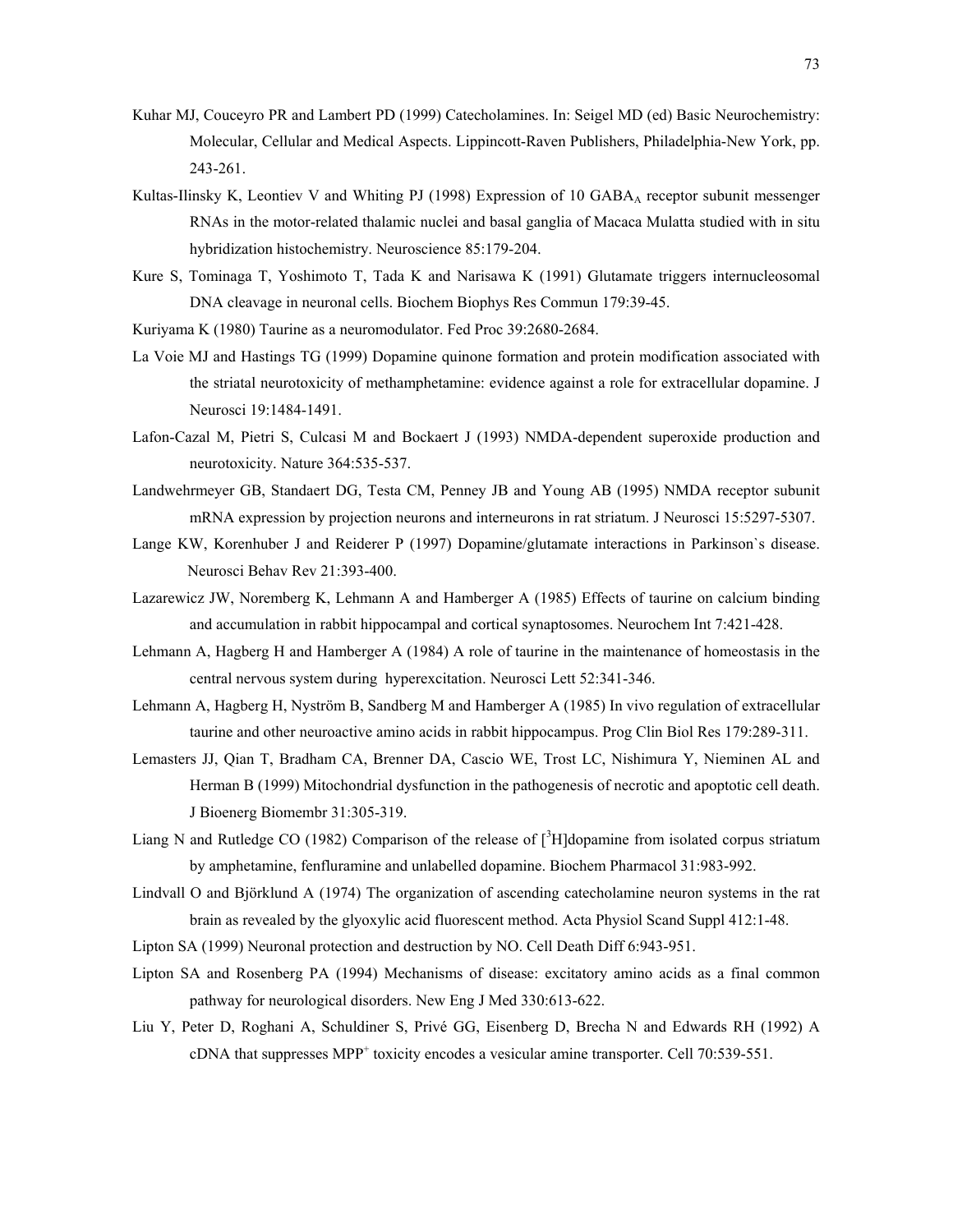- Lizasoain I, Moro MA, Knowles RG, Darley-Usmar V and Moncada S (1996) Nitric oxide and peroxynitrite exert distinct effects on the mitochondrial respiration which are differentially blocked by glutathione or glucose. Biochem J 314:877-880.
- Lombardini JB (1985) Effects of taurine on calcium ion uptake and protein phosphorylation in rat retinal membrane preparation. J Neurochem 45:268-275.
- Lynch DR and Gallagher MJ (1996) Inhibition of *N*-methyl-D-aspartate receptors by haloperidol, developmental and pharmacological characterization in native and recombinant receptors. J Pharmacol Exp Ther 279:154-161.
- Lyon M and Robbins T (1975) The action of central nervous system stimulant drugs; a general theory concerning amphetamine effects. In: Essman WB and Valzelli L (eds) Current Development in Psychopharmacology. Spectrum, New York, pp. 79-163.
- Malberg JE and Seiden LS (1998) Small changes in ambient temperature cause large changes in 3,4 methylendioxymethamphetamine (MDMA)-induced serotonin neurotoxicity and core body temperature in the rat. J Neurosci 18:5086-5094.
- Mald JF and Burgesser K (1993) Adenosine triphosphate depletion reverses sodium-dependent, neuronal uptake of glutamate in rat hippocampal slices. Neuroscience 13:4429-4444.
- Mankovskaya IN, Serebrovskaya TV, Swanson RJ, Vavilova GL and Kharlamova ON (2000) Mechanisms of taurine antihypoxic and antioxidant action. High Altitude Med Biol 1:105-110.
- Männistö PT, Ulmanen I, Lundström K, Taskinen J, Tenhunen J, Tilgman C and Kaakkola S (1992) Characteristics of catechol O-metyltransferae (COMT) and properties of selective COMT inhibitors. Prog Drug Res 39:314-319.
- Mansour A, Meador-Woodruff JH, Bunzow JR, Civelli O, Akil H and Watson SJ (1990) Localization of dopamine  $D_2$  receptor mRNA and  $D_1$  and  $D_2$  receptor binding in the rat brain and pituitary: an in situ hybridization-receptor autoradiographic analysis. J Neurosci 10:2587-2600.
- Mantle TJ, Tipton KF and Garret NJ (1976) Inhibition of monoamineoxidase by amphetamine and related compounds. Biochem Pharmacol 25:2073-2077.
- Marcaida G, Felipo V, Hermenegildo C, Miñana MD and Grisolía S (1992) Acute ammonia toxicity is mediated by the NMDA type of glutamate receptors. FEBS Lett 296:67-68.
- Mashkovsky MD, Altshuler RA, Avrutsky GYa, Aleksandrovich YuA and Smulevich RA (1971) Experimental and clinical study on new psychostimulator sydnocarb. S Korsakov`s J Neuropath Psychiat 71:1704-1709.
- Matsuda T, Takuma K, Kishida Y, Azuma J and Baba A (1996) Protective effect of taurine against reperfusion injury in cultured rat astrocytes. Adv Exp Med Biol 403:491-497.
- Mayer ML, Westbrook GL and Guthrie PB (1984) Voltage-dependent block by  $Mg^{2+}$  of NMDA responses in spinal cord neurons. Nature 309:261-263.
- McBain CJ and Mayer L (1994) *N*-Methyl-D-aspartic acid receptor structure and function. Physiol Rev 74:723-760.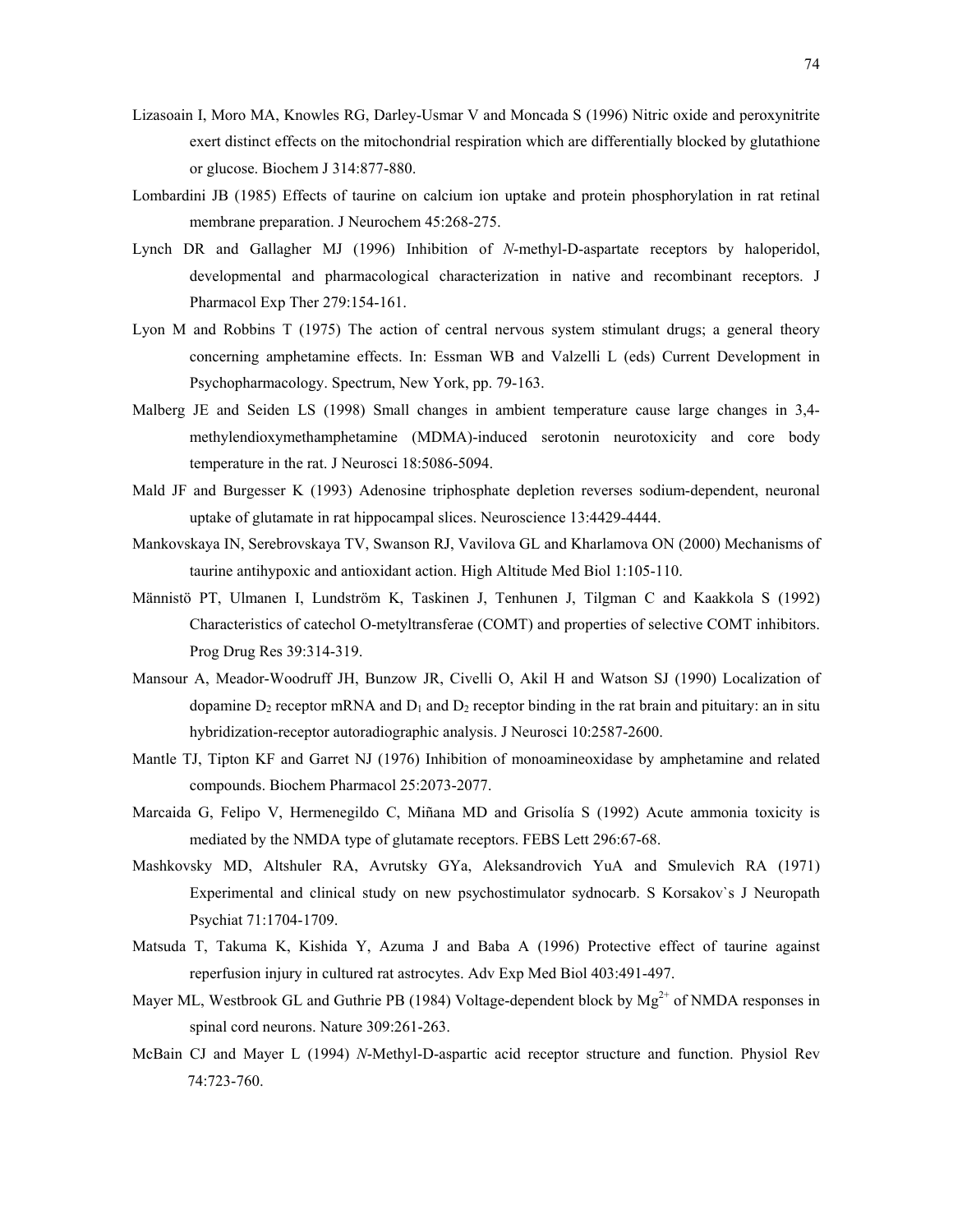- McGeorge AJ and Faull RLM (1989) The organization of the projection from the cerebral cortex to the striatum in the rat. Neuroscience 29:503-537.
- McGiff JC (1991) Cytochrome c450 metabolism of arachidonic acid. Annu Rev Pharmacol Toxicol 31:339- 369.
- McLaughlin BA, Nelson D, Erecińska M and Chesselet MF (1998) Toxicity of dopamine to striatal neurons in vitro and potentiation of cell death by a mitochondrial inhibitor. J Neurochem 70:2406-2415.
- Meador-Woodruff JH, Mansour A, Healy DJ, Kuehn R, Zhou QY, Bunzow JR, Akil H, Civelli O and Watson SJ Jr (1991) Comparison of the distributions of  $D_1$  and  $D_2$  dopamine receptor mRNAs in rat brain. Neuropsychopharmacology 5:231-242.
- Medina I, Fillipova N, Barbin G, Ben Ari Y and Bregestovski P (1994) Kainate-induced inactivation of NMDA currents via an elevation of intracellular  $Ca^{2+}$  in hippocampal neurons. J Neurophysiol 72:456-465.
- Meiergerd SM, Patterson TA and Schenk JO (1993)  $D_2$  receptors may modulate the function of the striatal transporter for dopamine: kinetic evidence from studies in vitro and in vivo. J Neurochem 61:764- 767.
- Meldrum B and Garthwaite J (1990) Excitatory amino acid neurotoxicity and neurodegenerative disease. Trends Pharmacol Sci 11:379-387.
- Mellow-Filho AC and Meneghini R (1984) In vivo formation of single strand breaks in DNA by hydrogen peroxide is mediated by the Haber-Weiss reaction. Biochim Biophys Acta 781:56-93.
- Messina SA and Dawson R, Jr (2000) Attenuation of oxidative damage to DNA by taurine and taurine analogs. Adv Exp Med Biol 483:355-367.
- Miller DB and O`Callaghan JP (1994) Environment-, drug- and stress-induced alteration in body temperature affect the neurotoxicity of substituted amphetamines in the C57BL/6J mouse. J Pharmacol Exp Ther 270:752-760.
- Miller GW, Gainetdinov RR, Levey AI and Caron MG (1999) Dopamine transporters and neuronal injury. Trends Pharmacol Sci 20:424-429.
- Miroshnichenko II, Kudrin VS and Rayevsky KS (1988) Effect of carbidine, sulpiride and haloperidol on levels of monoamines and their metabolites in the brain structures of rats. Pharmacol Toxicol :26-29.
- Moghaddam B, Gruen RJ, Roth RH, Bunney BS and Adams RA (1990) Effect of L-glutamate on the release of striatal dopamine: in vivo dialysis and electrochemical studies. Brain Res 518:55-60.
- Moncada S, Palmer RMJ and Higgs EA (1991) Nitric oxide physiology, pathophysiology and pharmacology. Pharmacol Rev 43:109-142.
- Monfort P, Corbalan R, Martinez L, Lopez-Talavera J, Cordoba J and Felipo V (2001) Altered content and modulation of soluble guanylate cyclase in the cerebellum of rats with portacaval anastomosis. Neuroscience 104:1119-1125.
- Monfort P, Kosenko E, Erceg S, Canales J-J and Felipo V (2002) Molecular mechanism of acute ammonia toxicity: role of NMDA receptors. Neurochem Int 41:95-102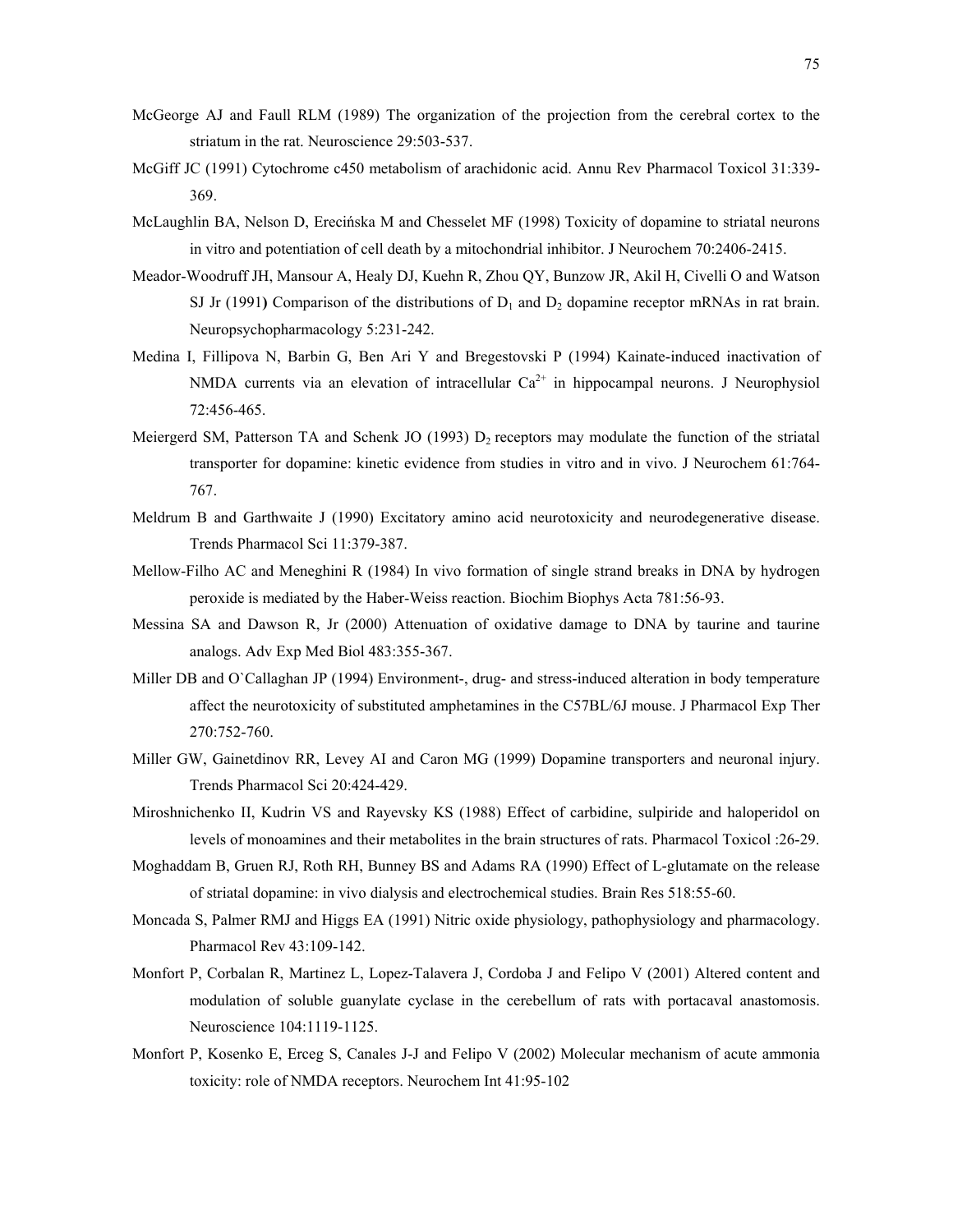- Montoliu C, Llansola M, Kosenko E, Corbalan R and Felipo V (1999) Role of cyclic GMP in glutamate neurotoxicity in primary cultures of cerebellar neurons. Neuropharmacology 38:1883-1891.
- Moore S and Kenyon P (1994) Atypical antipsychotics, clozapine and sulpiride, do not antagonise amphetamine-induced stereotyped locomotion. Psychopharmacologia 114:123-130.
- Moran J, Salazar P and Pasantes-Morales H (1988) Effect of tocopherol and taurine on membrane fluidity of retinal rod outer segments. Exp Eye Res 45:769-776.
- Morari M, Marti M, Sbrenna S, Fuxe K, Bianchi C and Beani L (1998) Reciprocal dopamine-glutamate modulation of release in basal ganglia. Neurochem Int 33:383-397.
- Motohashi N, Takashima M, Mataga N, Nishikawa T, Ogawa A, Watanabe S and Toru M (1992) Effects of sulpiride and oxypertine on the dopaminergic system in the rat striatum. Neuropsychobiology 25:29- 33.
- Muñoz MD, Monfort P, Gaztelu JM and Felipo V (2000) Hyperammonemia impairs NMDA receptor dependent long term potentiation in the CA1 of rat hippocampus in vitro. Neurochem Res 25:437- 441.
- Murad F (1999) Discovery of some of the biological effects of nitric oxide and its role in cell signaling. Biosci Rep 19:133-154.
- Murphy TH, Miyamoto M, Sastre A, Schnaar RL and Coyle JT (1989) Glutamate toxicity in a neuronal cell line involves inhibition of cystine transport leading to oxidative stress. Neuron 2:1547-1558.
- Nagatsu T, Levitt M and Udenfriend S (1964) Tyrosine hydroxylase. The initial step in norepinephrine biosynthesis. J Biol Chem 239:2910.
- Nakayama M, Loyama T and Yamashita I (1992) Long lasting decreases in dopamine uptake sites following repeated administration of methamphetamine in rat striatum. Brain Res 601:209-212.
- Nash JF and Yamamoto BK (1992) Methamphetamine neurotoxicity and striatal glutamate release: comparison to 3,4-methylenedioxymethamphetamine. Brain Res 581:237-43.
- Nathan C (1992) Nitric oxide is a secretory product of mammalian cells. FASEB J 6:3051-3064.
- Nieuwenhuys R (1985) Chemoarchitecture of the Brain. Springer-Verlag, Berlin-Heidelberg, p. 15.
- Nixdorf WL, Burrows KB, Gudelsky GA and Yamamoto BK (2001) Enhancement of 3,4 methylendioxymethamphetamine neurotoxicity by the energy inhibitor malonate. J Neurochem 77:647-654.
- Njus D, Knoth J and Zallakian M (1981) Proton-linked transport in chromaffine granules. Curr Top Bioenerg 11:108-147.
- Novelli A, Reilly JA, Lysko PG and Henneberry RC (1988) Glutamate becomes neurotoxic via the NMDA receptor when intracellular energy levels are reduced. Brain Res 451:205-212.
- Nowak TS Jr (1988) Effects of amphetamine on protein synthesis and energy metabolism in mouse brain: role of drug-induced hyperthermia. J Neurochem 50:285-294.
- O'Byrne MB and Tipton KF (2000) Taurine-induced attenuation of MPP<sup>+</sup> neurotoxicity in vitro: a possible role for the GABA<sub>A</sub> subclass of GABA receptors. J Neurochem 74:2087-2093.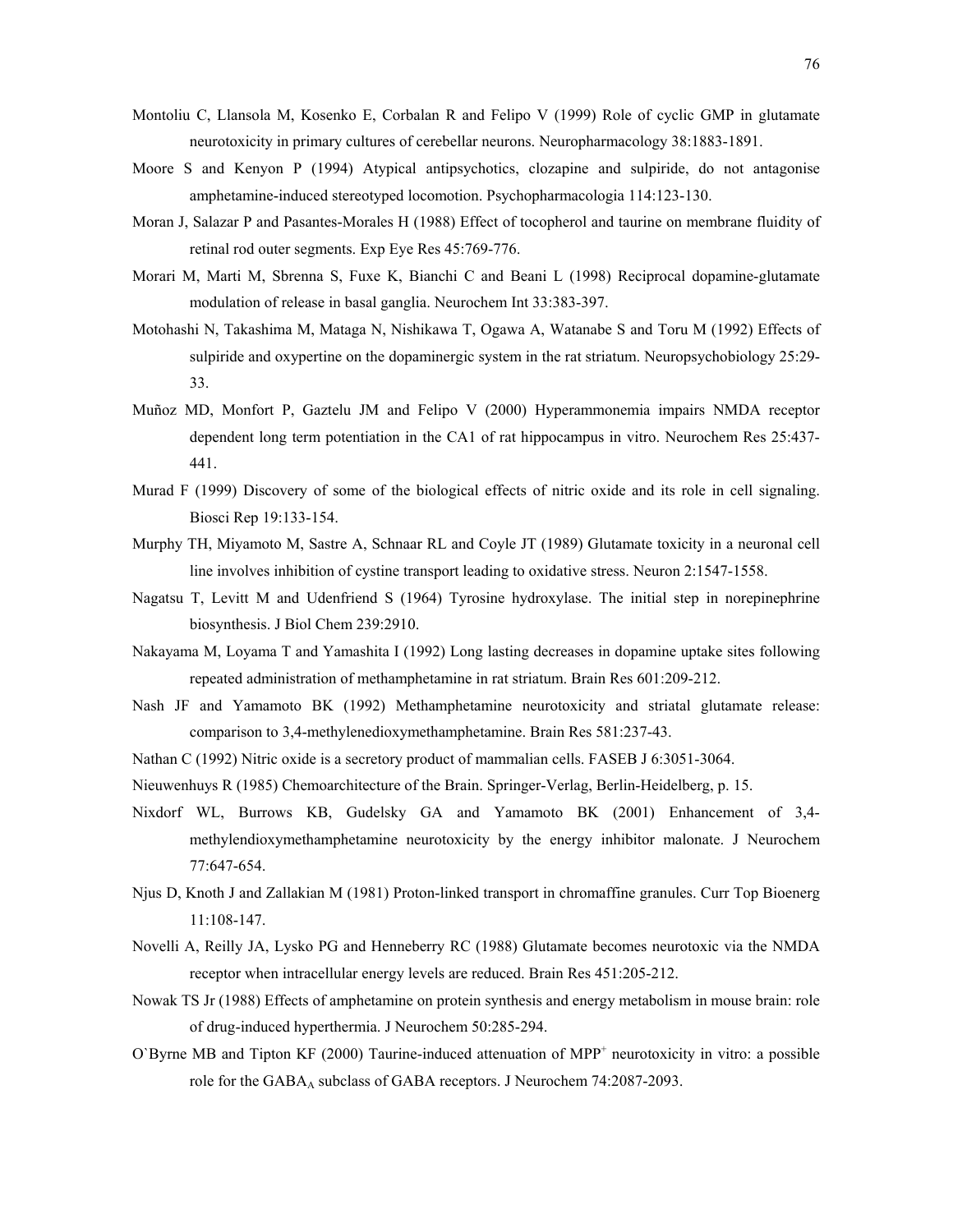- O`Dell SJ, Weihmuller FB and Marshall JF (1991) Multiple methamphetamine injections induce marked increases in extracellular striatal dopamine which correlate with subsequent neurotoxicity. Brain Res 564:256-260.
- O`Dell SJ, Weihmuller FB and Marshall JF (1993) Methamphetamine-induced dopamine overflow and injury to striatal dopamine terminals: attenuation by dopamine  $D_1$  and  $D_2$  antagonists. J Neurochem 60: 1792-1799.
- O`Dell SJ, Weihmuller FB, McPherson RJ and Marshall JF (1994) Excitotoxic striatal lesions protect against subsequent neurotoxicity. J Pharmacol Exp Ther 269:1319-1325.
- Obata T and Chiueh C C (1992) In vivo trapping of hydroxyl free radicals in the striatum utilizing intracranial microdialysis perfusion of salicylate: effects of MPTP, MPDP<sup>+</sup>, and MPP<sup>+</sup>. J Neural Transm 89:139-145
- Obrosova IG, Fathallah L and Stevens MJ (2001) Taurine counteracts oxidative stress and nerve growth factor deficit in early experimental diabetic neuropathy. Exp Neurol 172:211-219.
- Ohmori T, Abekawa T and Koyama T. (1996) The role of glutamate in behavioural and neurotoxic effects of methamphetamine. Neurochem Int 29:301-307.
- Oja SS and Kontro P (1983) Taurine. In: Lajtha A (ed), Handbook of Neurochemistry, 2nd edn, vol 3, pp. 501-533, Plenum Press, New York.
- Oja SS and Piha RS (1966) Changes in the concentration of free amino acids in the rat brain during postnatal development. Life Sci 5:865-870.
- Oja SS and Saransaari P (1992a) Cell volume changes and taurine release in cerebral cortical slices. Adv Exp Med Biol 315:369-374.
- Oja SS and Saransaari P (1992b). Taurine release and swelling of cerebral cortex slices from adult and developing mice in media of different ionic compositions. J Neurosci Res 32:551-561.
- Oja SS and Saransaari P (1996) Taurine as osmoregulator and neuromodulator in the brain. Metab Brain Dis 11:153-164.
- Oja SS and Saransaari P (2000) Modulation of taurine release by glutamate receptors and nitric oxide. Prog Neurobiol 62:407-425.
- Oja SS, Kontro P and L‰hdesmki P (1977) Amino acids as inhibitory transmitters. Prog Pharmacol. 1/3:1-119.
- Oja SS, Kontro P, Lindén I-B and Gothóni G (1983) Anticonvulsant activity of some 2-aminoethanesulphonic acid (taurine) derivatives. Eur J Pharmacol 87:191-198.
- Olde Damink SWM, Deutz NEP, Dejong CHC, Soeters PB and Jalan R (2002) Interorgan ammonia metabolism in liver failure. Neurochem Int 41:177-188.
- Olney JW, Ho OL and Rhee V (1971) Cytotoxic effects of acidic and sulphur containing amino acids on the infant mouse central nervous system. Exp Brain Res 14:61-76.
- Ozawa S, Kamiya H and Tsutsuki K (1998) Glutamate receptors in the mammalian central nervous system. Prog Neurobiol 54:581-618.
- Palackal T, Kujawa M, Moretz RC, Neuringer M and Sturman JA (1991) Laminar analysis of the number of neurons, astrocytes, oligodendrocytes amd microglia in the visual cortex (area 17) of 3-month-old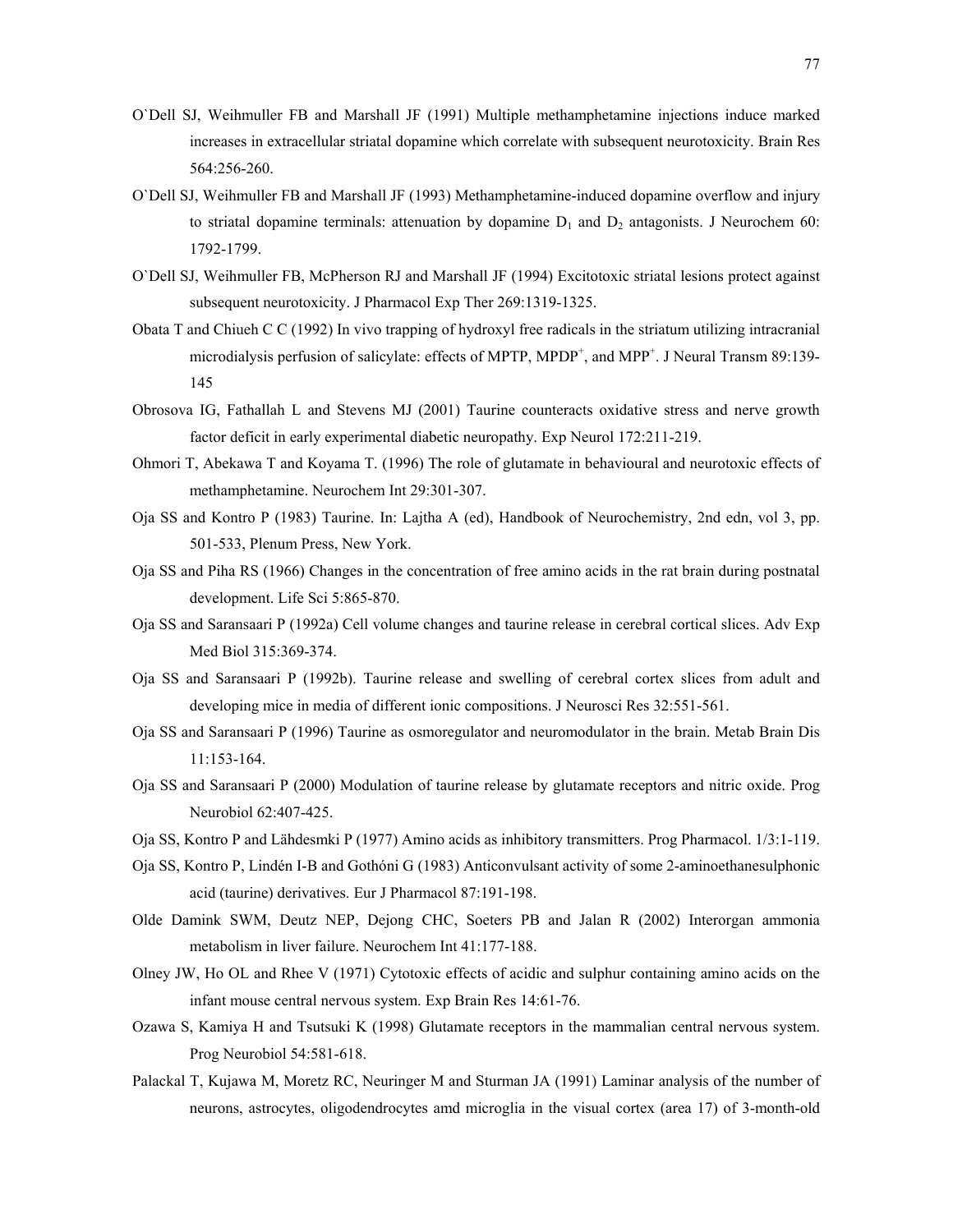rhesus monkeys fed a human infant soy-protein formula with or without taurine supplementation from birth. Dev Neurosci 13:20-33.

- Parent A and Cicchetti F (1998) The current model of basal ganglia organization under scrutiny. Mov Disord 13:199-202.
- Parent A and Hazrati LN (1995a) Functional anatomy of the basal ganglia. Part I: the cortico-basal gangliathalamo-cortical loop. Brain Res Rev 20:91-127.
- Parent A and Hazrati LN (1995b) Functional anatomy of the basal ganglia. Part II: the place of subthalamic nucleus and external pallidum in basal ganglia circuitry. Brain Res Rev 20:128-154.
- Parsons LH, Schad CA and Justice JB Jr (1993) Co-administration of  $D_2$  antagonist pimozidine inhibits upregulation of dopamine release and uptake induced by repeated cocaine. J Neurochem 60:376-379.

Parsons SM (2000) Transport mechanisms in acetylcholine and monoamine storage. FASEB J 14:2423-2434.

- Pasantes-Morales H and Cruz C (1985) Taurine and hypotaurine inhibit light-induced lipid peroxidation and protect rod outer segment structures. Brain Res 330:154-157.
- Pasantes-Morales H and Schousboe A (1988) Release of taurine from astrocytes during potassium-evoked swelling. Glia 2:45-50.
- Pasantes-Morales H, Moran J, Schousboe A (1990) Volume-sensitive release of taurine from cultured astrocytes: properties and mechanism. Glia 3:427-432.
- Paxinos G and Watson C (1986) The Rat Brain Stereotaxic Coordinates, 2nd edn, Academic Press, Sydney.
- Peter D, Jimenes J, Liu Y, Kim J, Edwards RH (1994) The chromaffin granule and synaptic vesicle amine transporters differ in substrate recognition and sensitivity to inhibitors. J Biol Chem. 269:7231-7.
- Philippu A and Matthaei H (1988) Transport and storage of catecholamines in vesicles. In: Trendelenburg U and Weiner N (eds) Catecholamines I, Springer-Verlag, New York, pp. 43-118.
- Pieper AA, Verma A, Zhang J and Snyder SH (1999) Poly(ADP-ribose) polymerase, nitric oxide and cell death. Trends Pharmacol Sci 20:171-181.
- Piomelli D, Pilon C, Giros B, Sokoloff P, Martres MP and Schwartz JC (1991) Dopamine activation of arachidonic acid cascade as a basis for  $D_1/D_2$  receptors synergism. Nature 353:164-167.
- Pion PD, Kittleson MD, Roders QR and Morris JG (1987) Myocardial failure in the cat associated with low plasma taurine: a reversible myocardiapathy. Science 237:764-768
- Przedborski S, Jackson-Lewis V, Yokoyama R, Shibata T, Dawson VL and Dawson TM (1996) Role of neuronal nitric oxide in 1-methyl-4-phenyl-1,2,3,6-tetrahydropyridine (MPTP)-induced dopaminergic neurotoxicity. Proc Natl Acad Sci USA 93:4565-4571.
- Raabe WA (1989) Neurophysiology of ammonia intoxication. In: Butterworth RF and Layrargues PG (eds). Hepatic encephalopathy: pathophysiology and treatment, Humana Press, Clifton, NJ, pp. 49-77.
- Raabe WA (1990) Effect of NH<sub>4</sub><sup>+</sup> on the function of CNS. Adv Exp Med Biol 272:99-120.
- Radi R, Beckman JS, Bush KM and Freeman BA (1991) Peroxinitrite oxidation of sulfhydryls. The cytotoxic potential of superoxide and nitric oxide. J Biol Chem 266:4244-4250.
- Raghavendra RVL, Qureshi IA and Butterworth RF (1994) Activities of monoamine oxidase-A and -B are altered in the brain of congenitally hyperammonemic sparse-fur (spf) mice. Neurosci Lett 170:27-30.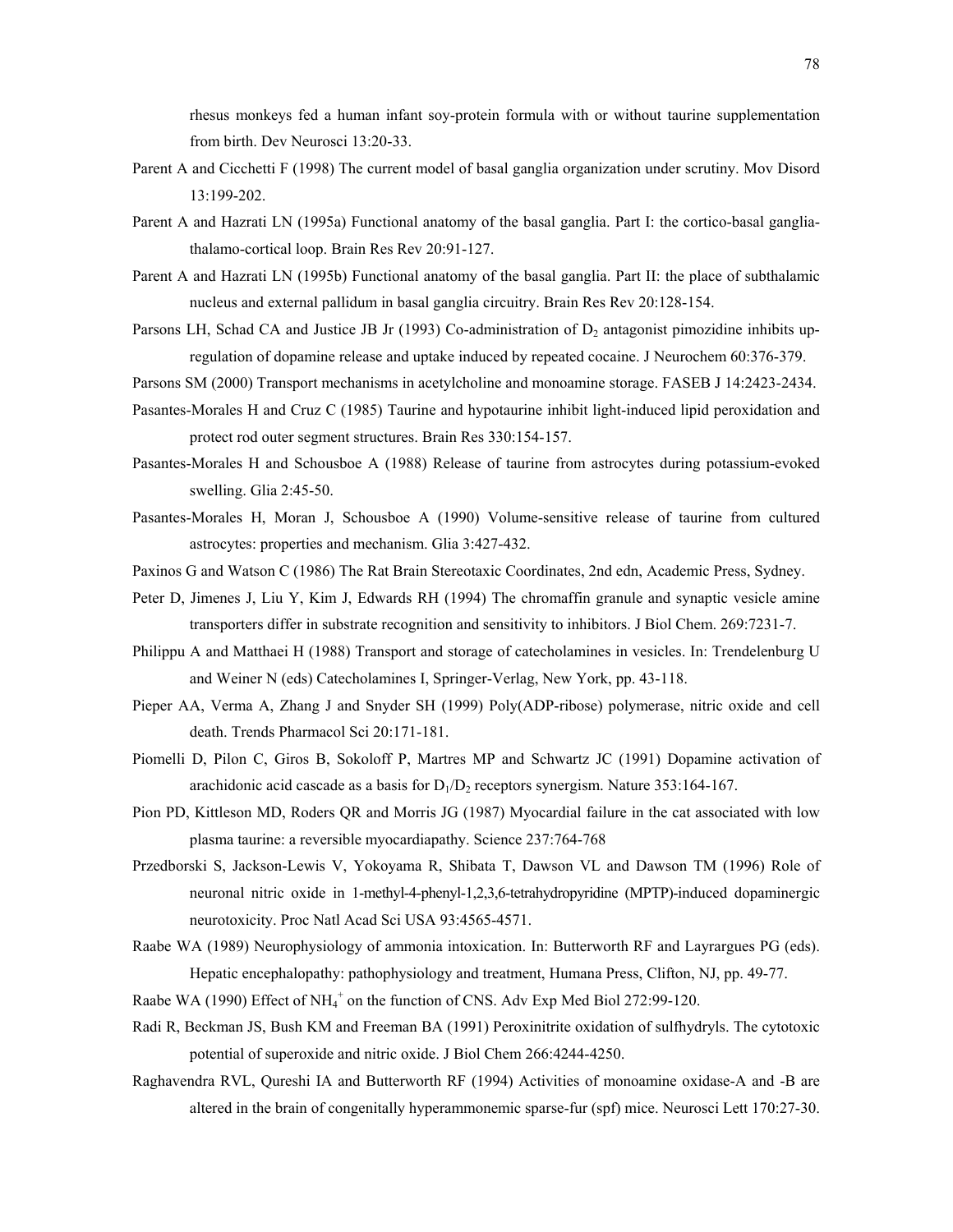- Rahman S, Engleman E, Simon J and McBride W J (2001) Negative interaction of dopamine  $D_2$  receptor antagonists and GBR 12909 and GBR 12935 dopamine uptake inhibitors in the nucleus accumbens. Eur J Pharmacol 414:37-44.
- Raiteri M, Cerrito F, Cervoni A and Levi G (1979) Dopamine can be released by two mechanisms differently affected by the dopamine transport inhibitor nomifensine. J Pharmacol Exp Ther 208:195-202.
- Rao VLR, Qureshi IA and Butterworth RF (1994) Activities of monoamine oxidase-A and -B are altered in the brain of congenitally hyperammonemic sparse-fur (spf) mice. Neurosci Lett 170:27-30.
- Rao VLR, Audet RM and Butterworth RF (1997) Portacaval shunting and hyperammonemia stimulate the uptake of L- $[^3H]$ arginine but not of L- $[^3H]$ nitroarginine into rat brain synaptosomes. J Neurochem 68:337-343.
- Rebec GV and Bashore TR (1984) Critical issues in assessing the behavioural effects of amphetamine. Neurosci Biobehav Rev 8:153-159.
- Reiner A, Medina L and Haber SN (1999) The distribution of dynorphinergic terminals in striatal target regions in comparison to the distribution of substance P-containing and enkephalinergic terminals in monkeys and humans. Neuroscience 88:775-793.
- Ricaurte GA, Schuster CR, Seiden LS, Miller RJ and Westley J (1980) Long term effects of repeated methylamphetamine administration on dopamine and serotonin neurons in rat brains: A regional study. Brain Res 193:153-163.
- Ricaurte GA, Guillery RW, Seiden LS, Schuster CR and Moore RY (1982) Dopamine nerve terminal degeneration produced by high doses of methylamphetamine in the rat brain. Brain Res 235:93-103.
- Richards JG, Saura J, Bleuel Z, Malherbe P, Cesura AM, Borroni E, Gottowik J and Gray J (1996) MAO and COMT: basic functions and therapeutic indications. Eur Neuropsychopharmacol 6:S4.
- Robinson MB and Dowd LA (1997) Heterogeneity and functional subtypes of sodium-dependent glutamate transporters in the mammalian central nervous system. Adv Pharmacol 37:69-115.
- Rockhold RW (1998) Glutamatergic involvement in psychomotor stimulant action. Prog Drug Res 50:155- 192.
- Rosenmund C, Feltz A and Westbrook GL (1995)  $Ca^{2+}$ -dependent inactivation of synaptic NMDA receptors in hippocampal neurons. J Neurophysiol 73:427-430.
- Rothman SM and Olney JW (1986) Glutamate and the pathophysiology of hypoxic-ischemic brain damage. Ann Neurol 19:105-111.
- Rothstein JD, Dykes-Hoberg M, Pardo CA, Bristol LA, Jin L, Kuncl RW, Kanai Y, Hedinger MA, Wang Y, Schielke JP and Welty DF (1996) Knockout of glutamate transporters reveals a major role for astroglial transport in excitotoxicity and clearance of glutamate. Neuron 16:675-686.
- Rudenko GM and Altshuler RA (1978) Experimental and clinical study of sydnocarb. Hung Pharmacother 124:150-154.
- Rudenko GM and Altshuler RA (1979) Peculiarities of clinical activity and pharmakokinetics of sydnocarb (sydnocarbum), an original psychostimulant. Agressologie 20:265-270.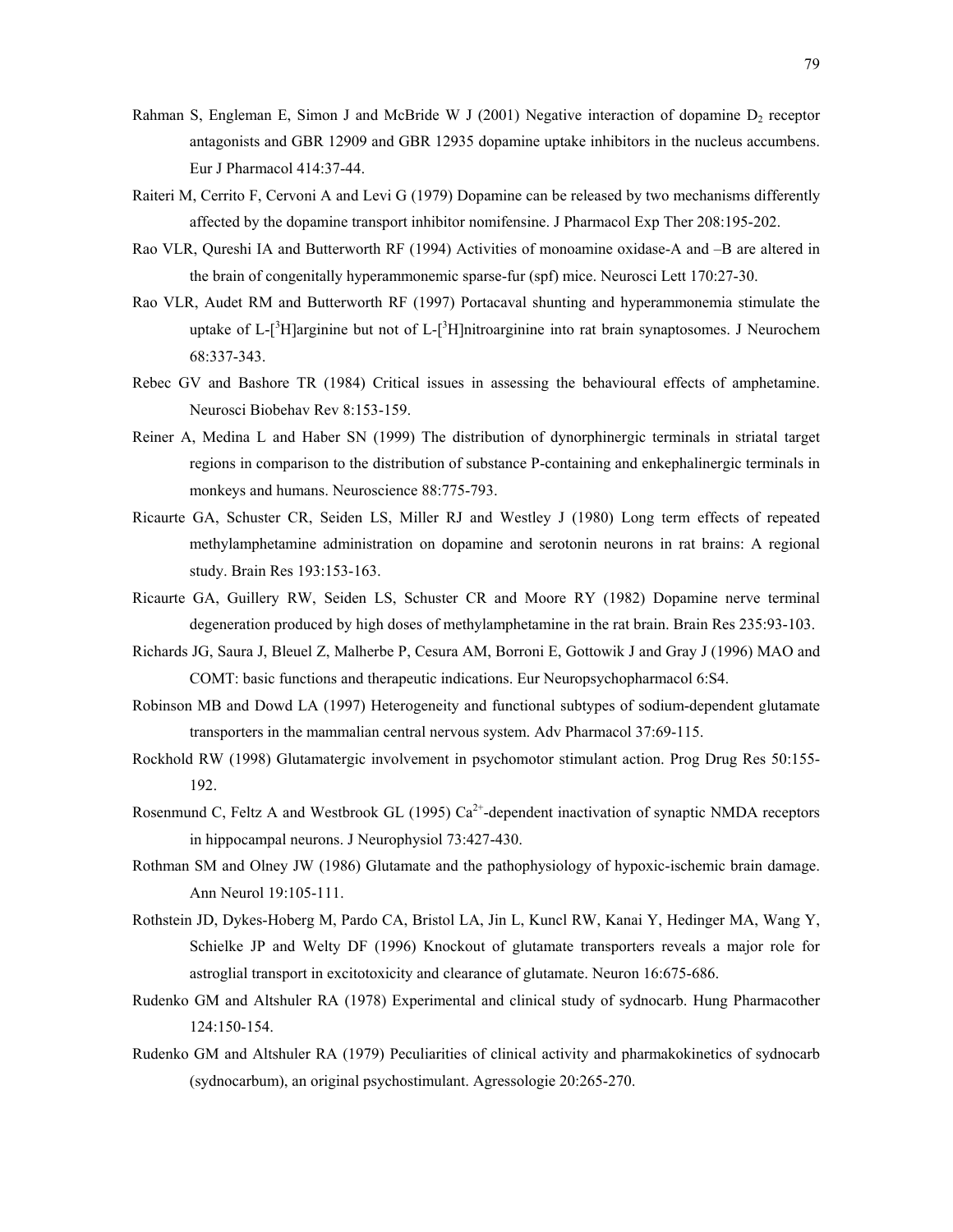- Rudnick G and Wall SC (1992) The molecular mechanism of "ecstasy" [3,4-methylenedioxymethamphetamine (MDMA)]: serotonin transporters are targets for MDMA-induced serotonin release. Proc Natl Acad Sci USA 895:1817-1821.
- Ruotsalainen M and Ahtee L (1996) Intrastriatal taurine increases striatal extracellular dopamine in a tetrodotoxin-sensitive manner in rats. Neurosci Lett 212:175-178.
- Ruotsalainen M, Heikkilä M, Lillsunde P, Seppälä T and Ahtee L (1996) Taurine infused intrastriatally elevates, but intranigrally decreases striatal extracellular dopamine concentration. J Neural Transm 103:935-946.
- Ruotsalainen M, Majasaari M, Salimäki J and Ahtee L (1998) Locally infused taurine, GABA and homotaurine alter differently the striatal extracellular concentrations of dopamine and its metabolites in rats. Amino Acids 15:117-134.
- Sanchez Olea R and Pasantes-Morales H (1990) Chloride dependence of the  $K^+$ -stimulated release of taurine from synaptosomes. Neurochem Res 15:535-540.
- Sanchez-Olea R, Morán J, Schousboe A and Pasantes-Morales H (1991) Hyposmolarity-activated fluxes of taurine in astrocytes are mediated by diffusion. Neurosci Lett 130:233-236.
- Sanchez-Prieto J and Gonzalez P (1988) Occurrence of a large  $Ca^{2+}$ -independent release of glutamate during anoxia in isolated nerve terminals (synaptosomes). J Neurochem 50:1322-1324.
- Saransaari P and Oja SS (1991) Excitatory amino acids evoke taurine release from cerebral cortex slices from adult and developing mice. Neuroscience 45:451-459.
- Saransaari P and Oja SS (1992). Release of GABA and taurine from brain slices. Prog Neurobiol 38:455-482.
- Saransaari P and Oja SS (1994) Regulation of D-aspartate release by glutamate and GABA receptors in cerebral cortical slices from developing and ageing mice. Neuroscience 60:191-198.
- Saransaari P and Oja SS (1997a) Enhanced taurine release in cell-damaging conditions in the developing and ageing mouse hippocampus. Neuroscience 79:847-854.
- Saransaari P and Oja SS (1997b) Taurine release from the developing and aging hippocampus: stimulation by agonists of ionotropic glutamate receptors. Mech Ageing Dev 99:219-232.
- Saransaari P and Oja SS (1998) Release of endogenous glutamate, aspartate, GABA, and taurine from hippocampal slices from adult and developing mice under cell-damaging conditions. Neurochem Res 23:563-570.
- Saransaari P and Oja SS (1999a) Enhanced taurine release in cultured cerebellar granule cells in celldamaging conditions. Amino Acids 17:323-334.
- Saransaari P and Oja SS (1999b) Characteristics of ischemia-induced taurine release in the developing mouse hippocampus. Neuroscience 94:949-954.
- Saransaari P and Oja SS (2000) Taurine and neural cell damage. Amino Acids 19:509-526.
- Schenker S, McCandless DW, Brophy E and Lewis MS (1967) Studies on intracerebral toxicity of ammonia. J Clin Invest 46:838-848.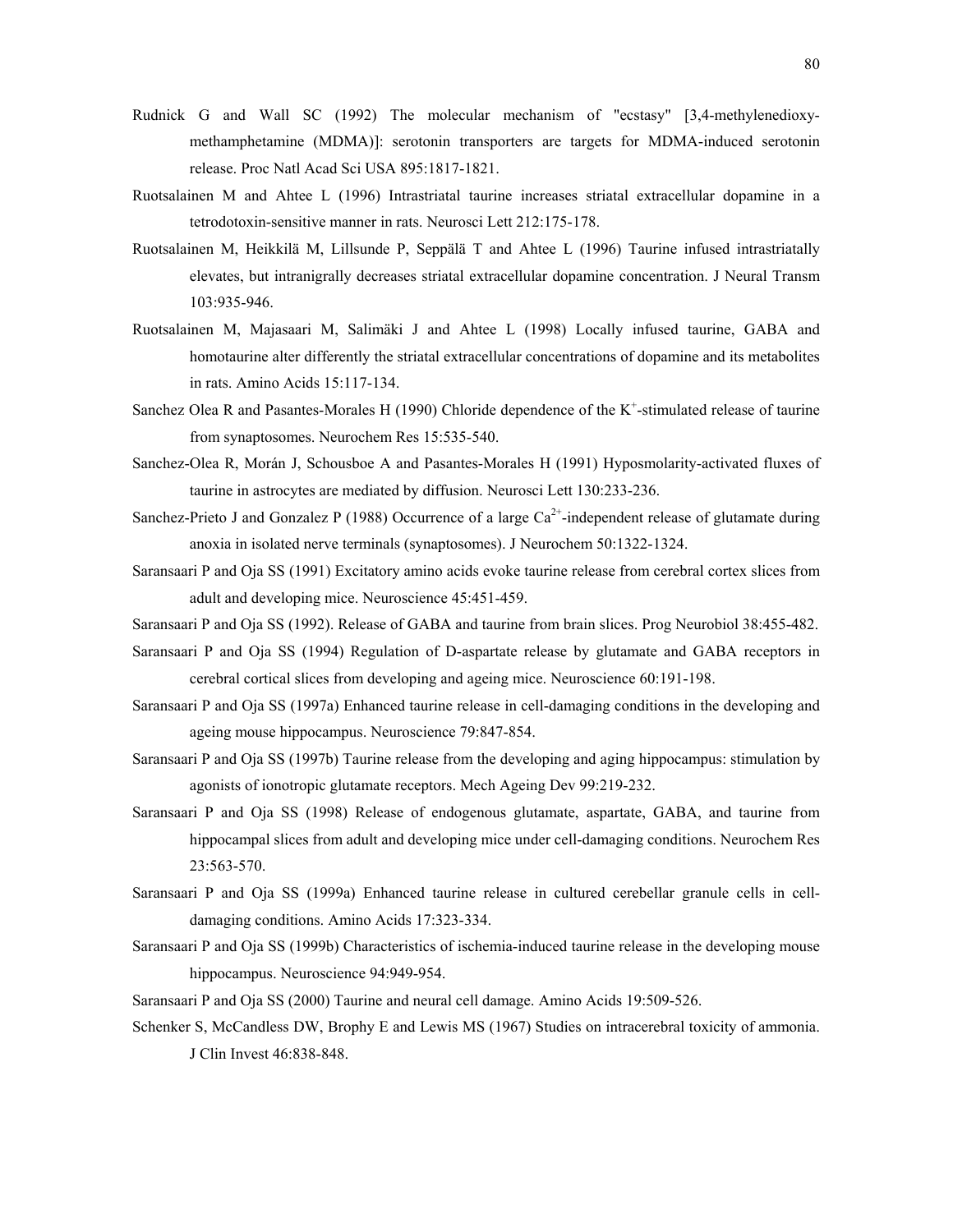- Schiffman SN, Jacobs O and Vanderhaeghen JJ (1991) The striatal restricted adenosine  $A_2$  receptor is expressed by enkephalin but not by substance P neurons: an in-situ hybridization histochemistry study. J Neurochem 57:1062-1067.
- Schmidt CJ, Ritter JK, Sonsalla PK, Hanson GR and Gibb JW (1985) Role of dopamine in the neurotoxic effects of methamphetamine. J Pharmacol Exp Ther 233:539-544.
- Schmitz Y, Schmauss C and Sulzer D (2002) Altered dopamine release and uptake kinetics in mice lacking D2 receptors. J Neurosci 22:8002-8009.
- Schoemaker H and Nickolson VJ (1983) Dopamine uptake by rat striatal synaptosomes: a comparative analysis. J Neurochem 41:684-690.
- Schoepp DD and Conn JP (2002) Metabotropic glutamate receptors. Pharmacol Biochem Behav 73:285-286.
- Schousboe A, Morán J and Pasantes-Morales H (1990) Potassium-stimulated release of taurine from cultured cerebellar granule neurons is associated with cell swelling. J Neurosci Res 27:71-77.
- Schousboe A, Sánchez-Olea R, Morán J and Pasantes-Morales H (1991) Hyposmolarity-induced taurine release in cerebellar granule cells is associated with diffusion and not with high-affinity transport. J Neurosci Res 30:661-665.
- Schuldiner S, Shirvani A and Linial M (1995) Vesicular neurotransmitter transporters: from bacteria to humans. Physiol Rev 75:369-392.
- Schulz JB, Huang PL, Metthews RT, Passov D, Fishmann and Beal MF (1996) Striatal malonate lesions are attenuated in nitric oxide synthase knock-out mice. J Neurochem 67:430-433.
- Schurr A, Tseng MT, West CA and Rigor BM (1987) Taurine improves the recovery of neuronal function following cerebral hypoxia: an in vitro study. Life Sci 40:2059-2066.
- Seal RP and Amara SG (1999) Excitatory amino acid transporters: a family in flux. Annu Rev Pharmacol Toxicol 39: 431-456.
- Sealfon SC (2000) Dopamine receptors and locomotor responses: molecular aspects. Ann Neurol 47:S21-S21.
- Segovia G, Del Arco A and Mora F (1997) Endogenous glutamate increases extracellular concentrations of dopamine, GABA, and taurine through NMDA and AMPA/kainate receptors in striatum of the freely moving rat: a microdialysis study. J Neurochem 69:1476-1483.
- Seiden LS and Ricaurte GA (1987) Neurotoxicity of methamphetamine and related drugs. In: Meltzer HY (ed) Psychopharmacology: the Third Generation of Progress, Raven Press, New York, pp. 359-366.
- Seiden SS and Sabol KE (1993) Amphetamine: effects on catecholamine system and behaviour. Annu Rev Pharmacol Toxicol 32:639-677.
- Shankaran M, Yamamoto BK and Gudelsky GA (2001) Ascorbic acid prevents 3,4 methylenedioxiamphetamine (MDMA) induced hydroxyl radical formation and the behavioural and neurochemical consequences of the depletion of brain 5-HT. Synapse 40:55-64.
- Sharp T, Zetterstrom T, Ljungberg T and Ungerstedt U (1986) Effect of sulpiride on the amphetamineinduced behavior in relation to changes in striatal dopamine release in vivo. Eur J Pharmacol 129:411-415.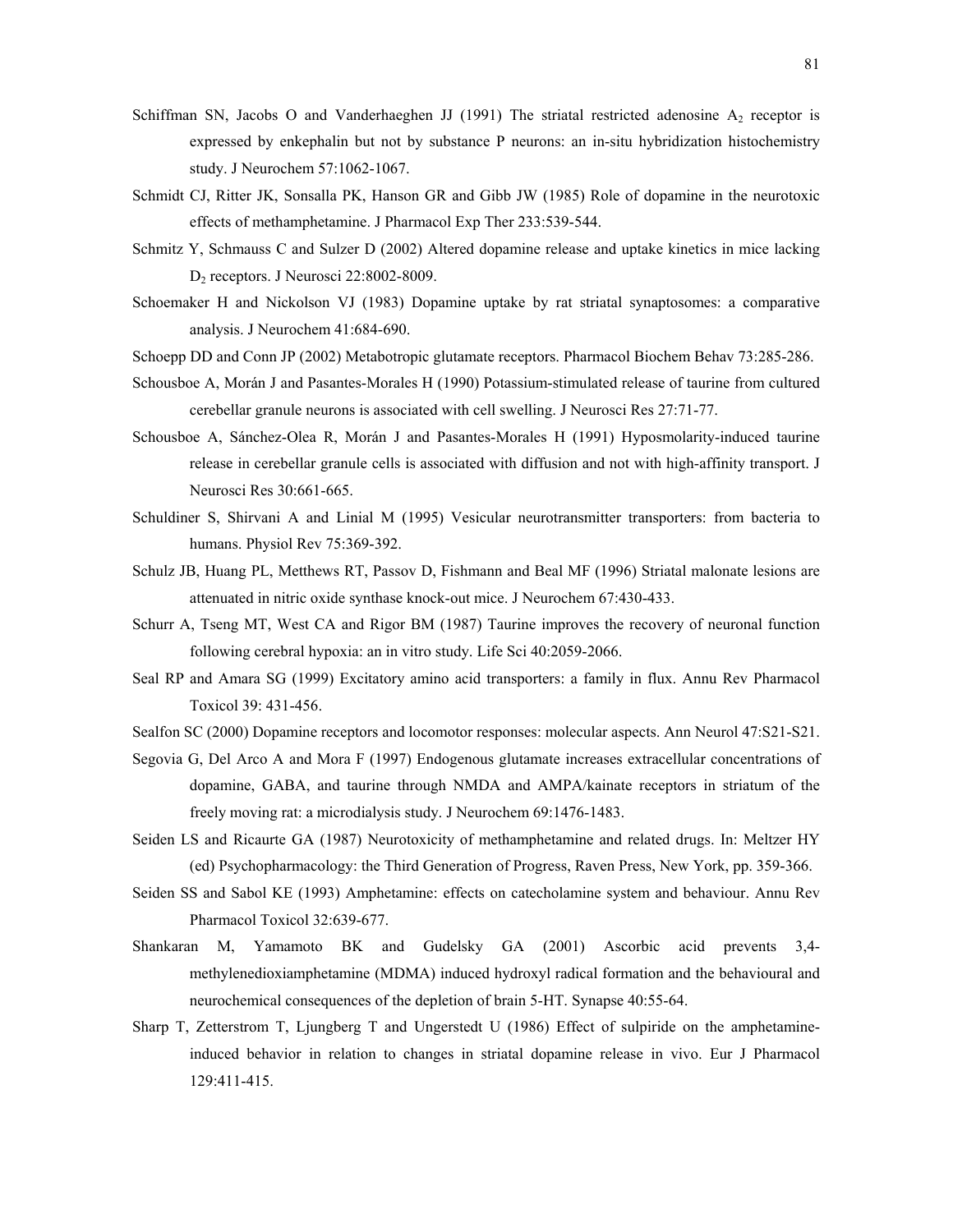- Shi X, Flynn DC, Porter DW, Leonard SS, Vallyathan V and Castranova V (1997) Efficacy of taurine based compounds as hydroxyl radical scavengers in silica induced peroxidation. Ann Clin Lab Sci 27:365- 374.
- Shibanoki S, Kogure M, Sugahara M and Ishikawa K (1993) Effect of systemic administration of *N*-methyl-D-aspartic acid on extracellular taurine level measured by microdialysis in the hippocampal CA1 field and striatum of rats. J Neurochem 61:1698-1704.
- Simpson JW, Allen R and Awarapa J (1959) Free amino acids in some aquatic vertebrates. Bull Biol 117:371- 381.
- Smith AD and Bolam JP (1990) The neural network of the basal ganglia as revealed by the study of synaptic connections of identified neurons. Trends Neurosci 13:259-265.
- Smith Y, Bevan MD, Shink E and Bolam JP (1998) Microcircuitry of the direct and indirect pathways of the basal ganglia. Neuroscience 86:353-387.
- Snyder SH (1993) Janus faces of nitric oxide. Nature 364:577.
- Solis JM, Herranz AS, Herreras O, Lerma J and Martín del Río R (1988a) Does taurine act as an osmoregulatory substance in the rat brain. Neurosci Lett 91:53-58.
- Solis JM, Herranz AS, Herreras O, Lerma J and Martín del Río R (1988b) Low chloride-dependent release of taurine by a furosemide-sensitive process in the in vivo rat hippocampus. Neuroscience 24:885-891.
- Sonsalla PK (1995) The role of *N*-methyl-D-aspartate receptors in dopaminergic neuropathology produced by the amphetamines. Drug Alcohol Depend 37:101-105.
- Sonsalla PK, Gibb JW and Hanson GR (1986) Role of  $D_1$  and  $D_2$  dopamine receptor subtypes in mediating the methamphetamine-induced changes in monoamine systems. J Pharmacol Exp Ther 238:932-937.
- Sonsalla PK, Riordan DE and Heikkilä RE (1991) Competitive and non-competitive antagonists of *N*-methyl-D-aspartate receptors protect against methamphetamine-induced dopaminergic damage in mice. J Pharmacol Exp Ther 256:506-512.
- Stephans S and Yamamoto BK (1994) Methamphetamine-induced neurotoxicity: role for glutamate and dopamine efflux. Synapse 17:203-209.
- Stephans SE, Whittingham TS, Douglas AJ, Lust WD and Yamamoto BK (1998) Substrates of energy metabolism attenuate methamphetamine-induced neurotoxicity in striatum. J Neurochem 71:203- 209.
- Stokes AH, Hastings TG and Vrana KE (1999) Cytotoxic and genotoxic potential of dopamine. J Neurosci Res 55:659-665
- Strijbos PJ, Leach MJ and Garthwaite J (1996) Vicious cycle involving Na<sup>+</sup> channels, glutamate release, and NMDA receptors mediates delayed neurodegeneration through nitric oxide formation. Neuroscience 16:5004-5013.
- Sturman JA (1993) Taurine in development. Physiol Rev 73:119-147
- Sturman JA and Gaull GE (1975) Taurine in the brain and liver of the developing human and monkey. J Neurochem 25:831-835.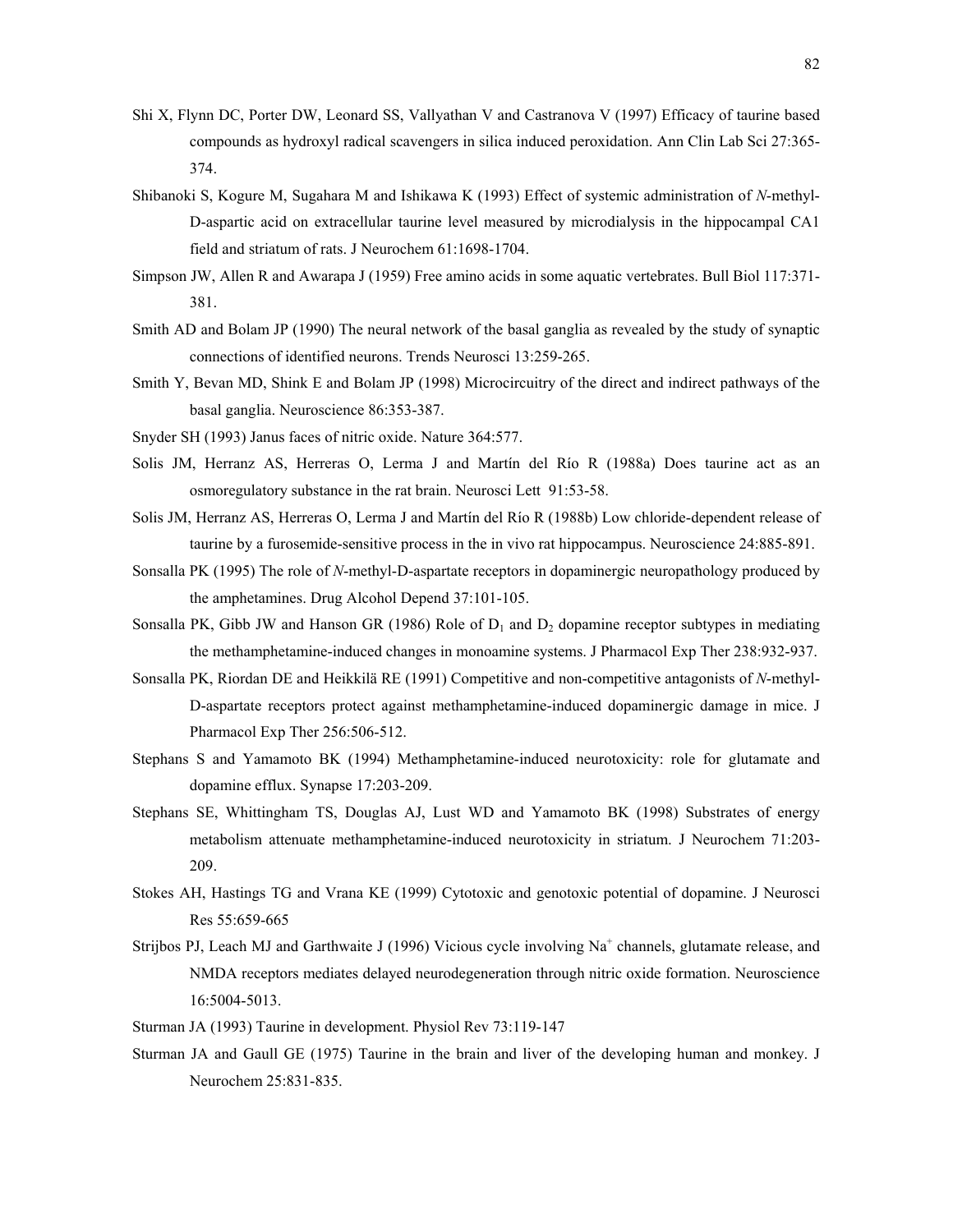- Sturman JA, Moretz RC, French JH and Wisniewski HM (1985a) Taurine deficiency in the developing cat: persistence of the cerebellar external granule cell layer. J Neurosci Res 13:405-416.
- Sturman JA, Moretz RC, French JH and Wisniewski HM (1985b) Postnatal taurine deficiency in the kitten results in a persistence of the cerebellar external granule cell layer: correction by taurine feeding. J Neurosci Res 13:521-528.
- Sturman JA, Gargano AD, Messing JM and Imaki H (1986) Feline maternal taurine deficiency: effect on mother and offspring. J Nutr 116:655-667
- Suárez I, Bodega G and Fernández B (2002) Glutamine synthetase in brain: effect of ammonia. Neurochem Int 41:123-142.
- Sulzer D and Rayport S (1990) Amphetamine and other psychostimulants reduce pH gradient in midbrain dopaminergic neurons and chromaffine granules: a mechanism of action. Neuron 5:797-808.
- Sulzer D, Chen TK, Lau YY, Kristensen H, Rayport S, Ewing A (1995) Amphetamine redistributes dopamine from synaptic vesicles to the cytosol and promotes reverse transport. J Neurosci. 15:4102-4108.
- Surmeier DJ, Song WJ and Yan Z (1996) Coordinated expression of dopamine receptors in neostriatal medium spiny neurons. J Neurosci 16:6579-6591.
- Swain MS, Bergeron M, Audet R, Blei AT and Butterworth RF (1992) Monitoring of neurotransmitter amino acids by means of an indwelling cisterna magna catheter: a comparison of two rodent models of fulminant liver failure. Hepatology 16:1028-1035.
- Taber TC, Lin C-T, Song G-X, Thalman RH and Wu J-Y (1986) Taurine in the rat hippocampus localisation and postsynaptic action. Brain Res 386:113-121.
- Tallaksen-Greene SJ and Albin RL (1994) Localization of AMPA-selective excitatory amino acid receptor subunits in identified populations of striatal neurons. Neuroscience 61:509-519.
- Tallaksen-Greene SJ, Wiley RG and Albin RL (1992) Localization of striatal excitatory amino acid binding site subtypes to striatonigral projection neurons. Brain Res 594:165-170.
- Tan S, Wood M and Maher P (1998) Oxidative stress induces a form of programmed cell death with characteristics of both apoptosis and necrosis in neuronal cells. J Neurochem 71:95-105.
- Tang XW, Deupree DL, Sun Y and Wu J-Y (1986) Taurine in hippocampus: localization and postsynaptic action. Adv Exp Med Biol 403:499-505.
- Tang XW, Deupree DL, Sun Y and Wu J-Y (1996) Biphasic effect of taurine on excitatory amino acidinduced neurotoxicity. Adv Exp Med Biol 403:499-505.
- Tapia R, Medina-Ceja L and Peña F (1999) On the relationship between extracellular glutamate, hyperexcitation and neurodegeneration in vivo. Neurochem Int 34:23-31.
- Timbrell JA, Seabra V and Waterfield CJ (1995) The *in vivo* and *in vitro* protective properties of taurine. Gen Pharmacol 26:453-462.
- Trenkner E (1990) The role of taurine and glutamate during early postnatal cerebellar development of normal and weaver mutant mice. Adv Exp Med Biol 268:239-244.
- Trotti D, Danbolt NC and Voltera A (1998) Glutamate transporters are oxidant-vulnerable: a molecular link between oxidative and excitotoxic neurodegeneration. Trends Pharmacol Sci 19:328-334.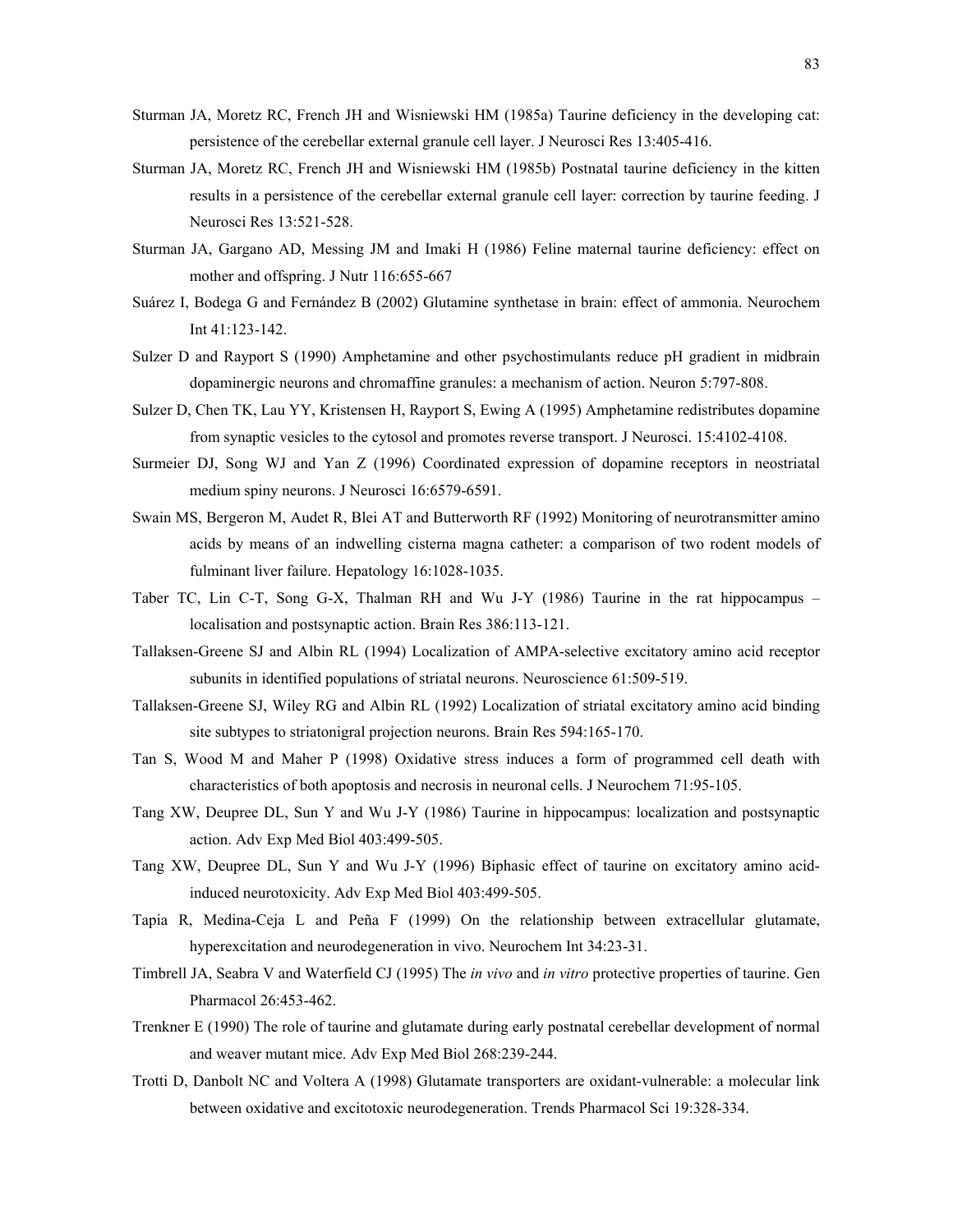- Valueva LN and Tozhanova NM (1982) Sidnocarb correction of the adverse effects of benzodiazepine tranquilizers. S. Korsakov`s J Neuropath Psychiatr 82:92-97.
- Van Gelder NM and Bowers RJ (2001) Synthesis and characterisation of N,N-dichlorinated amino acids: taurine, homotaurine, GABA and L-leucine. Neurochem Res 26:575-578.
- Verma A and Kulkarni SK (1992) D<sub>1</sub>/D<sub>2</sub> dopamine and *N*-methyl-D-aspartate (NMDA) receptor participation in experimental catalepsy in rats. Psychopharmacology 109:477-483.
- Vizi ES (2000) Role of high affinity receptors and membrane transporters in nonsynaptic communication and drug action in the central nervous system. Pharmacol Rev 52:63-89.
- Volterra A, Trotti D and Racagni G (1994) Glutamate uptake is inhibited by arachidonic acid and oxygen radicals via two distinct and additive mechanisms. Mol Pharmacol 46:986-992.
- Voronina TA and Tozhanova NM (1981) Effect of stimulants on the tranquilizing, hypnotic and myorelaxant action of phenazepam. Pharmacol Toxicol 44:155-159.
- Waagepetersen HS, Sonnewald U, Larsson OM and Schousboe A (2000) A possible role of alanine for ammonia transfer between astrocytes and glutamatergic neurons. J Neurochem 75:471-479.
- Wade JV, Olson JP, Samson FE, Nelson SR and Pazdernik TL (1988) A possible role for taurine in osmoregulation within the brain. J Neurochem 51:740-745.
- Wagner GC, Ricaurte GA, Schuster CR, Seiden LS, Miller RJ and Westley J (1980) Long lasting depletion of striatal dopamine and loss of dopamine uptake sites following repeated administration of methamphetamine. Brain Res 181:1151-160.
- Wagner GC, Carelli RM and Jarvis MF (1985) Pretreatment with ascorbic acid attenuate the neurotoxic effects of methamphetamine in rats. Res Commun Chem Path Pharmacol 47:221-228.
- Waldmeier PC (1987) Amine oxidases and their endogenous substrates (with special reference to monoamine oxidase and the brain). J Neural Transm Suppl 23:55-72.
- Wallace TL, Gudelsky GA and Vorhees CV (1999) Methamphetamine-induced neurotoxicity alters locomotor activity, stereotypic behavior, and stimulated dopamine release in the rat. J Neurosci 19:9141-9148.
- Walz W and Allen AF (1987) Evaluation of osmoregulatory function of taurine in brain cells. Exp Brain Res 68:290-298.
- Ward RP and Dorsa DM (1996) Colocalization of the serotonin receptor subtypes 5-HT2A, 5-HT2C, and 5-HT6 with neuropeptides in rat striatum. J Comp Neurol 370:405-415.
- Weihmuller FB, O'Dell SJ and Marshall JF (1992) MK-801 protection against methamphetamine-induced striatal dopamine terminal injury is associated with attenuated dopamine overflow. Synapse 11:155- 63.
- Westerink BHC (1985) Sequence and significance of dopamine metabolism in the rat brain. Neurochem Int 7:221-227.
- Westerink BHC, Tuntler J, Damsma G, Rollema H and De Vries JB (1987) The use of tetrodotoxin for the characterization of drug-enchanced dopamine release by amphetamine, amantadine and tyramine. J Pharmacol Exp Ther 184:542-552.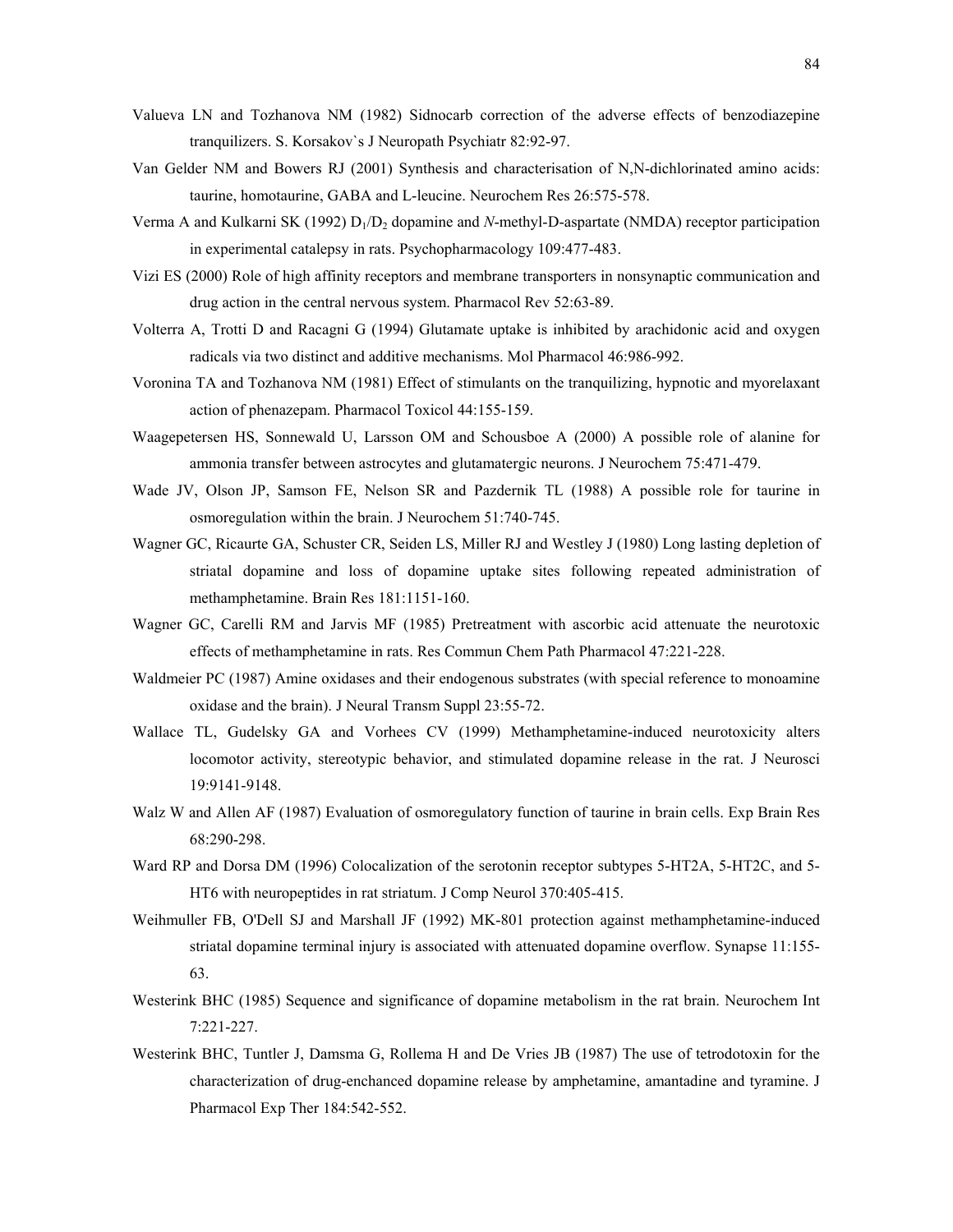- Wisden W, Laurie DJ and Seeburg PH (1992) The distribution of 13 GABA $_A$  receptor subunit mRNAs in the rat brain. Part I: telencephalon, diencephalon, mesencephalon. J Neurosci 12:1040-1062.
- Witkin JM, Savtchenko N, Mashkovsky M, Beekman M, Munzar P, Gasior M, Goldberg SR, Ungard JT, Kim J, Shippenberg T and Chefer V (1999) Behavioral, toxic, and neurochemical effects of sydnocarb, a novel psychomotor stimulant: comparisons with methamphetamine. J Pharmacol Exp Ther 288:1298-310.
- Wolf ME and Xue C-J (1998) Amphetamine and  $D_1$  dopamine receptor agonists produce biphasic effects on glutamate efflux in rat ventral tegmentum area: modification by repeated amphetamine administration. J Neurochem 70:198-209.
- Wolf ME, Xue CJ, Li Y, Wavak D (2000) Amphetamine increases glutamate efflux in the rat ventral tegmental area by a mechanism involving glutamate transporters and reactive oxygen species. J Neurochem 75:1634-1644.
- Wolosker H, Souza DO and de Meis L (1996) Regulation of glutamate transport into synaptic vesicles by chloride and proton gradient. J Biol Chem 271:11726-11731.
- Wright DE, Seroogy KB, Lundgren KH, Davis BM and Jennes L (1995) Comparative localization of serotonin  $1_A$ ,  $1_C$ , and 2 receptor subtype mRNAs in rat brain. J Comp Neurol 351:357-373.
- Wysmyk U, Oja SS, Saransaari P and Albrecht J (1992) Enhanced GABA release in cerebral cortical slices derived from rats with thioacetamide-induced hepatic encephalopathy. Neurochem Res 17:1187- 1190.
- Xia XG, Schmidt N, Tiesmann P, Ferger B and Schulz JB (2001) Dopamine mediates striatal malonate toxicity via dopamine transporter-dependent generation of reactive oxygen species and  $D_2$  but not  $D_1$ receptor activation. J Neurochem 79:63-70.
- Yamamoto BK and Cooperman MA (1994) Differential effects of chronic antipsychotic drug treatment on extracellular glutamate and dopamine concentrations. Neuroscience 14:4159-4166.
- Yamamoto BK and Pehek EA (1990) A neurochemical heterogeneity of the rat striatum as measured by in vivo electrochemistry and microdialysis. Brain Res 506:236-242.
- Yamamoto BK and Zhu W (1998) The effects of methamphetamine on the production of free radicals and oxidative stress. J Pharmacol Exp Ther 287:107-114.
- Ye ZC and Sontheimer H (1996) Cytokine modulation of glial glutamate uptake: a possible involvement of nitric oxide. Neuroreport 7:2181-2185.
- Yew DT, Wong HW, Li WP, Lai HW and Yu WH (1999) Nitric oxide synthase neurons in different areas of normal aged and Alzheimer's brains. Neuroscience 89:675-686.
- Yuan J, Callaghan BT, McCann UD and Ricaurte GA (2001) Evidence against an essential role of endogenous brain dopamine in methamphetamine induced dopaminergic neurotoxicity. J Neurochem 77:1338-1347.
- Yung KKL, Smith AD, Levey AI and Bolam JP (1996). Synaptic connections between spiny neurons of the direct and indirect pathways in the neostriatum of the rat: evidence from dopamine receptor and neuropeptide immunostaining. Eur J Neurosci 8:861-869.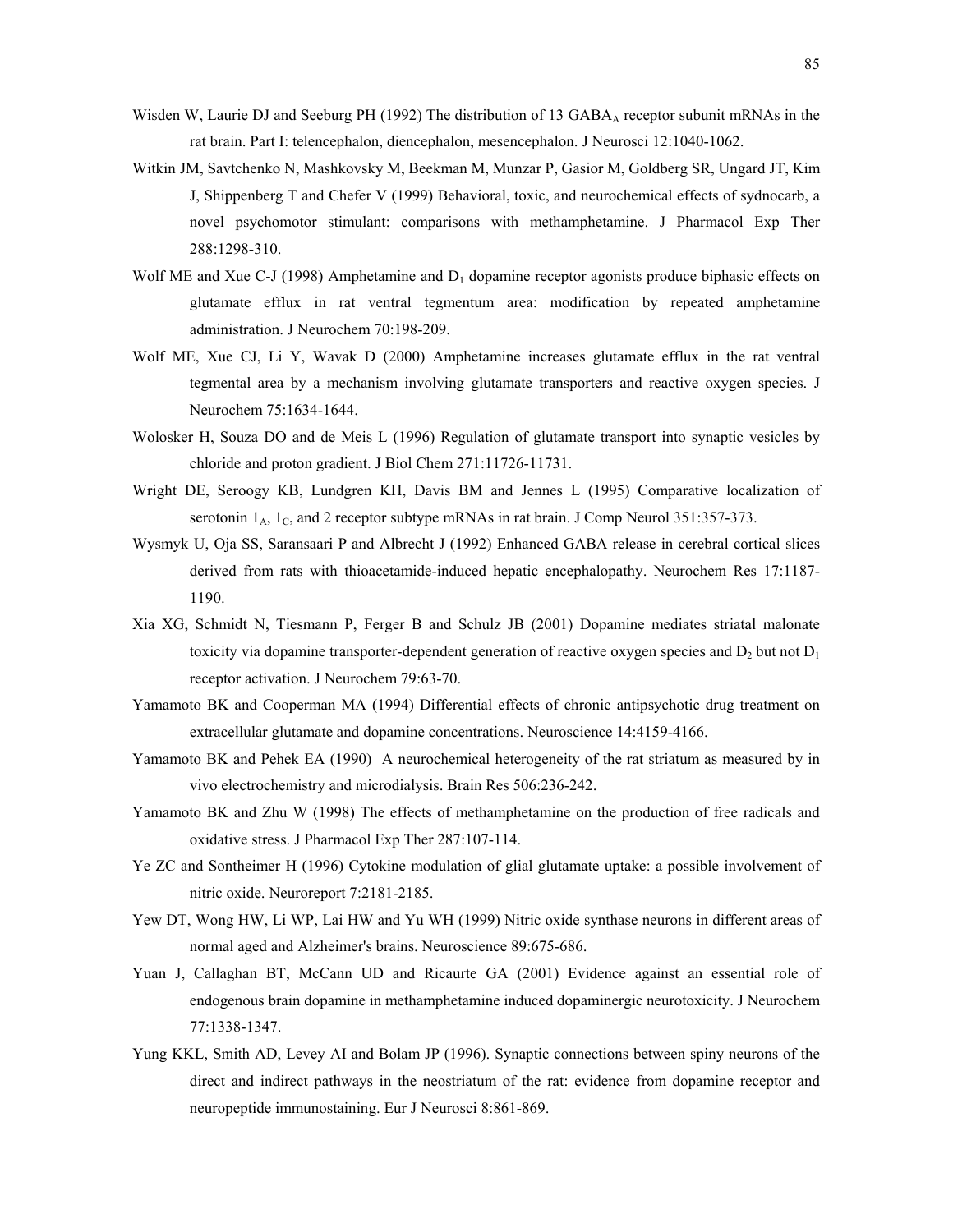- Zapletálek M, Hübsch T, Zenatá L and Strnad D (1974) The effect of sydnocarb on some psychological and autonomic tests. A pilot study. Activitas Nervosa Superior 16:184-185.
- Zeevalk GD and Nicklas WJ (1992) Evidence that the loss of the voltage-dependent Mg<sup>2+</sup> block at the *N*methyl-D-aspartate receptors underlies receptor activation during inhibition of neuronal metabolism. J Neurochem 59:1211-1220.
- Zeevalk GD and Nicklas WJ (1993) Hypothermia, metabolic stress and NMDA-mediated excitotoxicity. J Neurochem 61:1445-1453.
- Zeevalk GD, Derr-Yellin E and Nicklas WJ (1995) NMDA receptor involvement in toxicity to dopamine neurons in vitro caused by the succinate dehydrogenase inhibitor 3-nitropropionic acid. J Neurochem 64:455-458.
- Zeller EA, Blanksma A, Burkard WP, Pacha WL and Lazanas JC (1959) In vitro and in vivo inhibition of monoamine oxidase. Ann NY Acad Sci 80:583-589
- Zetterstrom T, Sharp T and Ungerstedt U (1986) Further evaluation of the mechanism by which amphetamine reduces striatal dopamine metabolism: a brain dialysis study. Eur J Pharmacol 132:1-9.
- Zielińska M, Hilgier W, Borkowska HD, Oja SS, Saransaari P, Goryński P and Albrecht J (2002) Ammoniainduced extracellular accumulation of taurine in the rat striatum in vivo: role of ionotropic glutamate receptors. Neurochem Res 27:37-42.